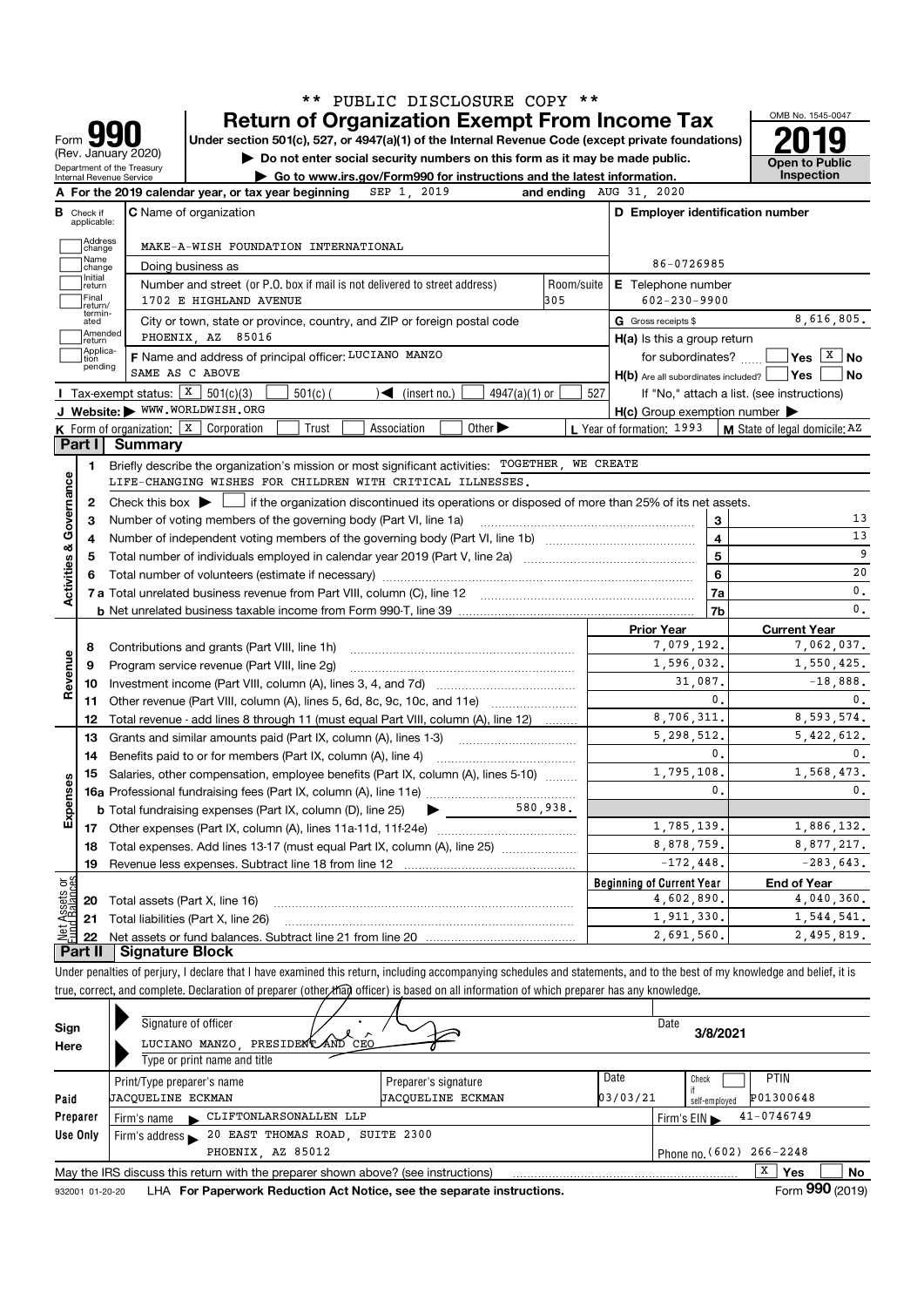| 1  | Briefly describe the organization's mission:                                                                                                                                                                                                                                         |                        |
|----|--------------------------------------------------------------------------------------------------------------------------------------------------------------------------------------------------------------------------------------------------------------------------------------|------------------------|
|    | THE MAKE-A-WISH FOUNDATION'S MISSION IS TO CREATE LIFE-CHANGING WISHES                                                                                                                                                                                                               |                        |
|    | FOR CHILDREN WITH CRITICAL ILLNESSES.                                                                                                                                                                                                                                                |                        |
|    |                                                                                                                                                                                                                                                                                      |                        |
| 2  | Did the organization undertake any significant program services during the year which were not listed on the                                                                                                                                                                         |                        |
|    |                                                                                                                                                                                                                                                                                      | $Yes \quad X \quad No$ |
|    | If "Yes," describe these new services on Schedule O.                                                                                                                                                                                                                                 |                        |
| 3  |                                                                                                                                                                                                                                                                                      | Yes $X$ No             |
|    | If "Yes," describe these changes on Schedule O.                                                                                                                                                                                                                                      |                        |
| 4  | Describe the organization's program service accomplishments for each of its three largest program services, as measured by expenses.<br>Section 501(c)(3) and 501(c)(4) organizations are required to report the amount of grants and allocations to others, the total expenses, and |                        |
|    | revenue, if any, for each program service reported.                                                                                                                                                                                                                                  |                        |
| 4a | $\overline{5, 422, 612.}$ (Revenue \$<br>$\left(\text{Code:}\right)$ $\left(\text{Expenses $}\right)$ $7,169,594.$ including grants of \$                                                                                                                                            | 1,550,425.             |
|    | THE FOUNDATION PROVIDES FINANCIAL AND MANAGERIAL ASSISTANCE TO ITS                                                                                                                                                                                                                   |                        |
|    | AFFILIATED ORGANIZATIONS THROUGHOUT THE WORLD IN OVER 50 COUNTRIES.                                                                                                                                                                                                                  |                        |
|    | THE ASSISTANCE PROVIDED IS INTENDED TO ENHANCE THE AFFILIATES' ABILITY                                                                                                                                                                                                               |                        |
|    | TO INCREASE OPPORTUNITIES TO SATISFY THE WISHES OF CHILDREN WITH                                                                                                                                                                                                                     |                        |
|    | CRITICAL ILLNESSES.                                                                                                                                                                                                                                                                  |                        |
|    |                                                                                                                                                                                                                                                                                      |                        |
|    |                                                                                                                                                                                                                                                                                      |                        |
|    |                                                                                                                                                                                                                                                                                      |                        |
|    |                                                                                                                                                                                                                                                                                      |                        |
|    |                                                                                                                                                                                                                                                                                      |                        |
|    |                                                                                                                                                                                                                                                                                      |                        |
|    |                                                                                                                                                                                                                                                                                      |                        |
| 4b |                                                                                                                                                                                                                                                                                      |                        |
|    |                                                                                                                                                                                                                                                                                      |                        |
|    |                                                                                                                                                                                                                                                                                      |                        |
|    |                                                                                                                                                                                                                                                                                      |                        |
|    |                                                                                                                                                                                                                                                                                      |                        |
|    |                                                                                                                                                                                                                                                                                      |                        |
|    |                                                                                                                                                                                                                                                                                      |                        |
|    |                                                                                                                                                                                                                                                                                      |                        |
|    |                                                                                                                                                                                                                                                                                      |                        |
|    |                                                                                                                                                                                                                                                                                      |                        |
|    |                                                                                                                                                                                                                                                                                      |                        |
| 4с | $\left(\text{Code:} \right)$ $\left(\text{Expenses $}\right)$<br>) (Revenue \$<br>including grants of \$                                                                                                                                                                             |                        |
|    |                                                                                                                                                                                                                                                                                      |                        |
|    |                                                                                                                                                                                                                                                                                      |                        |
|    |                                                                                                                                                                                                                                                                                      |                        |
|    |                                                                                                                                                                                                                                                                                      |                        |
|    |                                                                                                                                                                                                                                                                                      |                        |
|    |                                                                                                                                                                                                                                                                                      |                        |
|    |                                                                                                                                                                                                                                                                                      |                        |
|    |                                                                                                                                                                                                                                                                                      |                        |
|    |                                                                                                                                                                                                                                                                                      |                        |
|    |                                                                                                                                                                                                                                                                                      |                        |
|    |                                                                                                                                                                                                                                                                                      |                        |
| 4d | Other program services (Describe on Schedule O.)                                                                                                                                                                                                                                     |                        |
|    | (Expenses \$<br>(Revenue \$<br>including grants of \$                                                                                                                                                                                                                                |                        |
| 4e | 7,169,594.<br>Total program service expenses                                                                                                                                                                                                                                         | Form 990 (2019)        |
|    |                                                                                                                                                                                                                                                                                      |                        |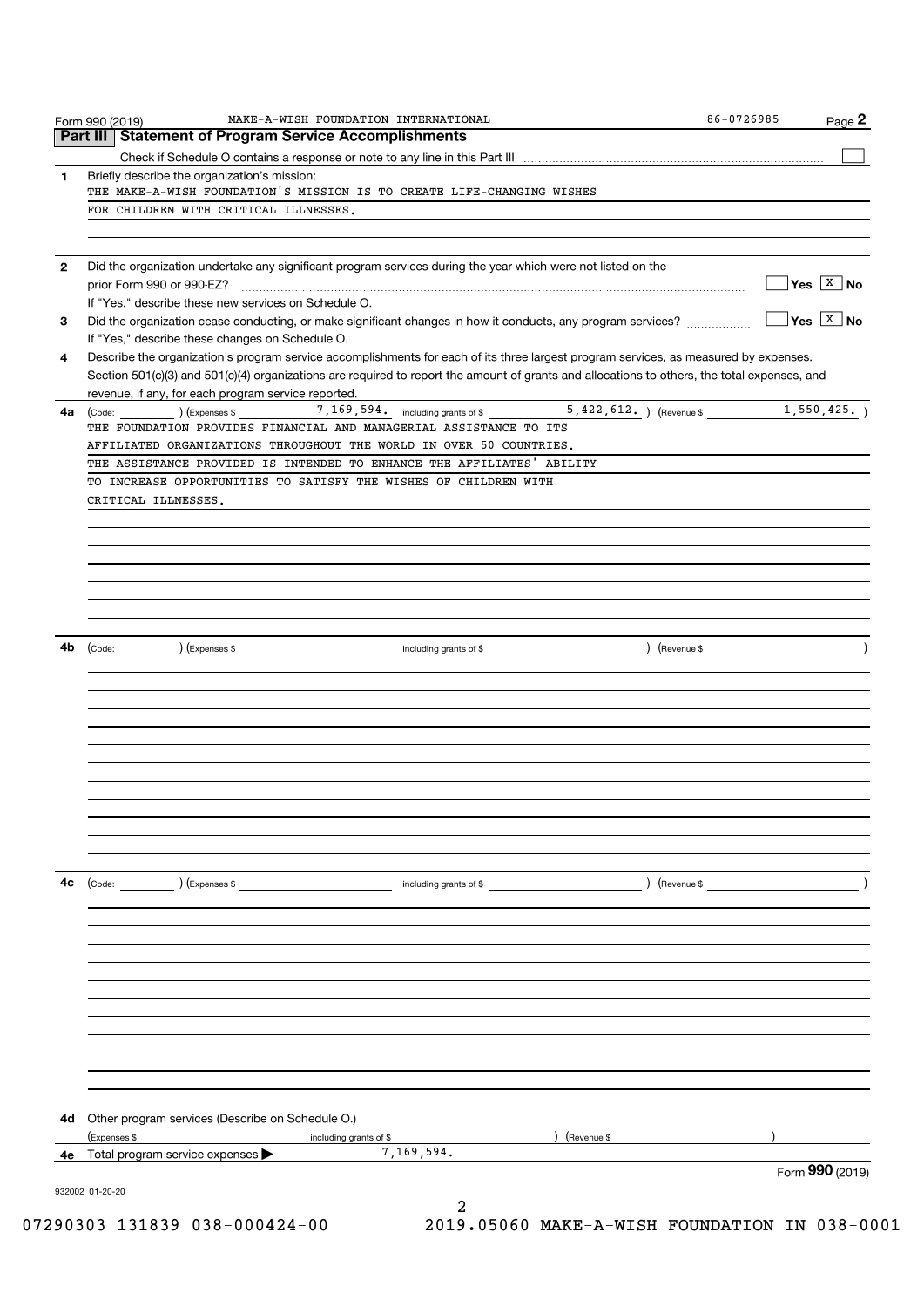| Form 990 (2019) | FOUNDATION<br>INTERNATIONAL<br><b>MAKE-A-WISH</b> | 0726985<br>$86 - 0$<br>Paqe |
|-----------------|---------------------------------------------------|-----------------------------|
|                 |                                                   |                             |

 $Page 3$ 

|     | Part IV   Checklist of Required Schedules                                                                                             |                 |     |                 |
|-----|---------------------------------------------------------------------------------------------------------------------------------------|-----------------|-----|-----------------|
|     |                                                                                                                                       |                 | Yes | No              |
| 1   | Is the organization described in section $501(c)(3)$ or $4947(a)(1)$ (other than a private foundation)?                               |                 |     |                 |
|     |                                                                                                                                       | 1               | х   |                 |
| 2   |                                                                                                                                       | $\mathbf{2}$    | х   |                 |
| 3   | Did the organization engage in direct or indirect political campaign activities on behalf of or in opposition to candidates for       |                 |     |                 |
|     |                                                                                                                                       | 3               |     | х               |
|     |                                                                                                                                       |                 |     |                 |
| 4   | Section 501(c)(3) organizations. Did the organization engage in lobbying activities, or have a section 501(h) election in effect      |                 |     | х               |
|     |                                                                                                                                       | 4               |     |                 |
| 5   | Is the organization a section 501(c)(4), 501(c)(5), or 501(c)(6) organization that receives membership dues, assessments, or          |                 |     |                 |
|     |                                                                                                                                       | 5               |     | х               |
| 6   | Did the organization maintain any donor advised funds or any similar funds or accounts for which donors have the right to             |                 |     |                 |
|     | provide advice on the distribution or investment of amounts in such funds or accounts? If "Yes," complete Schedule D, Part I          | 6               |     | х               |
| 7   | Did the organization receive or hold a conservation easement, including easements to preserve open space,                             |                 |     |                 |
|     |                                                                                                                                       | $\overline{7}$  |     | х               |
| 8   | Did the organization maintain collections of works of art, historical treasures, or other similar assets? If "Yes," complete          |                 |     |                 |
|     |                                                                                                                                       | 8               |     | х               |
| 9   | Did the organization report an amount in Part X, line 21, for escrow or custodial account liability, serve as a custodian for         |                 |     |                 |
|     | amounts not listed in Part X; or provide credit counseling, debt management, credit repair, or debt negotiation services?             |                 |     |                 |
|     |                                                                                                                                       | 9               | х   |                 |
| 10  | Did the organization, directly or through a related organization, hold assets in donor-restricted endowments                          |                 |     |                 |
|     |                                                                                                                                       | 10              |     | х               |
| 11  | If the organization's answer to any of the following questions is "Yes," then complete Schedule D, Parts VI, VIII, VIII, IX, or X     |                 |     |                 |
|     | as applicable.                                                                                                                        |                 |     |                 |
|     | a Did the organization report an amount for land, buildings, and equipment in Part X, line 10? If "Yes," complete Schedule D,         |                 |     |                 |
|     |                                                                                                                                       | 11a             | х   |                 |
|     | <b>b</b> Did the organization report an amount for investments - other securities in Part X, line 12, that is 5% or more of its total |                 |     |                 |
|     |                                                                                                                                       | 11 <sub>b</sub> |     | х               |
|     | c Did the organization report an amount for investments - program related in Part X, line 13, that is 5% or more of its total         |                 |     |                 |
|     |                                                                                                                                       | 11c             |     | х               |
|     | d Did the organization report an amount for other assets in Part X, line 15, that is 5% or more of its total assets reported in       |                 |     |                 |
|     |                                                                                                                                       | 11d             | х   |                 |
|     | e Did the organization report an amount for other liabilities in Part X, line 25? If "Yes," complete Schedule D, Part X               | 11e             | х   |                 |
|     |                                                                                                                                       |                 |     |                 |
| f   | Did the organization's separate or consolidated financial statements for the tax year include a footnote that addresses               |                 | х   |                 |
|     | the organization's liability for uncertain tax positions under FIN 48 (ASC 740)? If "Yes," complete Schedule D, Part X                | 11f             |     |                 |
|     | 12a Did the organization obtain separate, independent audited financial statements for the tax year? If "Yes," complete               |                 | х   |                 |
|     |                                                                                                                                       | 12a             |     |                 |
|     | b Was the organization included in consolidated, independent audited financial statements for the tax year?                           |                 |     |                 |
|     | If "Yes," and if the organization answered "No" to line 12a, then completing Schedule D, Parts XI and XII is optional                 | 12b             |     | х               |
| 13  |                                                                                                                                       | 13              |     | X               |
| 14a | Did the organization maintain an office, employees, or agents outside of the United States?                                           | 14a             | X   |                 |
| b   | Did the organization have aggregate revenues or expenses of more than \$10,000 from grantmaking, fundraising, business,               |                 |     |                 |
|     | investment, and program service activities outside the United States, or aggregate foreign investments valued at \$100,000            |                 |     |                 |
|     |                                                                                                                                       | 14b             | х   |                 |
| 15  | Did the organization report on Part IX, column (A), line 3, more than \$5,000 of grants or other assistance to or for any             |                 |     |                 |
|     |                                                                                                                                       | 15              | х   |                 |
| 16  | Did the organization report on Part IX, column (A), line 3, more than \$5,000 of aggregate grants or other assistance to              |                 |     |                 |
|     |                                                                                                                                       | 16              |     | х               |
| 17  | Did the organization report a total of more than \$15,000 of expenses for professional fundraising services on Part IX,               |                 |     |                 |
|     |                                                                                                                                       | 17              |     | х               |
| 18  | Did the organization report more than \$15,000 total of fundraising event gross income and contributions on Part VIII, lines          |                 |     |                 |
|     |                                                                                                                                       | 18              |     | х               |
| 19  | Did the organization report more than \$15,000 of gross income from gaming activities on Part VIII, line 9a? If "Yes."                |                 |     |                 |
|     |                                                                                                                                       | 19              |     | x               |
| 20a |                                                                                                                                       | 20a             |     | X               |
| b   | If "Yes" to line 20a, did the organization attach a copy of its audited financial statements to this return?                          | 20 <sub>b</sub> |     |                 |
| 21  | Did the organization report more than \$5,000 of grants or other assistance to any domestic organization or                           |                 |     |                 |
|     |                                                                                                                                       | 21              | X   |                 |
|     | 932003 01-20-20                                                                                                                       |                 |     | Form 990 (2019) |
|     |                                                                                                                                       |                 |     |                 |

Form 990 (2019)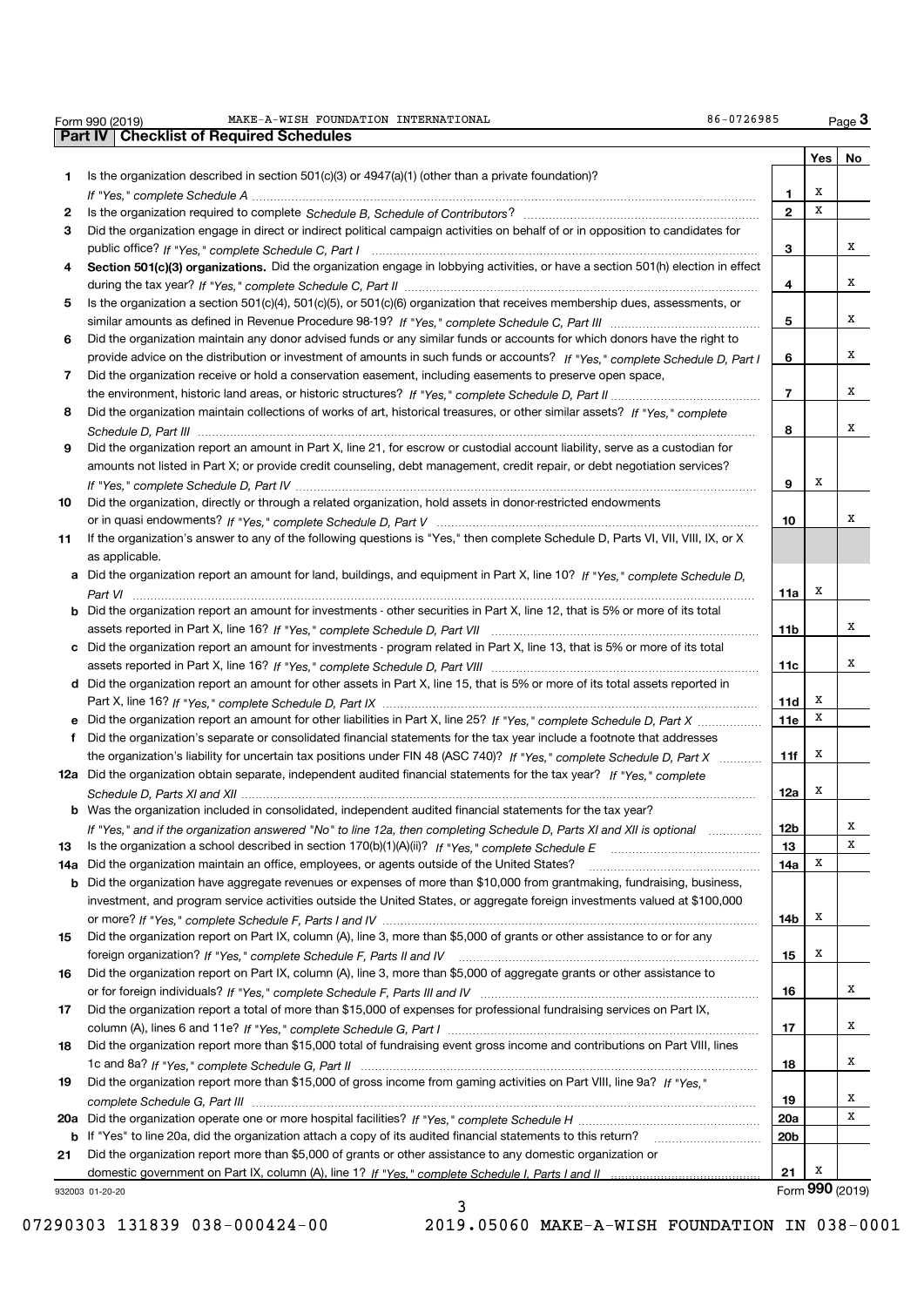|    | Did the organization report more than \$5,000 of grants or other assistance to or for domestic individuals on                                      |                 | Yes | No     |
|----|----------------------------------------------------------------------------------------------------------------------------------------------------|-----------------|-----|--------|
| 22 |                                                                                                                                                    | 22              |     | х      |
| 23 | Did the organization answer "Yes" to Part VII, Section A, line 3, 4, or 5 about compensation of the organization's current                         |                 |     |        |
|    | and former officers, directors, trustees, key employees, and highest compensated employees? If "Yes," complete                                     |                 |     |        |
|    |                                                                                                                                                    | 23              | х   |        |
|    |                                                                                                                                                    |                 |     |        |
|    | 24a Did the organization have a tax-exempt bond issue with an outstanding principal amount of more than \$100,000 as of the                        |                 |     |        |
|    | last day of the year, that was issued after December 31, 2002? If "Yes," answer lines 24b through 24d and complete                                 |                 |     | х      |
|    |                                                                                                                                                    | 24a             |     |        |
|    | <b>b</b> Did the organization invest any proceeds of tax-exempt bonds beyond a temporary period exception? <i>mmmmmmmmmmm</i>                      | 24 <sub>b</sub> |     |        |
|    | c Did the organization maintain an escrow account other than a refunding escrow at any time during the year to defease                             |                 |     |        |
|    |                                                                                                                                                    | 24c             |     |        |
|    |                                                                                                                                                    | 24d             |     |        |
|    | 25a Section 501(c)(3), 501(c)(4), and 501(c)(29) organizations. Did the organization engage in an excess benefit                                   |                 |     | х      |
|    |                                                                                                                                                    | 25a             |     |        |
|    | <b>b</b> Is the organization aware that it engaged in an excess benefit transaction with a disqualified person in a prior year, and                |                 |     |        |
|    | that the transaction has not been reported on any of the organization's prior Forms 990 or 990-EZ? If "Yes," complete                              |                 |     | х      |
|    | Schedule L, Part I                                                                                                                                 | 25b             |     |        |
| 26 | Did the organization report any amount on Part X, line 5 or 22, for receivables from or payables to any current                                    |                 |     |        |
|    | or former officer, director, trustee, key employee, creator or founder, substantial contributor, or 35%                                            |                 |     | x      |
|    |                                                                                                                                                    | 26              |     |        |
| 27 | Did the organization provide a grant or other assistance to any current or former officer, director, trustee, key employee,                        |                 |     |        |
|    | creator or founder, substantial contributor or employee thereof, a grant selection committee member, or to a 35% controlled                        |                 |     | х      |
|    | entity (including an employee thereof) or family member of any of these persons? If "Yes," complete Schedule L, Part III                           | 27              |     |        |
| 28 | Was the organization a party to a business transaction with one of the following parties (see Schedule L, Part IV                                  |                 |     |        |
|    | instructions, for applicable filing thresholds, conditions, and exceptions):                                                                       |                 |     |        |
|    | a A current or former officer, director, trustee, key employee, creator or founder, or substantial contributor? If                                 |                 |     |        |
|    |                                                                                                                                                    | 28a             |     | х<br>x |
|    |                                                                                                                                                    | 28b             |     |        |
|    | c A 35% controlled entity of one or more individuals and/or organizations described in lines 28a or 28b? If                                        |                 |     | x      |
|    |                                                                                                                                                    | 28c             | X   |        |
| 29 |                                                                                                                                                    | 29              |     |        |
| 30 | Did the organization receive contributions of art, historical treasures, or other similar assets, or qualified conservation                        |                 |     | х      |
|    |                                                                                                                                                    | 30              |     | X      |
| 31 | Did the organization liquidate, terminate, or dissolve and cease operations? If "Yes," complete Schedule N, Part I                                 | 31              |     |        |
| 32 | Did the organization sell, exchange, dispose of, or transfer more than 25% of its net assets? If "Yes," complete                                   |                 |     | х      |
|    |                                                                                                                                                    | 32              |     |        |
|    | Did the organization own 100% of an entity disregarded as separate from the organization under Regulations                                         |                 |     | х      |
|    |                                                                                                                                                    | 33              |     |        |
| 34 | Was the organization related to any tax-exempt or taxable entity? If "Yes," complete Schedule R, Part II, III, or IV, and                          |                 |     | х      |
|    |                                                                                                                                                    | 34              |     | x      |
|    | 35a Did the organization have a controlled entity within the meaning of section 512(b)(13)?                                                        | <b>35a</b>      |     |        |
|    | b If "Yes" to line 35a, did the organization receive any payment from or engage in any transaction with a controlled entity                        |                 |     |        |
|    |                                                                                                                                                    | 35b             |     |        |
| 36 | Section 501(c)(3) organizations. Did the organization make any transfers to an exempt non-charitable related organization?                         |                 |     | x      |
|    |                                                                                                                                                    | 36              |     |        |
| 37 | Did the organization conduct more than 5% of its activities through an entity that is not a related organization                                   |                 |     |        |
|    |                                                                                                                                                    | 37              |     | x      |
| 38 | Did the organization complete Schedule O and provide explanations in Schedule O for Part VI, lines 11b and 19?                                     |                 | х   |        |
|    | Note: All Form 990 filers are required to complete Schedule O<br><b>Statements Regarding Other IRS Filings and Tax Compliance</b><br><b>Part V</b> | 38              |     |        |
|    | Check if Schedule O contains a response or note to any line in this Part V                                                                         |                 |     |        |
|    |                                                                                                                                                    |                 |     |        |
|    | <b>1a</b> Enter the number reported in Box 3 of Form 1096. Enter -0- if not applicable<br>1a                                                       |                 | Yes | No     |
|    | $\Omega$<br><b>b</b> Enter the number of Forms W-2G included in line 1a. Enter -0- if not applicable<br>1b                                         |                 |     |        |
|    | c Did the organization comply with backup withholding rules for reportable payments to vendors and reportable gaming                               |                 |     |        |
|    | (gambling) winnings to prize winners?                                                                                                              | 1c              |     |        |
|    |                                                                                                                                                    |                 |     |        |

Form 990 (2019) MAKE-A-WISH FOUNDATION INTERNATIONAL RESERVE TO A SECTED 36-0726985

Page 4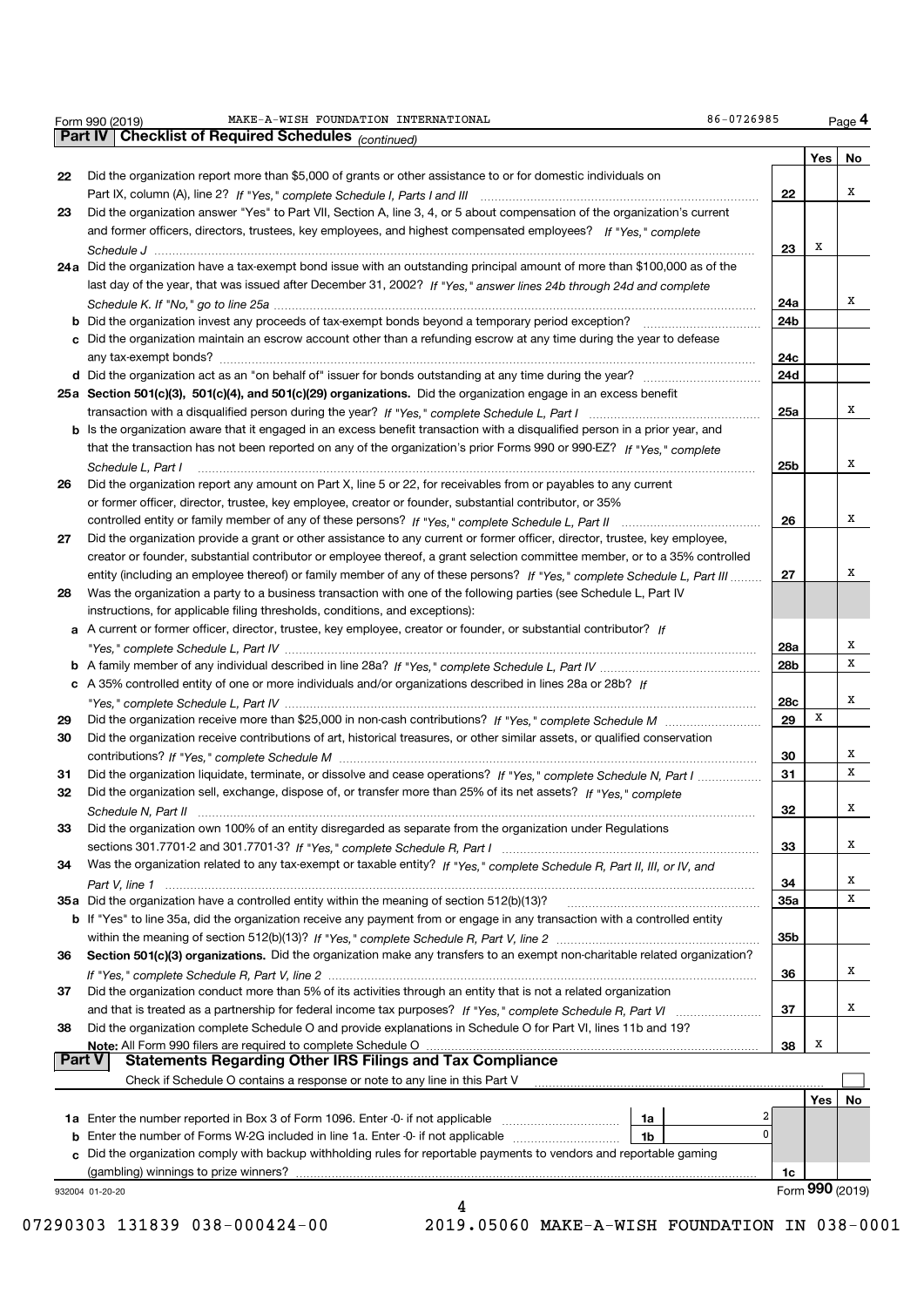|     | MAKE-A-WISH FOUNDATION INTERNATIONAL<br>86-0726985<br>Form 990 (2019)                                                                           |            |     | $Page$ <sup>5</sup> |  |  |  |  |
|-----|-------------------------------------------------------------------------------------------------------------------------------------------------|------------|-----|---------------------|--|--|--|--|
|     | Statements Regarding Other IRS Filings and Tax Compliance (continued)<br><b>Part V</b>                                                          |            |     |                     |  |  |  |  |
|     |                                                                                                                                                 |            | Yes | No                  |  |  |  |  |
|     | 2a Enter the number of employees reported on Form W-3, Transmittal of Wage and Tax Statements,                                                  |            |     |                     |  |  |  |  |
|     | 9<br>filed for the calendar year ending with or within the year covered by this return<br>2a                                                    |            |     |                     |  |  |  |  |
|     | <b>b</b> If at least one is reported on line 2a, did the organization file all required federal employment tax returns?<br>2 <sub>b</sub>       |            |     |                     |  |  |  |  |
|     |                                                                                                                                                 |            |     |                     |  |  |  |  |
|     | 3a Did the organization have unrelated business gross income of \$1,000 or more during the year?                                                | 3a         |     | х                   |  |  |  |  |
| b   |                                                                                                                                                 | 3b         |     |                     |  |  |  |  |
|     | 4a At any time during the calendar year, did the organization have an interest in, or a signature or other authority over, a                    |            |     |                     |  |  |  |  |
|     | financial account in a foreign country (such as a bank account, securities account, or other financial account)?                                | 4a         | х   |                     |  |  |  |  |
|     | <b>b</b> If "Yes," enter the name of the foreign country FETHERLANDS                                                                            |            |     |                     |  |  |  |  |
|     | See instructions for filing requirements for FinCEN Form 114, Report of Foreign Bank and Financial Accounts (FBAR).                             |            |     |                     |  |  |  |  |
|     |                                                                                                                                                 | 5a         |     | х                   |  |  |  |  |
| b   | Did any taxable party notify the organization that it was or is a party to a prohibited tax shelter transaction?                                | 5b         |     | х                   |  |  |  |  |
| с   |                                                                                                                                                 | 5c         |     |                     |  |  |  |  |
|     | 6a Does the organization have annual gross receipts that are normally greater than \$100,000, and did the organization solicit                  |            |     |                     |  |  |  |  |
|     | any contributions that were not tax deductible as charitable contributions?                                                                     | 6a         |     | х                   |  |  |  |  |
|     | b If "Yes," did the organization include with every solicitation an express statement that such contributions or gifts                          |            |     |                     |  |  |  |  |
|     | were not tax deductible?                                                                                                                        | 6b         |     |                     |  |  |  |  |
| 7   | Organizations that may receive deductible contributions under section 170(c).                                                                   |            |     |                     |  |  |  |  |
| a   | Did the organization receive a payment in excess of \$75 made partly as a contribution and partly for goods and services provided to the payor? | 7a         |     | х                   |  |  |  |  |
| b   | If "Yes," did the organization notify the donor of the value of the goods or services provided?                                                 | 7b         |     |                     |  |  |  |  |
| C   | Did the organization sell, exchange, or otherwise dispose of tangible personal property for which it was required                               |            |     |                     |  |  |  |  |
|     | to file Form 8282?                                                                                                                              |            |     |                     |  |  |  |  |
| d   | If "Yes," indicate the number of Forms 8282 filed during the year<br>  7d                                                                       |            |     |                     |  |  |  |  |
| е   | Did the organization receive any funds, directly or indirectly, to pay premiums on a personal benefit contract?                                 |            |     |                     |  |  |  |  |
| f   | Did the organization, during the year, pay premiums, directly or indirectly, on a personal benefit contract?                                    |            |     |                     |  |  |  |  |
| g   | If the organization received a contribution of qualified intellectual property, did the organization file Form 8899 as required?                |            |     |                     |  |  |  |  |
| h   | If the organization received a contribution of cars, boats, airplanes, or other vehicles, did the organization file a Form 1098-C?              |            |     |                     |  |  |  |  |
| 8   | Sponsoring organizations maintaining donor advised funds. Did a donor advised fund maintained by the                                            |            |     |                     |  |  |  |  |
|     | sponsoring organization have excess business holdings at any time during the year?                                                              | 8          |     |                     |  |  |  |  |
| 9   | Sponsoring organizations maintaining donor advised funds.                                                                                       |            |     |                     |  |  |  |  |
| а   | Did the sponsoring organization make any taxable distributions under section 4966?                                                              | 9а         |     |                     |  |  |  |  |
| b   | Did the sponsoring organization make a distribution to a donor, donor advisor, or related person?                                               | 9b         |     |                     |  |  |  |  |
| 10  | Section 501(c)(7) organizations. Enter:                                                                                                         |            |     |                     |  |  |  |  |
| а   | 10a                                                                                                                                             |            |     |                     |  |  |  |  |
|     | 10 <sub>b</sub><br>Gross receipts, included on Form 990, Part VIII, line 12, for public use of club facilities                                  |            |     |                     |  |  |  |  |
| 11  | Section 501(c)(12) organizations. Enter:                                                                                                        |            |     |                     |  |  |  |  |
| а   | Gross income from members or shareholders<br>11a                                                                                                |            |     |                     |  |  |  |  |
| b   | Gross income from other sources (Do not net amounts due or paid to other sources against                                                        |            |     |                     |  |  |  |  |
|     | 11b                                                                                                                                             |            |     |                     |  |  |  |  |
|     | 12a Section 4947(a)(1) non-exempt charitable trusts. Is the organization filing Form 990 in lieu of Form 1041?                                  | 12a        |     |                     |  |  |  |  |
| b   | If "Yes," enter the amount of tax-exempt interest received or accrued during the year<br>12b                                                    |            |     |                     |  |  |  |  |
| 13  | Section 501(c)(29) qualified nonprofit health insurance issuers.                                                                                |            |     |                     |  |  |  |  |
| a   | Is the organization licensed to issue qualified health plans in more than one state?                                                            | <b>13a</b> |     |                     |  |  |  |  |
|     | Note: See the instructions for additional information the organization must report on Schedule O.                                               |            |     |                     |  |  |  |  |
| b   | Enter the amount of reserves the organization is required to maintain by the states in which the                                                |            |     |                     |  |  |  |  |
|     | 13b                                                                                                                                             |            |     |                     |  |  |  |  |
|     | 13с                                                                                                                                             |            |     |                     |  |  |  |  |
| 14a |                                                                                                                                                 | 14a        |     | х                   |  |  |  |  |
| b   |                                                                                                                                                 | 14b        |     |                     |  |  |  |  |
| 15  | Is the organization subject to the section 4960 tax on payment(s) of more than \$1,000,000 in remuneration or                                   |            |     |                     |  |  |  |  |
|     |                                                                                                                                                 | 15         |     | х                   |  |  |  |  |
|     | If "Yes," see instructions and file Form 4720, Schedule N.                                                                                      |            |     |                     |  |  |  |  |
| 16  | Is the organization an educational institution subject to the section 4968 excise tax on net investment income?                                 | 16         |     | х                   |  |  |  |  |
|     | If "Yes," complete Form 4720, Schedule O.                                                                                                       |            |     |                     |  |  |  |  |

932005 01-20-20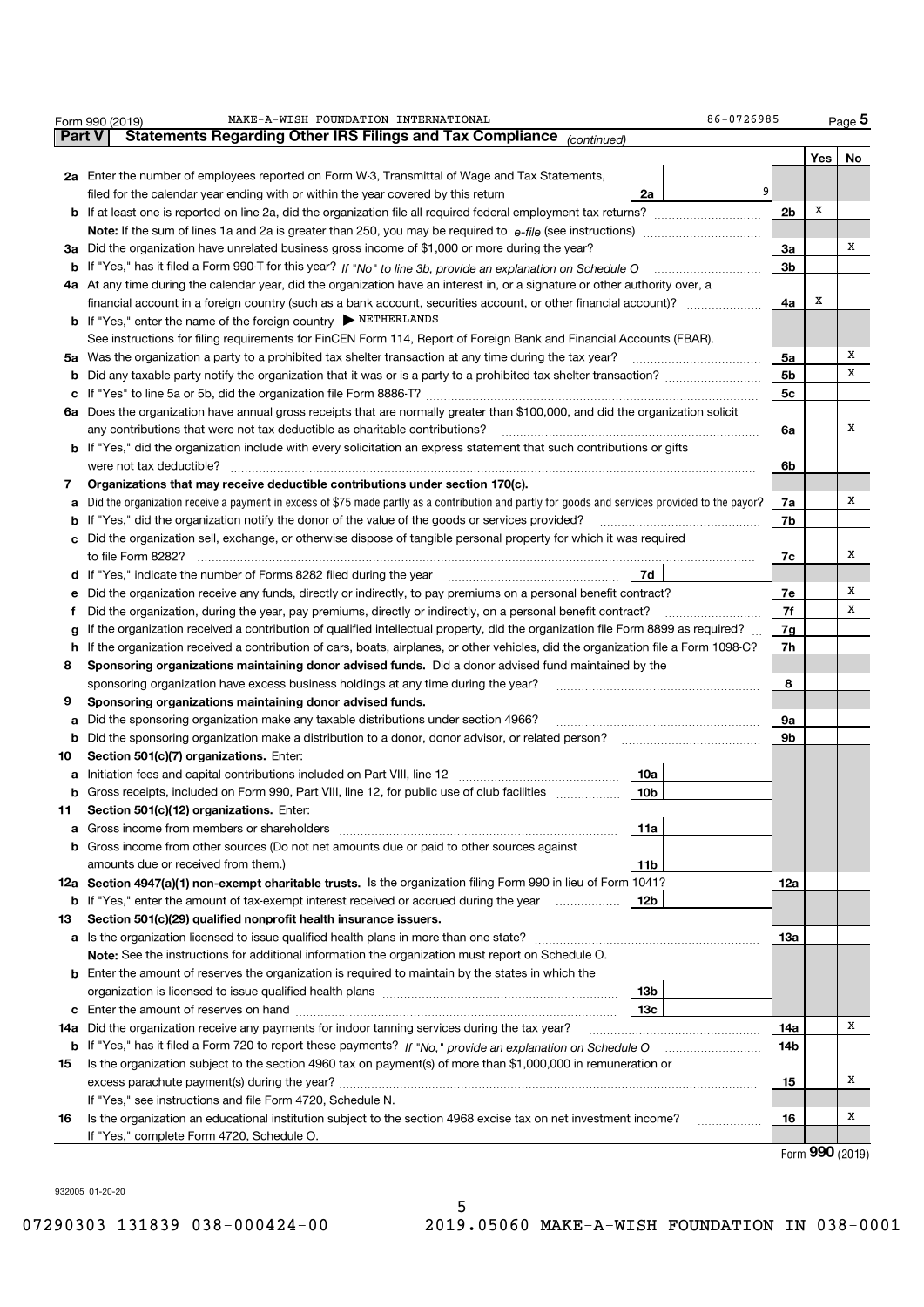|    | Governance, Management, and Disclosure For each "Yes" response to lines 2 through 7b below, and for a "No" response<br>to line 8a, 8b, or 10b below, describe the circumstances, processes, or changes on Schedule O. See instructions. |                 |             |                         |
|----|-----------------------------------------------------------------------------------------------------------------------------------------------------------------------------------------------------------------------------------------|-----------------|-------------|-------------------------|
|    |                                                                                                                                                                                                                                         |                 |             | $\overline{\mathbf{x}}$ |
|    | <b>Section A. Governing Body and Management</b>                                                                                                                                                                                         |                 |             |                         |
|    |                                                                                                                                                                                                                                         |                 | Yes         | No                      |
|    | 13<br>1a Enter the number of voting members of the governing body at the end of the tax year <i>manumum</i><br>1a                                                                                                                       |                 |             |                         |
|    | If there are material differences in voting rights among members of the governing body, or if the governing                                                                                                                             |                 |             |                         |
|    | body delegated broad authority to an executive committee or similar committee, explain on Schedule O.                                                                                                                                   |                 |             |                         |
| b  | 13<br>Enter the number of voting members included on line 1a, above, who are independent<br>1b                                                                                                                                          |                 |             |                         |
| 2  | Did any officer, director, trustee, or key employee have a family relationship or a business relationship with any other                                                                                                                |                 |             |                         |
|    | officer, director, trustee, or key employee?                                                                                                                                                                                            | 2               |             | х                       |
| 3  | Did the organization delegate control over management duties customarily performed by or under the direct supervision                                                                                                                   |                 |             |                         |
|    | of officers, directors, trustees, or key employees to a management company or other person? [111] or other person?                                                                                                                      | 3               |             | х                       |
| 4  | Did the organization make any significant changes to its governing documents since the prior Form 990 was filed?                                                                                                                        | 4               |             | X                       |
| 5  |                                                                                                                                                                                                                                         | 5               |             | x                       |
| 6  | Did the organization have members or stockholders?                                                                                                                                                                                      | 6               | х           |                         |
| 7a | Did the organization have members, stockholders, or other persons who had the power to elect or appoint one or                                                                                                                          |                 |             |                         |
|    | more members of the governing body?                                                                                                                                                                                                     | 7a              | х           |                         |
|    | <b>b</b> Are any governance decisions of the organization reserved to (or subject to approval by) members, stockholders, or                                                                                                             |                 |             |                         |
|    | persons other than the governing body?                                                                                                                                                                                                  | 7b              | х           |                         |
| 8  | Did the organization contemporaneously document the meetings held or written actions undertaken during the year by the following:                                                                                                       |                 |             |                         |
| а  |                                                                                                                                                                                                                                         | 8a              | х           |                         |
| b  | Each committee with authority to act on behalf of the governing body?                                                                                                                                                                   | 8b              | X           |                         |
| 9  | Is there any officer, director, trustee, or key employee listed in Part VII, Section A, who cannot be reached at the                                                                                                                    |                 |             |                         |
|    |                                                                                                                                                                                                                                         | 9               |             | x                       |
|    | Section B. Policies (This Section B requests information about policies not required by the Internal Revenue Code.)                                                                                                                     |                 |             |                         |
|    |                                                                                                                                                                                                                                         |                 | Yes         | No                      |
|    |                                                                                                                                                                                                                                         | 10a             | х           |                         |
|    | b If "Yes," did the organization have written policies and procedures governing the activities of such chapters, affiliates,                                                                                                            |                 |             |                         |
|    | and branches to ensure their operations are consistent with the organization's exempt purposes?                                                                                                                                         | 10b             | x           |                         |
|    | 11a Has the organization provided a complete copy of this Form 990 to all members of its governing body before filing the form?                                                                                                         | 11a             | X           |                         |
|    | <b>b</b> Describe in Schedule O the process, if any, used by the organization to review this Form 990.                                                                                                                                  |                 |             |                         |
|    |                                                                                                                                                                                                                                         | 12a             | x           |                         |
| b  | Were officers, directors, or trustees, and key employees required to disclose annually interests that could give rise to conflicts?                                                                                                     | 12 <sub>b</sub> | X           |                         |
|    | c Did the organization regularly and consistently monitor and enforce compliance with the policy? If "Yes," describe                                                                                                                    |                 |             |                         |
|    | in Schedule O how this was done manufactured and contained a state of the state of the state of how this was done                                                                                                                       | 12c             | x           |                         |
| 13 | Did the organization have a written whistleblower policy?                                                                                                                                                                               | 13              | х           |                         |
| 14 | Did the organization have a written document retention and destruction policy?                                                                                                                                                          | 14              | $\mathbf X$ |                         |
| 15 | Did the process for determining compensation of the following persons include a review and approval by independent                                                                                                                      |                 |             |                         |
|    | persons, comparability data, and contemporaneous substantiation of the deliberation and decision?                                                                                                                                       |                 |             |                         |
|    | a The organization's CEO, Executive Director, or top management official manufactured content content content of the United States and The Organization's CEO, Executive Director, or top management official manufactured con          | 15a             | х           |                         |
|    |                                                                                                                                                                                                                                         | 15b             | х           |                         |
|    | If "Yes" to line 15a or 15b, describe the process in Schedule O (see instructions).                                                                                                                                                     |                 |             |                         |
|    | 16a Did the organization invest in, contribute assets to, or participate in a joint venture or similar arrangement with a                                                                                                               |                 |             |                         |
|    | taxable entity during the year?                                                                                                                                                                                                         | 16a             |             | х                       |
|    | b If "Yes," did the organization follow a written policy or procedure requiring the organization to evaluate its participation                                                                                                          |                 |             |                         |
|    | in joint venture arrangements under applicable federal tax law, and take steps to safeguard the organization's                                                                                                                          |                 |             |                         |
|    | exempt status with respect to such arrangements?                                                                                                                                                                                        | 16b             |             |                         |
|    | <b>Section C. Disclosure</b>                                                                                                                                                                                                            |                 |             |                         |
| 17 | <b>NONE</b><br>List the states with which a copy of this Form 990 is required to be filed $\blacktriangleright$                                                                                                                         |                 |             |                         |
|    | Section 6104 requires an organization to make its Forms 1023 (1024 or 1024-A, if applicable), 990, and 990-T (Section 501(c)(3)s only) available                                                                                        |                 |             |                         |
|    | for public inspection. Indicate how you made these available. Check all that apply.                                                                                                                                                     |                 |             |                         |
| 18 | $X$ Upon request<br>Own website<br>Another's website<br>Other (explain on Schedule O)                                                                                                                                                   |                 |             |                         |
|    |                                                                                                                                                                                                                                         |                 |             |                         |
|    |                                                                                                                                                                                                                                         |                 |             |                         |
| 19 | Describe on Schedule O whether (and if so, how) the organization made its governing documents, conflict of interest policy, and financial                                                                                               |                 |             |                         |
|    | statements available to the public during the tax year.                                                                                                                                                                                 |                 |             |                         |
| 20 | State the name, address, and telephone number of the person who possesses the organization's books and records                                                                                                                          |                 |             |                         |
|    | LUCIANO MANZO - 602-230-9900<br>1702 E HIGHLAND AVENUE, SUITE 305, PHOENIX, AZ 85016                                                                                                                                                    |                 |             |                         |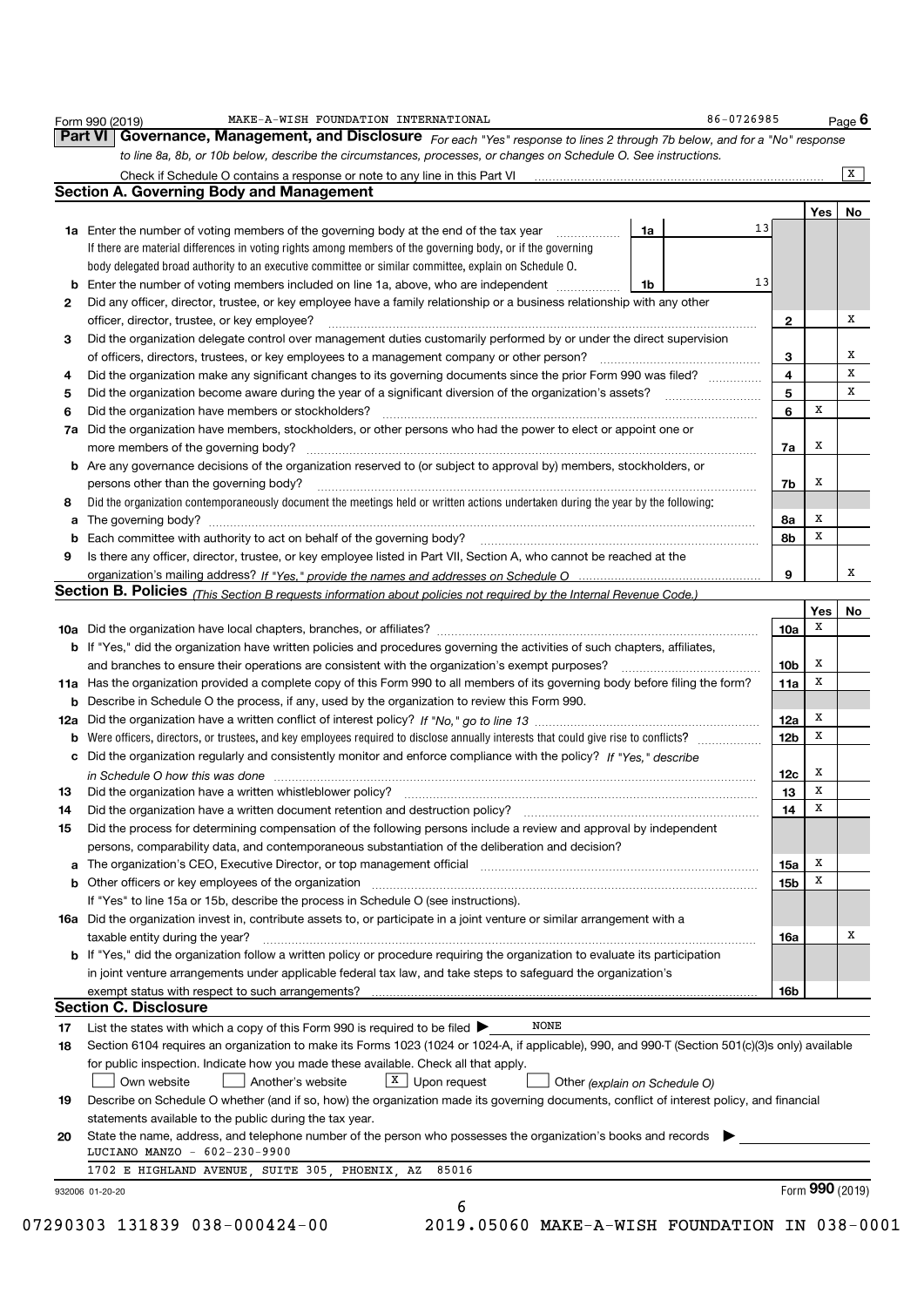| Form 990 (2019)                               | MAKE-A-WISH FOUNDATION INTERNATIONAL                                                                                                                                                                                             | 86-0726985 | Page. |  |  |  |  |
|-----------------------------------------------|----------------------------------------------------------------------------------------------------------------------------------------------------------------------------------------------------------------------------------|------------|-------|--|--|--|--|
|                                               | Part VII Compensation of Officers, Directors, Trustees, Key Employees, Highest Compensated                                                                                                                                       |            |       |  |  |  |  |
| <b>Employees, and Independent Contractors</b> |                                                                                                                                                                                                                                  |            |       |  |  |  |  |
|                                               | Check if Schedule O contains a response or note to any line in this Part VII                                                                                                                                                     |            |       |  |  |  |  |
| Section A.                                    | Officers, Directors, Trustees, Key Employees, and Highest Compensated Employees                                                                                                                                                  |            |       |  |  |  |  |
|                                               | $\mathbf{r}$ , and the set of the set of the set of the set of the set of the set of the set of the set of the set of the set of the set of the set of the set of the set of the set of the set of the set of the set of the set |            |       |  |  |  |  |

1a Complete this table for all persons required to be listed. Report compensation for the calendar year ending with or within the organization's tax year. Ist all of the organization's current officers, directors, trustees (whether individuals or organizations), regardless of amount of compensation. Enter -0- in columns (D), (E), and (F) if no compensation was paid.

• List all of the organization's current key employees, if any. See instructions for definition of "key employee."

• List the organization's five current highest compensated employees (other than an officer, director, trustee, or key employee) who received reportable compensation (Box 5 of Form W-2 and/or Box 7 of Form 1099-MISC) of more than \$100,000 from the organization and any related organizations.

List all of the organization's former officers, key employees, and highest compensated employees who received more than \$100,000 of reportable compensation from the organization and any related organizations.

 $\bullet$  List all of the organization's former directors or trustees that received, in the capacity as a former director or trustee of the organization, more than \$10,000 of reportable compensation from the organization and any related organizations. See instructions for the order in which to list the persons above.

Check this box if neither the organization nor any related organization compensated any current officer, director, or trustee.  $\Box$ 

| (A)                          | (B)                  |                               |                       | (C)         |              |                                  | (D)    | (E)                             | (F)             |                             |
|------------------------------|----------------------|-------------------------------|-----------------------|-------------|--------------|----------------------------------|--------|---------------------------------|-----------------|-----------------------------|
| Name and title               | Average              |                               |                       |             | Position     | (do not check more than one      |        | Reportable                      | Reportable      | Estimated                   |
|                              | hours per            |                               |                       |             |              | box, unless person is both an    |        | compensation                    | compensation    | amount of                   |
|                              | week                 |                               |                       |             |              | officer and a director/trustee)  |        | from                            | from related    | other                       |
|                              | (list any            |                               |                       |             |              |                                  |        | the                             | organizations   | compensation                |
|                              | hours for<br>related |                               |                       |             |              |                                  |        | organization<br>(W-2/1099-MISC) | (W-2/1099-MISC) | from the                    |
|                              | organizations        |                               |                       |             |              |                                  |        |                                 |                 | organization<br>and related |
|                              | below                | ndividual trustee or director | Institutional trustee |             |              |                                  |        |                                 |                 | organizations               |
|                              | line)                |                               |                       | Officer     | Key employee | Highest compensated<br> employee | Former |                                 |                 |                             |
| MICHEL RUDOLPHIE<br>(1)      | 45.00                |                               |                       |             |              |                                  |        |                                 |                 |                             |
| PRESIDENT & CEO (LEFT 02/20) |                      |                               |                       | $\mathbf x$ |              |                                  |        | 161,247.                        | 0.              | 3,887.                      |
| (2)<br>CARLY GALLI           | 45.00                |                               |                       |             |              |                                  |        |                                 |                 |                             |
| VP TECHNOLOGY & INNOVATION   |                      |                               |                       |             |              | X                                |        | 128,217.                        | 0.              | 8,608.                      |
| SYLVIA HOPKINS<br>(3)        | 45.00                |                               |                       |             |              |                                  |        |                                 |                 |                             |
| VICE PRESIDENT, MARKETING    |                      |                               |                       |             |              | X                                |        | 105, 404.                       | 0.              | 4,780.                      |
| LUCIANO MANZO<br>(4)         | 45.00                |                               |                       |             |              |                                  |        |                                 |                 |                             |
| PRESIDENT & CEO              |                      |                               |                       | $\mathbf x$ |              |                                  |        | 70,076.                         | $\mathbf{0}$ .  | 2,462.                      |
| (5)<br>MARKOS TAMBAKERAS     | 2.00                 |                               |                       |             |              |                                  |        |                                 |                 |                             |
| <b>CHAIR</b>                 |                      | X                             |                       | $\mathbf x$ |              |                                  |        | 0.                              | 0.              | $\mathbf 0$ .               |
| (6)<br><b>JAYNE MILLARD</b>  | 2.00                 |                               |                       |             |              |                                  |        |                                 |                 |                             |
| VICE CHAIR                   |                      | x                             |                       | X           |              |                                  |        | $\mathbf{0}$ .                  | 0.              | $\mathbf 0$ .               |
| (7)<br>HOWARD PRINCE-WRIGHT  | 2,00                 |                               |                       |             |              |                                  |        |                                 |                 |                             |
| <b>TREASURER</b>             |                      | x                             |                       | X           |              |                                  |        | $\mathbf{0}$                    | 0.              | $\mathfrak o$ .             |
| (8)<br>GILLI SINCLAIR        | 2,00                 |                               |                       |             |              |                                  |        |                                 |                 |                             |
| <b>SECRETARY</b>             |                      | X                             |                       | X           |              |                                  |        | $\mathbf{0}$ .                  | 0.              | $\mathbf 0$ .               |
| (9)<br>JAVIER IRARRAZAVAL    | 2.00                 |                               |                       |             |              |                                  |        |                                 |                 |                             |
| <b>DIRECTOR</b>              |                      | x                             |                       |             |              |                                  |        | $\mathbf{0}$ .                  | $\mathbf{0}$ .  | 0.                          |
| (10) KIM JENKINS             | 2.00                 |                               |                       |             |              |                                  |        |                                 |                 |                             |
| DIRECTOR (LEFT 11/19)        |                      | x                             |                       |             |              |                                  |        | $\mathbf{0}$ .                  | 0.              | $\mathbf{0}$ .              |
| (11) CAROLE HAKKO            | 2.00                 |                               |                       |             |              |                                  |        |                                 |                 |                             |
| <b>DIRECTOR</b>              |                      | x                             |                       |             |              |                                  |        | 0.                              | 0.              | $\mathbf 0$ .               |
| (12) ISTHIAG BAIG            | 2,00                 |                               |                       |             |              |                                  |        |                                 |                 |                             |
| <b>DIRECTOR</b>              |                      | Χ                             |                       |             |              |                                  |        | $\mathbf{0}$                    | 0.              | $\mathfrak o$ .             |
| (13) ARIK HYBLOOM            | 2,00                 |                               |                       |             |              |                                  |        |                                 |                 |                             |
| <b>DIRECTOR</b>              |                      | X                             |                       |             |              |                                  |        | $\mathbf{0}$ .                  | 0.              | $\mathbf 0$ .               |
| (14) KEVIN LAU               | 2.00                 |                               |                       |             |              |                                  |        |                                 |                 |                             |
| <b>DIRECTOR</b>              |                      | x                             |                       |             |              |                                  |        | $\mathbf{0}$ .                  | 0.              | 0.                          |
| (15) MIKE DENSMORE           | 2,00                 |                               |                       |             |              |                                  |        |                                 |                 |                             |
| <b>DIRECTOR</b>              |                      | x                             |                       |             |              |                                  |        | 0.                              | 0.              | 0.                          |
| (16) TASIA FILLIPPATOS       | 2,00                 |                               |                       |             |              |                                  |        |                                 |                 |                             |
| <b>DIRECTOR</b>              |                      | x                             |                       |             |              |                                  |        | $\mathbf{0}$ .                  | 0.              | $\mathbf 0$ .               |
| (17) BARB HAMBLY             | 2,00                 |                               |                       |             |              |                                  |        |                                 |                 |                             |
| <b>DIRECTOR</b>              |                      | Χ                             |                       |             |              |                                  |        | $\mathbf{0}$                    | $\mathbf{0}$    | 0.                          |
| 932007 01-20-20              |                      |                               |                       |             |              |                                  |        |                                 |                 | Form 990 (2019)             |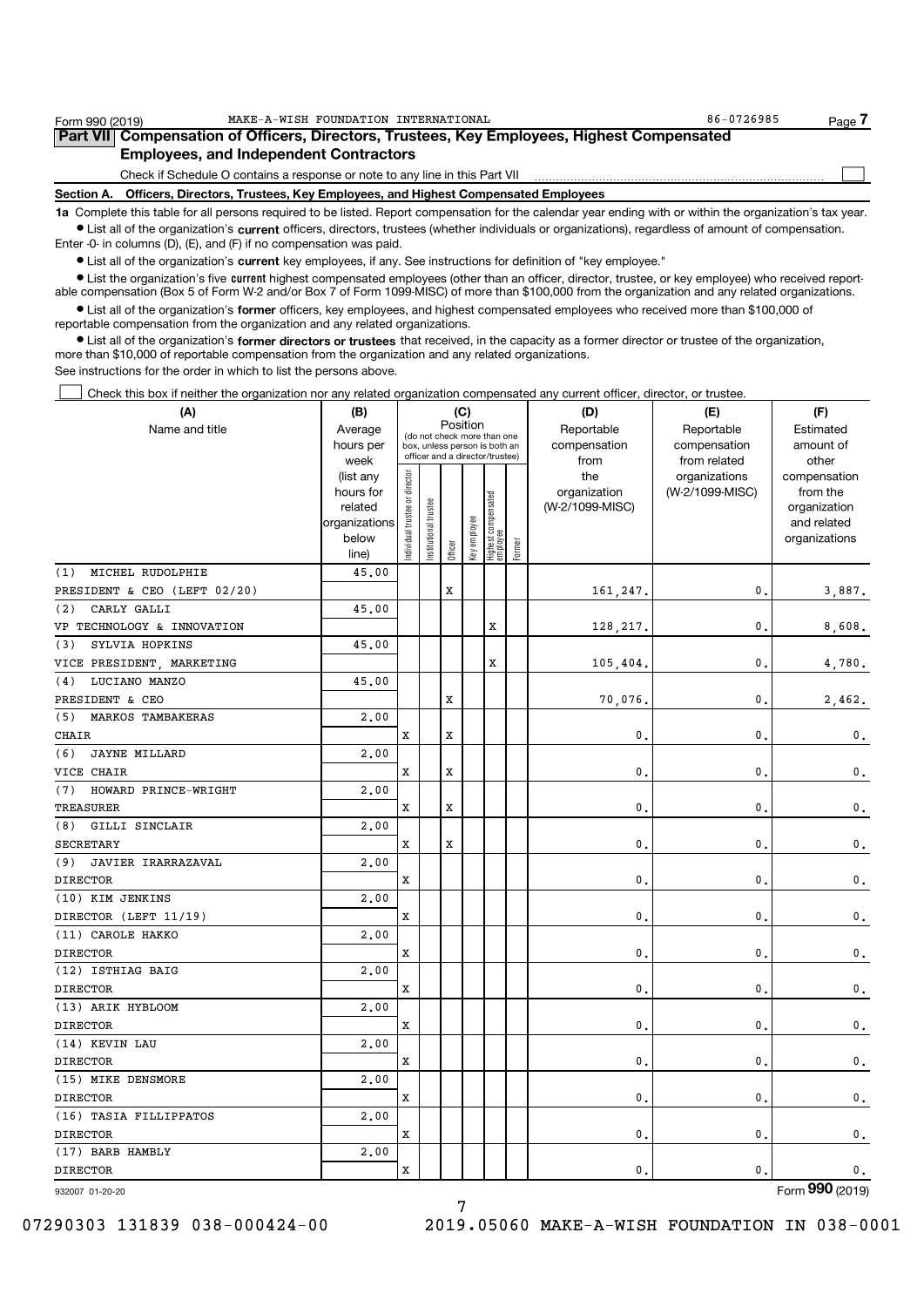| MAKE-A-WISH FOUNDATION INTERNATIONAL<br>Form 990 (2019)                                                                                      |                                                                      |                               |                      |          |              |                                                                                                 |        |                                           | 86-0726985                                        |    |              |                                                                          | Page 8          |
|----------------------------------------------------------------------------------------------------------------------------------------------|----------------------------------------------------------------------|-------------------------------|----------------------|----------|--------------|-------------------------------------------------------------------------------------------------|--------|-------------------------------------------|---------------------------------------------------|----|--------------|--------------------------------------------------------------------------|-----------------|
| <b>Part VII</b><br>Section A. Officers, Directors, Trustees, Key Employees, and Highest Compensated Employees (continued)                    |                                                                      |                               |                      |          |              |                                                                                                 |        |                                           |                                                   |    |              |                                                                          |                 |
| (A)<br>Name and title                                                                                                                        | (B)<br>Average<br>hours per<br>week                                  |                               |                      | Position | (C)          | (do not check more than one<br>box, unless person is both an<br>officer and a director/trustee) |        | (D)<br>Reportable<br>compensation<br>from | (E)<br>Reportable<br>compensation<br>from related |    |              | (F)<br>Estimated<br>amount of<br>other                                   |                 |
|                                                                                                                                              | (list any<br>hours for<br>related<br>organizations<br>below<br>line) | ndividual trustee or director | nstitutional trustee | Officer  | Key employee | Highest compensated<br> employee                                                                | Former | the<br>organization<br>(W-2/1099-MISC)    | organizations<br>(W-2/1099-MISC)                  |    |              | compensation<br>from the<br>organization<br>and related<br>organizations |                 |
| (18) JONATHAN POLIN                                                                                                                          | 2,00                                                                 |                               |                      |          |              |                                                                                                 |        |                                           |                                                   |    |              |                                                                          |                 |
| <b>DIRECTOR</b>                                                                                                                              |                                                                      | X                             |                      |          |              |                                                                                                 |        | 0                                         |                                                   | 0. |              |                                                                          | 0.              |
|                                                                                                                                              |                                                                      |                               |                      |          |              |                                                                                                 |        |                                           |                                                   |    |              |                                                                          |                 |
|                                                                                                                                              |                                                                      |                               |                      |          |              |                                                                                                 |        |                                           |                                                   |    |              |                                                                          |                 |
|                                                                                                                                              |                                                                      |                               |                      |          |              |                                                                                                 |        |                                           |                                                   |    |              |                                                                          |                 |
|                                                                                                                                              |                                                                      |                               |                      |          |              |                                                                                                 |        |                                           |                                                   |    |              |                                                                          |                 |
|                                                                                                                                              |                                                                      |                               |                      |          |              |                                                                                                 |        |                                           |                                                   |    |              |                                                                          |                 |
|                                                                                                                                              |                                                                      |                               |                      |          |              |                                                                                                 |        |                                           |                                                   |    |              |                                                                          |                 |
|                                                                                                                                              |                                                                      |                               |                      |          |              |                                                                                                 |        |                                           |                                                   |    |              |                                                                          |                 |
|                                                                                                                                              |                                                                      |                               |                      |          |              |                                                                                                 |        |                                           |                                                   |    |              |                                                                          |                 |
|                                                                                                                                              |                                                                      |                               |                      |          |              |                                                                                                 |        |                                           |                                                   |    |              |                                                                          |                 |
|                                                                                                                                              |                                                                      |                               |                      |          |              |                                                                                                 |        |                                           |                                                   |    |              |                                                                          |                 |
|                                                                                                                                              |                                                                      |                               |                      |          |              |                                                                                                 |        |                                           |                                                   |    |              |                                                                          |                 |
|                                                                                                                                              |                                                                      |                               |                      |          |              |                                                                                                 |        |                                           |                                                   |    |              |                                                                          |                 |
|                                                                                                                                              |                                                                      |                               |                      |          |              |                                                                                                 |        |                                           |                                                   |    |              |                                                                          |                 |
|                                                                                                                                              |                                                                      |                               |                      |          |              |                                                                                                 |        | 464,944.                                  |                                                   | 0. |              |                                                                          | 19,737.         |
|                                                                                                                                              |                                                                      |                               |                      |          |              |                                                                                                 |        | 0.                                        |                                                   | 0. |              |                                                                          | 0.              |
|                                                                                                                                              |                                                                      |                               |                      |          |              |                                                                                                 |        | 464,944.                                  |                                                   | 0. |              |                                                                          | 19,737.         |
| Total number of individuals (including but not limited to those listed above) who received more than \$100,000 of reportable<br>$\mathbf{2}$ |                                                                      |                               |                      |          |              |                                                                                                 |        |                                           |                                                   |    |              |                                                                          |                 |
| compensation from the organization $\blacktriangleright$                                                                                     |                                                                      |                               |                      |          |              |                                                                                                 |        |                                           |                                                   |    |              | Yes                                                                      | 3<br>No         |
| З<br>Did the organization list any former officer, director, trustee, key employee, or highest compensated employee on                       |                                                                      |                               |                      |          |              |                                                                                                 |        |                                           |                                                   |    |              |                                                                          |                 |
|                                                                                                                                              |                                                                      |                               |                      |          |              |                                                                                                 |        |                                           |                                                   |    | 3            |                                                                          | х               |
| For any individual listed on line 1a, is the sum of reportable compensation and other compensation from the organization<br>4                |                                                                      |                               |                      |          |              |                                                                                                 |        |                                           |                                                   |    |              |                                                                          |                 |
|                                                                                                                                              |                                                                      |                               |                      |          |              |                                                                                                 |        |                                           |                                                   |    | 4            | x                                                                        |                 |
| 5<br>Did any person listed on line 1a receive or accrue compensation from any unrelated organization or individual for services              |                                                                      |                               |                      |          |              |                                                                                                 |        |                                           |                                                   |    |              |                                                                          |                 |
| rendered to the organization? If "Yes." complete Schedule J for such person<br><b>Section B. Independent Contractors</b>                     |                                                                      |                               |                      |          |              |                                                                                                 |        |                                           |                                                   |    | 5            |                                                                          | х               |
| Complete this table for your five highest compensated independent contractors that received more than \$100,000 of compensation from<br>1    |                                                                      |                               |                      |          |              |                                                                                                 |        |                                           |                                                   |    |              |                                                                          |                 |
| the organization. Report compensation for the calendar year ending with or within the organization's tax year.                               |                                                                      |                               |                      |          |              |                                                                                                 |        |                                           |                                                   |    |              |                                                                          |                 |
| (A)                                                                                                                                          |                                                                      |                               |                      |          |              |                                                                                                 |        | (B)                                       |                                                   |    | (C)          |                                                                          |                 |
| Name and business address                                                                                                                    |                                                                      |                               |                      |          |              |                                                                                                 |        | Description of services                   |                                                   |    | Compensation |                                                                          |                 |
| INSPIRE ASSOCIATES INC. PO BOX 75335<br>LESLIE STREET PO, TORONTO, CANADA                                                                    |                                                                      |                               |                      |          |              |                                                                                                 |        | IT SUPPORT                                |                                                   |    |              |                                                                          | 193,850.        |
| SALESFORCE.ORG, DEPT #34293 PO BOX 39000,                                                                                                    |                                                                      |                               |                      |          |              |                                                                                                 |        |                                           |                                                   |    |              |                                                                          |                 |
| SAN FRANCISCO, CA 94139                                                                                                                      |                                                                      |                               |                      |          |              |                                                                                                 |        | CRM SOFTWARE SUPPORT                      |                                                   |    |              |                                                                          | 131,246.        |
|                                                                                                                                              |                                                                      |                               |                      |          |              |                                                                                                 |        |                                           |                                                   |    |              |                                                                          |                 |
|                                                                                                                                              |                                                                      |                               |                      |          |              |                                                                                                 |        |                                           |                                                   |    |              |                                                                          |                 |
|                                                                                                                                              |                                                                      |                               |                      |          |              |                                                                                                 |        |                                           |                                                   |    |              |                                                                          |                 |
|                                                                                                                                              |                                                                      |                               |                      |          |              |                                                                                                 |        |                                           |                                                   |    |              |                                                                          |                 |
|                                                                                                                                              |                                                                      |                               |                      |          |              |                                                                                                 |        |                                           |                                                   |    |              |                                                                          |                 |
| Total number of independent contractors (including but not limited to those listed above) who received more than<br>2                        |                                                                      |                               |                      |          |              |                                                                                                 |        |                                           |                                                   |    |              |                                                                          |                 |
| \$100,000 of compensation from the organization                                                                                              |                                                                      |                               |                      |          |              | 2                                                                                               |        |                                           |                                                   |    |              |                                                                          |                 |
|                                                                                                                                              |                                                                      |                               |                      |          |              |                                                                                                 |        |                                           |                                                   |    |              |                                                                          | Form 990 (2019) |

932008 01-20-20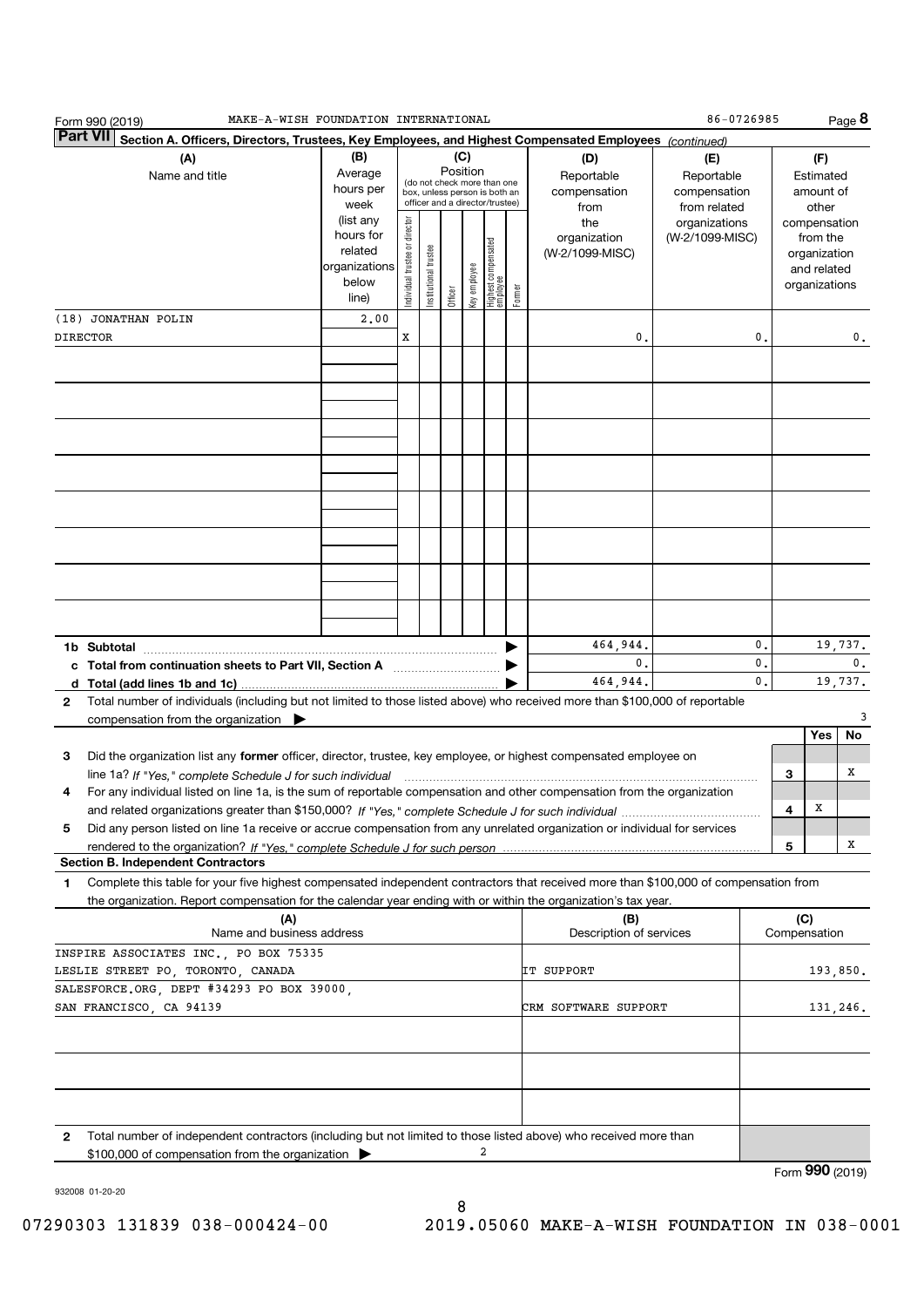| Form 990 (2019)                                           |      |   | MAKE-A-WISH FOUNDATION INTERNATIONAL                                                                                                                                                                                                 |                      |                      |                                       | 86-0726985                                          | Page 9                                                          |  |  |
|-----------------------------------------------------------|------|---|--------------------------------------------------------------------------------------------------------------------------------------------------------------------------------------------------------------------------------------|----------------------|----------------------|---------------------------------------|-----------------------------------------------------|-----------------------------------------------------------------|--|--|
| <b>Part VIII</b><br><b>Statement of Revenue</b>           |      |   |                                                                                                                                                                                                                                      |                      |                      |                                       |                                                     |                                                                 |  |  |
|                                                           |      |   | Check if Schedule O contains a response or note to any line in this Part VIII                                                                                                                                                        |                      |                      |                                       | $\overline{(\mathsf{B})}$ $\overline{(\mathsf{C})}$ |                                                                 |  |  |
|                                                           |      |   |                                                                                                                                                                                                                                      |                      | (A)<br>Total revenue | Related or exempt<br>function revenue | Unrelated<br>business revenue                       | (D)<br>Revenue excluded<br>from tax under<br>sections 512 - 514 |  |  |
|                                                           |      |   | 1a<br><b>1 a</b> Federated campaigns                                                                                                                                                                                                 |                      |                      |                                       |                                                     |                                                                 |  |  |
| Contributions, Gifts, Grants<br>and Other Similar Amounts |      |   | 1 <sub>b</sub><br><b>b</b> Membership dues                                                                                                                                                                                           |                      |                      |                                       |                                                     |                                                                 |  |  |
|                                                           |      |   | 1 <sub>c</sub><br>c Fundraising events                                                                                                                                                                                               |                      |                      |                                       |                                                     |                                                                 |  |  |
|                                                           |      |   | 1 <sub>d</sub><br>d Related organizations                                                                                                                                                                                            |                      |                      |                                       |                                                     |                                                                 |  |  |
|                                                           |      |   | e Government grants (contributions)<br>1e                                                                                                                                                                                            |                      |                      |                                       |                                                     |                                                                 |  |  |
|                                                           |      |   | f All other contributions, gifts, grants, and                                                                                                                                                                                        |                      |                      |                                       |                                                     |                                                                 |  |  |
|                                                           |      |   | similar amounts not included above<br>1f                                                                                                                                                                                             | 7,062,037.           |                      |                                       |                                                     |                                                                 |  |  |
|                                                           |      |   | $1g$ \$<br>g Noncash contributions included in lines 1a-1f                                                                                                                                                                           | 3,795,110.           |                      |                                       |                                                     |                                                                 |  |  |
|                                                           |      |   |                                                                                                                                                                                                                                      |                      | 7,062,037.           |                                       |                                                     |                                                                 |  |  |
|                                                           |      |   |                                                                                                                                                                                                                                      | <b>Business Code</b> |                      |                                       |                                                     |                                                                 |  |  |
|                                                           |      |   | 2 a AFFILIATE ASSESSMENTS                                                                                                                                                                                                            | 561000               | 1,550,425.           | 1,550,425.                            |                                                     |                                                                 |  |  |
| Program Service                                           |      | b |                                                                                                                                                                                                                                      |                      |                      |                                       |                                                     |                                                                 |  |  |
|                                                           |      | c |                                                                                                                                                                                                                                      |                      |                      |                                       |                                                     |                                                                 |  |  |
|                                                           |      | d | <u>and the state of the state of the state of the state of the state of the state of the state of the state of the state of the state of the state of the state of the state of the state of the state of the state of the state</u> |                      |                      |                                       |                                                     |                                                                 |  |  |
|                                                           |      |   | <u> 1989 - Johann Barn, amerikansk politiker (d. 1989)</u>                                                                                                                                                                           |                      |                      |                                       |                                                     |                                                                 |  |  |
|                                                           |      | е | f All other program service revenue                                                                                                                                                                                                  |                      |                      |                                       |                                                     |                                                                 |  |  |
|                                                           |      |   |                                                                                                                                                                                                                                      |                      | 1,550,425.           |                                       |                                                     |                                                                 |  |  |
|                                                           | 3    |   | Investment income (including dividends, interest, and                                                                                                                                                                                |                      |                      |                                       |                                                     |                                                                 |  |  |
|                                                           |      |   |                                                                                                                                                                                                                                      | ▶                    | 1,504.               |                                       |                                                     | 1,504.                                                          |  |  |
|                                                           | 4    |   | Income from investment of tax-exempt bond proceeds                                                                                                                                                                                   |                      |                      |                                       |                                                     |                                                                 |  |  |
|                                                           | 5    |   |                                                                                                                                                                                                                                      |                      |                      |                                       |                                                     |                                                                 |  |  |
|                                                           |      |   | (i) Real                                                                                                                                                                                                                             | (ii) Personal        |                      |                                       |                                                     |                                                                 |  |  |
|                                                           |      |   | 6a                                                                                                                                                                                                                                   |                      |                      |                                       |                                                     |                                                                 |  |  |
|                                                           |      |   | 6 a Gross rents                                                                                                                                                                                                                      |                      |                      |                                       |                                                     |                                                                 |  |  |
|                                                           |      |   | 6b<br><b>b</b> Less: rental expenses<br>6c                                                                                                                                                                                           |                      |                      |                                       |                                                     |                                                                 |  |  |
|                                                           |      |   | c Rental income or (loss)                                                                                                                                                                                                            |                      |                      |                                       |                                                     |                                                                 |  |  |
|                                                           |      |   | d Net rental income or (loss)<br>(i) Securities                                                                                                                                                                                      | (ii) Other           |                      |                                       |                                                     |                                                                 |  |  |
|                                                           |      |   | 7 a Gross amount from sales of<br>2,839.                                                                                                                                                                                             |                      |                      |                                       |                                                     |                                                                 |  |  |
|                                                           |      |   | assets other than inventory<br>7a                                                                                                                                                                                                    |                      |                      |                                       |                                                     |                                                                 |  |  |
|                                                           |      |   | <b>b</b> Less: cost or other basis<br>23, 231.                                                                                                                                                                                       |                      |                      |                                       |                                                     |                                                                 |  |  |
|                                                           |      |   | and sales expenses<br>7b<br>$-20,392.$<br> 7c                                                                                                                                                                                        |                      |                      |                                       |                                                     |                                                                 |  |  |
| Revenue                                                   |      |   | c Gain or (loss)                                                                                                                                                                                                                     |                      | $-20,392.$           |                                       |                                                     | $-20,392.$                                                      |  |  |
|                                                           |      |   | 8 a Gross income from fundraising events (not                                                                                                                                                                                        | ▶                    |                      |                                       |                                                     |                                                                 |  |  |
| Other                                                     |      |   |                                                                                                                                                                                                                                      |                      |                      |                                       |                                                     |                                                                 |  |  |
|                                                           |      |   | including \$<br>contributions reported on line 1c). See                                                                                                                                                                              |                      |                      |                                       |                                                     |                                                                 |  |  |
|                                                           |      |   |                                                                                                                                                                                                                                      |                      |                      |                                       |                                                     |                                                                 |  |  |
|                                                           |      |   | 8a<br>8b                                                                                                                                                                                                                             |                      |                      |                                       |                                                     |                                                                 |  |  |
|                                                           |      |   |                                                                                                                                                                                                                                      |                      |                      |                                       |                                                     |                                                                 |  |  |
|                                                           |      |   | c Net income or (loss) from fundraising events                                                                                                                                                                                       |                      |                      |                                       |                                                     |                                                                 |  |  |
|                                                           |      |   | 9 a Gross income from gaming activities. See                                                                                                                                                                                         |                      |                      |                                       |                                                     |                                                                 |  |  |
|                                                           |      |   | 9a<br>9 <sub>b</sub>                                                                                                                                                                                                                 |                      |                      |                                       |                                                     |                                                                 |  |  |
|                                                           |      |   |                                                                                                                                                                                                                                      |                      |                      |                                       |                                                     |                                                                 |  |  |
|                                                           |      |   | c Net income or (loss) from gaming activities                                                                                                                                                                                        | .                    |                      |                                       |                                                     |                                                                 |  |  |
|                                                           |      |   | 10 a Gross sales of inventory, less returns                                                                                                                                                                                          |                      |                      |                                       |                                                     |                                                                 |  |  |
|                                                           |      |   | 10a                                                                                                                                                                                                                                  |                      |                      |                                       |                                                     |                                                                 |  |  |
|                                                           |      |   | <b>b</b> Less: cost of goods sold<br>10 <sub>b</sub>                                                                                                                                                                                 |                      |                      |                                       |                                                     |                                                                 |  |  |
|                                                           |      |   | c Net income or (loss) from sales of inventory                                                                                                                                                                                       | <b>Business Code</b> |                      |                                       |                                                     |                                                                 |  |  |
|                                                           |      |   |                                                                                                                                                                                                                                      |                      |                      |                                       |                                                     |                                                                 |  |  |
|                                                           | 11 a |   |                                                                                                                                                                                                                                      |                      |                      |                                       |                                                     |                                                                 |  |  |
| Miscellaneous<br>Revenue                                  |      | b | the control of the control of the control of the control of the control of                                                                                                                                                           |                      |                      |                                       |                                                     |                                                                 |  |  |
|                                                           |      | с | the control of the control of the control of the control of the control of                                                                                                                                                           |                      |                      |                                       |                                                     |                                                                 |  |  |
|                                                           |      |   |                                                                                                                                                                                                                                      |                      |                      |                                       |                                                     |                                                                 |  |  |
|                                                           |      |   |                                                                                                                                                                                                                                      | ▶                    |                      |                                       |                                                     |                                                                 |  |  |
|                                                           | 12   |   |                                                                                                                                                                                                                                      |                      | 8,593,574.           | 1,550,425.                            | $\mathbf{0}$ .                                      | $-18,888.$                                                      |  |  |
| 932009 01-20-20                                           |      |   |                                                                                                                                                                                                                                      |                      |                      |                                       |                                                     | Form 990 (2019)                                                 |  |  |

9 07290303 131839 038-000424-00 2019.05060 MAKE-A-WISH FOUNDATION IN 038-0001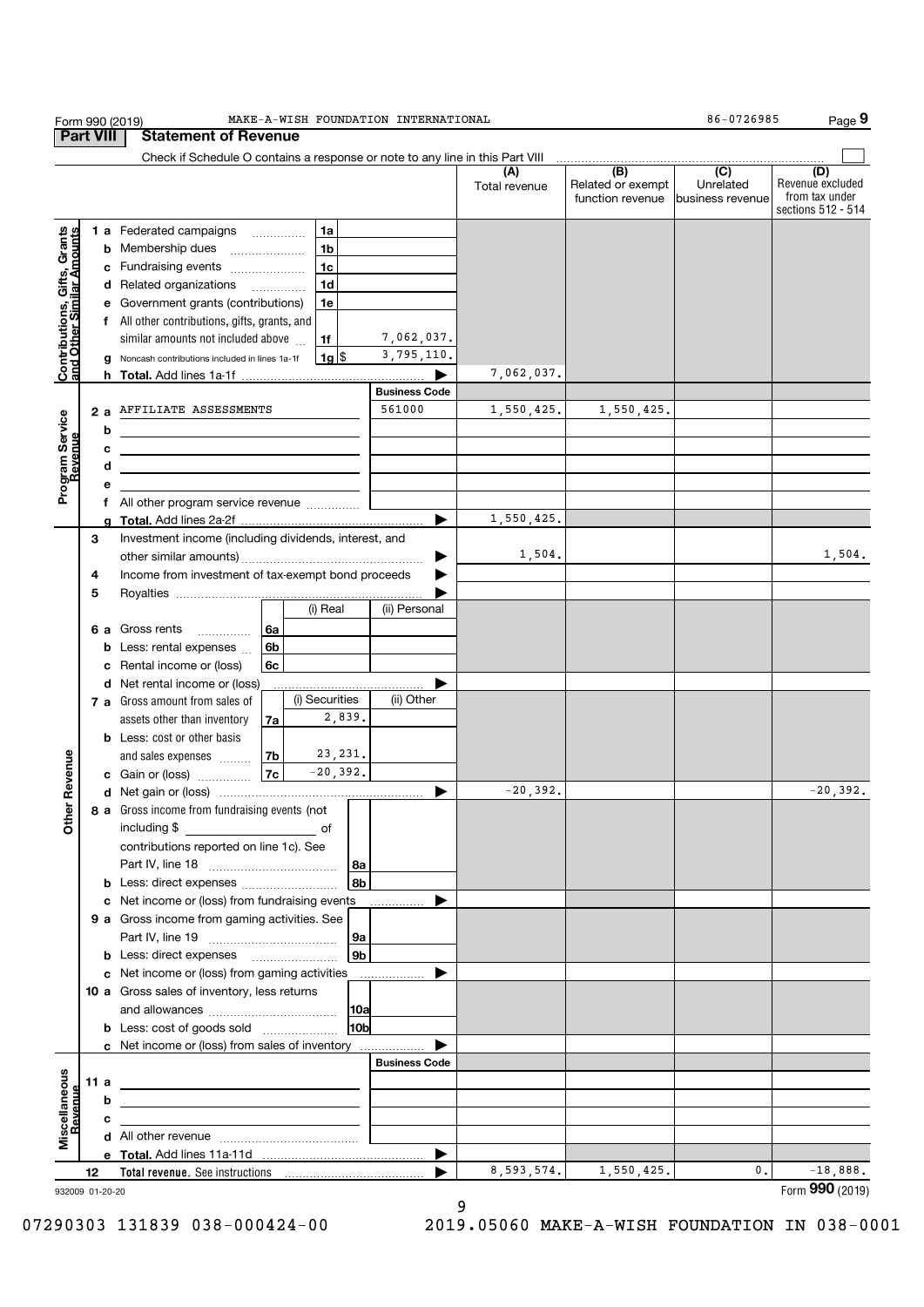### Form 990 (2019) MAKE-A-WISH\_FOUNDATION\_INTERNATIONAL 86-0726985 Page<br>| **Part IX | Statement of Functional Expenses** MAKE-A-WISH FOUNDATION INTERNATIONAL 86-0726985

|              | Section 501(c)(3) and 501(c)(4) organizations must complete all columns. All other organizations must complete column (A).<br>Check if Schedule O contains a response or note to any line in this Part IX |                |                        |                                    |                    |
|--------------|-----------------------------------------------------------------------------------------------------------------------------------------------------------------------------------------------------------|----------------|------------------------|------------------------------------|--------------------|
|              | Do not include amounts reported on lines 6b,                                                                                                                                                              | (A)            | (B)<br>Program service | (C)                                | (D)<br>Fundraising |
|              | 7b, 8b, 9b, and 10b of Part VIII.                                                                                                                                                                         | Total expenses | expenses               | Management and<br>general expenses | expenses           |
| $\mathbf{1}$ | Grants and other assistance to domestic organizations                                                                                                                                                     |                |                        |                                    |                    |
|              | and domestic governments. See Part IV, line 21<br>$\ddotsc$                                                                                                                                               | 241,206.       | 241,206.               |                                    |                    |
| 2            | Grants and other assistance to domestic                                                                                                                                                                   |                |                        |                                    |                    |
|              | individuals. See Part IV, line 22                                                                                                                                                                         |                |                        |                                    |                    |
| З            | Grants and other assistance to foreign                                                                                                                                                                    |                |                        |                                    |                    |
|              | organizations, foreign governments, and foreign                                                                                                                                                           |                |                        |                                    |                    |
|              | individuals. See Part IV, lines 15 and 16                                                                                                                                                                 | 5, 181, 406.   | 5, 181, 406.           |                                    |                    |
| 4            | Benefits paid to or for members                                                                                                                                                                           |                |                        |                                    |                    |
| 5            | Compensation of current officers, directors,                                                                                                                                                              |                |                        |                                    |                    |
|              |                                                                                                                                                                                                           | 430,611.       | 180,254.               | 148,707.                           | 101,650.           |
| 6            | Compensation not included above to disqualified                                                                                                                                                           |                |                        |                                    |                    |
|              | persons (as defined under section 4958(f)(1)) and                                                                                                                                                         |                |                        |                                    |                    |
|              | persons described in section 4958(c)(3)(B)                                                                                                                                                                |                |                        |                                    |                    |
| 7            |                                                                                                                                                                                                           | 675,274.       | 329,976.               | 294,850.                           | 50,448.            |
| 8            | Pension plan accruals and contributions (include                                                                                                                                                          |                |                        |                                    |                    |
|              | section 401(k) and 403(b) employer contributions)                                                                                                                                                         | 27,822.        | 11,341.                | 12,402.                            | 4,079.             |
| 9            |                                                                                                                                                                                                           | 53,958.        | 23,387.                | 21,721.                            | 8,850.             |
| 10           |                                                                                                                                                                                                           | 380,808.       | 146,597.               | 188,562.                           | 45,649.            |
| 11           | Fees for services (nonemployees):                                                                                                                                                                         |                |                        |                                    |                    |
| a            |                                                                                                                                                                                                           |                |                        |                                    |                    |
| b            |                                                                                                                                                                                                           | 5,331.         |                        | 5,331.                             |                    |
| c            |                                                                                                                                                                                                           | 14,723.        |                        | 14,723.                            |                    |
|              |                                                                                                                                                                                                           |                |                        |                                    |                    |
|              | e Professional fundraising services. See Part IV, line 17                                                                                                                                                 |                |                        |                                    |                    |
| f.           | Investment management fees                                                                                                                                                                                |                |                        |                                    |                    |
| $\mathbf{q}$ | Other. (If line 11g amount exceeds 10% of line 25,                                                                                                                                                        |                |                        |                                    |                    |
|              | column (A) amount, list line 11g expenses on Sch O.)                                                                                                                                                      | 428,479.       | 93,633.                | 159,971.                           | 174,875.           |
| 12           |                                                                                                                                                                                                           |                |                        |                                    |                    |
| 13           |                                                                                                                                                                                                           | 27,220.        | 12,587.                | 6,676.                             | 7,957.             |
| 14           |                                                                                                                                                                                                           | 287,844.       | 123,773.               | 103,624.                           | 60,447.            |
| 15           |                                                                                                                                                                                                           |                |                        |                                    |                    |
| 16           |                                                                                                                                                                                                           | 65,944.        | 28,356.                | 23,740.                            | 13,848.            |
| 17           |                                                                                                                                                                                                           | 56,609.        | 27,621.                | 14,158.                            | 14,830.            |
| 18           | Payments of travel or entertainment expenses                                                                                                                                                              |                |                        |                                    |                    |
|              | for any federal, state, or local public officials                                                                                                                                                         |                |                        |                                    |                    |
| 19           | Conferences, conventions, and meetings                                                                                                                                                                    |                |                        |                                    |                    |
| 20           | Interest                                                                                                                                                                                                  |                |                        |                                    |                    |
| 21           | Depreciation, depletion, and amortization                                                                                                                                                                 | 307,229.       | 132,109.               | 110,602.                           | 64,518.            |
| 22           |                                                                                                                                                                                                           | 10,300.        | 4,429.                 | 3,708.                             | 2,163.             |
| 23           | Insurance<br>Other expenses. Itemize expenses not covered                                                                                                                                                 |                |                        |                                    |                    |
| 24           | above (List miscellaneous expenses on line 24e. If<br>line 24e amount exceeds 10% of line 25, column (A)<br>amount, list line 24e expenses on Schedule O.)                                                |                |                        |                                    |                    |
| a            | PROGRAMS                                                                                                                                                                                                  | 337,790.       | 337,790.               |                                    |                    |
| b            | DUES & SUBSCRIPTIONS                                                                                                                                                                                      | 272,887.       | 254,030.               | 1,903.                             | 16,954.            |
| C            | MISCELLANEOUS EXPENSE                                                                                                                                                                                     | 44,479.        | 19,135.                | 16,007.                            | 9,337.             |
| d            | TRAINING                                                                                                                                                                                                  | 27,297.        | 21,964.                |                                    | 5,333.             |
| е            | All other expenses                                                                                                                                                                                        |                |                        |                                    |                    |
| 25           | Total functional expenses. Add lines 1 through 24e                                                                                                                                                        | 8,877,217.     | 7,169,594.             | 1,126,685.                         | 580,938.           |
| 26           | Joint costs. Complete this line only if the organization                                                                                                                                                  |                |                        |                                    |                    |
|              | reported in column (B) joint costs from a combined                                                                                                                                                        |                |                        |                                    |                    |
|              | educational campaign and fundraising solicitation.                                                                                                                                                        |                |                        |                                    |                    |
|              | Check here $\blacktriangleright$<br>if following SOP 98-2 (ASC 958-720)                                                                                                                                   |                |                        |                                    |                    |
|              | 932010 01-20-20                                                                                                                                                                                           |                |                        |                                    | Form 990 (2019     |

Page 10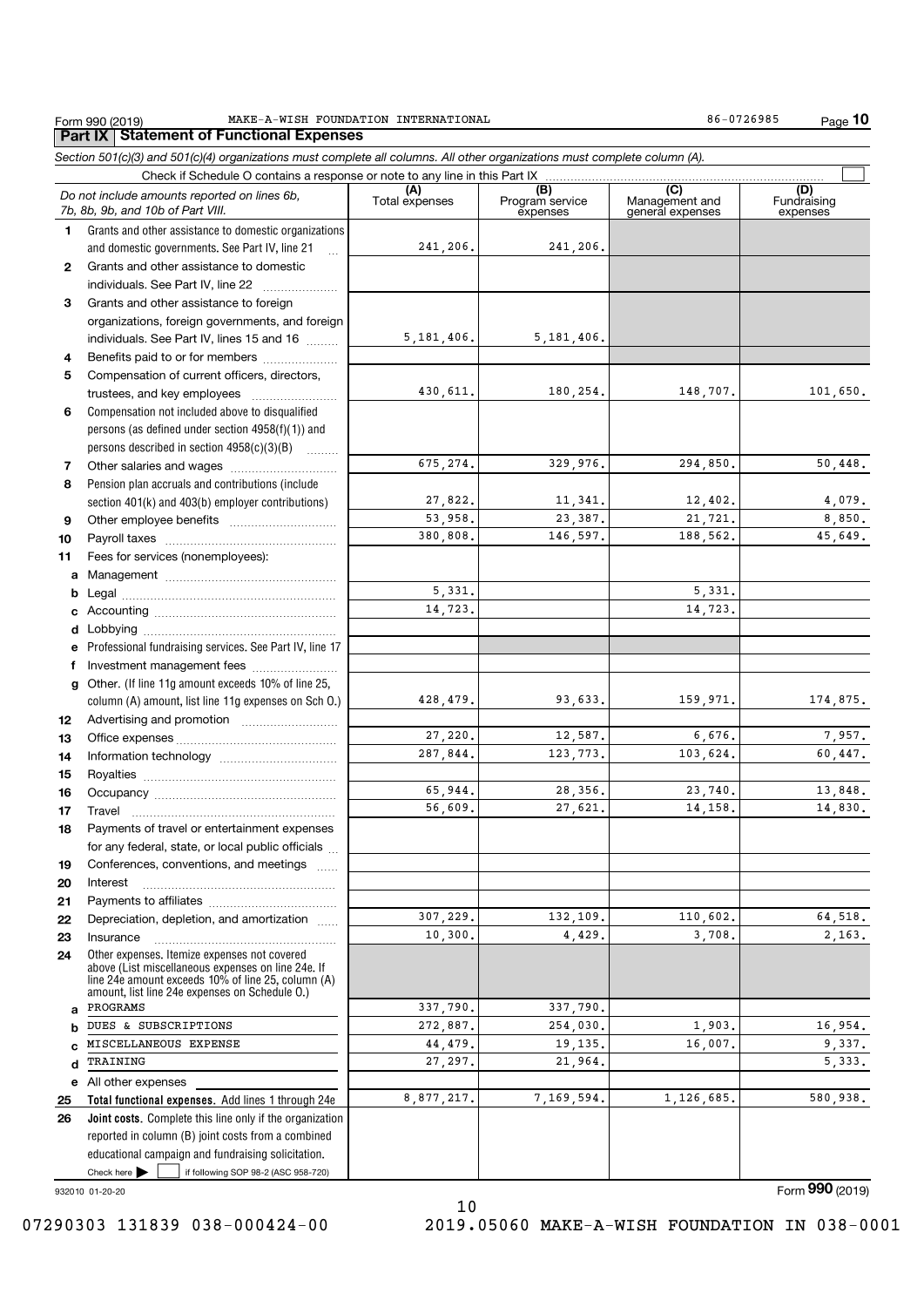|                             | Form 990 (2019) | MAKE-A-WISH FOUNDATION INTERNATIONAL                                                                                                                                                                                           |            |                          |                                                                                                                                                                                                                                         |                 | Page 11    |
|-----------------------------|-----------------|--------------------------------------------------------------------------------------------------------------------------------------------------------------------------------------------------------------------------------|------------|--------------------------|-----------------------------------------------------------------------------------------------------------------------------------------------------------------------------------------------------------------------------------------|-----------------|------------|
|                             | <b>Part X</b>   | <b>Balance Sheet</b>                                                                                                                                                                                                           |            |                          |                                                                                                                                                                                                                                         |                 |            |
|                             |                 |                                                                                                                                                                                                                                |            |                          | 86-0726985<br>(B)<br>1<br>$\mathbf{2}$<br>3<br>4<br>5<br>6<br>$\overline{7}$<br>8<br>9<br>10c<br>11<br>12<br>13<br>14<br>15<br>16<br>17<br>18<br>19<br>20<br>21<br>22<br>23<br>24<br>25<br>26<br>27<br>28<br>29<br>30<br>31<br>32<br>33 |                 |            |
|                             |                 |                                                                                                                                                                                                                                |            | (A)<br>Beginning of year |                                                                                                                                                                                                                                         | End of year     |            |
|                             | 1               |                                                                                                                                                                                                                                |            | 1,891,351.               |                                                                                                                                                                                                                                         |                 | 2,100,604. |
|                             | 2               |                                                                                                                                                                                                                                |            | 14,072.                  |                                                                                                                                                                                                                                         |                 |            |
|                             | 3               |                                                                                                                                                                                                                                |            | 914, 165.                |                                                                                                                                                                                                                                         |                 | 300, 350.  |
|                             | 4               |                                                                                                                                                                                                                                |            | 56,341.                  |                                                                                                                                                                                                                                         |                 | 30,744.    |
|                             | 5               | Loans and other receivables from any current or former officer, director,                                                                                                                                                      |            |                          |                                                                                                                                                                                                                                         |                 |            |
|                             |                 | trustee, key employee, creator or founder, substantial contributor, or 35%                                                                                                                                                     |            |                          |                                                                                                                                                                                                                                         |                 |            |
|                             |                 | controlled entity or family member of any of these persons                                                                                                                                                                     |            |                          |                                                                                                                                                                                                                                         |                 |            |
|                             | 6               | Loans and other receivables from other disqualified persons (as defined                                                                                                                                                        |            |                          |                                                                                                                                                                                                                                         |                 |            |
|                             |                 | under section $4958(f)(1)$ , and persons described in section $4958(c)(3)(B)$                                                                                                                                                  | $\ldots$   |                          |                                                                                                                                                                                                                                         |                 |            |
|                             | 7               |                                                                                                                                                                                                                                |            |                          |                                                                                                                                                                                                                                         |                 |            |
| Assets                      | 8               |                                                                                                                                                                                                                                |            |                          |                                                                                                                                                                                                                                         |                 |            |
|                             | 9               | Prepaid expenses and deferred charges                                                                                                                                                                                          |            | 41,066.                  |                                                                                                                                                                                                                                         |                 | 69,075.    |
|                             |                 | 10a Land, buildings, and equipment: cost or other                                                                                                                                                                              |            |                          |                                                                                                                                                                                                                                         |                 |            |
|                             |                 | basis. Complete Part VI of Schedule D  10a   10a   1,667, 759.                                                                                                                                                                 |            |                          |                                                                                                                                                                                                                                         |                 |            |
|                             |                 | <b>10b</b><br><b>b</b> Less: accumulated depreciation                                                                                                                                                                          | 1,359,494. | 591,409.                 |                                                                                                                                                                                                                                         |                 | 308,265.   |
|                             | 11              |                                                                                                                                                                                                                                |            | 538,713.                 |                                                                                                                                                                                                                                         |                 | 601,588.   |
|                             | 12              | Investments - other securities. See Part IV, line 11                                                                                                                                                                           |            |                          |                                                                                                                                                                                                                                         |                 |            |
|                             | 13              |                                                                                                                                                                                                                                |            |                          |                                                                                                                                                                                                                                         |                 |            |
|                             | 14              | Intangible assets                                                                                                                                                                                                              |            |                          |                                                                                                                                                                                                                                         |                 |            |
|                             | 15              |                                                                                                                                                                                                                                |            | 555.773.                 |                                                                                                                                                                                                                                         |                 | 629,734.   |
|                             | 16              |                                                                                                                                                                                                                                |            | 4,602,890.               |                                                                                                                                                                                                                                         |                 | 4,040,360. |
|                             | 17              |                                                                                                                                                                                                                                |            | 261,235.                 |                                                                                                                                                                                                                                         |                 | 188,149.   |
|                             | 18              |                                                                                                                                                                                                                                |            |                          |                                                                                                                                                                                                                                         |                 |            |
|                             | 19              | Deferred revenue manual contracts and contracts are all the contracts and contracts are contracted and contracts are contracted and contract are contracted and contract are contracted and contract are contracted and contra |            |                          |                                                                                                                                                                                                                                         |                 |            |
|                             | 20              |                                                                                                                                                                                                                                |            | 38,374.                  |                                                                                                                                                                                                                                         |                 | 48,485.    |
|                             | 21              | Escrow or custodial account liability. Complete Part IV of Schedule D                                                                                                                                                          |            |                          |                                                                                                                                                                                                                                         |                 |            |
|                             | 22              | Loans and other payables to any current or former officer, director,                                                                                                                                                           |            |                          |                                                                                                                                                                                                                                         |                 |            |
|                             |                 | trustee, key employee, creator or founder, substantial contributor, or 35%                                                                                                                                                     |            |                          |                                                                                                                                                                                                                                         |                 |            |
| Liabilities                 |                 | controlled entity or family member of any of these persons<br>Secured mortgages and notes payable to unrelated third parties                                                                                                   |            |                          |                                                                                                                                                                                                                                         |                 |            |
|                             | 23<br>24        |                                                                                                                                                                                                                                |            |                          |                                                                                                                                                                                                                                         |                 | 108, 116.  |
|                             | 25              | Other liabilities (including federal income tax, payables to related third                                                                                                                                                     |            |                          |                                                                                                                                                                                                                                         |                 |            |
|                             |                 | parties, and other liabilities not included on lines 17-24). Complete Part X                                                                                                                                                   |            |                          |                                                                                                                                                                                                                                         |                 |            |
|                             |                 | of Schedule D                                                                                                                                                                                                                  |            | 1,611,721.               |                                                                                                                                                                                                                                         |                 | 1,199,791. |
|                             | 26              | Total liabilities. Add lines 17 through 25                                                                                                                                                                                     |            | 1,911,330.               |                                                                                                                                                                                                                                         |                 | 1,544,541. |
|                             |                 | Organizations that follow FASB ASC 958, check here $\blacktriangleright$ $\boxed{\text{X}}$                                                                                                                                    |            |                          |                                                                                                                                                                                                                                         |                 |            |
|                             |                 | and complete lines 27, 28, 32, and 33.                                                                                                                                                                                         |            |                          |                                                                                                                                                                                                                                         |                 |            |
|                             | 27              | Net assets without donor restrictions                                                                                                                                                                                          |            | 1,777,395.               |                                                                                                                                                                                                                                         |                 | 2,065,469. |
|                             | 28              |                                                                                                                                                                                                                                |            | 914, 165.                |                                                                                                                                                                                                                                         |                 | 430,350.   |
|                             |                 | Organizations that do not follow FASB ASC 958, check here $\blacktriangleright$                                                                                                                                                |            |                          |                                                                                                                                                                                                                                         |                 |            |
|                             |                 | and complete lines 29 through 33.                                                                                                                                                                                              |            |                          |                                                                                                                                                                                                                                         |                 |            |
|                             | 29              |                                                                                                                                                                                                                                |            |                          |                                                                                                                                                                                                                                         |                 |            |
|                             | 30              | Paid-in or capital surplus, or land, building, or equipment fund                                                                                                                                                               |            |                          |                                                                                                                                                                                                                                         |                 |            |
| Net Assets or Fund Balances | 31              | Retained earnings, endowment, accumulated income, or other funds                                                                                                                                                               |            |                          |                                                                                                                                                                                                                                         |                 |            |
|                             | 32              |                                                                                                                                                                                                                                |            | 2,691,560.               |                                                                                                                                                                                                                                         |                 | 2,495,819. |
|                             | 33              |                                                                                                                                                                                                                                |            | 4,602,890.               |                                                                                                                                                                                                                                         |                 | 4,040,360. |
|                             |                 |                                                                                                                                                                                                                                |            |                          |                                                                                                                                                                                                                                         | Form 990 (2019) |            |

932011 01-20-20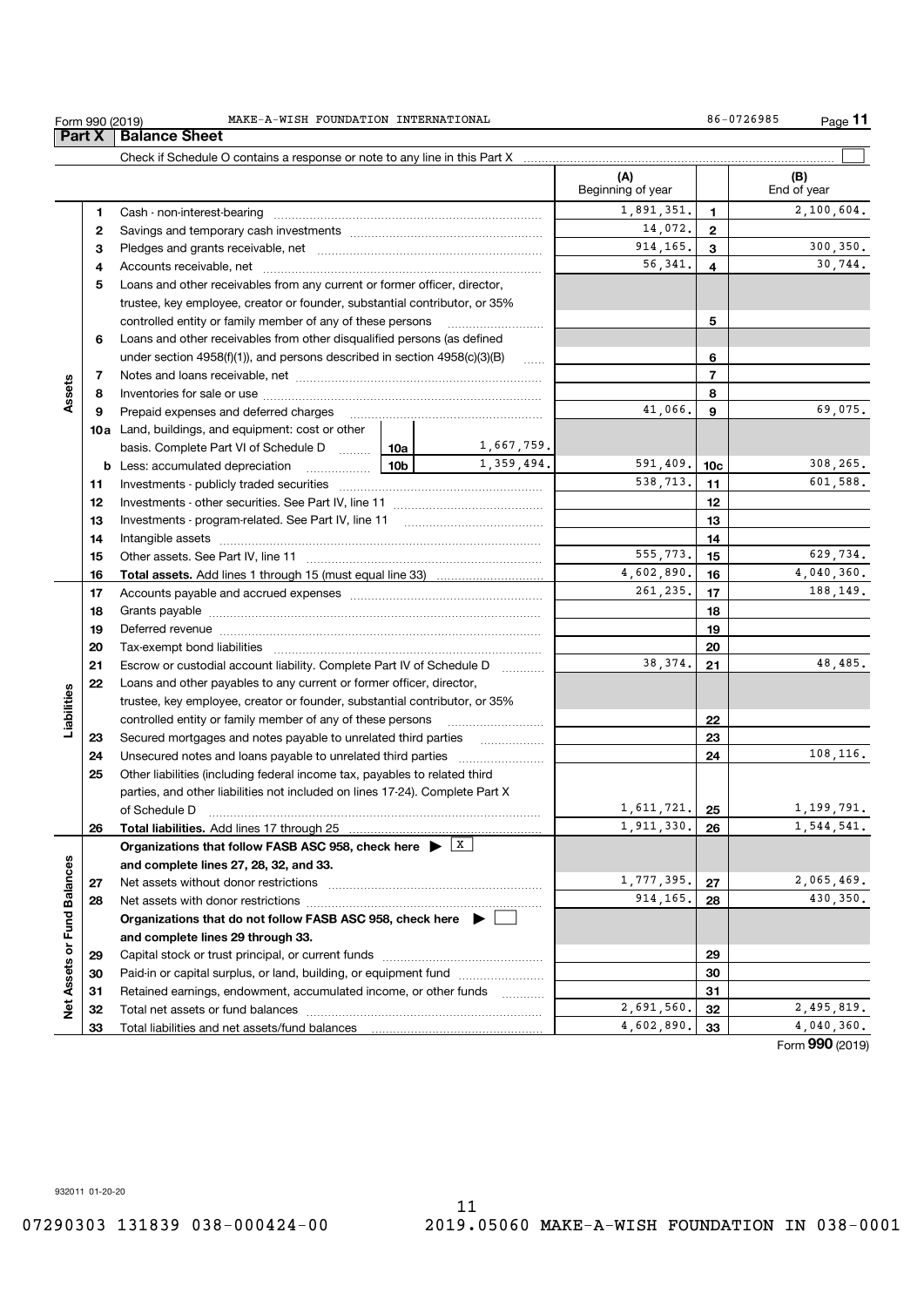|    | MAKE-A-WISH FOUNDATION INTERNATIONAL<br>Form 990 (2019)                                                                                                                                                                        | 86-0726985              |                |            | Page 12         |
|----|--------------------------------------------------------------------------------------------------------------------------------------------------------------------------------------------------------------------------------|-------------------------|----------------|------------|-----------------|
|    | Part XI I<br><b>Reconciliation of Net Assets</b>                                                                                                                                                                               |                         |                |            |                 |
|    |                                                                                                                                                                                                                                |                         |                |            | X               |
|    |                                                                                                                                                                                                                                |                         |                |            |                 |
| 1  |                                                                                                                                                                                                                                | 1                       |                | 8,593,574. |                 |
| 2  |                                                                                                                                                                                                                                | $\overline{2}$          |                | 8,877,217. |                 |
| З  | Revenue less expenses. Subtract line 2 from line 1                                                                                                                                                                             | 3                       |                |            | $-283,643.$     |
| 4  |                                                                                                                                                                                                                                | $\overline{\mathbf{4}}$ |                |            | 2,691,560.      |
| 5  | Net unrealized gains (losses) on investments [11] matter contracts and the state of the state of the state of the state of the state of the state of the state of the state of the state of the state of the state of the stat | 5                       |                |            | 47,890.         |
| 6  |                                                                                                                                                                                                                                | 6                       |                |            |                 |
| 7  |                                                                                                                                                                                                                                | $\overline{7}$          |                |            |                 |
| 8  |                                                                                                                                                                                                                                | 8                       |                |            |                 |
| 9  | Other changes in net assets or fund balances (explain on Schedule O)                                                                                                                                                           | 9                       |                |            | 40,012.         |
| 10 | Net assets or fund balances at end of year. Combine lines 3 through 9 (must equal Part X, line 32,                                                                                                                             |                         |                |            |                 |
|    |                                                                                                                                                                                                                                | 10                      |                | 2,495,819. |                 |
|    | <b>Part XII</b> Financial Statements and Reporting                                                                                                                                                                             |                         |                |            |                 |
|    |                                                                                                                                                                                                                                |                         |                |            |                 |
|    |                                                                                                                                                                                                                                |                         |                | <b>Yes</b> | No              |
| 1  | $X$ Accrual<br>Accounting method used to prepare the Form 990:     Cash<br>Other                                                                                                                                               |                         |                |            |                 |
|    | If the organization changed its method of accounting from a prior year or checked "Other," explain in Schedule O.                                                                                                              |                         |                |            |                 |
|    | 2a Were the organization's financial statements compiled or reviewed by an independent accountant?                                                                                                                             |                         | 2a             |            | X               |
|    | If "Yes," check a box below to indicate whether the financial statements for the year were compiled or reviewed on a                                                                                                           |                         |                |            |                 |
|    | separate basis, consolidated basis, or both:                                                                                                                                                                                   |                         |                |            |                 |
|    | Separate basis<br>Consolidated basis<br>Both consolidated and separate basis                                                                                                                                                   |                         |                |            |                 |
| b  | Were the organization's financial statements audited by an independent accountant?                                                                                                                                             |                         | 2 <sub>b</sub> | х          |                 |
|    | If "Yes," check a box below to indicate whether the financial statements for the year were audited on a separate basis,                                                                                                        |                         |                |            |                 |
|    | consolidated basis, or both:                                                                                                                                                                                                   |                         |                |            |                 |
|    | $\vert$ X $\vert$ Separate basis<br>Consolidated basis<br>Both consolidated and separate basis                                                                                                                                 |                         |                |            |                 |
|    | c If "Yes" to line 2a or 2b, does the organization have a committee that assumes responsibility for oversight of the audit,                                                                                                    |                         |                |            |                 |
|    |                                                                                                                                                                                                                                |                         | 2c             | X          |                 |
|    | If the organization changed either its oversight process or selection process during the tax year, explain on Schedule O.                                                                                                      |                         |                |            |                 |
|    | 3a As a result of a federal award, was the organization required to undergo an audit or audits as set forth in the Single Audit                                                                                                |                         |                |            |                 |
|    |                                                                                                                                                                                                                                |                         | За             |            | х               |
|    | b If "Yes," did the organization undergo the required audit or audits? If the organization did not undergo the required audit                                                                                                  |                         |                |            |                 |
|    |                                                                                                                                                                                                                                |                         | 3 <sub>b</sub> |            |                 |
|    |                                                                                                                                                                                                                                |                         |                |            | Form 990 (2019) |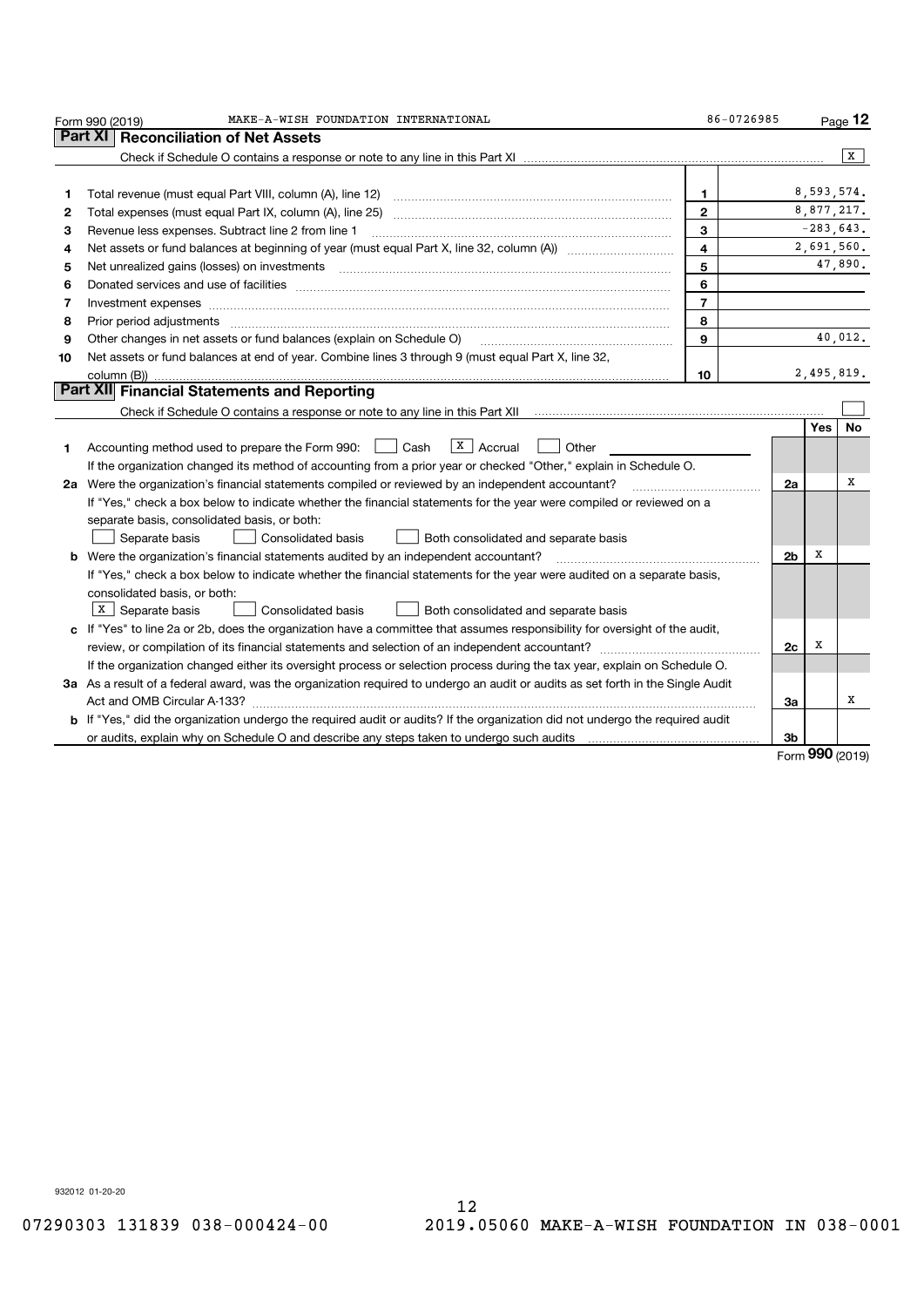| <b>SCHEDULE A</b><br>(Form 990 or 990-EZ)<br>Department of the Treasury                                                                                                                                                                                      | <b>Public Charity Status and Public Support</b><br>Complete if the organization is a section 501(c)(3) organization or a section<br>4947(a)(1) nonexempt charitable trust.<br>Attach to Form 990 or Form 990-EZ. |                            |                                            |  |  |
|--------------------------------------------------------------------------------------------------------------------------------------------------------------------------------------------------------------------------------------------------------------|------------------------------------------------------------------------------------------------------------------------------------------------------------------------------------------------------------------|----------------------------|--------------------------------------------|--|--|
| Internal Revenue Service<br>$\blacktriangleright$ Go to www.irs.gov/Form990 for instructions and the latest information.                                                                                                                                     |                                                                                                                                                                                                                  |                            | <b>Open to Public</b><br><b>Inspection</b> |  |  |
| Name of the organization                                                                                                                                                                                                                                     |                                                                                                                                                                                                                  |                            | <b>Employer identification number</b>      |  |  |
| MAKE-A-WISH FOUNDATION INTERNATIONAL<br>Part I                                                                                                                                                                                                               |                                                                                                                                                                                                                  |                            | 86-0726985                                 |  |  |
| Reason for Public Charity Status (All organizations must complete this part.) See instructions.                                                                                                                                                              |                                                                                                                                                                                                                  |                            |                                            |  |  |
| The organization is not a private foundation because it is: (For lines 1 through 12, check only one box.)<br>1<br>A church, convention of churches, or association of churches described in section 170(b)(1)(A)(i).                                         |                                                                                                                                                                                                                  |                            |                                            |  |  |
| 2<br>A school described in section 170(b)(1)(A)(ii). (Attach Schedule E (Form 990 or 990-EZ).)                                                                                                                                                               |                                                                                                                                                                                                                  |                            |                                            |  |  |
| 3<br>A hospital or a cooperative hospital service organization described in section 170(b)(1)(A)(iii).                                                                                                                                                       |                                                                                                                                                                                                                  |                            |                                            |  |  |
| A medical research organization operated in conjunction with a hospital described in section 170(b)(1)(A)(iii). Enter the hospital's name,<br>4                                                                                                              |                                                                                                                                                                                                                  |                            |                                            |  |  |
| city, and state:                                                                                                                                                                                                                                             |                                                                                                                                                                                                                  |                            |                                            |  |  |
| An organization operated for the benefit of a college or university owned or operated by a governmental unit described in<br>5                                                                                                                               |                                                                                                                                                                                                                  |                            |                                            |  |  |
| section 170(b)(1)(A)(iv). (Complete Part II.)                                                                                                                                                                                                                |                                                                                                                                                                                                                  |                            |                                            |  |  |
| 6<br>A federal, state, or local government or governmental unit described in section 170(b)(1)(A)(v).<br>X<br>7<br>An organization that normally receives a substantial part of its support from a governmental unit or from the general public described in |                                                                                                                                                                                                                  |                            |                                            |  |  |
| section 170(b)(1)(A)(vi). (Complete Part II.)                                                                                                                                                                                                                |                                                                                                                                                                                                                  |                            |                                            |  |  |
| A community trust described in section 170(b)(1)(A)(vi). (Complete Part II.)<br>8                                                                                                                                                                            |                                                                                                                                                                                                                  |                            |                                            |  |  |
| 9<br>An agricultural research organization described in section 170(b)(1)(A)(ix) operated in conjunction with a land-grant college                                                                                                                           |                                                                                                                                                                                                                  |                            |                                            |  |  |
| or university or a non-land-grant college of agriculture (see instructions). Enter the name, city, and state of the college or                                                                                                                               |                                                                                                                                                                                                                  |                            |                                            |  |  |
| university:<br>An organization that normally receives: (1) more than 33 1/3% of its support from contributions, membership fees, and gross receipts from<br>10                                                                                               |                                                                                                                                                                                                                  |                            |                                            |  |  |
| activities related to its exempt functions - subject to certain exceptions, and (2) no more than 33 1/3% of its support from gross investment                                                                                                                |                                                                                                                                                                                                                  |                            |                                            |  |  |
| income and unrelated business taxable income (less section 511 tax) from businesses acquired by the organization after June 30, 1975.                                                                                                                        |                                                                                                                                                                                                                  |                            |                                            |  |  |
| See section 509(a)(2). (Complete Part III.)                                                                                                                                                                                                                  |                                                                                                                                                                                                                  |                            |                                            |  |  |
| 11<br>An organization organized and operated exclusively to test for public safety. See section 509(a)(4).                                                                                                                                                   |                                                                                                                                                                                                                  |                            |                                            |  |  |
| 12<br>An organization organized and operated exclusively for the benefit of, to perform the functions of, or to carry out the purposes of one or                                                                                                             |                                                                                                                                                                                                                  |                            |                                            |  |  |
| more publicly supported organizations described in section 509(a)(1) or section 509(a)(2). See section 509(a)(3). Check the box in                                                                                                                           |                                                                                                                                                                                                                  |                            |                                            |  |  |
| lines 12a through 12d that describes the type of supporting organization and complete lines 12e, 12f, and 12g.<br>Type I. A supporting organization operated, supervised, or controlled by its supported organization(s), typically by giving<br>a           |                                                                                                                                                                                                                  |                            |                                            |  |  |
| the supported organization(s) the power to regularly appoint or elect a majority of the directors or trustees of the supporting                                                                                                                              |                                                                                                                                                                                                                  |                            |                                            |  |  |
| organization. You must complete Part IV, Sections A and B.                                                                                                                                                                                                   |                                                                                                                                                                                                                  |                            |                                            |  |  |
| Type II. A supporting organization supervised or controlled in connection with its supported organization(s), by having<br>b                                                                                                                                 |                                                                                                                                                                                                                  |                            |                                            |  |  |
| control or management of the supporting organization vested in the same persons that control or manage the supported                                                                                                                                         |                                                                                                                                                                                                                  |                            |                                            |  |  |
| organization(s). You must complete Part IV, Sections A and C.                                                                                                                                                                                                |                                                                                                                                                                                                                  |                            |                                            |  |  |
| Type III functionally integrated. A supporting organization operated in connection with, and functionally integrated with,<br>с<br>its supported organization(s) (see instructions). You must complete Part IV, Sections A, D, and E.                        |                                                                                                                                                                                                                  |                            |                                            |  |  |
| Type III non-functionally integrated. A supporting organization operated in connection with its supported organization(s)<br>d                                                                                                                               |                                                                                                                                                                                                                  |                            |                                            |  |  |
| that is not functionally integrated. The organization generally must satisfy a distribution requirement and an attentiveness                                                                                                                                 |                                                                                                                                                                                                                  |                            |                                            |  |  |
| requirement (see instructions). You must complete Part IV, Sections A and D, and Part V.                                                                                                                                                                     |                                                                                                                                                                                                                  |                            |                                            |  |  |
| Check this box if the organization received a written determination from the IRS that it is a Type I, Type II, Type III<br>е                                                                                                                                 |                                                                                                                                                                                                                  |                            |                                            |  |  |
| functionally integrated, or Type III non-functionally integrated supporting organization.<br>f Enter the number of supported organizations                                                                                                                   |                                                                                                                                                                                                                  |                            |                                            |  |  |
| Provide the following information about the supported organization(s).                                                                                                                                                                                       |                                                                                                                                                                                                                  |                            |                                            |  |  |
| (i) Name of supported<br>(ii) EIN<br>(iii) Type of organization<br>(described on lines 1-10                                                                                                                                                                  | (iv) Is the organization listed<br>in your governing document?                                                                                                                                                   | (v) Amount of monetary     | (vi) Amount of other                       |  |  |
| organization<br>above (see instructions))                                                                                                                                                                                                                    | Yes<br>No                                                                                                                                                                                                        | support (see instructions) | support (see instructions)                 |  |  |
|                                                                                                                                                                                                                                                              |                                                                                                                                                                                                                  |                            |                                            |  |  |
|                                                                                                                                                                                                                                                              |                                                                                                                                                                                                                  |                            |                                            |  |  |
|                                                                                                                                                                                                                                                              |                                                                                                                                                                                                                  |                            |                                            |  |  |
|                                                                                                                                                                                                                                                              |                                                                                                                                                                                                                  |                            |                                            |  |  |
|                                                                                                                                                                                                                                                              |                                                                                                                                                                                                                  |                            |                                            |  |  |
|                                                                                                                                                                                                                                                              |                                                                                                                                                                                                                  |                            |                                            |  |  |
|                                                                                                                                                                                                                                                              |                                                                                                                                                                                                                  |                            |                                            |  |  |
|                                                                                                                                                                                                                                                              |                                                                                                                                                                                                                  |                            |                                            |  |  |
| Total                                                                                                                                                                                                                                                        |                                                                                                                                                                                                                  |                            |                                            |  |  |
| LHA For Paperwork Reduction Act Notice, see the Instructions for Form 990 or 990-EZ. 932021 09-25-19<br>13                                                                                                                                                   |                                                                                                                                                                                                                  |                            | Schedule A (Form 990 or 990-EZ) 2019       |  |  |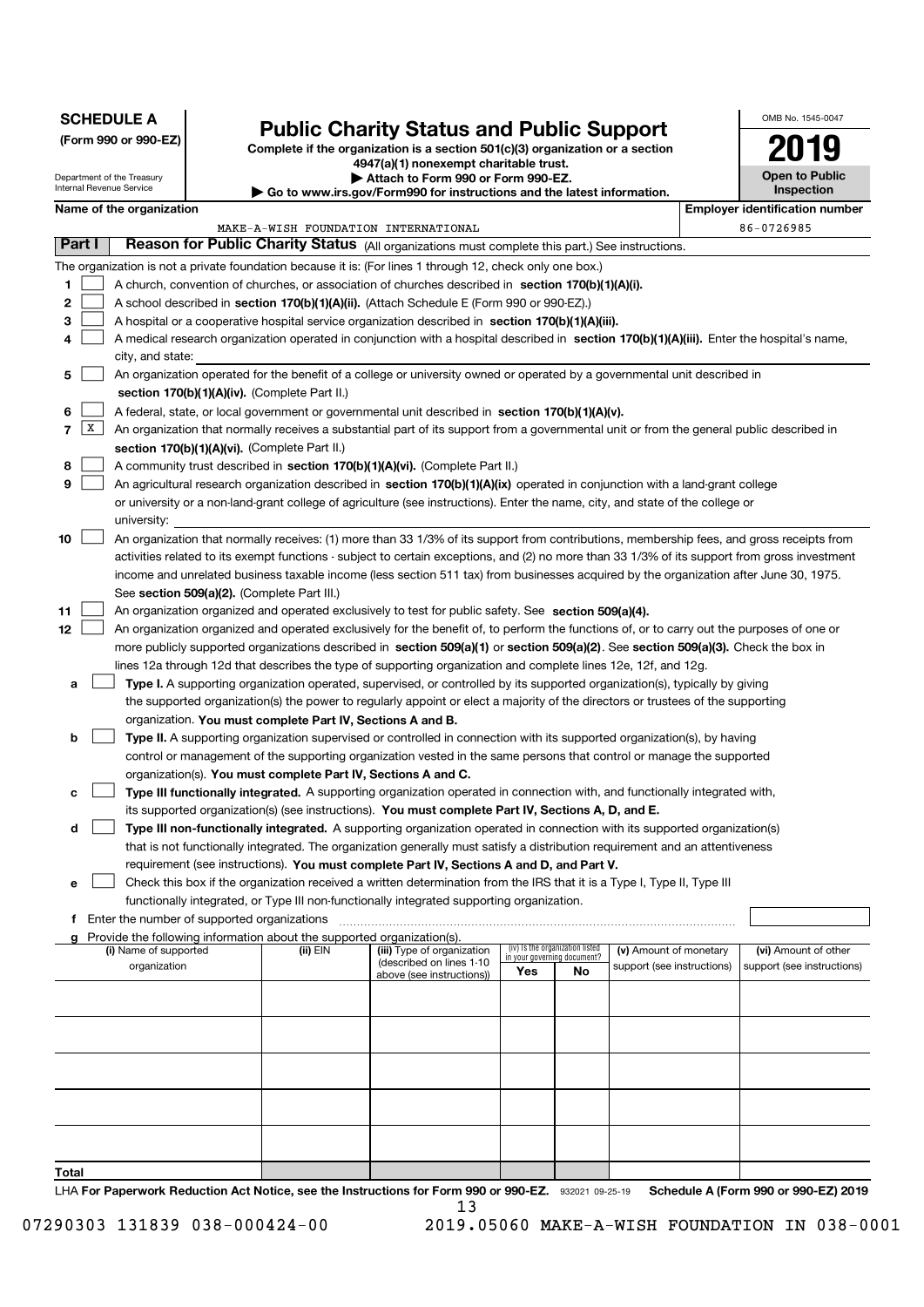#### MAKE-A-WISH FOUNDATION INTERNATIONAL **Example 186-0726985**

Schedule A (Form 990 or 990-EZ) 2019 MAKE-A-WISH FOUNDATION INTERNATIONAL<br>| **Part II** | **Support Schedule for Organizations Described in Sections 170(b)(1)(A)(iv) and 170(b)(1)(A)(vi)** 

Page 2

(Complete only if you checked the box on line 5, 7, or 8 of Part I or if the organization failed to qualify under Part III. If the organization fails to qualify under the tests listed below, please complete Part III.)

|     | <b>Section A. Public Support</b>                                                                                                                                                                                                                        |            |              |            |            |            |                                |
|-----|---------------------------------------------------------------------------------------------------------------------------------------------------------------------------------------------------------------------------------------------------------|------------|--------------|------------|------------|------------|--------------------------------|
|     | Calendar year (or fiscal year beginning in) $\blacktriangleright$                                                                                                                                                                                       | (a) $2015$ | $(b)$ 2016   | $(c)$ 2017 | $(d)$ 2018 | (e) 2019   | (f) Total                      |
|     | 1 Gifts, grants, contributions, and                                                                                                                                                                                                                     |            |              |            |            |            |                                |
|     | membership fees received. (Do not                                                                                                                                                                                                                       |            |              |            |            |            |                                |
|     | include any "unusual grants.")                                                                                                                                                                                                                          | 5,890,127. | 6, 136, 774. | 6,059,401. | 7,079,192. | 7,062,037. | 32, 227, 531.                  |
|     | 2 Tax revenues levied for the organ-                                                                                                                                                                                                                    |            |              |            |            |            |                                |
|     | ization's benefit and either paid to                                                                                                                                                                                                                    |            |              |            |            |            |                                |
|     | or expended on its behalf                                                                                                                                                                                                                               |            |              |            |            |            |                                |
|     | 3 The value of services or facilities                                                                                                                                                                                                                   |            |              |            |            |            |                                |
|     | furnished by a governmental unit to                                                                                                                                                                                                                     |            |              |            |            |            |                                |
|     | the organization without charge                                                                                                                                                                                                                         |            |              |            |            |            |                                |
|     | 4 Total. Add lines 1 through 3                                                                                                                                                                                                                          | 5,890,127. | 6,136,774.   | 6,059,401. | 7,079,192. | 7,062,037. | 32, 227, 531.                  |
| 5   | The portion of total contributions                                                                                                                                                                                                                      |            |              |            |            |            |                                |
|     | by each person (other than a                                                                                                                                                                                                                            |            |              |            |            |            |                                |
|     | governmental unit or publicly                                                                                                                                                                                                                           |            |              |            |            |            |                                |
|     | supported organization) included                                                                                                                                                                                                                        |            |              |            |            |            |                                |
|     | on line 1 that exceeds 2% of the                                                                                                                                                                                                                        |            |              |            |            |            |                                |
|     | amount shown on line 11,                                                                                                                                                                                                                                |            |              |            |            |            |                                |
|     | column (f)                                                                                                                                                                                                                                              |            |              |            |            |            | 8,207,232.                     |
|     | 6 Public support. Subtract line 5 from line 4.                                                                                                                                                                                                          |            |              |            |            |            | 24,020,299.                    |
|     | <b>Section B. Total Support</b>                                                                                                                                                                                                                         |            |              |            |            |            |                                |
|     | Calendar year (or fiscal year beginning in) $\blacktriangleright$                                                                                                                                                                                       | (a) $2015$ | $(b)$ 2016   | $(c)$ 2017 | $(d)$ 2018 | (e) 2019   | (f) Total                      |
|     | 7 Amounts from line 4<br>and a complete the complete state of the state of the state of the state of the state of the state of the state of the state of the state of the state of the state of the state of the state of the state of the state of the | 5,890,127. | 6, 136, 774, | 6,059,401  | 7,079,192. | 7,062,037. | 32, 227, 531.                  |
|     | 8 Gross income from interest,                                                                                                                                                                                                                           |            |              |            |            |            |                                |
|     | dividends, payments received on                                                                                                                                                                                                                         |            |              |            |            |            |                                |
|     | securities loans, rents, royalties,                                                                                                                                                                                                                     |            |              |            |            |            |                                |
|     | and income from similar sources                                                                                                                                                                                                                         | 14,598.    | 12,876.      | 4,418.     | 18,780.    | 1,504.     | 52,176.                        |
| 9   | Net income from unrelated business                                                                                                                                                                                                                      |            |              |            |            |            |                                |
|     | activities, whether or not the                                                                                                                                                                                                                          |            |              |            |            |            |                                |
|     | business is regularly carried on                                                                                                                                                                                                                        |            |              |            |            |            |                                |
|     | 10 Other income. Do not include gain                                                                                                                                                                                                                    |            |              |            |            |            |                                |
|     | or loss from the sale of capital                                                                                                                                                                                                                        |            |              |            |            |            |                                |
|     | assets (Explain in Part VI.)                                                                                                                                                                                                                            |            |              |            |            |            |                                |
|     | 11 Total support. Add lines 7 through 10                                                                                                                                                                                                                |            |              |            |            |            | 32, 279, 707.                  |
|     | <b>12</b> Gross receipts from related activities, etc. (see instructions)                                                                                                                                                                               |            |              |            |            | 12         | 7,644,730.                     |
|     | 13 First five years. If the Form 990 is for the organization's first, second, third, fourth, or fifth tax year as a section 501(c)(3)                                                                                                                   |            |              |            |            |            |                                |
|     | organization, check this box and stop here                                                                                                                                                                                                              |            |              |            |            |            |                                |
|     | Section C. Computation of Public Support Percentage                                                                                                                                                                                                     |            |              |            |            |            |                                |
|     |                                                                                                                                                                                                                                                         |            |              |            |            | 14         | 74.41<br>%                     |
|     | 15 Public support percentage from 2018 Schedule A, Part II, line 14                                                                                                                                                                                     |            |              |            |            | 15         | 71.68<br>%                     |
|     | 16a 33 1/3% support test - 2019. If the organization did not check the box on line 13, and line 14 is 33 1/3% or more, check this box and                                                                                                               |            |              |            |            |            |                                |
|     | stop here. The organization qualifies as a publicly supported organization                                                                                                                                                                              |            |              |            |            |            | $\blacktriangleright$ $\mid$ X |
|     | b 33 1/3% support test - 2018. If the organization did not check a box on line 13 or 16a, and line 15 is 33 1/3% or more, check this box                                                                                                                |            |              |            |            |            |                                |
|     | and stop here. The organization qualifies as a publicly supported organization                                                                                                                                                                          |            |              |            |            |            |                                |
|     | 17a 10% -facts-and-circumstances test - 2019. If the organization did not check a box on line 13, 16a, or 16b, and line 14 is 10% or more,                                                                                                              |            |              |            |            |            |                                |
|     | and if the organization meets the "facts-and-circumstances" test, check this box and stop here. Explain in Part VI how the organization                                                                                                                 |            |              |            |            |            |                                |
|     | meets the "facts-and-circumstances" test. The organization qualifies as a publicly supported organization                                                                                                                                               |            |              |            |            |            |                                |
|     | b 10% -facts-and-circumstances test - 2018. If the organization did not check a box on line 13, 16a, 16b, or 17a, and line 15 is 10% or                                                                                                                 |            |              |            |            |            |                                |
|     | more, and if the organization meets the "facts-and-circumstances" test, check this box and stop here. Explain in Part VI how the                                                                                                                        |            |              |            |            |            |                                |
|     | organization meets the "facts-and-circumstances" test. The organization qualifies as a publicly supported organization                                                                                                                                  |            |              |            |            |            |                                |
|     | Private foundation. If the organization did not check a box on line 13, 16a, 16b, 17a, or 17b, check this box and see instructions                                                                                                                      |            |              |            |            |            |                                |
| 18. |                                                                                                                                                                                                                                                         |            |              |            |            |            |                                |

Schedule A (Form 990 or 990-EZ) 2019

932022 09-25-19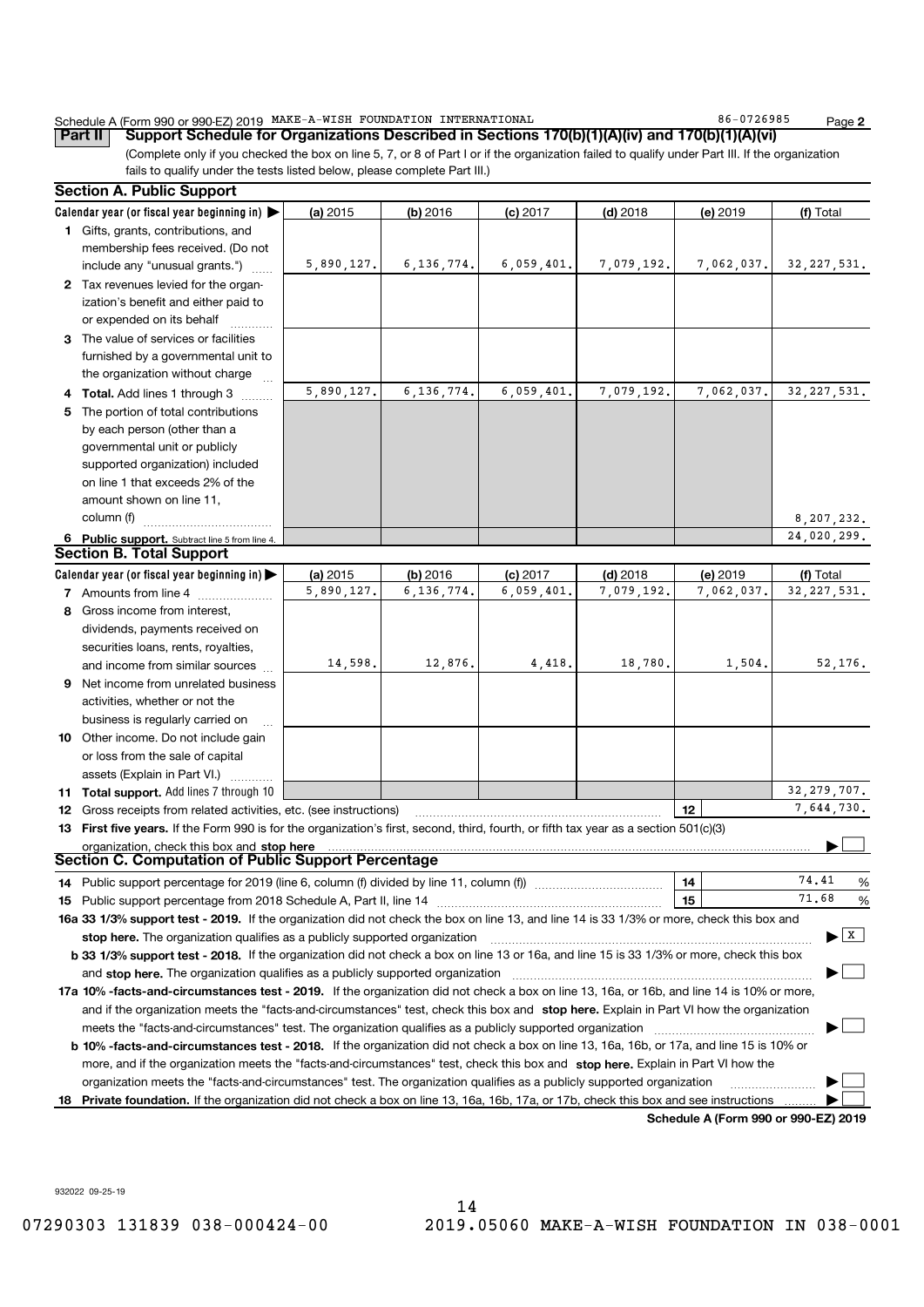| Schedule A (Form 990 or 990-EZ) 2019  MAKE-A-WISH  FOUNDATION  INTERNATIONAL        |  | 86-0726985 | Page |
|-------------------------------------------------------------------------------------|--|------------|------|
| <b>Part III   Support Schedule for Organizations Described in Section 509(a)(2)</b> |  |            |      |

(Complete only if you checked the box on line 10 of Part I or if the organization failed to qualify under Part II. If the organization fails to qualify under the tests listed below, please complete Part II.)

|   | <b>Section A. Public Support</b>                                                                                                                    |            |            |            |            |                                      |           |
|---|-----------------------------------------------------------------------------------------------------------------------------------------------------|------------|------------|------------|------------|--------------------------------------|-----------|
|   | Calendar year (or fiscal year beginning in) >                                                                                                       | (a) 2015   | $(b)$ 2016 | $(c)$ 2017 | $(d)$ 2018 | (e) 2019                             | (f) Total |
|   | 1 Gifts, grants, contributions, and                                                                                                                 |            |            |            |            |                                      |           |
|   | membership fees received. (Do not                                                                                                                   |            |            |            |            |                                      |           |
|   | include any "unusual grants.")                                                                                                                      |            |            |            |            |                                      |           |
|   | 2 Gross receipts from admissions,                                                                                                                   |            |            |            |            |                                      |           |
|   | merchandise sold or services per-                                                                                                                   |            |            |            |            |                                      |           |
|   | formed, or facilities furnished in<br>any activity that is related to the                                                                           |            |            |            |            |                                      |           |
|   | organization's tax-exempt purpose                                                                                                                   |            |            |            |            |                                      |           |
| З | Gross receipts from activities that                                                                                                                 |            |            |            |            |                                      |           |
|   | are not an unrelated trade or bus-                                                                                                                  |            |            |            |            |                                      |           |
|   | iness under section 513                                                                                                                             |            |            |            |            |                                      |           |
|   | 4 Tax revenues levied for the organ-                                                                                                                |            |            |            |            |                                      |           |
|   | ization's benefit and either paid to                                                                                                                |            |            |            |            |                                      |           |
|   | or expended on its behalf                                                                                                                           |            |            |            |            |                                      |           |
|   | 5 The value of services or facilities                                                                                                               |            |            |            |            |                                      |           |
|   | furnished by a governmental unit to                                                                                                                 |            |            |            |            |                                      |           |
|   | the organization without charge                                                                                                                     |            |            |            |            |                                      |           |
|   | <b>6 Total.</b> Add lines 1 through 5                                                                                                               |            |            |            |            |                                      |           |
|   | 7a Amounts included on lines 1, 2, and                                                                                                              |            |            |            |            |                                      |           |
|   | 3 received from disqualified persons                                                                                                                |            |            |            |            |                                      |           |
|   | <b>b</b> Amounts included on lines 2 and 3 received                                                                                                 |            |            |            |            |                                      |           |
|   | from other than disqualified persons that<br>exceed the greater of \$5,000 or 1% of the                                                             |            |            |            |            |                                      |           |
|   | amount on line 13 for the year                                                                                                                      |            |            |            |            |                                      |           |
|   | c Add lines 7a and 7b                                                                                                                               |            |            |            |            |                                      |           |
|   | 8 Public support. (Subtract line 7c from line 6.)                                                                                                   |            |            |            |            |                                      |           |
|   | <b>Section B. Total Support</b>                                                                                                                     |            |            |            |            |                                      |           |
|   | Calendar year (or fiscal year beginning in)                                                                                                         | (a) $2015$ | $(b)$ 2016 | $(c)$ 2017 | $(d)$ 2018 | (e) 2019                             | (f) Total |
|   | 9 Amounts from line 6                                                                                                                               |            |            |            |            |                                      |           |
|   | <b>10a</b> Gross income from interest,                                                                                                              |            |            |            |            |                                      |           |
|   | dividends, payments received on<br>securities loans, rents, royalties,                                                                              |            |            |            |            |                                      |           |
|   | and income from similar sources                                                                                                                     |            |            |            |            |                                      |           |
|   | <b>b</b> Unrelated business taxable income                                                                                                          |            |            |            |            |                                      |           |
|   | (less section 511 taxes) from businesses                                                                                                            |            |            |            |            |                                      |           |
|   | acquired after June 30, 1975                                                                                                                        |            |            |            |            |                                      |           |
|   | c Add lines 10a and 10b                                                                                                                             |            |            |            |            |                                      |           |
|   | <b>11</b> Net income from unrelated business                                                                                                        |            |            |            |            |                                      |           |
|   | activities not included in line 10b.<br>whether or not the business is                                                                              |            |            |            |            |                                      |           |
|   | regularly carried on                                                                                                                                |            |            |            |            |                                      |           |
|   | <b>12</b> Other income. Do not include gain                                                                                                         |            |            |            |            |                                      |           |
|   | or loss from the sale of capital<br>assets (Explain in Part VI.)                                                                                    |            |            |            |            |                                      |           |
|   | <b>13</b> Total support. (Add lines 9, 10c, 11, and 12.)                                                                                            |            |            |            |            |                                      |           |
|   | 14 First five years. If the Form 990 is for the organization's first, second, third, fourth, or fifth tax year as a section 501(c)(3) organization, |            |            |            |            |                                      |           |
|   | check this box and stop here                                                                                                                        |            |            |            |            |                                      |           |
|   | <b>Section C. Computation of Public Support Percentage</b>                                                                                          |            |            |            |            |                                      |           |
|   | 15 Public support percentage for 2019 (line 8, column (f), divided by line 13, column (f))                                                          |            |            |            |            | 15                                   | %         |
|   | 16 Public support percentage from 2018 Schedule A, Part III, line 15                                                                                |            |            |            |            | 16                                   | %         |
|   | Section D. Computation of Investment Income Percentage                                                                                              |            |            |            |            |                                      |           |
|   | 17 Investment income percentage for 2019 (line 10c, column (f), divided by line 13, column (f) <i>manuminiminim</i>                                 |            |            |            |            | 17                                   | %         |
|   | 18 Investment income percentage from 2018 Schedule A, Part III, line 17                                                                             |            |            |            |            | 18                                   | %         |
|   | 19a 33 1/3% support tests - 2019. If the organization did not check the box on line 14, and line 15 is more than 33 1/3%, and line 17 is not        |            |            |            |            |                                      |           |
|   | more than 33 1/3%, check this box and stop here. The organization qualifies as a publicly supported organization                                    |            |            |            |            |                                      | ▶         |
|   | b 33 1/3% support tests - 2018. If the organization did not check a box on line 14 or line 19a, and line 16 is more than 33 1/3%, and               |            |            |            |            |                                      |           |
|   | line 18 is not more than 33 1/3%, check this box and stop here. The organization qualifies as a publicly supported organization                     |            |            |            |            |                                      |           |
|   | 20 Private foundation. If the organization did not check a box on line 14, 19a, or 19b, check this box and see instructions                         |            |            |            |            |                                      |           |
|   | 932023 09-25-19                                                                                                                                     |            |            |            |            | Schedule A (Form 990 or 990-EZ) 2019 |           |

<sup>15</sup> 07290303 131839 038-000424-00 2019.05060 MAKE-A-WISH FOUNDATION IN 038-0001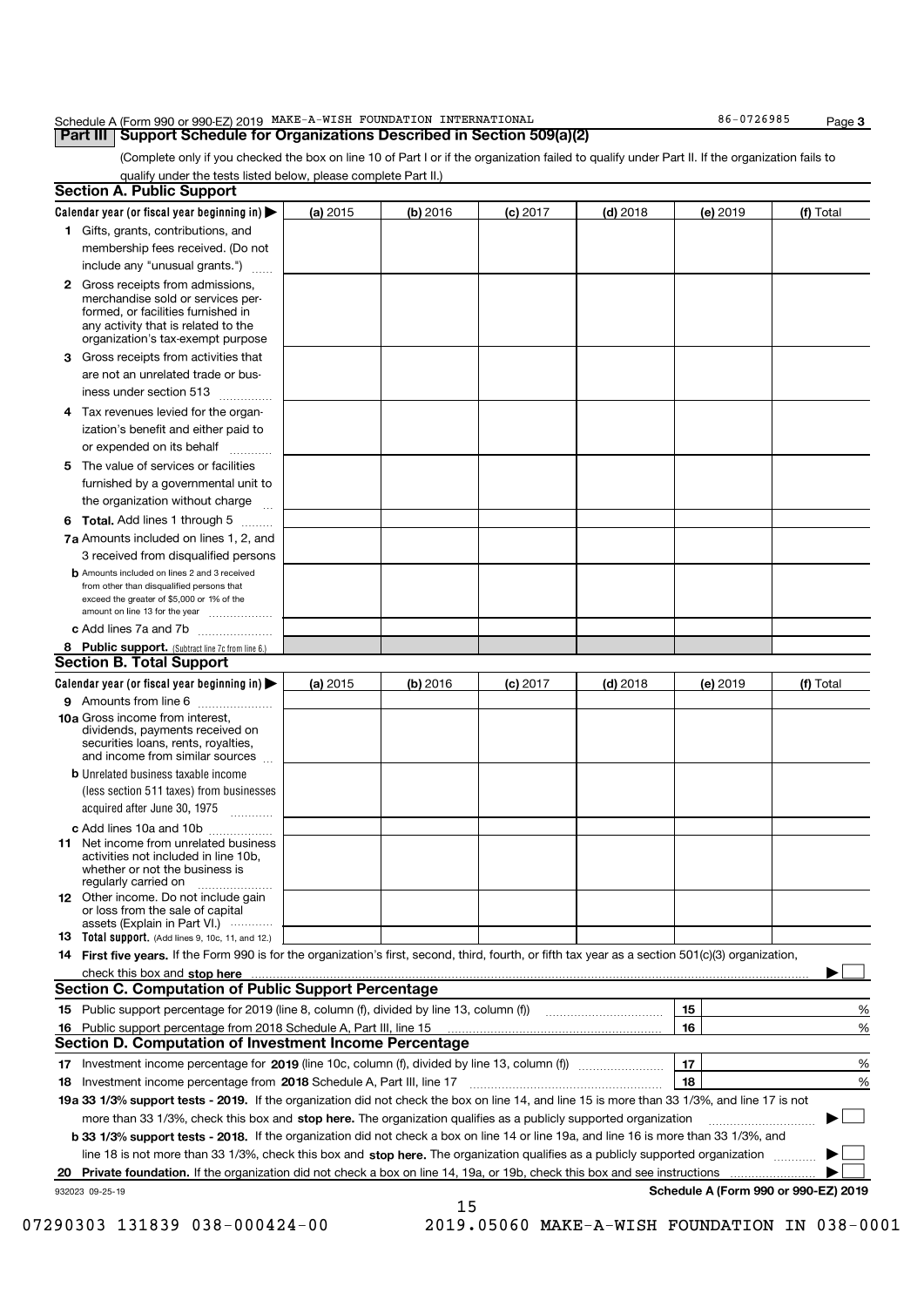#### Schedule A (Form 990 or 990-EZ) 2019 MAKE-A-WISH FOUNDATION INTERNATIONAL 86-0726985 Page

Page 4

| <b>Part IV</b> | <b>Supporting Organizations</b>                                                                                                                                                       |     |    |
|----------------|---------------------------------------------------------------------------------------------------------------------------------------------------------------------------------------|-----|----|
|                | (Complete only if you checked a box in line 12 on Part I. If you checked 12a of Part I, complete Sections A                                                                           |     |    |
|                | and B. If you checked 12b of Part I, complete Sections A and C. If you checked 12c of Part I, complete                                                                                |     |    |
|                | Sections A, D, and E. If you checked 12d of Part I, complete Sections A and D, and complete Part V.)                                                                                  |     |    |
|                | <b>Section A. All Supporting Organizations</b>                                                                                                                                        |     |    |
|                |                                                                                                                                                                                       | Yes | No |
| 1.             | Are all of the organization's supported organizations listed by name in the organization's governing                                                                                  |     |    |
|                | documents? If "No," describe in Part VI how the supported organizations are designated. If designated by                                                                              |     |    |
|                | 1<br>class or purpose, describe the designation. If historic and continuing relationship, explain.                                                                                    |     |    |
| 2              | Did the organization have any supported organization that does not have an IRS determination of status                                                                                |     |    |
|                | under section 509(a)(1) or (2)? If "Yes," explain in Part VI how the organization determined that the supported<br>2                                                                  |     |    |
|                | organization was described in section 509(a)(1) or (2).<br>3a Did the organization have a supported organization described in section 501(c)(4), (5), or (6)? If "Yes," answer        |     |    |
|                | За<br>(b) and (c) below.                                                                                                                                                              |     |    |
|                | <b>b</b> Did the organization confirm that each supported organization qualified under section 501(c)(4), (5), or (6) and                                                             |     |    |
|                | satisfied the public support tests under section $509(a)(2)$ ? If "Yes," describe in Part VI when and how the                                                                         |     |    |
|                | Зb<br>organization made the determination.                                                                                                                                            |     |    |
|                | c Did the organization ensure that all support to such organizations was used exclusively for section $170(c)(2)(B)$                                                                  |     |    |
|                | purposes? If "Yes," explain in Part VI what controls the organization put in place to ensure such use.<br>Зc                                                                          |     |    |
|                | 4a Was any supported organization not organized in the United States ("foreign supported organization")? If                                                                           |     |    |
|                | 4a<br>"Yes," and if you checked 12a or 12b in Part I, answer (b) and (c) below.                                                                                                       |     |    |
|                | <b>b</b> Did the organization have ultimate control and discretion in deciding whether to make grants to the foreign                                                                  |     |    |
|                | supported organization? If "Yes," describe in Part VI how the organization had such control and discretion                                                                            |     |    |
|                | 4b<br>despite being controlled or supervised by or in connection with its supported organizations.                                                                                    |     |    |
|                | c Did the organization support any foreign supported organization that does not have an IRS determination                                                                             |     |    |
|                | under sections 501(c)(3) and 509(a)(1) or (2)? If "Yes," explain in Part VI what controls the organization used                                                                       |     |    |
|                | to ensure that all support to the foreign supported organization was used exclusively for section $170(c)(2)(B)$                                                                      |     |    |
|                | 4с<br>purposes.<br>5a Did the organization add, substitute, or remove any supported organizations during the tax year? If "Yes."                                                      |     |    |
|                | answer (b) and (c) below (if applicable). Also, provide detail in Part VI, including (i) the names and EIN                                                                            |     |    |
|                | numbers of the supported organizations added, substituted, or removed; (ii) the reasons for each such action;                                                                         |     |    |
|                | (iii) the authority under the organization's organizing document authorizing such action; and (iv) how the action                                                                     |     |    |
|                | 5a<br>was accomplished (such as by amendment to the organizing document).                                                                                                             |     |    |
|                | <b>b</b> Type I or Type II only. Was any added or substituted supported organization part of a class already                                                                          |     |    |
|                | designated in the organization's organizing document?<br>5b                                                                                                                           |     |    |
|                | c Substitutions only. Was the substitution the result of an event beyond the organization's control?<br>5c                                                                            |     |    |
| 6              | Did the organization provide support (whether in the form of grants or the provision of services or facilities) to                                                                    |     |    |
|                | anyone other than (i) its supported organizations, (ii) individuals that are part of the charitable class                                                                             |     |    |
|                | benefited by one or more of its supported organizations, or (iii) other supporting organizations that also                                                                            |     |    |
|                | support or benefit one or more of the filing organization's supported organizations? If "Yes," provide detail in                                                                      |     |    |
|                | Part VI.<br>6                                                                                                                                                                         |     |    |
| 7              | Did the organization provide a grant, loan, compensation, or other similar payment to a substantial contributor                                                                       |     |    |
|                | (as defined in section 4958(c)(3)(C)), a family member of a substantial contributor, or a 35% controlled entity with<br>7                                                             |     |    |
| 8              | regard to a substantial contributor? If "Yes," complete Part I of Schedule L (Form 990 or 990-EZ).                                                                                    |     |    |
|                | Did the organization make a loan to a disqualified person (as defined in section 4958) not described in line 7?<br>8<br>If "Yes," complete Part I of Schedule L (Form 990 or 990-EZ). |     |    |
|                | 9a Was the organization controlled directly or indirectly at any time during the tax year by one or more                                                                              |     |    |
|                | disqualified persons as defined in section 4946 (other than foundation managers and organizations described                                                                           |     |    |
|                | in section 509(a)(1) or (2))? If "Yes," provide detail in Part VI.<br>9a                                                                                                              |     |    |
| b              | Did one or more disqualified persons (as defined in line 9a) hold a controlling interest in any entity in which                                                                       |     |    |
|                | 9b<br>the supporting organization had an interest? If "Yes," provide detail in Part VI.                                                                                               |     |    |
|                | c Did a disqualified person (as defined in line 9a) have an ownership interest in, or derive any personal benefit                                                                     |     |    |
|                | from, assets in which the supporting organization also had an interest? If "Yes," provide detail in Part VI.<br>9c                                                                    |     |    |
|                | 10a Was the organization subject to the excess business holdings rules of section 4943 because of section                                                                             |     |    |
|                | 4943(f) (regarding certain Type II supporting organizations, and all Type III non-functionally integrated                                                                             |     |    |
|                | supporting organizations)? If "Yes," answer 10b below.<br>10a                                                                                                                         |     |    |
|                | <b>b</b> Did the organization have any excess business holdings in the tax year? (Use Schedule C, Form 4720, to                                                                       |     |    |
|                | 10b<br>determine whether the organization had excess business holdings.)                                                                                                              |     |    |

932024 09-25-19

Schedule A (Form 990 or 990-EZ) 2019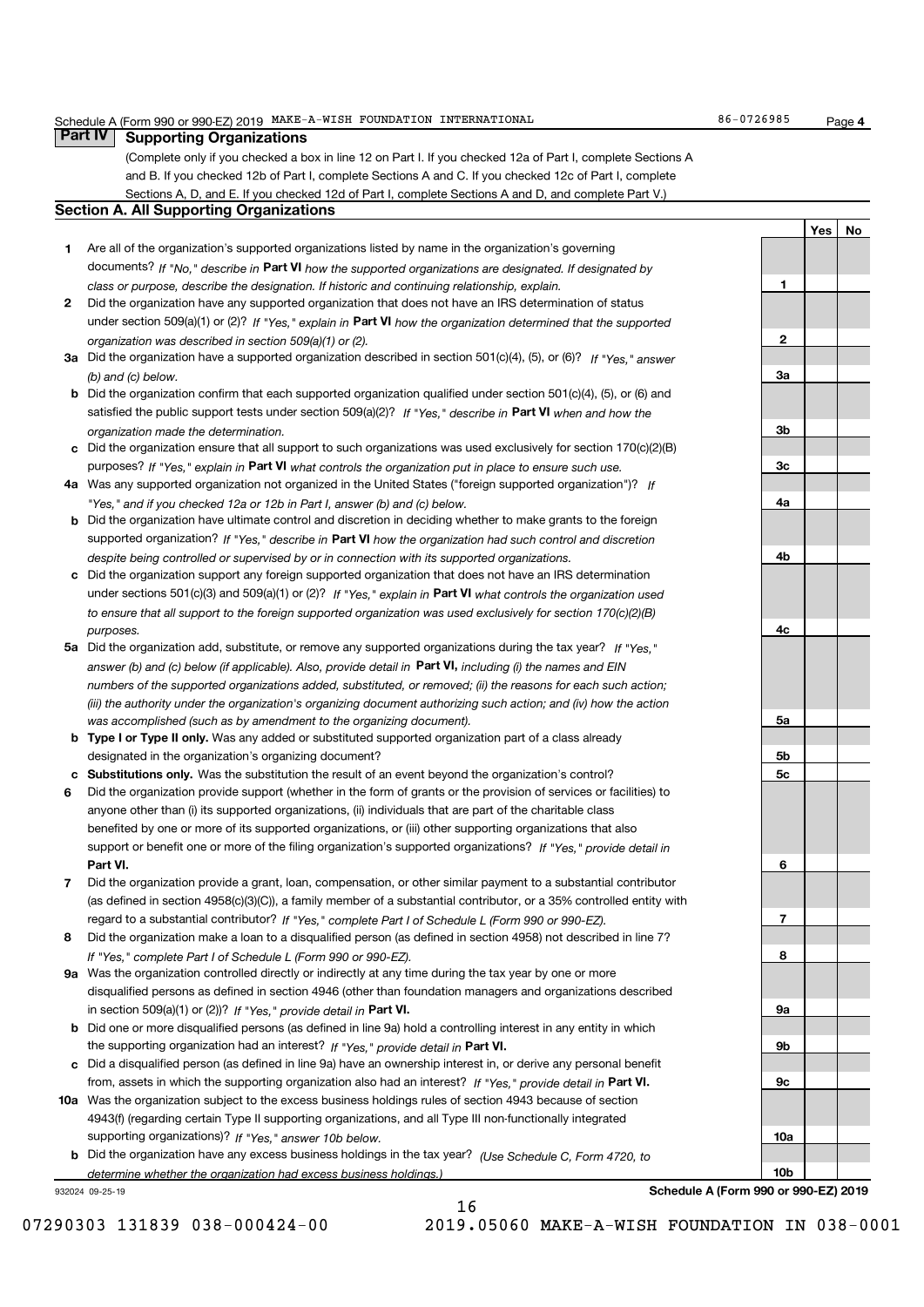|    | Schedule A (Form 990 or 990-EZ) 2019 MAKE-A-WISH FOUNDATION INTERNATIONAL                                                         | 86-0726985                           |     | Page 5 |
|----|-----------------------------------------------------------------------------------------------------------------------------------|--------------------------------------|-----|--------|
|    | Part IV<br><b>Supporting Organizations (continued)</b>                                                                            |                                      |     |        |
|    |                                                                                                                                   |                                      | Yes | No     |
| 11 | Has the organization accepted a gift or contribution from any of the following persons?                                           |                                      |     |        |
|    | a A person who directly or indirectly controls, either alone or together with persons described in (b) and (c)                    |                                      |     |        |
|    | below, the governing body of a supported organization?                                                                            | 11a                                  |     |        |
|    | <b>b</b> A family member of a person described in (a) above?                                                                      | 11b                                  |     |        |
|    |                                                                                                                                   |                                      |     |        |
|    | c A 35% controlled entity of a person described in (a) or (b) above? If "Yes" to a, b, or c, provide detail in Part VI.           | 11c                                  |     |        |
|    | <b>Section B. Type I Supporting Organizations</b>                                                                                 |                                      |     |        |
|    |                                                                                                                                   |                                      | Yes | No     |
| 1  | Did the directors, trustees, or membership of one or more supported organizations have the power to                               |                                      |     |        |
|    | regularly appoint or elect at least a majority of the organization's directors or trustees at all times during the                |                                      |     |        |
|    | tax year? If "No," describe in Part VI how the supported organization(s) effectively operated, supervised, or                     |                                      |     |        |
|    | controlled the organization's activities. If the organization had more than one supported organization,                           |                                      |     |        |
|    | describe how the powers to appoint and/or remove directors or trustees were allocated among the supported                         |                                      |     |        |
|    | organizations and what conditions or restrictions, if any, applied to such powers during the tax year.                            | 1                                    |     |        |
| 2  | Did the organization operate for the benefit of any supported organization other than the supported                               |                                      |     |        |
|    | organization(s) that operated, supervised, or controlled the supporting organization? If "Yes," explain in                        |                                      |     |        |
|    | Part VI how providing such benefit carried out the purposes of the supported organization(s) that operated,                       |                                      |     |        |
|    |                                                                                                                                   | 2                                    |     |        |
|    | supervised, or controlled the supporting organization.<br><b>Section C. Type II Supporting Organizations</b>                      |                                      |     |        |
|    |                                                                                                                                   |                                      |     |        |
|    |                                                                                                                                   |                                      | Yes | No     |
| 1  | Were a majority of the organization's directors or trustees during the tax year also a majority of the directors                  |                                      |     |        |
|    | or trustees of each of the organization's supported organization(s)? If "No," describe in Part VI how control                     |                                      |     |        |
|    | or management of the supporting organization was vested in the same persons that controlled or managed                            |                                      |     |        |
|    | the supported organization(s).                                                                                                    | 1                                    |     |        |
|    | <b>Section D. All Type III Supporting Organizations</b>                                                                           |                                      |     |        |
|    |                                                                                                                                   |                                      | Yes | No     |
| 1  | Did the organization provide to each of its supported organizations, by the last day of the fifth month of the                    |                                      |     |        |
|    | organization's tax year, (i) a written notice describing the type and amount of support provided during the prior tax             |                                      |     |        |
|    | year, (ii) a copy of the Form 990 that was most recently filed as of the date of notification, and (iii) copies of the            |                                      |     |        |
|    | organization's governing documents in effect on the date of notification, to the extent not previously provided?                  | 1                                    |     |        |
| 2  | Were any of the organization's officers, directors, or trustees either (i) appointed or elected by the supported                  |                                      |     |        |
|    | organization(s) or (ii) serving on the governing body of a supported organization? If "No," explain in Part VI how                |                                      |     |        |
|    | the organization maintained a close and continuous working relationship with the supported organization(s).                       | 2                                    |     |        |
| 3  | By reason of the relationship described in (2), did the organization's supported organizations have a                             |                                      |     |        |
|    |                                                                                                                                   |                                      |     |        |
|    | significant voice in the organization's investment policies and in directing the use of the organization's                        |                                      |     |        |
|    | income or assets at all times during the tax year? If "Yes," describe in Part VI the role the organization's                      |                                      |     |        |
|    | supported organizations played in this regard                                                                                     | 3                                    |     |        |
|    | Section E. Type III Functionally Integrated Supporting Organizations                                                              |                                      |     |        |
| 1  | Check the box next to the method that the organization used to satisfy the Integral Part Test during the year (see instructions). |                                      |     |        |
| a  | The organization satisfied the Activities Test. Complete line 2 below.                                                            |                                      |     |        |
| b  | The organization is the parent of each of its supported organizations. Complete line 3 below.                                     |                                      |     |        |
| c  | The organization supported a governmental entity. Describe in Part VI how you supported a government entity (see instructions),   |                                      |     |        |
| 2  | Activities Test. Answer (a) and (b) below.                                                                                        |                                      | Yes | No     |
| a  | Did substantially all of the organization's activities during the tax year directly further the exempt purposes of                |                                      |     |        |
|    | the supported organization(s) to which the organization was responsive? If "Yes," then in Part VI identify                        |                                      |     |        |
|    | those supported organizations and explain how these activities directly furthered their exempt purposes.                          |                                      |     |        |
|    | how the organization was responsive to those supported organizations, and how the organization determined                         |                                      |     |        |
|    | that these activities constituted substantially all of its activities.                                                            | 2a                                   |     |        |
| b  | Did the activities described in (a) constitute activities that, but for the organization's involvement, one or more               |                                      |     |        |
|    |                                                                                                                                   |                                      |     |        |
|    | of the organization's supported organization(s) would have been engaged in? If "Yes," explain in Part VI the                      |                                      |     |        |
|    | reasons for the organization's position that its supported organization(s) would have engaged in these                            |                                      |     |        |
|    | activities but for the organization's involvement.                                                                                | 2b                                   |     |        |
| З  | Parent of Supported Organizations. Answer (a) and (b) below.                                                                      |                                      |     |        |
| а  | Did the organization have the power to regularly appoint or elect a majority of the officers, directors, or                       |                                      |     |        |
|    | trustees of each of the supported organizations? Provide details in Part VI.                                                      | За                                   |     |        |
|    | <b>b</b> Did the organization exercise a substantial degree of direction over the policies, programs, and activities of each      |                                      |     |        |
|    | of its supported organizations? If "Yes," describe in Part VI the role played by the organization in this regard.                 | 3b                                   |     |        |
|    | 932025 09-25-19                                                                                                                   | Schedule A (Form 990 or 990-EZ) 2019 |     |        |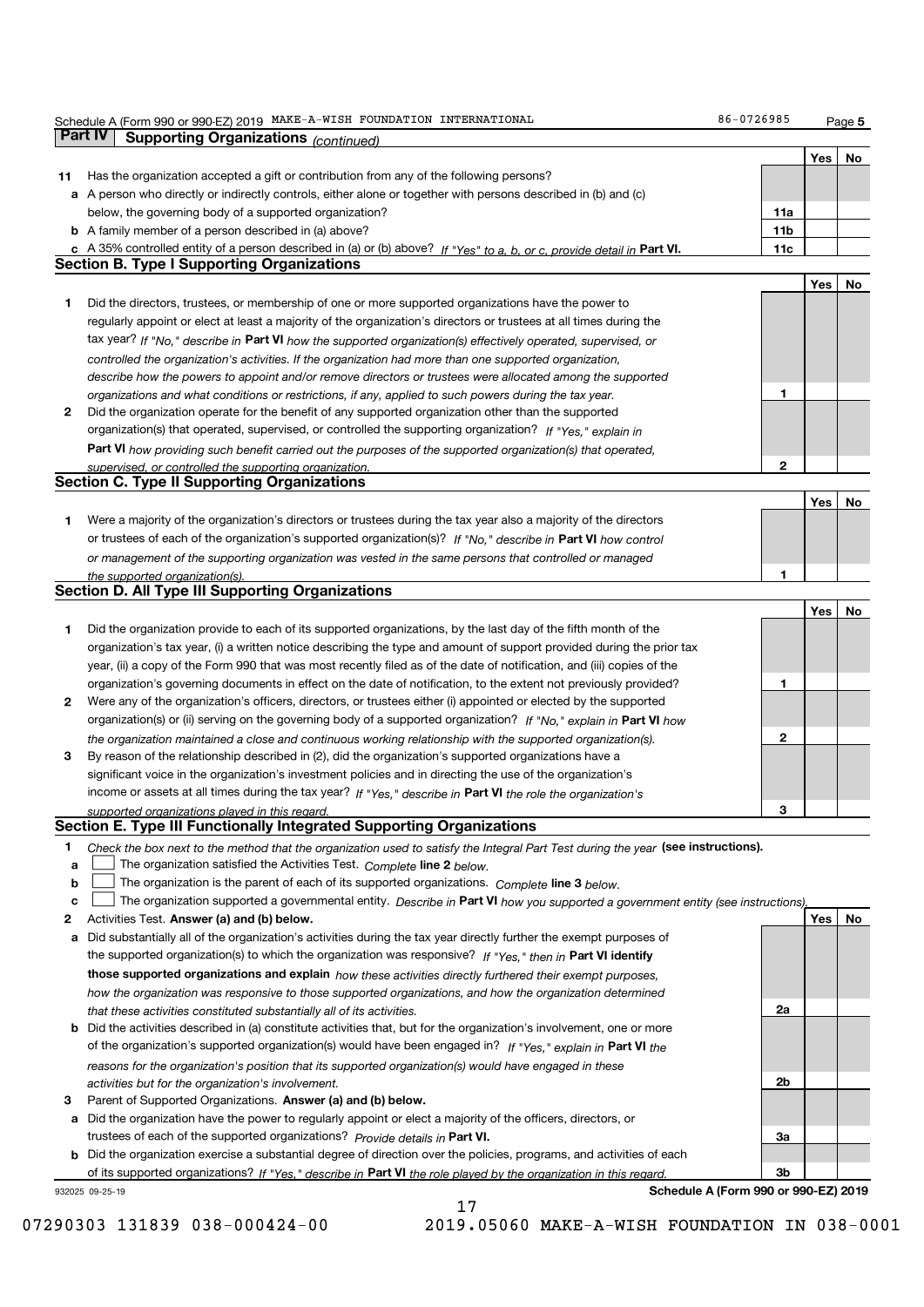|              | Schedule A (Form 990 or 990-EZ) 2019 MAKE-A-WISH FOUNDATION INTERNATIONAL                                                                          |                |                | 86-0726985<br>Page 6           |
|--------------|----------------------------------------------------------------------------------------------------------------------------------------------------|----------------|----------------|--------------------------------|
|              | Part V<br>Type III Non-Functionally Integrated 509(a)(3) Supporting Organizations                                                                  |                |                |                                |
| 1            | Check here if the organization satisfied the Integral Part Test as a qualifying trust on Nov. 20, 1970 (explain in Part VI). See instructions. All |                |                |                                |
|              | other Type III non-functionally integrated supporting organizations must complete Sections A through E.                                            |                |                |                                |
|              | Section A - Adjusted Net Income                                                                                                                    |                | (A) Prior Year | (B) Current Year<br>(optional) |
| 1            | Net short-term capital gain                                                                                                                        | 1              |                |                                |
| 2            | Recoveries of prior-year distributions                                                                                                             | $\mathbf{2}$   |                |                                |
| 3            | Other gross income (see instructions)                                                                                                              | 3              |                |                                |
| 4            | Add lines 1 through 3.                                                                                                                             | 4              |                |                                |
| 5            | Depreciation and depletion                                                                                                                         | 5              |                |                                |
| 6            | Portion of operating expenses paid or incurred for production or                                                                                   |                |                |                                |
|              | collection of gross income or for management, conservation, or                                                                                     |                |                |                                |
|              | maintenance of property held for production of income (see instructions)                                                                           | 6              |                |                                |
| 7            | Other expenses (see instructions)                                                                                                                  | $\overline{7}$ |                |                                |
| 8            | Adjusted Net Income (subtract lines 5, 6, and 7 from line 4)                                                                                       | 8              |                |                                |
|              | <b>Section B - Minimum Asset Amount</b>                                                                                                            |                | (A) Prior Year | (B) Current Year<br>(optional) |
| 1            | Aggregate fair market value of all non-exempt-use assets (see                                                                                      |                |                |                                |
|              | instructions for short tax year or assets held for part of year):                                                                                  |                |                |                                |
|              | <b>a</b> Average monthly value of securities                                                                                                       | 1a             |                |                                |
|              | <b>b</b> Average monthly cash balances                                                                                                             | 1b             |                |                                |
|              | c Fair market value of other non-exempt-use assets                                                                                                 | 1c             |                |                                |
|              | d Total (add lines 1a, 1b, and 1c)                                                                                                                 | 1d             |                |                                |
|              | <b>e</b> Discount claimed for blockage or other                                                                                                    |                |                |                                |
|              | factors (explain in detail in Part VI):                                                                                                            |                |                |                                |
| $\mathbf{2}$ | Acquisition indebtedness applicable to non-exempt-use assets                                                                                       | $\mathbf{2}$   |                |                                |
| 3            | Subtract line 2 from line 1d.                                                                                                                      | З              |                |                                |
| 4            | Cash deemed held for exempt use. Enter 1-1/2% of line 3 (for greater amount,                                                                       |                |                |                                |
|              | see instructions)                                                                                                                                  | 4              |                |                                |
| 5            | Net value of non-exempt-use assets (subtract line 4 from line 3)                                                                                   | 5              |                |                                |
| 6            | Multiply line 5 by .035.                                                                                                                           | 6              |                |                                |
| 7            | Recoveries of prior-year distributions                                                                                                             | $\overline{7}$ |                |                                |
| 8            | <b>Minimum Asset Amount</b> (add line 7 to line 6)                                                                                                 | 8              |                |                                |
|              | <b>Section C - Distributable Amount</b>                                                                                                            |                |                | <b>Current Year</b>            |
| 1            | Adjusted net income for prior year (from Section A, line 8, Column A)                                                                              | 1              |                |                                |
| 2            | Enter 85% of line 1.                                                                                                                               | $\mathbf{2}$   |                |                                |
| з            | Minimum asset amount for prior year (from Section B, line 8, Column A)                                                                             | 3              |                |                                |
| 4            | Enter greater of line 2 or line 3.                                                                                                                 | 4              |                |                                |
| 5            | Income tax imposed in prior year                                                                                                                   | 5              |                |                                |
| 6            | Distributable Amount. Subtract line 5 from line 4, unless subject to                                                                               |                |                |                                |
|              | emergency temporary reduction (see instructions).                                                                                                  | 6              |                |                                |
| 7            | Check here if the current year is the organization's first as a non-functionally integrated Type III supporting organization (see                  |                |                |                                |
|              | instructions).                                                                                                                                     |                |                |                                |

Schedule A (Form 990 or 990-EZ) 2019

932026 09-25-19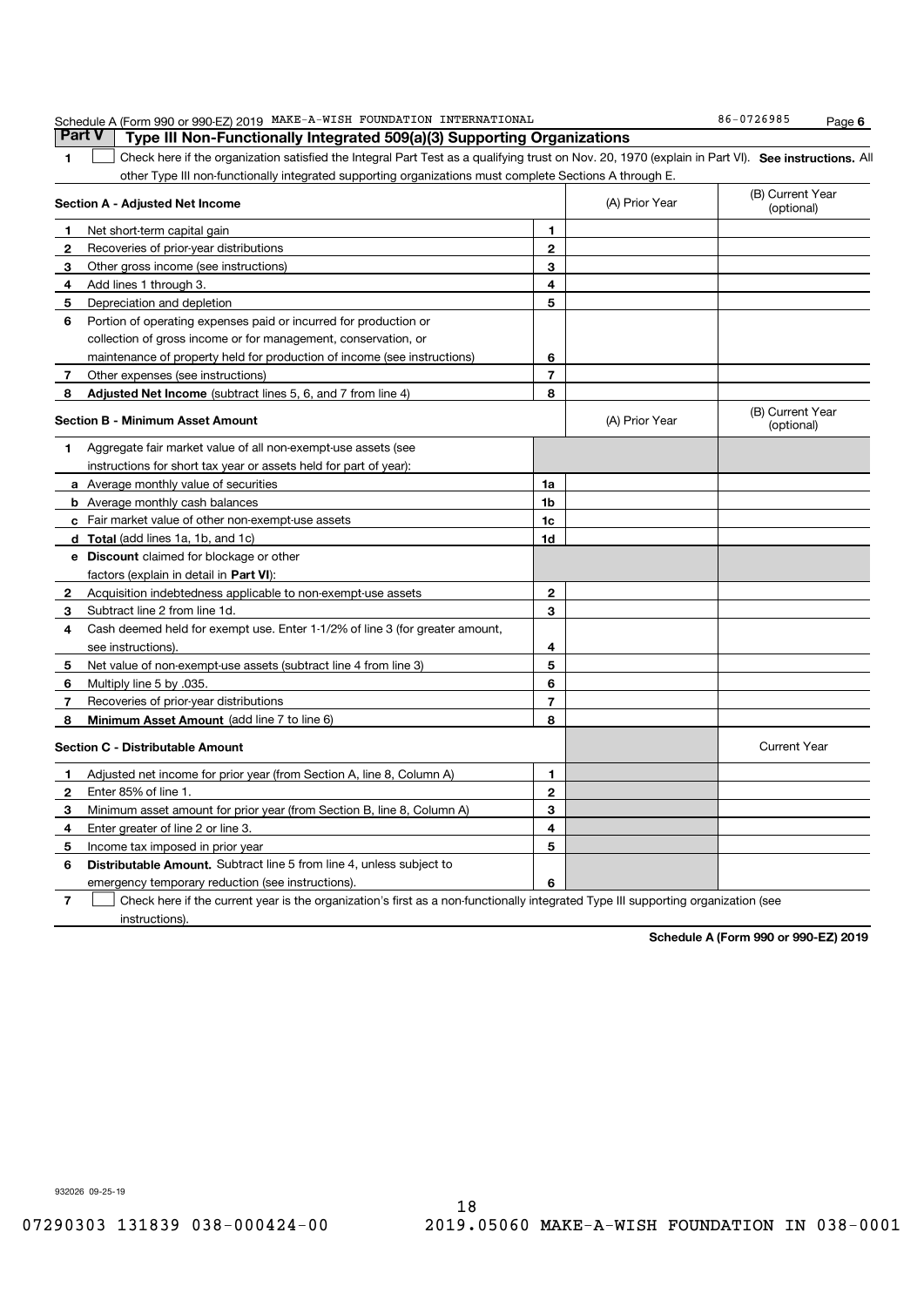| <b>Part V</b> | Schedule A (Form 990 or 990-EZ) 2019 MAKE-A-WISH FOUNDATION INTERNATIONAL<br>Type III Non-Functionally Integrated 509(a)(3) Supporting Organizations |                                    |                                               | 86-0726985<br>Page 7                                    |
|---------------|------------------------------------------------------------------------------------------------------------------------------------------------------|------------------------------------|-----------------------------------------------|---------------------------------------------------------|
|               | Section D - Distributions                                                                                                                            |                                    | (continued)                                   | <b>Current Year</b>                                     |
| 1             | Amounts paid to supported organizations to accomplish exempt purposes                                                                                |                                    |                                               |                                                         |
| 2             | Amounts paid to perform activity that directly furthers exempt purposes of supported                                                                 |                                    |                                               |                                                         |
|               | organizations, in excess of income from activity                                                                                                     |                                    |                                               |                                                         |
| 3             | Administrative expenses paid to accomplish exempt purposes of supported organizations                                                                |                                    |                                               |                                                         |
| 4             | Amounts paid to acquire exempt-use assets                                                                                                            |                                    |                                               |                                                         |
| 5             | Qualified set-aside amounts (prior IRS approval required)                                                                                            |                                    |                                               |                                                         |
| 6             | Other distributions (describe in Part VI). See instructions.                                                                                         |                                    |                                               |                                                         |
| 7             | Total annual distributions. Add lines 1 through 6.                                                                                                   |                                    |                                               |                                                         |
| 8             | Distributions to attentive supported organizations to which the organization is responsive                                                           |                                    |                                               |                                                         |
|               | (provide details in Part VI). See instructions.                                                                                                      |                                    |                                               |                                                         |
| 9             | Distributable amount for 2019 from Section C, line 6                                                                                                 |                                    |                                               |                                                         |
| 10            | Line 8 amount divided by line 9 amount                                                                                                               |                                    |                                               |                                                         |
|               | <b>Section E - Distribution Allocations</b> (see instructions)                                                                                       | (i)<br><b>Excess Distributions</b> | (ii)<br><b>Underdistributions</b><br>Pre-2019 | (iii)<br><b>Distributable</b><br><b>Amount for 2019</b> |
| 1             | Distributable amount for 2019 from Section C, line 6                                                                                                 |                                    |                                               |                                                         |
| 2             | Underdistributions, if any, for years prior to 2019 (reason-                                                                                         |                                    |                                               |                                                         |
|               | able cause required- explain in <b>Part VI</b> ). See instructions.                                                                                  |                                    |                                               |                                                         |
| З             | Excess distributions carryover, if any, to 2019                                                                                                      |                                    |                                               |                                                         |
|               | <b>a</b> From 2014                                                                                                                                   |                                    |                                               |                                                         |
|               | <b>b</b> From 2015                                                                                                                                   |                                    |                                               |                                                         |
|               | $c$ From 2016                                                                                                                                        |                                    |                                               |                                                         |
|               | d From 2017                                                                                                                                          |                                    |                                               |                                                         |
|               | e From 2018                                                                                                                                          |                                    |                                               |                                                         |
|               | f Total of lines 3a through e                                                                                                                        |                                    |                                               |                                                         |
|               | g Applied to underdistributions of prior years                                                                                                       |                                    |                                               |                                                         |
|               | h Applied to 2019 distributable amount                                                                                                               |                                    |                                               |                                                         |
|               | i Carryover from 2014 not applied (see instructions)                                                                                                 |                                    |                                               |                                                         |
|               | Remainder. Subtract lines 3g, 3h, and 3i from 3f.                                                                                                    |                                    |                                               |                                                         |
| 4             | Distributions for 2019 from Section D,                                                                                                               |                                    |                                               |                                                         |
|               | \$<br>line $7:$                                                                                                                                      |                                    |                                               |                                                         |
|               | <b>a</b> Applied to underdistributions of prior years                                                                                                |                                    |                                               |                                                         |
|               | <b>b</b> Applied to 2019 distributable amount                                                                                                        |                                    |                                               |                                                         |
|               | <b>c</b> Remainder. Subtract lines 4a and 4b from 4.                                                                                                 |                                    |                                               |                                                         |
| 5             | Remaining underdistributions for years prior to 2019, if                                                                                             |                                    |                                               |                                                         |
|               | any. Subtract lines 3g and 4a from line 2. For result greater                                                                                        |                                    |                                               |                                                         |
|               | than zero, explain in Part VI. See instructions.                                                                                                     |                                    |                                               |                                                         |
| 6             | Remaining underdistributions for 2019. Subtract lines 3h                                                                                             |                                    |                                               |                                                         |
|               | and 4b from line 1. For result greater than zero, explain in                                                                                         |                                    |                                               |                                                         |
|               | Part VI. See instructions.                                                                                                                           |                                    |                                               |                                                         |
| 7             | Excess distributions carryover to 2020. Add lines 3j                                                                                                 |                                    |                                               |                                                         |
|               | and 4c.                                                                                                                                              |                                    |                                               |                                                         |
| 8             | Breakdown of line 7:                                                                                                                                 |                                    |                                               |                                                         |
|               | a Excess from 2015                                                                                                                                   |                                    |                                               |                                                         |
|               | <b>b</b> Excess from 2016                                                                                                                            |                                    |                                               |                                                         |
|               | c Excess from 2017                                                                                                                                   |                                    |                                               |                                                         |
|               | d Excess from 2018                                                                                                                                   |                                    |                                               |                                                         |
|               | e Excess from 2019                                                                                                                                   |                                    |                                               |                                                         |

Schedule A (Form 990 or 990-EZ) 2019

932027 09-25-19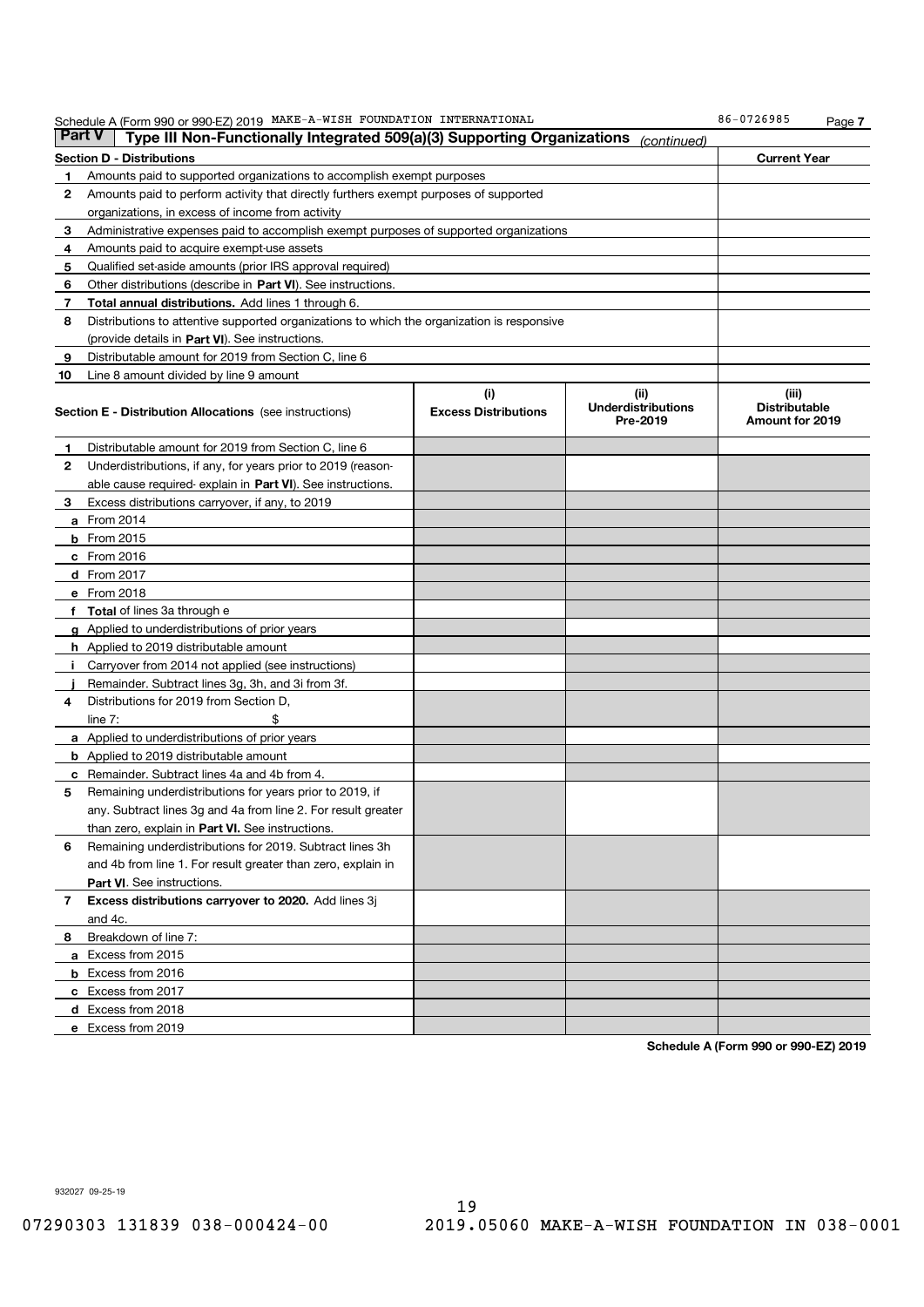| <b>Part VI</b>  | Schedule A (Form 990 or 990-EZ) 2019 MAKE-A-WISH FOUNDATION INTERNATIONAL<br>Supplemental Information. Provide the explanations required by Part II, line 10; Part II, line 17a or 17b; Part III, line 12;                                                                                                                                                                                                                          |                                      | Page 8 |
|-----------------|-------------------------------------------------------------------------------------------------------------------------------------------------------------------------------------------------------------------------------------------------------------------------------------------------------------------------------------------------------------------------------------------------------------------------------------|--------------------------------------|--------|
|                 | Part IV, Section A, lines 1, 2, 3b, 3c, 4b, 4c, 5a, 6, 9a, 9b, 9c, 11a, 11b, and 11c; Part IV, Section B, lines 1 and 2; Part IV, Section C,<br>line 1; Part IV, Section D, lines 2 and 3; Part IV, Section E, lines 1c, 2a, 2b, 3a, and 3b; Part V, line 1; Part V, Section B, line 1e; Part V,<br>Section D, lines 5, 6, and 8; and Part V, Section E, lines 2, 5, and 6. Also complete this part for any additional information. |                                      |        |
|                 | (See instructions.)                                                                                                                                                                                                                                                                                                                                                                                                                 |                                      |        |
|                 |                                                                                                                                                                                                                                                                                                                                                                                                                                     |                                      |        |
|                 |                                                                                                                                                                                                                                                                                                                                                                                                                                     |                                      |        |
|                 |                                                                                                                                                                                                                                                                                                                                                                                                                                     |                                      |        |
|                 |                                                                                                                                                                                                                                                                                                                                                                                                                                     |                                      |        |
|                 |                                                                                                                                                                                                                                                                                                                                                                                                                                     |                                      |        |
|                 |                                                                                                                                                                                                                                                                                                                                                                                                                                     |                                      |        |
|                 |                                                                                                                                                                                                                                                                                                                                                                                                                                     |                                      |        |
|                 |                                                                                                                                                                                                                                                                                                                                                                                                                                     |                                      |        |
|                 |                                                                                                                                                                                                                                                                                                                                                                                                                                     |                                      |        |
|                 |                                                                                                                                                                                                                                                                                                                                                                                                                                     |                                      |        |
|                 |                                                                                                                                                                                                                                                                                                                                                                                                                                     |                                      |        |
|                 |                                                                                                                                                                                                                                                                                                                                                                                                                                     |                                      |        |
|                 |                                                                                                                                                                                                                                                                                                                                                                                                                                     |                                      |        |
|                 |                                                                                                                                                                                                                                                                                                                                                                                                                                     |                                      |        |
|                 |                                                                                                                                                                                                                                                                                                                                                                                                                                     |                                      |        |
|                 |                                                                                                                                                                                                                                                                                                                                                                                                                                     |                                      |        |
|                 |                                                                                                                                                                                                                                                                                                                                                                                                                                     |                                      |        |
|                 |                                                                                                                                                                                                                                                                                                                                                                                                                                     |                                      |        |
|                 |                                                                                                                                                                                                                                                                                                                                                                                                                                     |                                      |        |
|                 |                                                                                                                                                                                                                                                                                                                                                                                                                                     |                                      |        |
|                 |                                                                                                                                                                                                                                                                                                                                                                                                                                     |                                      |        |
|                 |                                                                                                                                                                                                                                                                                                                                                                                                                                     |                                      |        |
|                 |                                                                                                                                                                                                                                                                                                                                                                                                                                     |                                      |        |
|                 |                                                                                                                                                                                                                                                                                                                                                                                                                                     |                                      |        |
|                 |                                                                                                                                                                                                                                                                                                                                                                                                                                     |                                      |        |
|                 |                                                                                                                                                                                                                                                                                                                                                                                                                                     |                                      |        |
|                 |                                                                                                                                                                                                                                                                                                                                                                                                                                     |                                      |        |
|                 |                                                                                                                                                                                                                                                                                                                                                                                                                                     |                                      |        |
|                 |                                                                                                                                                                                                                                                                                                                                                                                                                                     |                                      |        |
|                 |                                                                                                                                                                                                                                                                                                                                                                                                                                     |                                      |        |
|                 |                                                                                                                                                                                                                                                                                                                                                                                                                                     |                                      |        |
|                 |                                                                                                                                                                                                                                                                                                                                                                                                                                     |                                      |        |
|                 |                                                                                                                                                                                                                                                                                                                                                                                                                                     |                                      |        |
|                 |                                                                                                                                                                                                                                                                                                                                                                                                                                     |                                      |        |
|                 |                                                                                                                                                                                                                                                                                                                                                                                                                                     |                                      |        |
|                 |                                                                                                                                                                                                                                                                                                                                                                                                                                     |                                      |        |
|                 |                                                                                                                                                                                                                                                                                                                                                                                                                                     |                                      |        |
|                 |                                                                                                                                                                                                                                                                                                                                                                                                                                     |                                      |        |
|                 |                                                                                                                                                                                                                                                                                                                                                                                                                                     |                                      |        |
|                 |                                                                                                                                                                                                                                                                                                                                                                                                                                     |                                      |        |
|                 |                                                                                                                                                                                                                                                                                                                                                                                                                                     |                                      |        |
|                 |                                                                                                                                                                                                                                                                                                                                                                                                                                     |                                      |        |
| 932028 09-25-19 | 20                                                                                                                                                                                                                                                                                                                                                                                                                                  | Schedule A (Form 990 or 990-EZ) 2019 |        |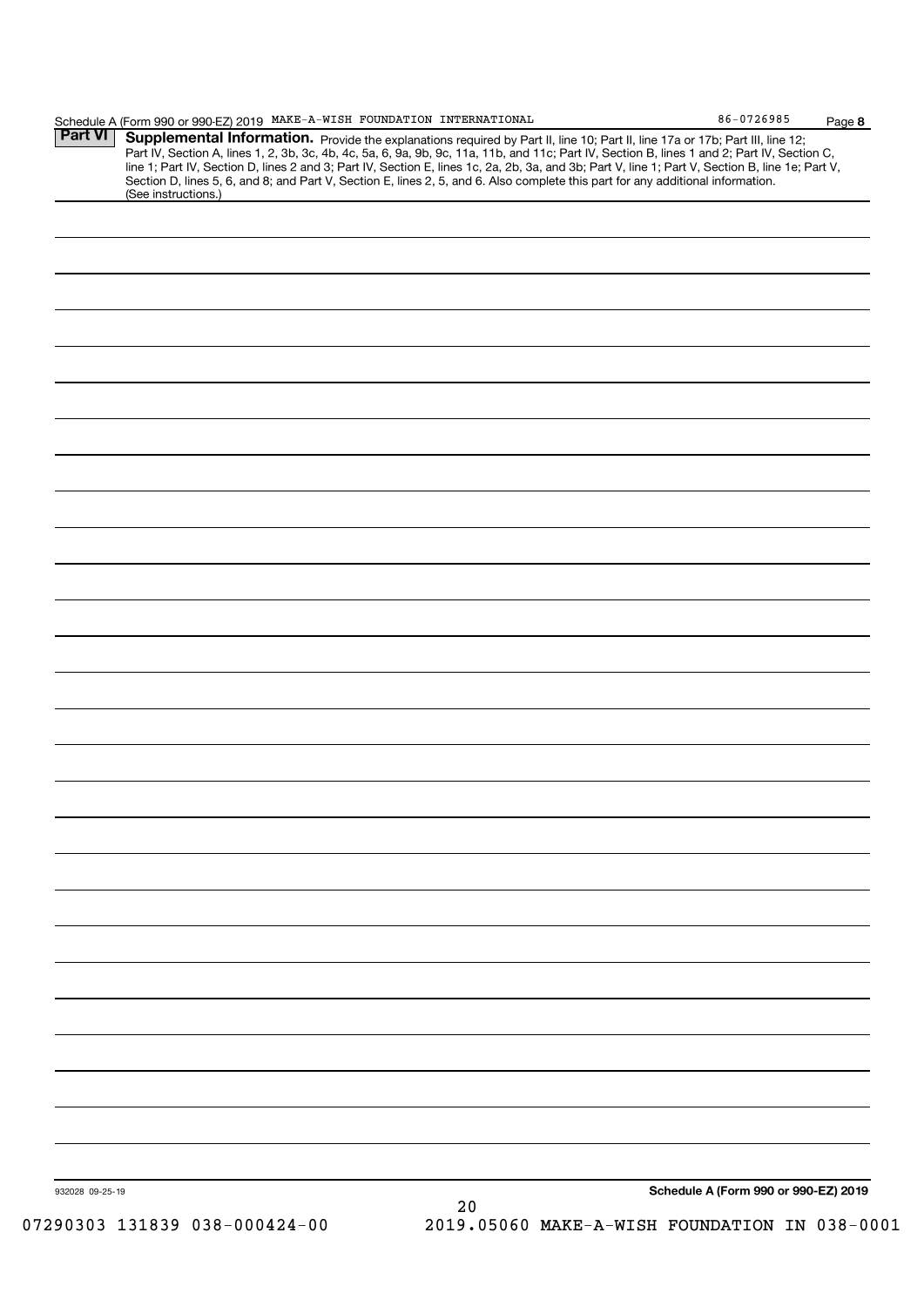|  |  | ** PUBLIC DISCLOSURE COPY ** |  |  |
|--|--|------------------------------|--|--|
|--|--|------------------------------|--|--|

# Schedule B | Schedule of Contributors

Attach to Form 990, Form 990-EZ, or Form 990-PF. | Go to www.irs.gov/Form990 for the latest information. OMB No. 1545-0047

2019

Employer identification number

Name of the organization

Department of the Treasury Internal Revenue Service

(Form 990, 990-EZ,

|                                       | MAKE-A-WISH FOUNDATION INTERNATIONAL                                        | 86-0726985 |
|---------------------------------------|-----------------------------------------------------------------------------|------------|
| <b>Organization type (check one):</b> |                                                                             |            |
| Filers of:                            | Section:                                                                    |            |
| Form 990 or 990-EZ                    | X<br>$501(c)(3)$ (enter number) organization                                |            |
|                                       | $4947(a)(1)$ nonexempt charitable trust not treated as a private foundation |            |
|                                       | 527 political organization                                                  |            |
| Form 990-PF                           | 501(c)(3) exempt private foundation                                         |            |
|                                       | 4947(a)(1) nonexempt charitable trust treated as a private foundation       |            |
|                                       | 501(c)(3) taxable private foundation                                        |            |

Check if your organization is covered by the General Rule or a Special Rule. Note: Only a section 501(c)(7), (8), or (10) organization can check boxes for both the General Rule and a Special Rule. See instructions.

#### General Rule

For an organization filing Form 990, 990-EZ, or 990-PF that received, during the year, contributions totaling \$5,000 or more (in money or property) from any one contributor. Complete Parts I and II. See instructions for determining a contributor's total contributions.

#### Special Rules

any one contributor, during the year, total contributions of the greater of  $\,$  (1) \$5,000; or (2) 2% of the amount on (i) Form 990, Part VIII, line 1h; **K** For an organization described in section 501(c)(3) filing Form 990 or 990-EZ that met the 33 1/3% support test of the regulations under sections 509(a)(1) and 170(b)(1)(A)(vi), that checked Schedule A (Form 990 or 990-EZ), Part II, line 13, 16a, or 16b, and that received from or (ii) Form 990-EZ, line 1. Complete Parts I and II.

year, total contributions of more than \$1,000 *exclusively* for religious, charitable, scientific, literary, or educational purposes, or for the For an organization described in section 501(c)(7), (8), or (10) filing Form 990 or 990-EZ that received from any one contributor, during the prevention of cruelty to children or animals. Complete Parts I, II, and III.  $\mathcal{L}(\mathcal{A})$ 

purpose. Don't complete any of the parts unless the General Rule applies to this organization because it received nonexclusively year, contributions <sub>exclusively</sub> for religious, charitable, etc., purposes, but no such contributions totaled more than \$1,000. If this box is checked, enter here the total contributions that were received during the year for an exclusively religious, charitable, etc., For an organization described in section 501(c)(7), (8), or (10) filing Form 990 or 990-EZ that received from any one contributor, during the religious, charitable, etc., contributions totaling \$5,000 or more during the year  $\ldots$  $\ldots$  $\ldots$  $\ldots$  $\ldots$  $\ldots$  $\ldots$  $\begin{array}{c} \hline \end{array}$ 

Caution: An organization that isn't covered by the General Rule and/or the Special Rules doesn't file Schedule B (Form 990, 990-EZ, or 990-PF), but it **must** answer "No" on Part IV, line 2, of its Form 990; or check the box on line H of its Form 990-EZ or on its Form 990-PF, Part I, line 2, to certify that it doesn't meet the filing requirements of Schedule B (Form 990, 990-EZ, or 990-PF).

LHA For Paperwork Reduction Act Notice, see the instructions for Form 990, 990-EZ, or 990-PF. Schedule B (Form 990, 990-EZ, or 990-PF) (2019)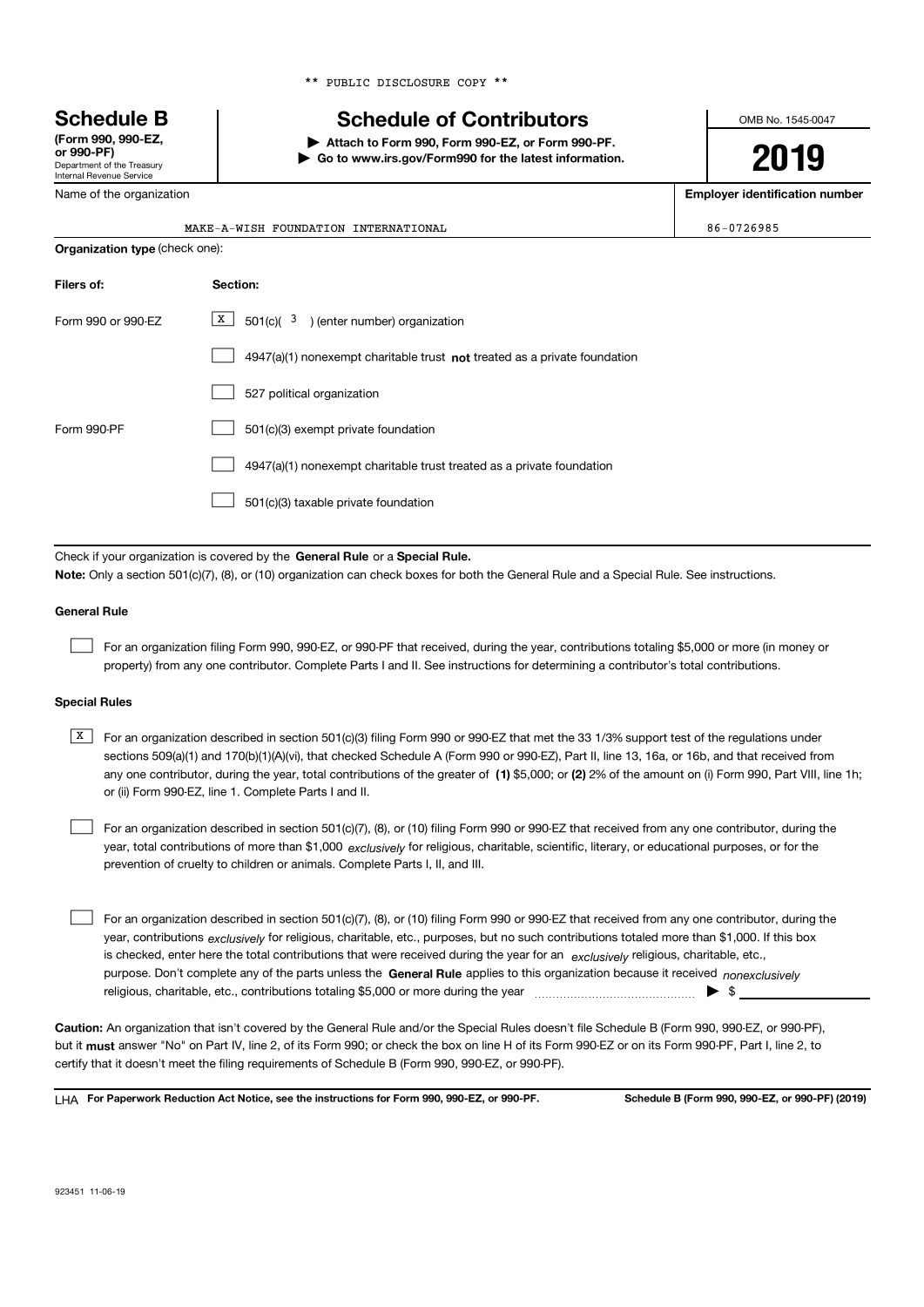| Name of organization | Schedule B (Form 990, 990-EZ, or 990-PF) (2019)                                                                                     |                                   | Page 2                                                                                         |
|----------------------|-------------------------------------------------------------------------------------------------------------------------------------|-----------------------------------|------------------------------------------------------------------------------------------------|
|                      |                                                                                                                                     |                                   | <b>Employer identification number</b>                                                          |
| Part I               | MAKE-A-WISH FOUNDATION INTERNATIONAL                                                                                                |                                   | 86-0726985                                                                                     |
| (a)<br>No.           | Contributors (see instructions). Use duplicate copies of Part I if additional space is needed.<br>(b)<br>Name, address, and ZIP + 4 | (c)<br><b>Total contributions</b> | (d)<br>Type of contribution                                                                    |
| 1                    |                                                                                                                                     | 3,483,675.<br>\$                  | Person<br>Payroll<br>Noncash<br>х<br>(Complete Part II for<br>noncash contributions.)          |
| (a)<br>No.           | (b)<br>Name, address, and ZIP + 4                                                                                                   | (c)<br><b>Total contributions</b> | (d)<br>Type of contribution                                                                    |
| 2                    |                                                                                                                                     | 500,000.<br>\$                    | х<br>Person<br>Payroll<br>Noncash<br>(Complete Part II for<br>noncash contributions.)          |
| (a)<br>No.           | (b)<br>Name, address, and ZIP + 4                                                                                                   | (c)<br><b>Total contributions</b> | (d)<br>Type of contribution                                                                    |
| 3                    |                                                                                                                                     | 265,238.<br>\$                    | Person<br>Payroll<br>Noncash<br>$\sqrt{X}$<br>(Complete Part II for<br>noncash contributions.) |
| (a)<br>No.           | (b)<br>Name, address, and ZIP + 4                                                                                                   | (c)<br><b>Total contributions</b> | (d)<br>Type of contribution                                                                    |
| 4                    |                                                                                                                                     | 237,983.<br>\$                    | х<br>Person<br>Payroll<br>Noncash<br>(Complete Part II for<br>noncash contributions.)          |
| (a)<br>No.           | (b)<br>Name, address, and ZIP + 4                                                                                                   | (c)<br><b>Total contributions</b> | (d)<br>Type of contribution                                                                    |
| 5                    |                                                                                                                                     | 156,237.<br>\$                    | x<br>Person<br>Payroll<br>Noncash<br>(Complete Part II for<br>noncash contributions.)          |
| (a)<br>No.           | (b)<br>Name, address, and ZIP + 4                                                                                                   | (c)<br><b>Total contributions</b> | (d)<br>Type of contribution                                                                    |
| 6                    |                                                                                                                                     | 250,039.<br>\$                    | x<br>Person<br>Payroll<br>Noncash<br>(Complete Part II for<br>noncash contributions.)          |

923452 11-06-19 **Schedule B (Form 990, 990-EZ, or 990-PF) (2019)**<br>■ Schedule B (Form 990, 990-EZ, or 990-PF) (2019)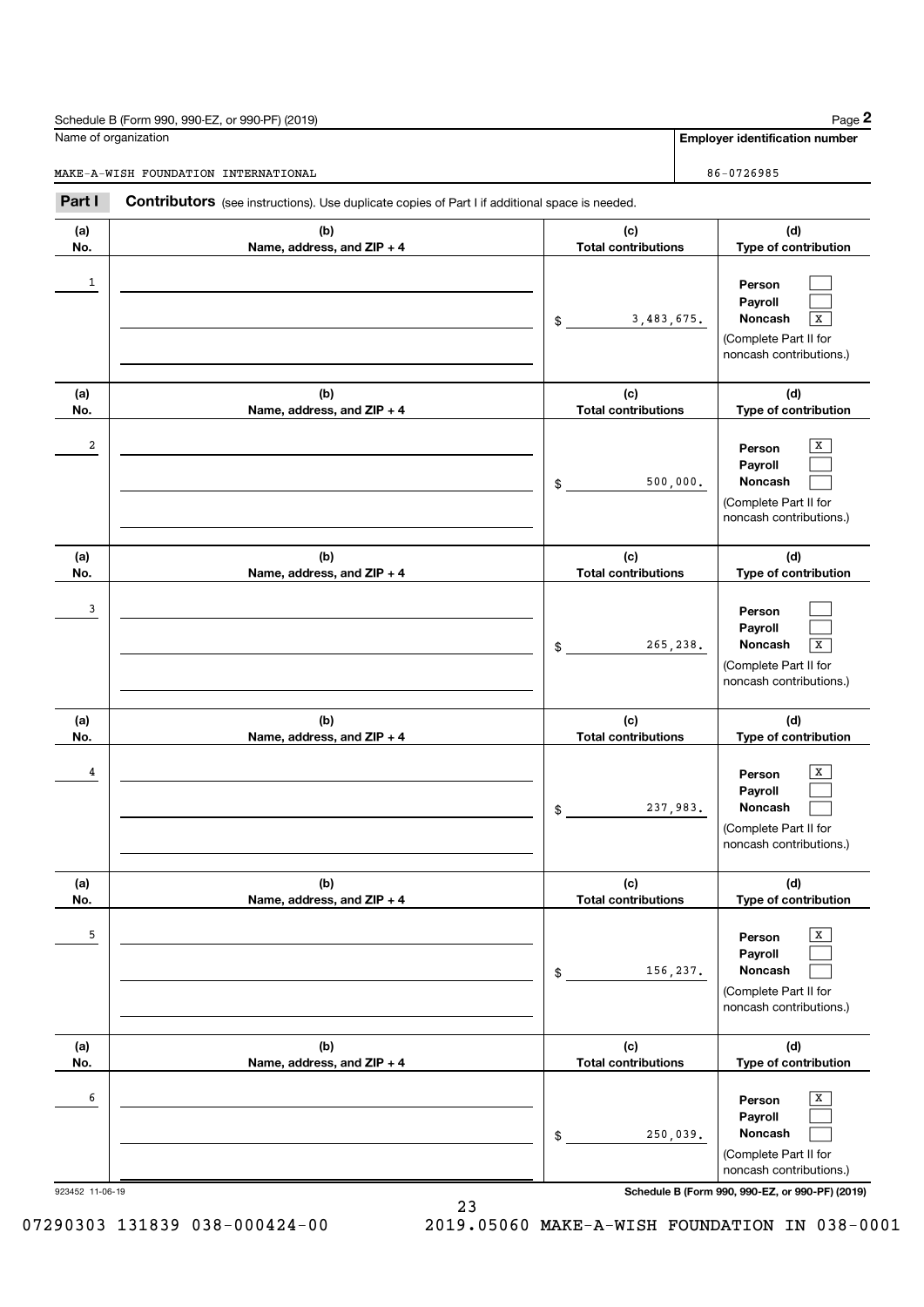|                      | Schedule B (Form 990, 990-EZ, or 990-PF) (2019)                                                |                                   | Page 2                                                                                |
|----------------------|------------------------------------------------------------------------------------------------|-----------------------------------|---------------------------------------------------------------------------------------|
| Name of organization |                                                                                                |                                   | <b>Employer identification number</b>                                                 |
|                      | MAKE-A-WISH FOUNDATION INTERNATIONAL                                                           |                                   | 86-0726985                                                                            |
| Part I               | Contributors (see instructions). Use duplicate copies of Part I if additional space is needed. |                                   |                                                                                       |
| (a)<br>No.           | (b)<br>Name, address, and ZIP + 4                                                              | (c)<br><b>Total contributions</b> | (d)<br>Type of contribution                                                           |
| 7                    |                                                                                                | 201,865.<br>\$                    | х<br>Person<br>Payroll<br>Noncash<br>(Complete Part II for<br>noncash contributions.) |
| (a)<br>No.           | (b)<br>Name, address, and ZIP + 4                                                              | (c)<br><b>Total contributions</b> | (d)<br>Type of contribution                                                           |
| 8                    |                                                                                                | 150,000.<br>\$                    | Person<br>Payroll<br>Noncash<br>(Complete Part II for<br>noncash contributions.)      |
| (a)<br>No.           | (b)<br>Name, address, and ZIP + 4                                                              | (c)<br><b>Total contributions</b> | (d)<br>Type of contribution                                                           |
|                      |                                                                                                | \$                                | Person<br>Payroll<br>Noncash<br>(Complete Part II for<br>noncash contributions.)      |
| (a)<br>No.           | (b)<br>Name, address, and ZIP + 4                                                              | (c)<br><b>Total contributions</b> | (d)<br>Type of contribution                                                           |
|                      |                                                                                                | \$                                | Person<br>Payroll<br>Noncash<br>(Complete Part II for<br>noncash contributions.)      |
| (a)<br>No.           | (b)<br>Name, address, and ZIP + 4                                                              | (c)<br><b>Total contributions</b> | (d)<br>Type of contribution                                                           |
|                      |                                                                                                | \$                                | Person<br>Payroll<br>Noncash<br>(Complete Part II for<br>noncash contributions.)      |
| (a)<br>No.           | (b)<br>Name, address, and ZIP + 4                                                              | (c)<br><b>Total contributions</b> | (d)<br>Type of contribution                                                           |
|                      |                                                                                                | \$                                | Person<br>Payroll<br>Noncash<br>(Complete Part II for<br>noncash contributions.)      |

923452 11-06-19 Schedule B (Form 990, 990-EZ, or 990-PF) (2019)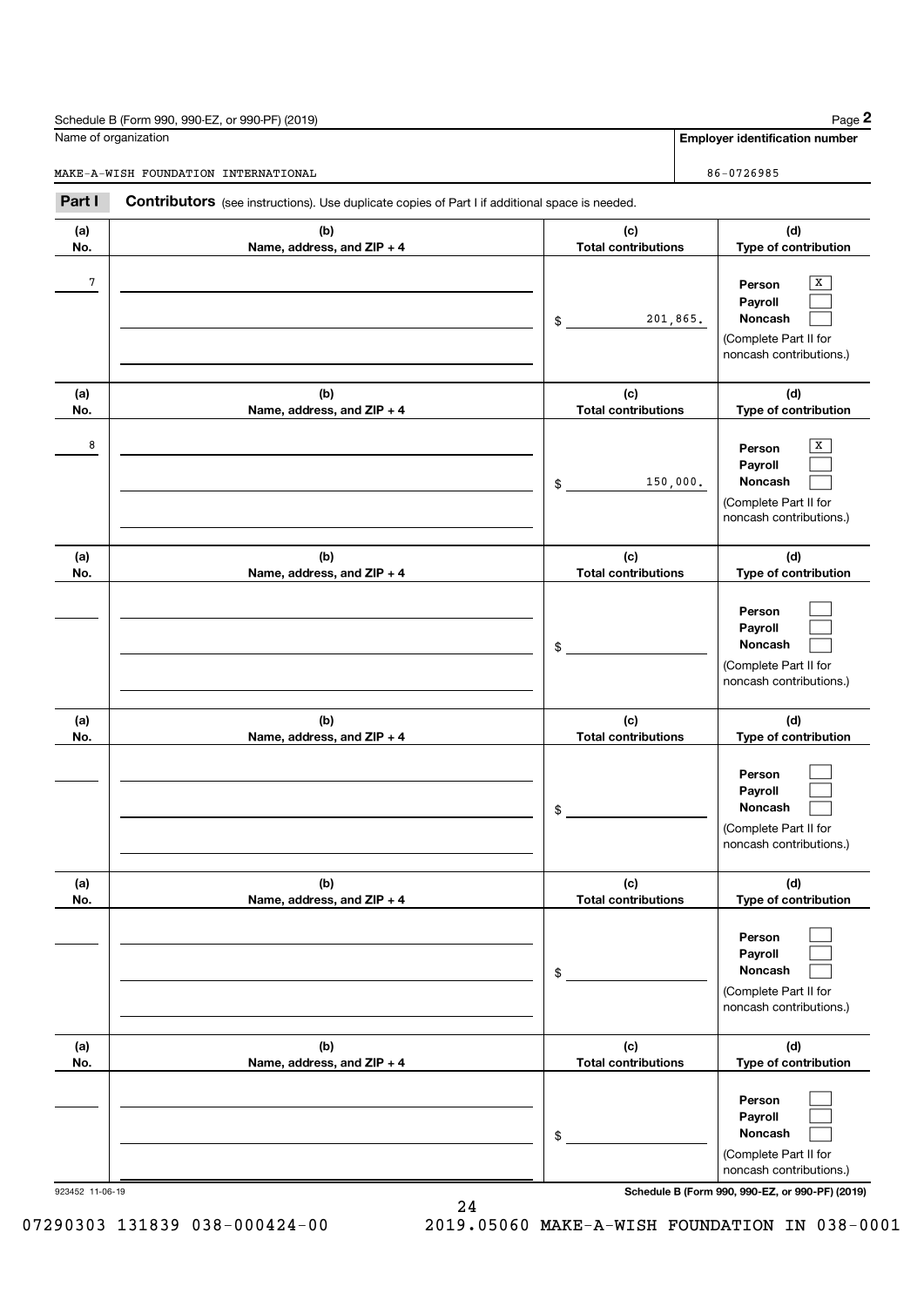| Schedule B (Form 990, 990-EZ, or 990-PF) (2019) | Page $3$                       |
|-------------------------------------------------|--------------------------------|
| Name of organization                            | Employer identification number |
| MAKE-A-WISH FOUNDATION INTERNATIONAL            | 86-0726985                     |

Part II Noncash Property (see instructions). Use duplicate copies of Part II if additional space is needed.

| (a)<br>No.<br>from<br>Part I | (b)<br>Description of noncash property given                             | (c)<br>FMV (or estimate)<br>(See instructions.) | (d)<br>Date received |
|------------------------------|--------------------------------------------------------------------------|-------------------------------------------------|----------------------|
| $\mathbf{1}$                 | MEALS, THEME PARK TICKETS, SHUTTLES AND OTHER MISC GIFTS<br>TO WISH KIDS | 3,483,675.<br>$\frac{1}{2}$                     |                      |
| (a)<br>No.<br>from<br>Part I | (b)<br>Description of noncash property given                             | (c)<br>FMV (or estimate)<br>(See instructions.) | (d)<br>Date received |
| 3                            | TRAVEL CREDITS FOR WISHES                                                | 265,238.<br>\$                                  |                      |
| (a)<br>No.<br>from<br>Part I | (b)<br>Description of noncash property given                             | (c)<br>FMV (or estimate)<br>(See instructions.) | (d)<br>Date received |
|                              |                                                                          | \$                                              |                      |
| (a)<br>No.<br>from<br>Part I | (b)<br>Description of noncash property given                             | (c)<br>FMV (or estimate)<br>(See instructions.) | (d)<br>Date received |
|                              |                                                                          | $$\overbrace{\hspace{2.5cm}}$                   |                      |
| (a)<br>No.<br>trom<br>Part I | (b)<br>Description of noncash property given                             | (c)<br>FMV (or estimate)<br>(See instructions.) | (d)<br>Date received |
|                              |                                                                          | \$                                              |                      |
| (a)<br>No.<br>from<br>Part I | (b)<br>Description of noncash property given                             | (c)<br>FMV (or estimate)<br>(See instructions.) | (d)<br>Date received |
|                              |                                                                          | \$                                              |                      |

923453 11-06-19 Schedule B (Form 990, 990-EZ, or 990-PF) (2019)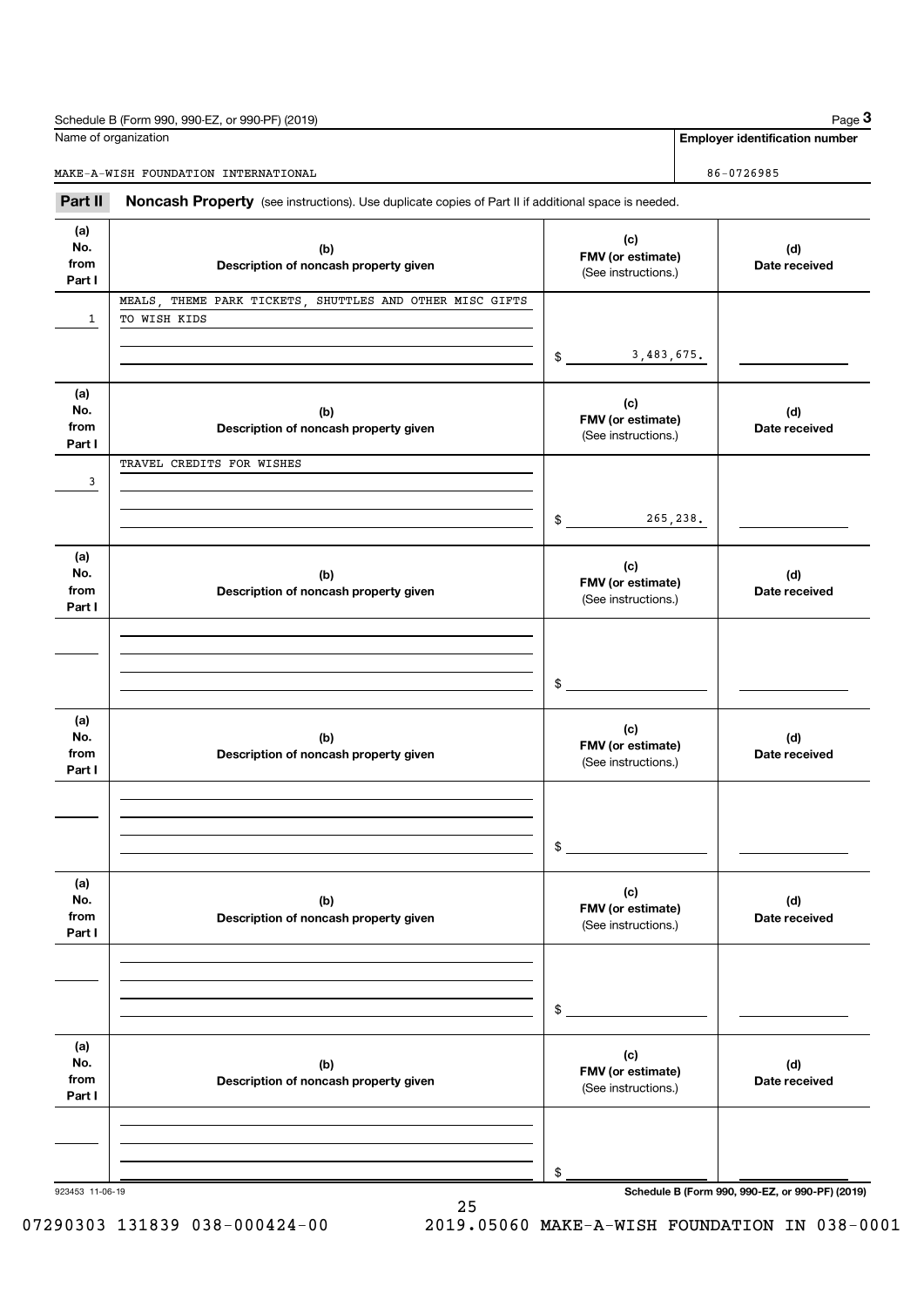|                           | Schedule B (Form 990, 990-EZ, or 990-PF) (2019)                                                                                                                                                                                                                                                 |                      | Page 4                                                                                                                                                         |
|---------------------------|-------------------------------------------------------------------------------------------------------------------------------------------------------------------------------------------------------------------------------------------------------------------------------------------------|----------------------|----------------------------------------------------------------------------------------------------------------------------------------------------------------|
|                           | Name of organization                                                                                                                                                                                                                                                                            |                      | <b>Employer identification number</b>                                                                                                                          |
|                           | MAKE-A-WISH FOUNDATION INTERNATIONAL                                                                                                                                                                                                                                                            |                      | 86-0726985                                                                                                                                                     |
| Part III                  | from any one contributor. Complete columns (a) through (e) and the following line entry. For organizations<br>completing Part III, enter the total of exclusively religious, charitable, etc., contributions of \$1,000 or less for the year. (Enter this info. once.) $\blacktriangleright$ \$ |                      | Exclusively religious, charitable, etc., contributions to organizations described in section 501(c)(7), (8), or (10) that total more than \$1,000 for the year |
|                           | Use duplicate copies of Part III if additional space is needed.                                                                                                                                                                                                                                 |                      |                                                                                                                                                                |
| (a) No.<br>from<br>Part I | (b) Purpose of gift                                                                                                                                                                                                                                                                             | (c) Use of gift      | (d) Description of how gift is held                                                                                                                            |
|                           |                                                                                                                                                                                                                                                                                                 |                      |                                                                                                                                                                |
|                           |                                                                                                                                                                                                                                                                                                 | (e) Transfer of gift |                                                                                                                                                                |
|                           | Transferee's name, address, and ZIP + 4                                                                                                                                                                                                                                                         |                      | Relationship of transferor to transferee                                                                                                                       |
|                           |                                                                                                                                                                                                                                                                                                 |                      |                                                                                                                                                                |
| (a) No.<br>from           | (b) Purpose of gift                                                                                                                                                                                                                                                                             | (c) Use of gift      | (d) Description of how gift is held                                                                                                                            |
| Part I                    |                                                                                                                                                                                                                                                                                                 |                      |                                                                                                                                                                |
|                           |                                                                                                                                                                                                                                                                                                 |                      |                                                                                                                                                                |
|                           |                                                                                                                                                                                                                                                                                                 | (e) Transfer of gift |                                                                                                                                                                |
|                           | Transferee's name, address, and ZIP + 4                                                                                                                                                                                                                                                         |                      | Relationship of transferor to transferee                                                                                                                       |
|                           |                                                                                                                                                                                                                                                                                                 |                      |                                                                                                                                                                |
| (a) No.<br>from<br>Part I | (b) Purpose of gift                                                                                                                                                                                                                                                                             | (c) Use of gift      | (d) Description of how gift is held                                                                                                                            |
|                           |                                                                                                                                                                                                                                                                                                 |                      |                                                                                                                                                                |
|                           |                                                                                                                                                                                                                                                                                                 | (e) Transfer of gift |                                                                                                                                                                |
|                           | Transferee's name, address, and ZIP + 4                                                                                                                                                                                                                                                         |                      | Relationship of transferor to transferee                                                                                                                       |
|                           |                                                                                                                                                                                                                                                                                                 |                      |                                                                                                                                                                |
| (a) No.<br>from<br>Part I | (b) Purpose of gift                                                                                                                                                                                                                                                                             | (c) Use of gift      | (d) Description of how gift is held                                                                                                                            |
|                           |                                                                                                                                                                                                                                                                                                 |                      |                                                                                                                                                                |
|                           |                                                                                                                                                                                                                                                                                                 |                      |                                                                                                                                                                |
|                           | Transferee's name, address, and ZIP + 4                                                                                                                                                                                                                                                         | (e) Transfer of gift | Relationship of transferor to transferee                                                                                                                       |
|                           |                                                                                                                                                                                                                                                                                                 |                      |                                                                                                                                                                |
|                           |                                                                                                                                                                                                                                                                                                 |                      |                                                                                                                                                                |
| 923454 11-06-19           |                                                                                                                                                                                                                                                                                                 | 26                   | Schedule B (Form 990, 990-EZ, or 990-PF) (2019)                                                                                                                |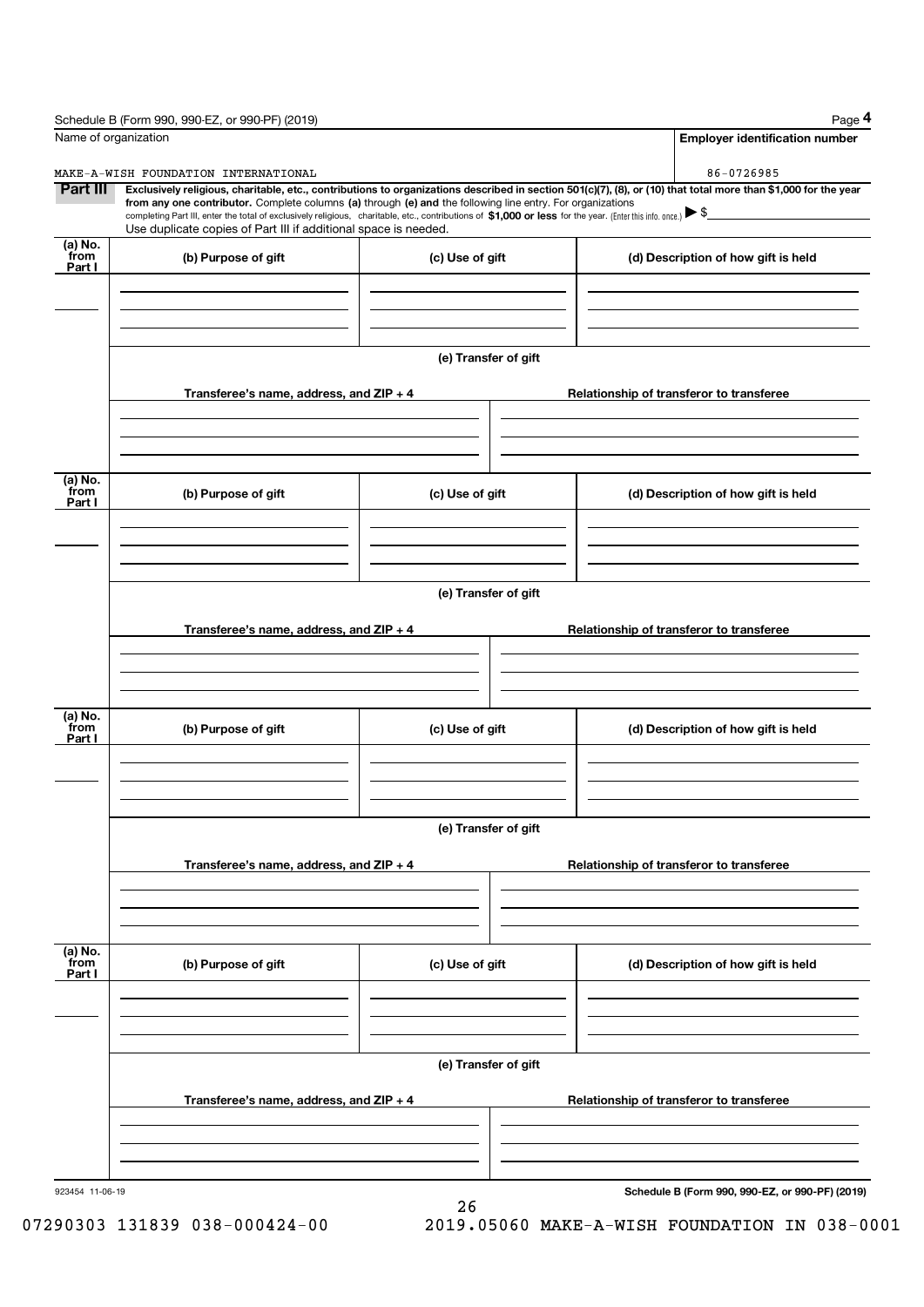|         | (Form 990)<br>Department of the Treasury<br>Internal Revenue Service |                          | Complete if the organization answered "Yes" on Form 990,<br>Part IV, line 6, 7, 8, 9, 10, 11a, 11b, 11c, 11d, 11e, 11f, 12a, or 12b.<br>$\blacktriangleright$ Go to www.irs.gov/Form990 for instructions and the latest information. | Attach to Form 990.     |                                                                                                      |                         | <b>Open to Public</b><br>Inspection                 |
|---------|----------------------------------------------------------------------|--------------------------|--------------------------------------------------------------------------------------------------------------------------------------------------------------------------------------------------------------------------------------|-------------------------|------------------------------------------------------------------------------------------------------|-------------------------|-----------------------------------------------------|
|         |                                                                      | Name of the organization | MAKE-A-WISH FOUNDATION INTERNATIONAL                                                                                                                                                                                                 |                         |                                                                                                      |                         | <b>Employer identification number</b><br>86-0726985 |
| Part I  |                                                                      |                          | Organizations Maintaining Donor Advised Funds or Other Similar Funds or Accounts. Complete if the                                                                                                                                    |                         |                                                                                                      |                         |                                                     |
|         |                                                                      |                          | organization answered "Yes" on Form 990, Part IV, line 6.                                                                                                                                                                            |                         |                                                                                                      |                         |                                                     |
|         |                                                                      |                          |                                                                                                                                                                                                                                      | (a) Donor advised funds |                                                                                                      |                         | (b) Funds and other accounts                        |
| 1       |                                                                      |                          |                                                                                                                                                                                                                                      |                         |                                                                                                      |                         |                                                     |
| 2       |                                                                      |                          | Aggregate value of contributions to (during year)                                                                                                                                                                                    |                         |                                                                                                      |                         |                                                     |
| 3       |                                                                      |                          |                                                                                                                                                                                                                                      |                         |                                                                                                      |                         |                                                     |
| 4       |                                                                      |                          |                                                                                                                                                                                                                                      |                         |                                                                                                      |                         |                                                     |
| 5       |                                                                      |                          | Did the organization inform all donors and donor advisors in writing that the assets held in donor advised funds                                                                                                                     |                         |                                                                                                      |                         |                                                     |
|         |                                                                      |                          |                                                                                                                                                                                                                                      |                         |                                                                                                      |                         | No<br>Yes                                           |
| 6       |                                                                      |                          | Did the organization inform all grantees, donors, and donor advisors in writing that grant funds can be used only                                                                                                                    |                         |                                                                                                      |                         |                                                     |
|         |                                                                      |                          | for charitable purposes and not for the benefit of the donor or donor advisor, or for any other purpose conferring                                                                                                                   |                         |                                                                                                      |                         |                                                     |
| Part II |                                                                      |                          |                                                                                                                                                                                                                                      |                         |                                                                                                      |                         | Yes<br>No                                           |
|         |                                                                      |                          | Conservation Easements. Complete if the organization answered "Yes" on Form 990, Part IV, line 7.                                                                                                                                    |                         |                                                                                                      |                         |                                                     |
| 1.      |                                                                      |                          | Purpose(s) of conservation easements held by the organization (check all that apply).                                                                                                                                                |                         |                                                                                                      |                         |                                                     |
|         |                                                                      |                          | Preservation of land for public use (for example, recreation or education)<br>Protection of natural habitat                                                                                                                          |                         | Preservation of a historically important land area<br>Preservation of a certified historic structure |                         |                                                     |
|         |                                                                      |                          |                                                                                                                                                                                                                                      |                         |                                                                                                      |                         |                                                     |
|         |                                                                      |                          | Preservation of open space                                                                                                                                                                                                           |                         |                                                                                                      |                         |                                                     |
| 2       |                                                                      |                          | Complete lines 2a through 2d if the organization held a qualified conservation contribution in the form of a conservation easement on the last                                                                                       |                         |                                                                                                      |                         | Held at the End of the Tax Year                     |
|         |                                                                      | day of the tax year.     |                                                                                                                                                                                                                                      |                         |                                                                                                      | 2a                      |                                                     |
| а       |                                                                      |                          | Total acreage restricted by conservation easements [11] matter conservation conservation of the set of the set of the set of the set of the set of the set of the set of the set of the set of the set of the set of the set o       |                         |                                                                                                      | 2 <sub>b</sub>          |                                                     |
| с       |                                                                      |                          | Number of conservation easements on a certified historic structure included in (a) manufacture included in (a)                                                                                                                       |                         |                                                                                                      | 2c                      |                                                     |
|         |                                                                      |                          | d Number of conservation easements included in (c) acquired after 7/25/06, and not on a historic structure                                                                                                                           |                         |                                                                                                      |                         |                                                     |
|         |                                                                      |                          |                                                                                                                                                                                                                                      |                         |                                                                                                      | 2d                      |                                                     |
| 3       |                                                                      |                          | Number of conservation easements modified, transferred, released, extinguished, or terminated by the organization during the tax                                                                                                     |                         |                                                                                                      |                         |                                                     |
|         | $year \blacktriangleright$                                           |                          |                                                                                                                                                                                                                                      |                         |                                                                                                      |                         |                                                     |
| 4       |                                                                      |                          | Number of states where property subject to conservation easement is located $\blacktriangleright$                                                                                                                                    |                         |                                                                                                      |                         |                                                     |
| 5       |                                                                      |                          | Does the organization have a written policy regarding the periodic monitoring, inspection, handling of                                                                                                                               |                         |                                                                                                      |                         |                                                     |
|         |                                                                      |                          | violations, and enforcement of the conservation easements it holds?                                                                                                                                                                  |                         |                                                                                                      |                         | <b>No</b><br>Yes                                    |
| 6       |                                                                      |                          | Staff and volunteer hours devoted to monitoring, inspecting, handling of violations, and enforcing conservation easements during the year                                                                                            |                         |                                                                                                      |                         |                                                     |
|         |                                                                      |                          |                                                                                                                                                                                                                                      |                         |                                                                                                      |                         |                                                     |
|         |                                                                      |                          | Amount of expenses incurred in monitoring, inspecting, handling of violations, and enforcing conservation easements during the year                                                                                                  |                         |                                                                                                      |                         |                                                     |
| 8       | $\blacktriangleright$ \$                                             |                          | Does each conservation easement reported on line 2(d) above satisfy the requirements of section 170(h)(4)(B)(i)                                                                                                                      |                         |                                                                                                      |                         |                                                     |
|         |                                                                      |                          |                                                                                                                                                                                                                                      |                         |                                                                                                      |                         | Yes<br>No                                           |
| 9       |                                                                      |                          | In Part XIII, describe how the organization reports conservation easements in its revenue and expense statement and                                                                                                                  |                         |                                                                                                      |                         |                                                     |
|         |                                                                      |                          | balance sheet, and include, if applicable, the text of the footnote to the organization's financial statements that describes the                                                                                                    |                         |                                                                                                      |                         |                                                     |
|         |                                                                      |                          | organization's accounting for conservation easements.                                                                                                                                                                                |                         |                                                                                                      |                         |                                                     |
|         |                                                                      |                          | Part III   Organizations Maintaining Collections of Art, Historical Treasures, or Other Similar Assets.                                                                                                                              |                         |                                                                                                      |                         |                                                     |
|         |                                                                      |                          | Complete if the organization answered "Yes" on Form 990, Part IV, line 8.                                                                                                                                                            |                         |                                                                                                      |                         |                                                     |
|         |                                                                      |                          | 1a If the organization elected, as permitted under FASB ASC 958, not to report in its revenue statement and balance sheet works                                                                                                      |                         |                                                                                                      |                         |                                                     |
|         |                                                                      |                          | of art, historical treasures, or other similar assets held for public exhibition, education, or research in furtherance of public                                                                                                    |                         |                                                                                                      |                         |                                                     |
|         |                                                                      |                          | service, provide in Part XIII the text of the footnote to its financial statements that describes these items.                                                                                                                       |                         |                                                                                                      |                         |                                                     |
|         |                                                                      |                          | <b>b</b> If the organization elected, as permitted under FASB ASC 958, to report in its revenue statement and balance sheet works of                                                                                                 |                         |                                                                                                      |                         |                                                     |
|         |                                                                      |                          | art, historical treasures, or other similar assets held for public exhibition, education, or research in furtherance of public service,                                                                                              |                         |                                                                                                      |                         |                                                     |
|         |                                                                      |                          | provide the following amounts relating to these items:                                                                                                                                                                               |                         |                                                                                                      |                         |                                                     |
|         |                                                                      |                          |                                                                                                                                                                                                                                      |                         |                                                                                                      |                         |                                                     |
|         |                                                                      |                          | (ii) Assets included in Form 990, Part X                                                                                                                                                                                             |                         |                                                                                                      |                         | $\blacktriangleright$ \$                            |
| 2       |                                                                      |                          | If the organization received or held works of art, historical treasures, or other similar assets for financial gain, provide                                                                                                         |                         |                                                                                                      |                         |                                                     |
|         |                                                                      |                          | the following amounts required to be reported under FASB ASC 958 relating to these items:                                                                                                                                            |                         |                                                                                                      |                         |                                                     |
|         |                                                                      |                          |                                                                                                                                                                                                                                      |                         |                                                                                                      |                         |                                                     |
|         |                                                                      |                          |                                                                                                                                                                                                                                      |                         |                                                                                                      | $\blacktriangleright$ s |                                                     |
|         |                                                                      |                          | LHA For Paperwork Reduction Act Notice, see the Instructions for Form 990.                                                                                                                                                           |                         |                                                                                                      |                         |                                                     |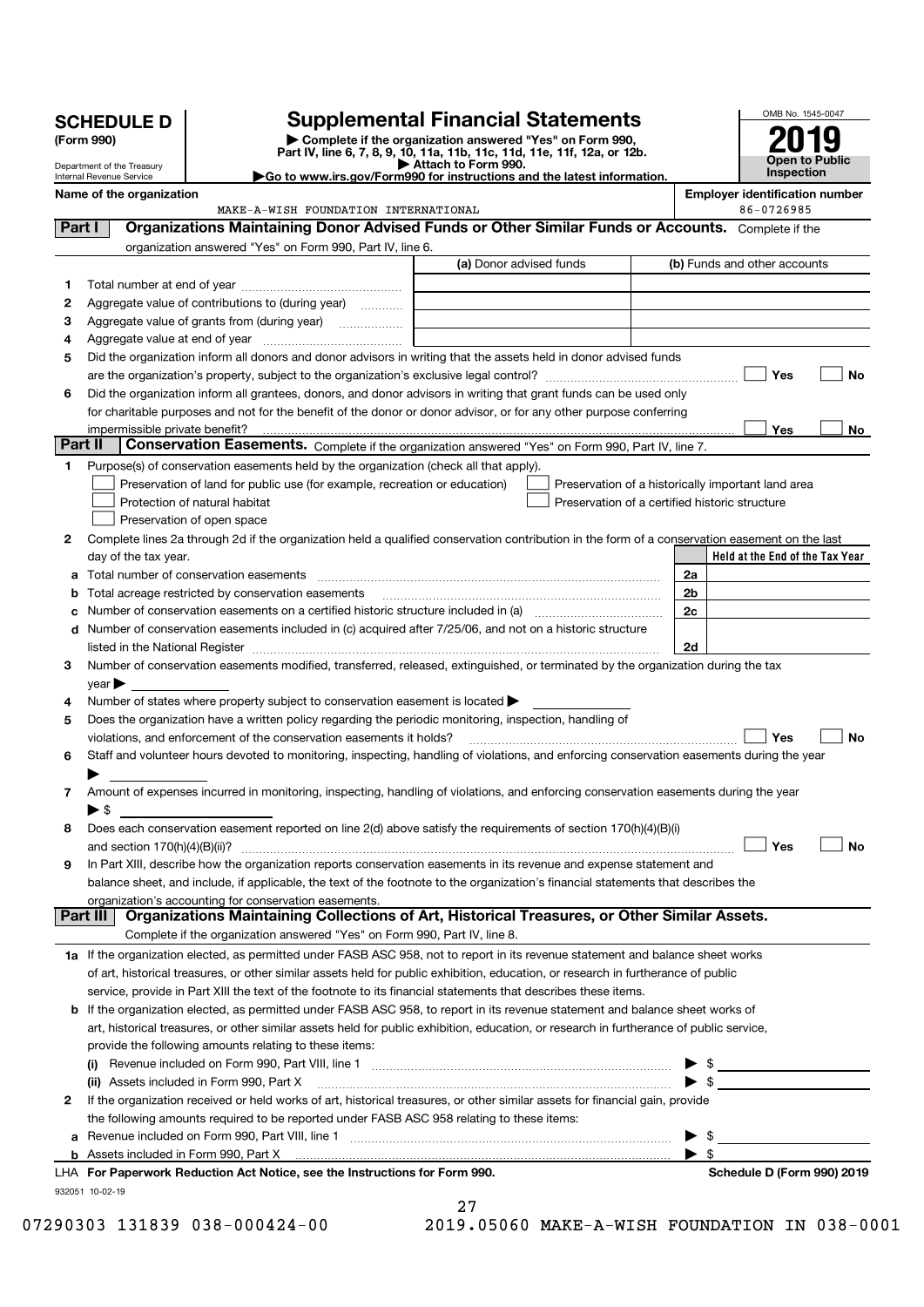|        | Schedule D (Form 990) 2019                                                                                                                                                                                                            | MAKE-A-WISH FOUNDATION INTERNATIONAL    |   |                |                                    |                                 | 86-0726985                                 |                    |           | Page 2    |
|--------|---------------------------------------------------------------------------------------------------------------------------------------------------------------------------------------------------------------------------------------|-----------------------------------------|---|----------------|------------------------------------|---------------------------------|--------------------------------------------|--------------------|-----------|-----------|
|        | Part III<br>Organizations Maintaining Collections of Art, Historical Treasures, or Other Similar Assets (continued)                                                                                                                   |                                         |   |                |                                    |                                 |                                            |                    |           |           |
| 3      | Using the organization's acquisition, accession, and other records, check any of the following that make significant use of its                                                                                                       |                                         |   |                |                                    |                                 |                                            |                    |           |           |
|        | collection items (check all that apply):                                                                                                                                                                                              |                                         |   |                |                                    |                                 |                                            |                    |           |           |
| a      | Public exhibition                                                                                                                                                                                                                     |                                         | d |                | Loan or exchange program           |                                 |                                            |                    |           |           |
| b      | Scholarly research                                                                                                                                                                                                                    |                                         | e |                |                                    |                                 |                                            |                    |           |           |
| c      | Preservation for future generations                                                                                                                                                                                                   |                                         |   |                |                                    |                                 |                                            |                    |           |           |
| 4      | Provide a description of the organization's collections and explain how they further the organization's exempt purpose in Part XIII.                                                                                                  |                                         |   |                |                                    |                                 |                                            |                    |           |           |
| 5      | During the year, did the organization solicit or receive donations of art, historical treasures, or other similar assets                                                                                                              |                                         |   |                |                                    |                                 |                                            |                    |           |           |
|        |                                                                                                                                                                                                                                       |                                         |   |                |                                    |                                 |                                            | Yes                |           | No        |
|        | Part IV<br>Escrow and Custodial Arrangements. Complete if the organization answered "Yes" on Form 990, Part IV, line 9, or                                                                                                            |                                         |   |                |                                    |                                 |                                            |                    |           |           |
|        | reported an amount on Form 990, Part X, line 21.                                                                                                                                                                                      |                                         |   |                |                                    |                                 |                                            |                    |           |           |
|        | 1a Is the organization an agent, trustee, custodian or other intermediary for contributions or other assets not included                                                                                                              |                                         |   |                |                                    |                                 |                                            |                    |           |           |
|        |                                                                                                                                                                                                                                       |                                         |   |                |                                    |                                 |                                            | Yes                | х         | <b>No</b> |
|        | b If "Yes," explain the arrangement in Part XIII and complete the following table:                                                                                                                                                    |                                         |   |                |                                    |                                 |                                            |                    |           |           |
|        |                                                                                                                                                                                                                                       |                                         |   |                |                                    |                                 |                                            | Amount             |           |           |
| с      | Beginning balance <b>contract to the contract of the contract of the contract of the contract of the contract of the contract of the contract of the contract of the contract of the contract of the contract of the contract of</b>  |                                         |   |                |                                    | 1c                              |                                            |                    |           |           |
|        | Additions during the year manufactured and an account of the state of the state of the state of the state of the state of the state of the state of the state of the state of the state of the state of the state of the state        |                                         |   |                |                                    | 1d                              |                                            |                    |           |           |
|        | Distributions during the year manufactured and continuum and contact the year manufactured and contact the year                                                                                                                       |                                         |   |                |                                    | 1e                              |                                            |                    |           |           |
| f      | Ending balance <b>construction and construction of the construction of the construction of the construction</b><br>2a Did the organization include an amount on Form 990, Part X, line 21, for escrow or custodial account liability? |                                         |   |                |                                    | 1f                              |                                            | $\overline{X}$ Yes |           |           |
|        | <b>b</b> If "Yes," explain the arrangement in Part XIII. Check here if the explanation has been provided on Part XIII                                                                                                                 |                                         |   |                |                                    |                                 |                                            |                    | x         | No        |
| Part V | Endowment Funds. Complete if the organization answered "Yes" on Form 990, Part IV, line 10.                                                                                                                                           |                                         |   |                |                                    |                                 |                                            |                    |           |           |
|        |                                                                                                                                                                                                                                       | (a) Current year                        |   | (b) Prior year | (c) Two years back                 |                                 | (d) Three years back   (e) Four years back |                    |           |           |
| 1a     | Beginning of year balance                                                                                                                                                                                                             |                                         |   |                |                                    |                                 |                                            |                    |           |           |
| b      |                                                                                                                                                                                                                                       |                                         |   |                |                                    |                                 |                                            |                    |           |           |
| c      | Net investment earnings, gains, and losses                                                                                                                                                                                            |                                         |   |                |                                    |                                 |                                            |                    |           |           |
|        |                                                                                                                                                                                                                                       |                                         |   |                |                                    |                                 |                                            |                    |           |           |
|        | e Other expenditures for facilities                                                                                                                                                                                                   |                                         |   |                |                                    |                                 |                                            |                    |           |           |
|        | and programs                                                                                                                                                                                                                          |                                         |   |                |                                    |                                 |                                            |                    |           |           |
|        |                                                                                                                                                                                                                                       |                                         |   |                |                                    |                                 |                                            |                    |           |           |
| g      |                                                                                                                                                                                                                                       |                                         |   |                |                                    |                                 |                                            |                    |           |           |
| 2      | Provide the estimated percentage of the current year end balance (line 1g, column (a)) held as:                                                                                                                                       |                                         |   |                |                                    |                                 |                                            |                    |           |           |
|        | Board designated or quasi-endowment > ____                                                                                                                                                                                            |                                         | ℅ |                |                                    |                                 |                                            |                    |           |           |
|        | Permanent endowment                                                                                                                                                                                                                   | %                                       |   |                |                                    |                                 |                                            |                    |           |           |
|        | c Term endowment $\blacktriangleright$                                                                                                                                                                                                | %                                       |   |                |                                    |                                 |                                            |                    |           |           |
|        | The percentages on lines 2a, 2b, and 2c should equal 100%.                                                                                                                                                                            |                                         |   |                |                                    |                                 |                                            |                    |           |           |
|        | 3a Are there endowment funds not in the possession of the organization that are held and administered for the organization                                                                                                            |                                         |   |                |                                    |                                 |                                            |                    |           |           |
|        | by:                                                                                                                                                                                                                                   |                                         |   |                |                                    |                                 |                                            |                    | Yes   No  |           |
|        | (i)                                                                                                                                                                                                                                   |                                         |   |                |                                    |                                 |                                            | 3a(i)              |           |           |
|        |                                                                                                                                                                                                                                       |                                         |   |                |                                    |                                 |                                            | 3a(ii)             |           |           |
|        |                                                                                                                                                                                                                                       |                                         |   |                |                                    |                                 |                                            | Зb                 |           |           |
| 4      | Describe in Part XIII the intended uses of the organization's endowment funds.                                                                                                                                                        |                                         |   |                |                                    |                                 |                                            |                    |           |           |
|        | Land, Buildings, and Equipment.<br><b>Part VI</b>                                                                                                                                                                                     |                                         |   |                |                                    |                                 |                                            |                    |           |           |
|        | Complete if the organization answered "Yes" on Form 990, Part IV, line 11a. See Form 990, Part X, line 10.                                                                                                                            |                                         |   |                |                                    |                                 |                                            |                    |           |           |
|        | Description of property                                                                                                                                                                                                               | (a) Cost or other<br>basis (investment) |   |                | (b) Cost or other<br>basis (other) | (c) Accumulated<br>depreciation |                                            | (d) Book value     |           |           |
|        |                                                                                                                                                                                                                                       |                                         |   |                |                                    |                                 |                                            |                    |           |           |
|        |                                                                                                                                                                                                                                       |                                         |   |                |                                    |                                 |                                            |                    |           |           |
|        |                                                                                                                                                                                                                                       |                                         |   |                |                                    |                                 |                                            |                    |           |           |
|        |                                                                                                                                                                                                                                       |                                         |   |                | 93,076.                            |                                 | 69,928.                                    |                    | 23,148.   |           |
|        | e Other                                                                                                                                                                                                                               |                                         |   |                | 1,574,683.                         | 1,289,566.                      |                                            |                    | 285, 117. |           |
|        | Total. Add lines 1a through 1e. (Column (d) must equal Form 990. Part X, column (B), line 10c.)                                                                                                                                       |                                         |   |                |                                    |                                 |                                            |                    | 308,265.  |           |

932052 10-02-19

Schedule D (Form 990) 2019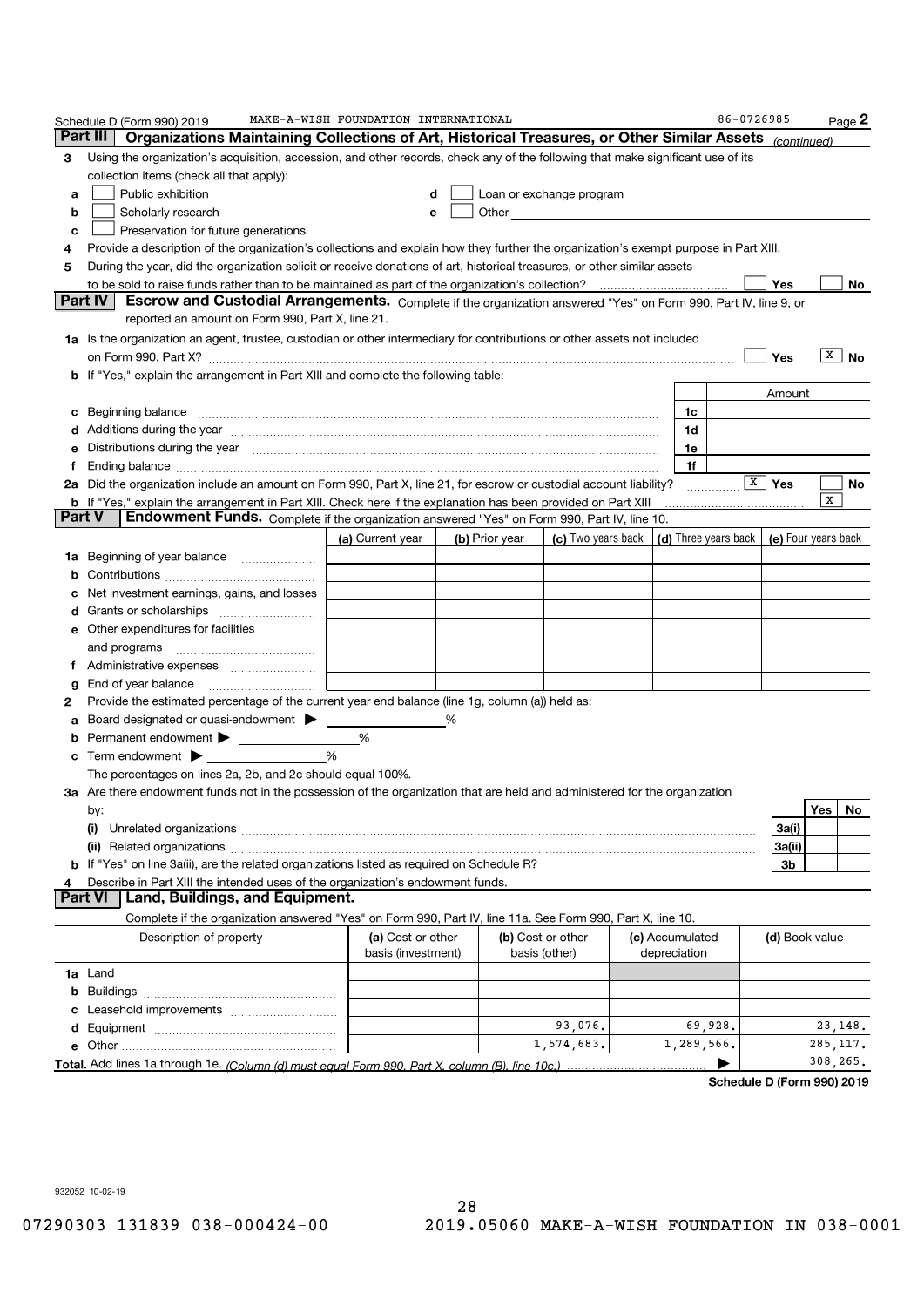| Schedule D (Form 990) 2019<br><b>Investments - Other Securities.</b><br><b>Part VIII</b>                                                                                                                          | MAKE-A-WISH FOUNDATION INTERNATIONAL |                                                           | 86-0726985     | Page $3$   |
|-------------------------------------------------------------------------------------------------------------------------------------------------------------------------------------------------------------------|--------------------------------------|-----------------------------------------------------------|----------------|------------|
| Complete if the organization answered "Yes" on Form 990, Part IV, line 11b. See Form 990, Part X, line 12.                                                                                                        |                                      |                                                           |                |            |
| (a) Description of security or category (including name of security)                                                                                                                                              | (b) Book value                       | (c) Method of valuation: Cost or end-of-year market value |                |            |
|                                                                                                                                                                                                                   |                                      |                                                           |                |            |
|                                                                                                                                                                                                                   |                                      |                                                           |                |            |
| (3) Other                                                                                                                                                                                                         |                                      |                                                           |                |            |
| (A)                                                                                                                                                                                                               |                                      |                                                           |                |            |
| (B)                                                                                                                                                                                                               |                                      |                                                           |                |            |
| (C)<br>(D)                                                                                                                                                                                                        |                                      |                                                           |                |            |
| (E)                                                                                                                                                                                                               |                                      |                                                           |                |            |
| (F)                                                                                                                                                                                                               |                                      |                                                           |                |            |
| (G)                                                                                                                                                                                                               |                                      |                                                           |                |            |
| (H)                                                                                                                                                                                                               |                                      |                                                           |                |            |
| Total. (Col. (b) must equal Form 990, Part X, col. (B) line 12.)                                                                                                                                                  |                                      |                                                           |                |            |
| Part VIII Investments - Program Related.                                                                                                                                                                          |                                      |                                                           |                |            |
| Complete if the organization answered "Yes" on Form 990, Part IV, line 11c. See Form 990, Part X, line 13.                                                                                                        |                                      |                                                           |                |            |
| (a) Description of investment                                                                                                                                                                                     | (b) Book value                       | (c) Method of valuation: Cost or end-of-year market value |                |            |
| (1)                                                                                                                                                                                                               |                                      |                                                           |                |            |
| (2)                                                                                                                                                                                                               |                                      |                                                           |                |            |
| (3)                                                                                                                                                                                                               |                                      |                                                           |                |            |
| (4)                                                                                                                                                                                                               |                                      |                                                           |                |            |
| (5)                                                                                                                                                                                                               |                                      |                                                           |                |            |
| (6)                                                                                                                                                                                                               |                                      |                                                           |                |            |
| (7)                                                                                                                                                                                                               |                                      |                                                           |                |            |
| (8)                                                                                                                                                                                                               |                                      |                                                           |                |            |
| (9)                                                                                                                                                                                                               |                                      |                                                           |                |            |
| Total. (Col. (b) must equal Form 990, Part X, col. (B) line 13.)<br>Part IX<br><b>Other Assets.</b><br>Complete if the organization answered "Yes" on Form 990, Part IV, line 11d. See Form 990, Part X, line 15. |                                      |                                                           |                |            |
| DUE FROM AFFILIATES                                                                                                                                                                                               | (a) Description                      |                                                           | (b) Book value | 629,734.   |
| (1)                                                                                                                                                                                                               |                                      |                                                           |                |            |
| (2)                                                                                                                                                                                                               |                                      |                                                           |                |            |
| (3)                                                                                                                                                                                                               |                                      |                                                           |                |            |
| (4)                                                                                                                                                                                                               |                                      |                                                           |                |            |
| (5)<br>(6)                                                                                                                                                                                                        |                                      |                                                           |                |            |
| (7)                                                                                                                                                                                                               |                                      |                                                           |                |            |
| (8)                                                                                                                                                                                                               |                                      |                                                           |                |            |
| (9)                                                                                                                                                                                                               |                                      |                                                           |                |            |
| Total. (Column (b) must equal Form 990. Part X, col. (B) line 15.)                                                                                                                                                |                                      |                                                           | ▶              | 629,734.   |
| <b>Other Liabilities.</b><br>Part X<br>Complete if the organization answered "Yes" on Form 990, Part IV, line 11e or 11f. See Form 990, Part X, line 25.                                                          |                                      |                                                           |                |            |
| (a) Description of liability<br>1.                                                                                                                                                                                |                                      |                                                           | (b) Book value |            |
| (1)<br>Federal income taxes                                                                                                                                                                                       |                                      |                                                           |                |            |
| DUE TO AFFILIATES<br>(2)                                                                                                                                                                                          |                                      |                                                           |                | 683,063.   |
| DEFERRED AFFILIATE DUES<br>(3)                                                                                                                                                                                    |                                      |                                                           |                | 516,728.   |
| (4)                                                                                                                                                                                                               |                                      |                                                           |                |            |
| (5)                                                                                                                                                                                                               |                                      |                                                           |                |            |
| (6)                                                                                                                                                                                                               |                                      |                                                           |                |            |
| (7)                                                                                                                                                                                                               |                                      |                                                           |                |            |
| (8)                                                                                                                                                                                                               |                                      |                                                           |                |            |
| (9)                                                                                                                                                                                                               |                                      |                                                           |                |            |
| Total. (Column (b) must equal Form 990, Part X, col. (B) line 25.)                                                                                                                                                |                                      |                                                           |                | 1,199,791. |
| 2. Liability for uncertain tax positions. In Part XIII, provide the text of the footnote to the organization's financial statements that reports the                                                              |                                      |                                                           |                |            |
| organization's liability for uncertain tax positions under FASB ASC 740. Check here if the text of the footnote has been provided in Part XIII                                                                    |                                      |                                                           |                | X          |

Schedule D (Form 990) 2019

932053 10-02-19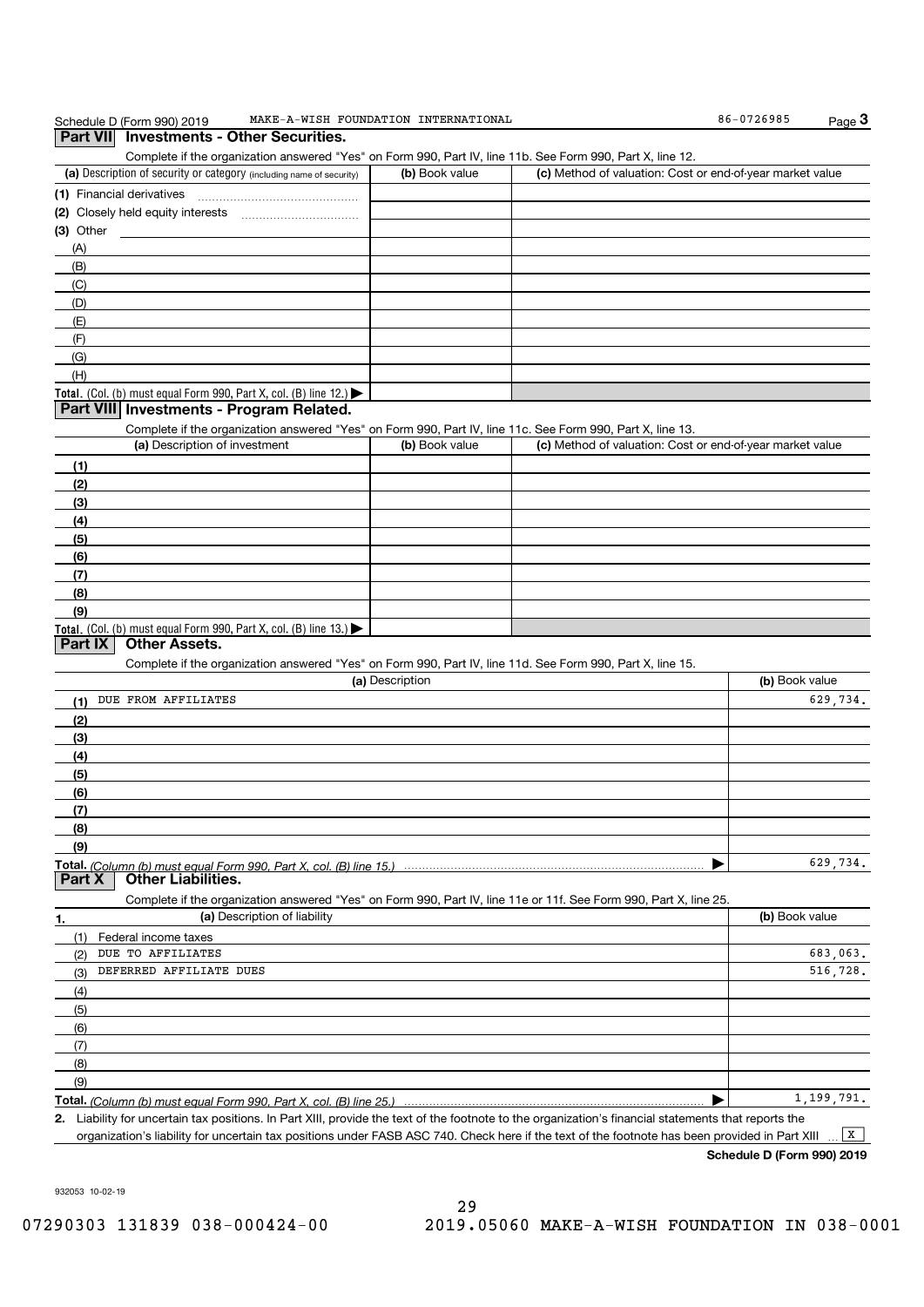|   | MAKE-A-WISH FOUNDATION INTERNATIONAL<br>Schedule D (Form 990) 2019                                                                                                                                                                   |             | 86-0726985 | Page 4     |
|---|--------------------------------------------------------------------------------------------------------------------------------------------------------------------------------------------------------------------------------------|-------------|------------|------------|
|   | Reconciliation of Revenue per Audited Financial Statements With Revenue per Return.<br>Part XI                                                                                                                                       |             |            |            |
|   | Complete if the organization answered "Yes" on Form 990, Part IV, line 12a.                                                                                                                                                          |             |            |            |
| 1 | Total revenue, gains, and other support per audited financial statements                                                                                                                                                             |             | 1.         | 9,101,657. |
| 2 | Amounts included on line 1 but not on Form 990, Part VIII, line 12:                                                                                                                                                                  |             |            |            |
| a | Net unrealized gains (losses) on investments [11] matter contracts and the unrealized gains (losses) on investments<br>2a                                                                                                            | 47,890.     |            |            |
| b | 2 <sub>b</sub>                                                                                                                                                                                                                       | 460,193.    |            |            |
|   | 2c                                                                                                                                                                                                                                   |             |            |            |
| d | 2d                                                                                                                                                                                                                                   |             |            |            |
| е | Add lines 2a through 2d <b>continuum continuum contract and all the contract and all the contract and all the contract and all the contract of the contract of the contract of the contract of the contract of the contract of t</b> |             | 2е         | 508,083.   |
| з | Subtract line 2e from line 1 <b>manufacture in the contract of the 2e</b> from line 1                                                                                                                                                |             | 3          | 8,593,574. |
| 4 | Amounts included on Form 990, Part VIII, line 12, but not on line 1:                                                                                                                                                                 |             |            |            |
| a | Investment expenses not included on Form 990, Part VIII, line 7b<br>4a                                                                                                                                                               |             |            |            |
| b | Other (Describe in Part XIII.)<br>4 <sub>b</sub>                                                                                                                                                                                     |             |            |            |
|   | c Add lines 4a and 4b                                                                                                                                                                                                                |             | 4c         | 0.         |
| 5 |                                                                                                                                                                                                                                      |             | 5          | 8,593,574. |
|   | Part XII   Reconciliation of Expenses per Audited Financial Statements With Expenses per Return.                                                                                                                                     |             |            |            |
|   | Complete if the organization answered "Yes" on Form 990, Part IV, line 12a.                                                                                                                                                          |             |            |            |
| 1 | Total expenses and losses per audited financial statements                                                                                                                                                                           |             | 1          | 9,297,398. |
| 2 | Amounts included on line 1 but not on Form 990, Part IX, line 25:                                                                                                                                                                    |             |            |            |
| a | 2a                                                                                                                                                                                                                                   | 460,193.    |            |            |
| b | 2 <sub>b</sub>                                                                                                                                                                                                                       |             |            |            |
|   | Other losses<br>2 <sub>c</sub>                                                                                                                                                                                                       |             |            |            |
| d | 2d                                                                                                                                                                                                                                   | $-40.012$ . |            |            |
| e | Add lines 2a through 2d <b>must be a constructed as the constant of the constant of the constant of the construction</b>                                                                                                             |             | 2е         | 420,181.   |
| 3 |                                                                                                                                                                                                                                      |             | 3          | 8,877,217. |
| 4 | Amounts included on Form 990, Part IX, line 25, but not on line 1:                                                                                                                                                                   |             |            |            |
| a | Investment expenses not included on Form 990, Part VIII, line 7b [1000000000000000000000000000000000<br>4a                                                                                                                           |             |            |            |
| b | 4 <sub>b</sub><br>Other (Describe in Part XIII.)                                                                                                                                                                                     |             |            |            |
|   | c Add lines 4a and 4b                                                                                                                                                                                                                |             | 4с         | 0.         |
| 5 |                                                                                                                                                                                                                                      |             | 5          | 8,877,217. |
|   | Part XIII Supplemental Information.                                                                                                                                                                                                  |             |            |            |

Provide the descriptions required for Part II, lines 3, 5, and 9; Part III, lines 1a and 4; Part IV, lines 1b and 2b; Part V, line 4; Part X, line 2; Part XI, lines 2d and 4b; and Part XII, lines 2d and 4b. Also complete this part to provide any additional information.

30

PART IV, LINE 2B:

IN CERTAIN CASES, THE FOUNDATION MAY ACT AS AN AGENT FOR AN AFFILIATED

ORGANIZATION. THESE AGENCY TRANSACTIONS ARE TREATED AS PASS THROUGH FUNDS

AND ARE CARRIED AS FUNDS HELD AS AGENT FOR AFFILIATES UNTIL THEY ARE

DISTRIBUTED.

PART X, LINE 2:

THE FOUNDATION IS A NONPROFIT CHARITABLE ORGANIZATION WHICH QUALIFIES AS A

TAX-EXEMPT ORGANIZATION UNDER SECTION 501(C)(3) OF THE INTERNAL REVENUE

CODE (IRC) AND, ACCORDINGLY, NO PROVISION FOR FEDERAL OR STATE CORPORATE

INCOME TAXES HAS BEEN MADE IN THE ACCOMPANYING FINANCIAL STATEMENTS. THE

FOUNDATION QUALIFIES FOR THE CHARITABLE CONTRIBUTION DEDUCTION UNDER

932054 10-02-19

Schedule D (Form 990) 2019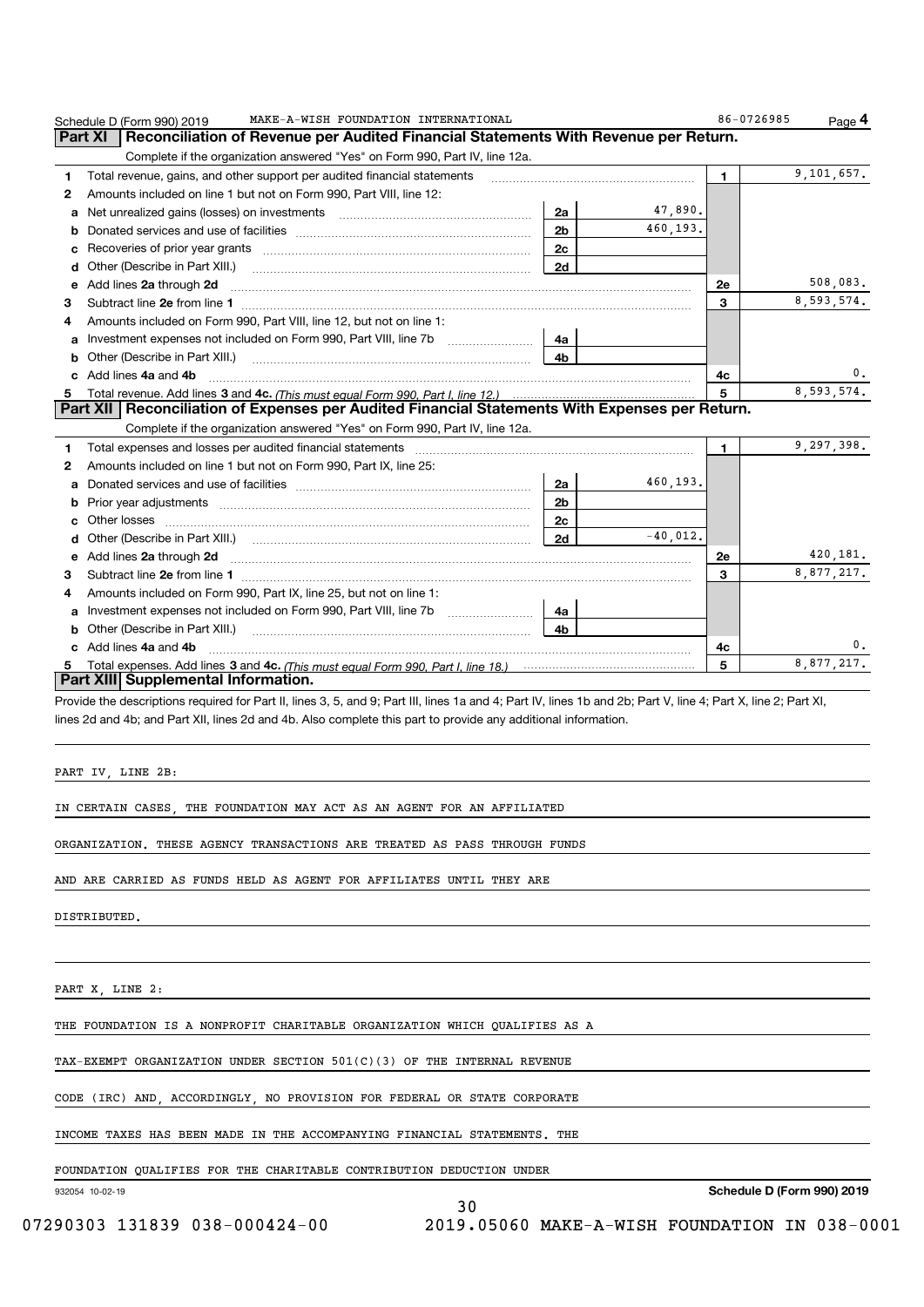| MAKE-A-WISH FOUNDATION INTERNATIONAL<br>Schedule D (Form 990) 2019<br>Part XIII Supplemental Information (continued) | 86-0726985                 | Page 5 |
|----------------------------------------------------------------------------------------------------------------------|----------------------------|--------|
| SECTION 170 OF THE IRC AND HAS BEEN CLASSIFIED AS AN ORGANIZATION THAT IS                                            |                            |        |
| NOT A PRIVATE FOUNDATION UNDER SECTION 509( $\overline{A}$ ).                                                        |                            |        |
|                                                                                                                      |                            |        |
| MANAGEMENT BELIEVES THAT THE FOUNDATION HAS NO UNCERTAIN TAX POSITIONS AS                                            |                            |        |
|                                                                                                                      |                            |        |
| OF AUGUST 31, 2020 AND 2019.<br><u> 1989 - Johann Stein, mars an deus Amerikaansk kommunister (</u>                  |                            |        |
| PART XII, LINE 2D - OTHER ADJUSTMENTS:                                                                               |                            |        |
| $-40,012.$<br>WRITE OFF OF GRANTS                                                                                    |                            |        |
|                                                                                                                      |                            |        |
|                                                                                                                      |                            |        |
|                                                                                                                      |                            |        |
|                                                                                                                      |                            |        |
|                                                                                                                      |                            |        |
|                                                                                                                      |                            |        |
|                                                                                                                      |                            |        |
|                                                                                                                      |                            |        |
|                                                                                                                      |                            |        |
|                                                                                                                      |                            |        |
|                                                                                                                      |                            |        |
|                                                                                                                      |                            |        |
|                                                                                                                      |                            |        |
|                                                                                                                      |                            |        |
|                                                                                                                      |                            |        |
|                                                                                                                      |                            |        |
|                                                                                                                      |                            |        |
|                                                                                                                      |                            |        |
|                                                                                                                      |                            |        |
|                                                                                                                      | Schedule D (Form 990) 2019 |        |
| 932055 10-02-19                                                                                                      |                            |        |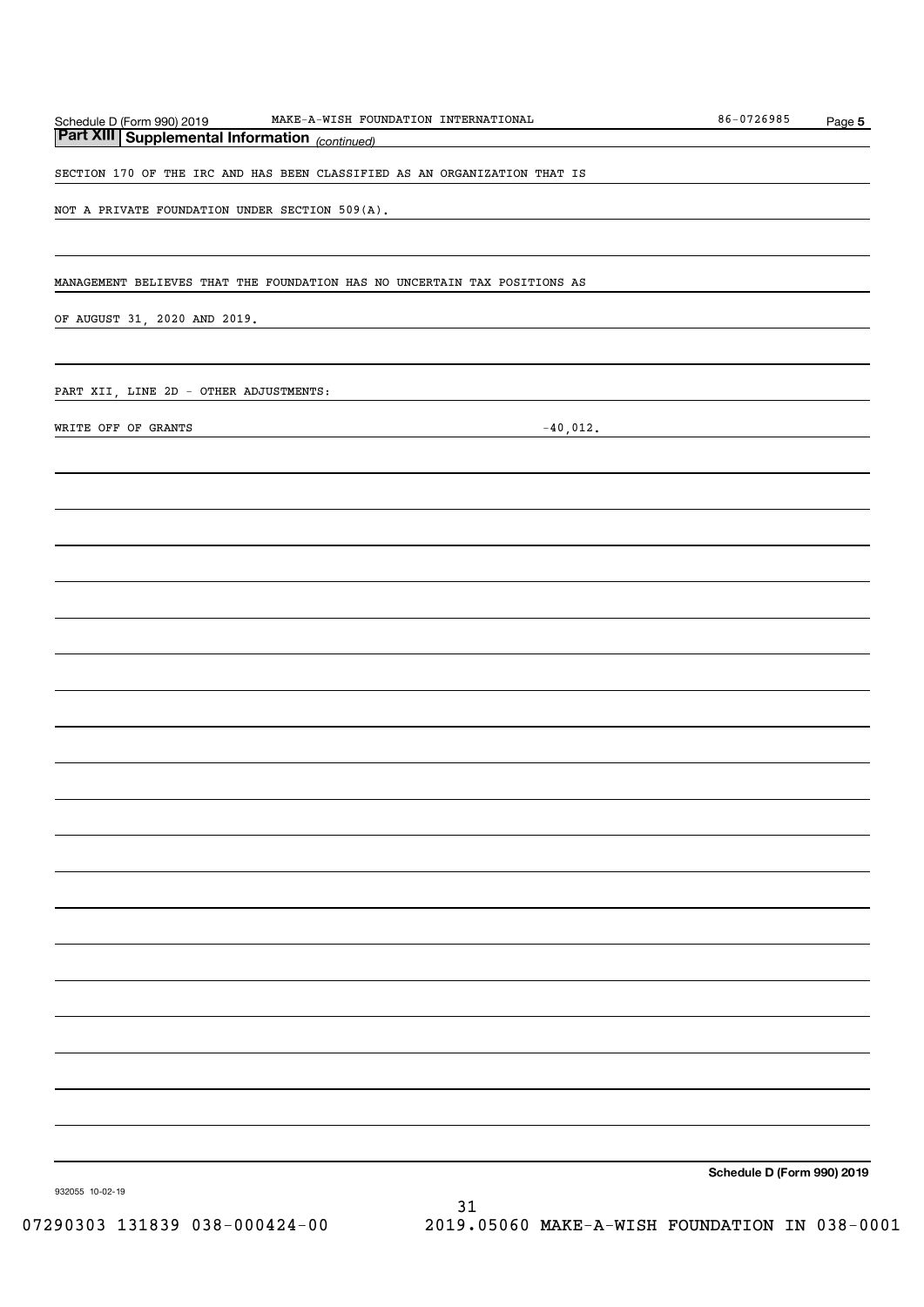| <b>SCHEDULE F</b><br>(Form 990)                        |                                           |                                                                                           | <b>Statement of Activities Outside the United States</b><br>Complete if the organization answered "Yes" on Form 990, Part IV, line 14b, 15, or 16.            |                               |                                                                                                                 |                | OMB No. 1545-0047                                                    |
|--------------------------------------------------------|-------------------------------------------|-------------------------------------------------------------------------------------------|---------------------------------------------------------------------------------------------------------------------------------------------------------------|-------------------------------|-----------------------------------------------------------------------------------------------------------------|----------------|----------------------------------------------------------------------|
| Department of the Treasury<br>Internal Revenue Service |                                           |                                                                                           | Attach to Form 990.<br>Go to www.irs.gov/Form990 for instructions and the latest information.                                                                 |                               |                                                                                                                 | Inspection     | <b>Open to Public</b>                                                |
| Name of the organization                               |                                           |                                                                                           |                                                                                                                                                               |                               |                                                                                                                 |                | <b>Employer identification number</b>                                |
|                                                        |                                           |                                                                                           |                                                                                                                                                               |                               |                                                                                                                 |                |                                                                      |
| MAKE-A-WISH FOUNDATION INTERNATIONAL                   |                                           |                                                                                           |                                                                                                                                                               |                               | 86-0726985                                                                                                      |                |                                                                      |
| Part I                                                 |                                           |                                                                                           | General Information on Activities Outside the United States. Complete if the organization answered "Yes" on                                                   |                               |                                                                                                                 |                |                                                                      |
| Form 990, Part IV, line 14b.<br>1                      |                                           |                                                                                           | For grantmakers. Does the organization maintain records to substantiate the amount of its grants and other assistance,                                        |                               |                                                                                                                 |                |                                                                      |
|                                                        |                                           |                                                                                           | the grantees' eligibility for the grants or assistance, and the selection criteria used to award the grants or assistance?                                    |                               |                                                                                                                 | $\sqrt{x}$ Yes | No                                                                   |
| 2<br>United States.                                    |                                           |                                                                                           | For grantmakers. Describe in Part V the organization's procedures for monitoring the use of its grants and other assistance outside the                       |                               |                                                                                                                 |                |                                                                      |
|                                                        |                                           |                                                                                           | Activities per Region. (The following Part I, line 3 table can be duplicated if additional space is needed.)                                                  |                               |                                                                                                                 |                |                                                                      |
| (a) Region                                             | (b) Number of<br>offices<br>in the region | (c) Number of<br>employees,<br>agents, and<br>independent<br>contractors<br>in the region | (d) Activities conducted in the region<br>(by type) (such as, fundraising, pro-<br>gram services, investments, grants to<br>recipients located in the region) |                               | (e) If activity listed in (d)<br>is a program service,<br>describe specific type<br>of service(s) in the region |                | (f) Total<br>expenditures<br>for and<br>investments<br>in the region |
| EAST ASIA AND THE                                      |                                           |                                                                                           |                                                                                                                                                               | WISH GRANTING AND             |                                                                                                                 |                |                                                                      |
| PACIFIC                                                | 0                                         | 1                                                                                         | <b>PROGRAM SERVICES</b>                                                                                                                                       | TRAINING                      |                                                                                                                 |                | 335,606.                                                             |
| EUROPE (INCLUDING                                      |                                           |                                                                                           |                                                                                                                                                               | WISH GRANTING AND             |                                                                                                                 |                |                                                                      |
| ICELAND & GREENLAND)                                   | 1                                         | 13                                                                                        | PROGRAM SERVICES                                                                                                                                              | TRAINING                      |                                                                                                                 |                | 1,474,845.                                                           |
| MIDDLE EAST AND<br>NORTH AFRICA                        | 0                                         | 0                                                                                         | PROGRAM SERVICES                                                                                                                                              | WISH GRANTING AND<br>TRAINING |                                                                                                                 |                | 330,320.                                                             |
|                                                        |                                           |                                                                                           |                                                                                                                                                               |                               |                                                                                                                 |                |                                                                      |
| NORTH AMERICA                                          | 0                                         | 0                                                                                         | PROGRAM SERVICES                                                                                                                                              | WISH GRANTING AND<br>TRAINING |                                                                                                                 |                | 2,714,606.                                                           |
| SOUTH AMERICA                                          | 0                                         | 0                                                                                         | PROGRAM SERVICES                                                                                                                                              | WISH GRANTING AND<br>TRAINING |                                                                                                                 |                | 192,149.                                                             |
|                                                        |                                           |                                                                                           |                                                                                                                                                               | WISH GRANTING AND             |                                                                                                                 |                |                                                                      |
| SOUTH ASIA                                             | 0                                         | 0                                                                                         | PROGRAM SERVICES                                                                                                                                              | TRAINING                      |                                                                                                                 |                | 133,880.                                                             |
|                                                        |                                           |                                                                                           |                                                                                                                                                               |                               |                                                                                                                 |                |                                                                      |
|                                                        |                                           |                                                                                           |                                                                                                                                                               |                               |                                                                                                                 |                |                                                                      |
| <b>3 a</b> Subtotal                                    | $\mathbf{1}$                              | 14                                                                                        |                                                                                                                                                               |                               |                                                                                                                 |                | 5,181,406.                                                           |
| <b>b</b> Total from continuation<br>sheets to Part I   | 0                                         | 0                                                                                         |                                                                                                                                                               |                               |                                                                                                                 |                | 0.                                                                   |
| c Totals (add lines 3a<br>and 3b)                      | 1                                         | 14                                                                                        |                                                                                                                                                               |                               |                                                                                                                 |                | 5,181,406.                                                           |

LHA For Paperwork Reduction Act Notice, see the Instructions for Form 990. Schedule F (Form 990) 2019

932071 10-12-19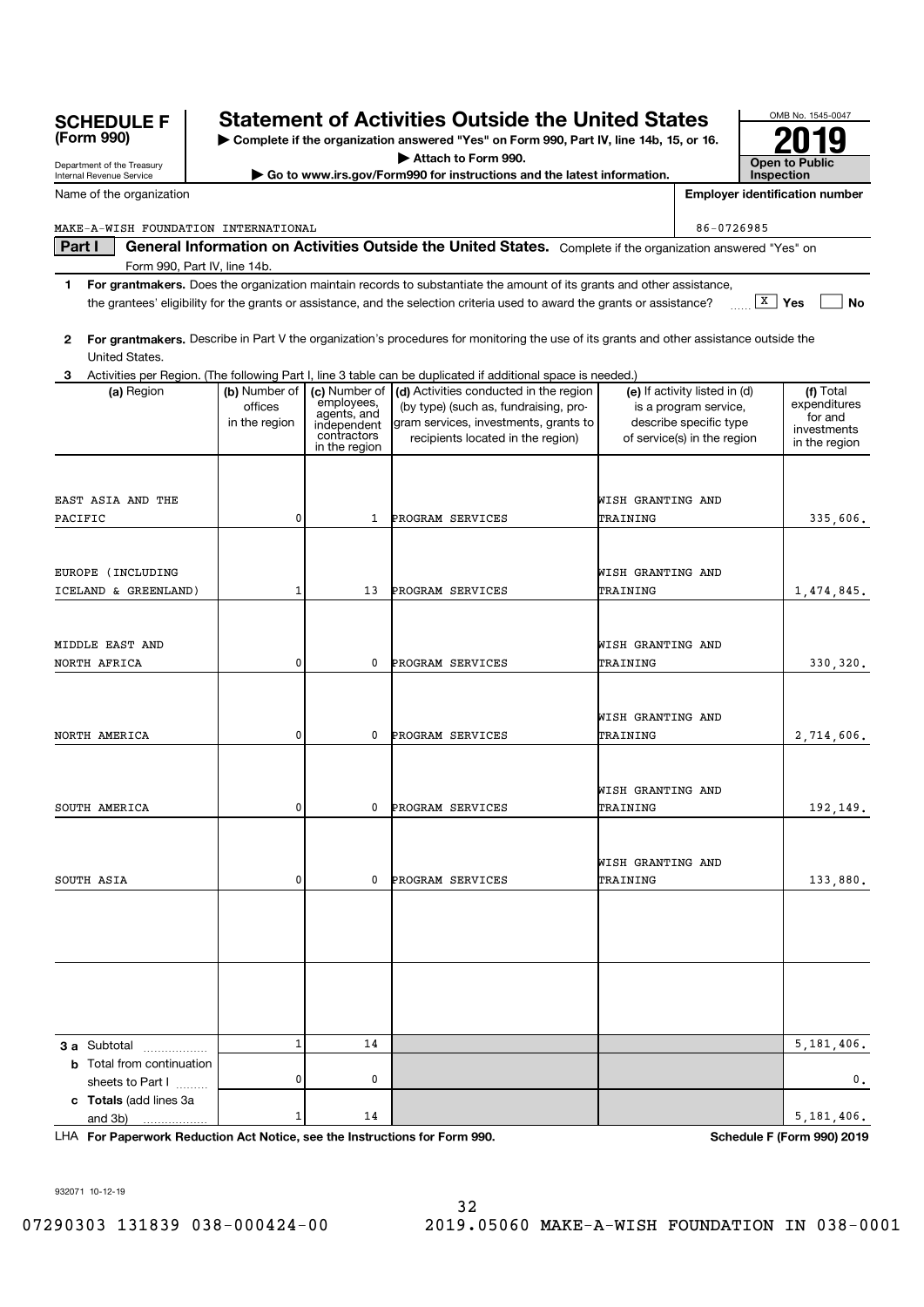| Schedule F (Form 990) 2019<br>$\circ$  |                                                                                    |                          |                   |                   |                                                                                                                                              |                                      |                         | ω<br>Enter total number of other organizations or entities |
|----------------------------------------|------------------------------------------------------------------------------------|--------------------------|-------------------|-------------------|----------------------------------------------------------------------------------------------------------------------------------------------|--------------------------------------|-------------------------|------------------------------------------------------------|
|                                        |                                                                                    |                          |                   |                   | by the IRS, or for which the grantee or counsel has provided a section 501(c)(3) equivalency letter                                          |                                      |                         |                                                            |
| <u>ဖ</u>                               |                                                                                    |                          |                   |                   | Enter total number of recipient organizations listed above that are recognized as charities by the foreign country, recognized as tax-exempt |                                      |                         | N                                                          |
|                                        |                                                                                    | $\ddot{\circ}$           | <b>NIRE</b>       | 34,098.           | GRANTING WISHES TO                                                                                                                           | PACIFIC                              |                         |                                                            |
|                                        |                                                                                    |                          |                   |                   | ORGANIZATION<br><b>MISSION OF THE</b>                                                                                                        | EAST ASIA<br>p<br><b>THE</b>         |                         |                                                            |
|                                        |                                                                                    |                          |                   |                   | HO SCRADART HER                                                                                                                              |                                      |                         |                                                            |
|                                        |                                                                                    | $\cdot$                  | <b>NIRE</b>       | N<br>107.         | GRANTING WISHES<br>넝                                                                                                                         | PACIFIC                              |                         |                                                            |
|                                        |                                                                                    |                          |                   |                   | ORGANIZATION,                                                                                                                                | EAST ASIA<br>ጽ<br><b>HH</b>          |                         |                                                            |
|                                        |                                                                                    |                          |                   |                   | <b>WISSION OF THE</b>                                                                                                                        |                                      |                         |                                                            |
|                                        |                                                                                    |                          |                   |                   | TO SUPPORT<br><b>THE</b>                                                                                                                     |                                      |                         |                                                            |
|                                        |                                                                                    | $\cdot$                  | <b>NTRE</b>       | 10,476.           | GRANTING WISHES<br>đ                                                                                                                         | PACIFIC                              |                         |                                                            |
|                                        |                                                                                    |                          |                   |                   | ORGANIZATION,                                                                                                                                | EAST ASIA<br>R<br><b>THE</b>         |                         |                                                            |
|                                        |                                                                                    |                          |                   |                   | <b>NISSION OF THE</b>                                                                                                                        |                                      |                         |                                                            |
|                                        |                                                                                    |                          |                   |                   | TO SUPPORT<br>HH                                                                                                                             |                                      |                         |                                                            |
|                                        |                                                                                    | $\rm ^{\circ}$           | <b>WIRE</b>       | ┙<br>127.         | GRANTING WISHES<br>넝                                                                                                                         | PACIFIC                              |                         |                                                            |
|                                        |                                                                                    |                          |                   |                   | ORGANIZATION,                                                                                                                                | EAST ASIA<br>R٢<br><b>THE</b>        |                         |                                                            |
|                                        |                                                                                    |                          |                   |                   | <b>WISSION OF THE</b>                                                                                                                        |                                      |                         |                                                            |
|                                        |                                                                                    |                          |                   |                   | <b>TO SUPPORT</b><br>品出                                                                                                                      |                                      |                         |                                                            |
| $\Delta$ M $\overline{A}$              | <b>AND EVENTS.</b>                                                                 | .09                      | <b>NIRE</b>       | H<br>.905.        | GRANTING WISHES<br>녕                                                                                                                         | PACIFIC                              |                         |                                                            |
|                                        | FLIGHTS, LODGING,                                                                  |                          |                   |                   | ORGANIZATION,                                                                                                                                | EAST<br>ASIA<br>مع<br><b>THT</b>     |                         |                                                            |
|                                        | <b>INCLUDING</b>                                                                   |                          |                   |                   | <b>ZHL JO NOISSIN</b>                                                                                                                        |                                      |                         |                                                            |
|                                        | PROGRAM TRAVEL,                                                                    |                          |                   |                   | TO SUPPORT<br>HH<br>H                                                                                                                        |                                      |                         |                                                            |
| ΛМ.                                    | <b>AND EVENTS.</b>                                                                 | 9<br><b>555.</b>         | <b>WIRE</b>       | 49<br>420.        | GRANTING WISHES<br>넝                                                                                                                         | PACIFIC                              |                         |                                                            |
|                                        | FLIGHTS, LODGING,                                                                  |                          |                   |                   | ORGANIZATION,                                                                                                                                | EAST ASIA<br>مع<br><b>HH</b>         |                         |                                                            |
|                                        | INCLUDING                                                                          |                          |                   |                   | <b>EHRISTON OF HHR</b>                                                                                                                       |                                      |                         |                                                            |
|                                        | PROGRAM TRAVEL,                                                                    |                          |                   |                   | TO SUPPORT<br>H                                                                                                                              |                                      |                         |                                                            |
| <b>NM</b>                              | SLNEAH CNE                                                                         | 26,008.                  | <b>NTRE</b>       | ω<br>.382.        | GRANTING WISHES<br>넝                                                                                                                         | PACIFIC                              |                         |                                                            |
|                                        | FLIGHTS, LODGING,                                                                  |                          |                   |                   | ORGANIZATION,                                                                                                                                | EAST ASIA<br>ጽ<br><b>THE</b>         |                         |                                                            |
|                                        | INCLUDING                                                                          |                          |                   |                   | <b>NISSION OF THE</b>                                                                                                                        |                                      |                         |                                                            |
|                                        | PROGRAM TRAVEL,                                                                    |                          |                   |                   | TO SUPPORT<br><b>THE</b>                                                                                                                     |                                      |                         |                                                            |
|                                        |                                                                                    | $\tilde{\cdot}$          | <b>WIRE</b>       | $^\infty$<br>944. | GRANTING WISHES<br>넝                                                                                                                         | PACIFIC                              |                         |                                                            |
|                                        |                                                                                    |                          |                   |                   | ORGANIZATION                                                                                                                                 | EAST ASIA<br>R<br><b>THE</b>         |                         |                                                            |
|                                        |                                                                                    |                          |                   |                   | MISSION OF THE                                                                                                                               |                                      |                         |                                                            |
|                                        |                                                                                    |                          |                   |                   | БC<br>SUPPORT<br><b>THE</b>                                                                                                                  |                                      |                         |                                                            |
| appraisal, other)                      | assistance                                                                         | assistance               | cash disbursement | of cash grant     | grant                                                                                                                                        |                                      | and EIN (if applicable) |                                                            |
| valuation (book, FMV,<br>(i) Method of | (h) Description<br>of noncash                                                      | (g) Amount of<br>noncash | (f) Manner of     | (e) Amount        | (d) Purpose of                                                                                                                               | (c) Region                           | (b) IRS code section    | (a) Name of organization                                   |
|                                        |                                                                                    |                          |                   |                   | recipient who received more than \$5,000. Part II can be duplicated if additional space is needed                                            |                                      |                         |                                                            |
|                                        | Complete if the organization answered "Yes" on Form 990, Part IV, line 15, for any |                          |                   |                   | Grants and Other Assistance to Organizations or Entities Outside the United States.                                                          |                                      |                         | <b>Part II</b>                                             |
| Page 2                                 |                                                                                    |                          | 86-0726985        |                   |                                                                                                                                              | MAKE-A-WISH FOUNDATION INTERNATIONAL |                         | Schedule F (Form 990) 2019                                 |

932072 10-12-19 932072 10-12-19

> SEE PART V FOR COLUMN (D) DESCRIPTIONS SEE PART V FOR COLUMN (D) DESCRIPTIONS

<u>ယ</u>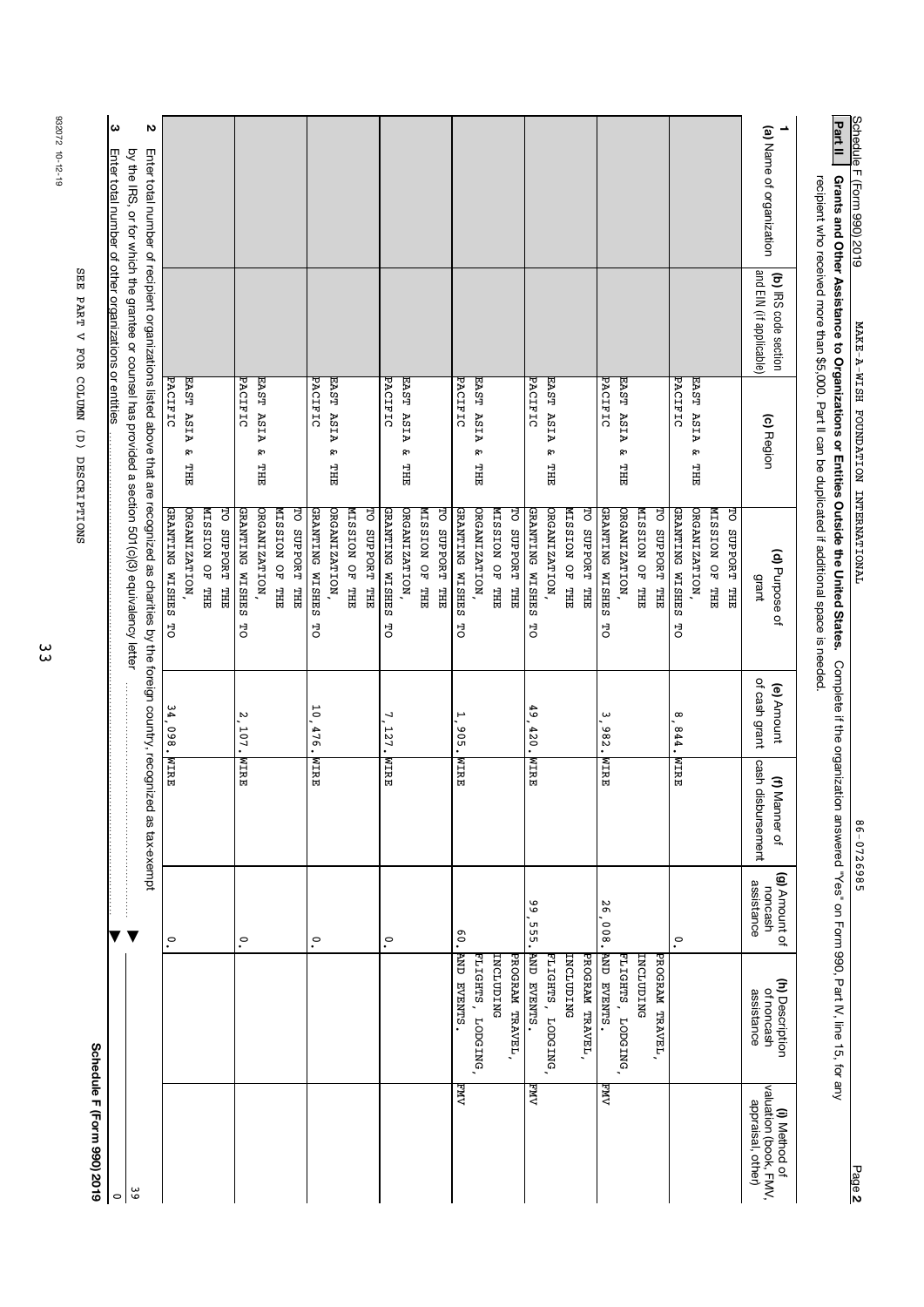| Schedule F (Form 990)    |                                                 | MAKE-A-WISH FOUNDATION INTERNATIONAL     |                                                                                                     |                             | 86-0726985                         |                                         |                                              | Page 2                                                      |
|--------------------------|-------------------------------------------------|------------------------------------------|-----------------------------------------------------------------------------------------------------|-----------------------------|------------------------------------|-----------------------------------------|----------------------------------------------|-------------------------------------------------------------|
| Part II                  |                                                 |                                          | Continuation of Grants and Other Assistance to Organizations or Entities Outside the United States. |                             | (Schedule                          | F (Form 990), Part II, line 1)          |                                              |                                                             |
| (a) Name of organization | and EIN (if applicable)<br>(b) IRS code section | (c) Region                               | (d) Purpose of<br>grant                                                                             | of cash grant<br>(e) Amount | cash disbursement<br>(f) Manner of | (g) Amount of<br>assistance<br>non-cash | (h) Description<br>of non-cash<br>assistance | valuation (book, FMV,<br>appraisal, other)<br>(i) Method of |
|                          |                                                 |                                          | <b>THL JO NOISSIN</b><br>THE LIFE ORD PORT                                                          |                             |                                    |                                         | <b>INCLUDING</b><br>PROGRAM TRAVEL,          |                                                             |
|                          |                                                 | EAST ASIA<br>ጽ<br><b>THT</b>             | <b>ORGANIZATION</b>                                                                                 |                             |                                    |                                         | ELIGHTS, LODGING,                            |                                                             |
|                          |                                                 | PACIFIC                                  | GRANTING WISHES<br>TO SUPPORT<br>HH<br>HH<br>넝                                                      | 22<br>.666.                 | <b>NIRE</b>                        | $\overline{ }$<br>956                   | SLNEAS CNE<br>PROGRAM TRAVEL,                | ЛMЯ                                                         |
|                          |                                                 |                                          | <b>SHL JO NOISSIN</b>                                                                               |                             |                                    |                                         | INCLUDING                                    |                                                             |
|                          |                                                 | EAST ASIA<br>ጽ<br>HЦ                     | ORGANIZATION,                                                                                       |                             |                                    |                                         | FLIGHTS, LODGING                             |                                                             |
|                          |                                                 | PACIFIC                                  | GRANTING WISHES<br>넝                                                                                | N<br>.209.                  | <b>NIRE</b>                        | $\infty$<br>715.                        | STARYEVER,                                   | NИЛ                                                         |
|                          |                                                 |                                          | TO SUPPORT THE                                                                                      |                             |                                    |                                         | PROGRAM TRAVEL,                              |                                                             |
|                          |                                                 |                                          | <b>MISSION OF THE</b>                                                                               |                             |                                    |                                         | INCLUDING                                    |                                                             |
|                          |                                                 | EAST ASIA<br>PACIFIC<br>مع<br><b>THT</b> | GRANTING WISHES<br>ORGANIZATION,<br>넝                                                               | 44,067.                     | <b>NTRE</b>                        | $\infty$<br>$-523$                      | <b>AND EVENTS.</b><br>FLIGHTS, LODGING       | <b>EMV</b>                                                  |
|                          |                                                 |                                          | THE LEBORT LEE                                                                                      |                             |                                    |                                         |                                              |                                                             |
|                          |                                                 |                                          | <b>NISSION OF THE</b>                                                                               |                             |                                    |                                         |                                              |                                                             |
|                          |                                                 | EAST ASIA<br>ጽ<br><b>THT</b>             | ORGANIZATION,                                                                                       |                             |                                    |                                         |                                              |                                                             |
|                          |                                                 | PACIFIC                                  | GRANTING WISHES<br>묘도<br>넝                                                                          | 11,025.                     | <b>NIRE</b>                        | $\tilde{\cdot}$                         |                                              |                                                             |
|                          |                                                 |                                          | <b>MISSION OF THE</b><br>TO SUPPORT                                                                 |                             |                                    |                                         | PROGRAM TRAVEL,<br>INCLUDING                 |                                                             |
|                          |                                                 |                                          | ORGANIZATION,                                                                                       |                             |                                    |                                         | FLIGHTS, LODGING,                            |                                                             |
|                          |                                                 | EUROPE                                   | GRANTING WISHES<br>넝                                                                                | ς,<br>.096'                 | <b>NIRE</b>                        | 34<br>283.                              | <b>SLNEAS CNV</b>                            | NМЯ                                                         |
|                          |                                                 |                                          | TO SUPPORT THE                                                                                      |                             |                                    |                                         | PROGRAM TRAVEL,                              |                                                             |
|                          |                                                 |                                          | ORGANIZATION,<br><b>NISSION OF THE</b>                                                              |                             |                                    |                                         | INCLUDING                                    |                                                             |
|                          |                                                 | EUROPE                                   | GRANTING WISHES<br>넝                                                                                | $\overline{0}$<br>484.      | <b>NIRE</b>                        | 27<br>233.                              | STYEVENS.<br>FLIGHTS, LODGING                | NМЯ                                                         |
|                          |                                                 |                                          | <b>PO SCRPORT FIRE</b>                                                                              |                             |                                    |                                         | PROGRAM TRAVEL,                              |                                                             |
|                          |                                                 |                                          | <b>WISSION OF THE</b>                                                                               |                             |                                    |                                         | INCLUDING                                    |                                                             |
|                          |                                                 |                                          | ORGANIZATION,                                                                                       |                             |                                    |                                         | PLIGHTS, LODGING                             |                                                             |
|                          |                                                 | EUROPE                                   | GRANTING WISHES<br>TO SUPPORT<br>묘도<br>넝                                                            | 502.                        | <b>NIRE</b>                        | ω<br>$-758.$                            | SLNEAS CNE<br>PROGRAM TRAVEL,                | ΛM                                                          |
|                          |                                                 |                                          | <b>MISSION OF THE</b>                                                                               |                             |                                    |                                         | INCLUDING                                    |                                                             |
|                          |                                                 |                                          | ORGANIZATION,                                                                                       |                             |                                    |                                         | FLIGHTS, LODGING,                            |                                                             |
|                          |                                                 | EUROPE                                   | GRANTING WISHES<br>넝                                                                                | N<br>194.                   | <b>NIRE</b>                        | 14<br>$-568.$                           | <b>AND EVENTS</b>                            | ΛМ.                                                         |
|                          |                                                 |                                          | <b>HO SCRADED LHE</b>                                                                               |                             |                                    |                                         |                                              |                                                             |
|                          |                                                 |                                          | <b>MISSION OF</b><br>HH                                                                             |                             |                                    |                                         |                                              |                                                             |
|                          |                                                 |                                          | GRANTING WISHES<br>ORGANIZATION<br>đ                                                                |                             |                                    | $\cdot^{\circ}$                         |                                              |                                                             |
|                          |                                                 | EUROPE                                   |                                                                                                     | 23, 306.                    | <b>NTRE</b>                        |                                         |                                              |                                                             |

04-01-19 932182

34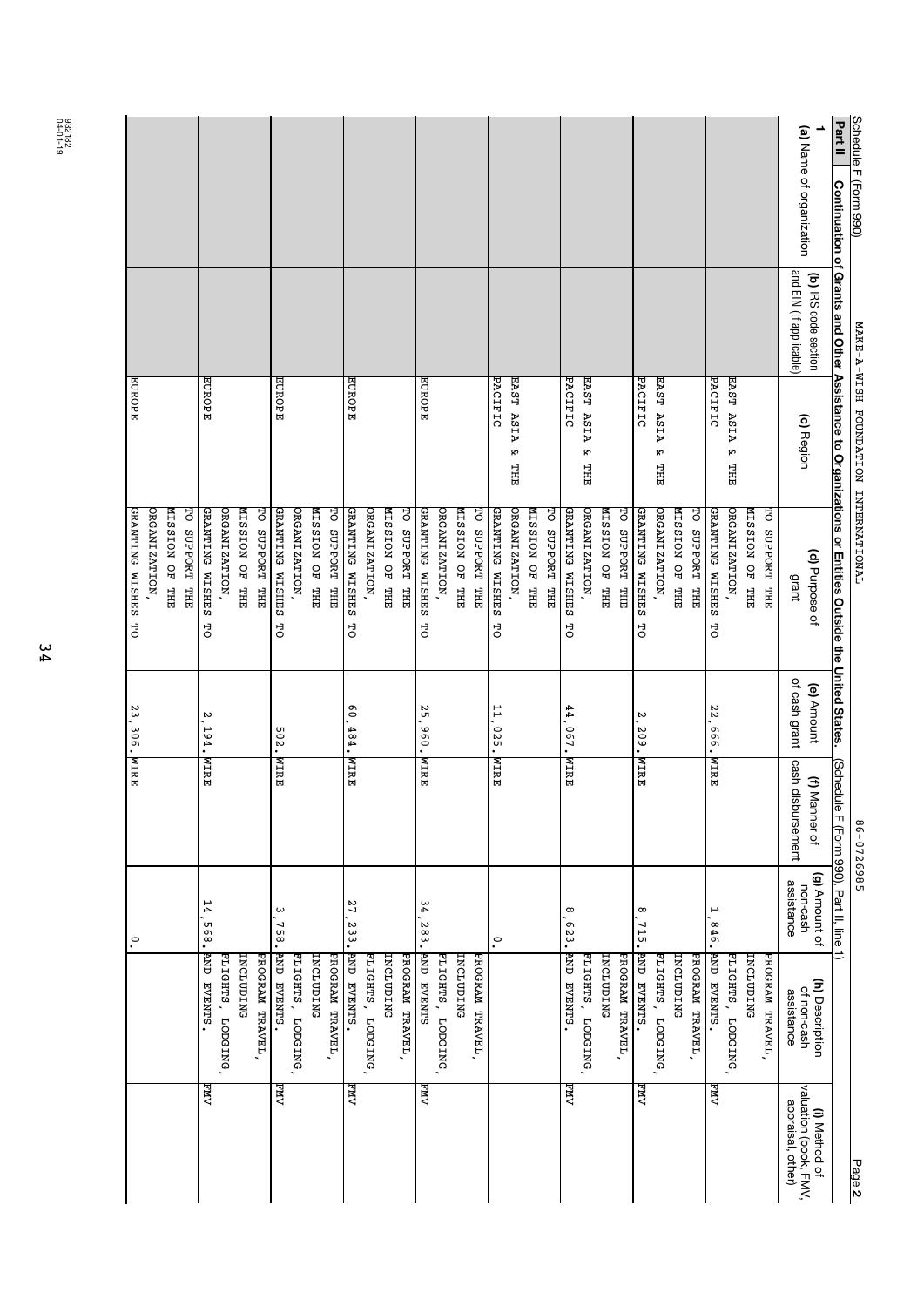|                                           |                         |                       |                      |                  |                       |                       |                      |                  |                       |                        |                      |              |                |                |                      |                  |                |                  |                        |                  |                       |                 |                       |                  |                |                 |                      |               |                       |                         |                       |               |                       |                |                         |                                        | Part II                                                                                             |                                      |
|-------------------------------------------|-------------------------|-----------------------|----------------------|------------------|-----------------------|-----------------------|----------------------|------------------|-----------------------|------------------------|----------------------|--------------|----------------|----------------|----------------------|------------------|----------------|------------------|------------------------|------------------|-----------------------|-----------------|-----------------------|------------------|----------------|-----------------|----------------------|---------------|-----------------------|-------------------------|-----------------------|---------------|-----------------------|----------------|-------------------------|----------------------------------------|-----------------------------------------------------------------------------------------------------|--------------------------------------|
|                                           |                         |                       |                      |                  |                       |                       |                      |                  |                       |                        |                      |              |                |                |                      |                  |                |                  |                        |                  |                       |                 |                       |                  |                |                 |                      |               |                       |                         |                       |               |                       |                |                         | (a) Name of organization               |                                                                                                     | Schedule F (Form 990)                |
|                                           |                         |                       |                      |                  |                       |                       |                      |                  |                       |                        |                      |              |                |                |                      |                  |                |                  |                        |                  |                       |                 |                       |                  |                |                 |                      |               |                       |                         |                       |               |                       |                | and EIN (if applicable) | (b) IRS code section                   |                                                                                                     |                                      |
| EUROPE                                    |                         |                       | EUROPE               |                  |                       |                       | EUROPE               |                  |                       |                        | EUROPE               |              |                |                | EUROPE               |                  |                |                  | EUROPE                 |                  |                       |                 | EUROPE                |                  |                |                 | EUROPE               |               |                       |                         | EUROPE                |               |                       |                |                         | (c) Region                             |                                                                                                     | MAKE-A-WISH FOUNDATION INTERNATIONAL |
| GRANTING WISHES TO<br><b>DRGANIZATION</b> | <b>NISSION OF</b><br>HH | <b>HO SCRADED LHE</b> | GRANTING WISHES<br>넝 | ORGANIZATION,    | <b>MISSION OF THE</b> | <b>HO SUPPORT THE</b> | GRANTING WISHES<br>넝 | ORGANIZATION,    | <b>WISSION OF THE</b> | <b>PO SCRPORT FIRE</b> | GRANTING WISHES<br>넝 | ORGANIZATION | MISSION OF THE | TO SUPPORT THE | GRANTING WISHES<br>넝 | ORGANIZATION,    | MISSION OF THE | ਰ<br>SUPPORT THE | GRANTING WISHES<br>넝   | ORGANIZATION,    | <b>MISSION OF THE</b> | TO SUPPORT THE  | GRANTING WISHES<br>5O | ORGANIZATION     | MISSION OF THE | THE LEBORT LEE  | GRANTING WISHES<br>넝 | ORGANIZATION, | <b>MISSION OF THE</b> | 명<br><b>SUPPORT THE</b> | GRANTING WISHES<br>5O | ORGANIZATION, | <b>THL JO NOISSIN</b> | TO SUPPORT THE | grant                   | (d) Purpose of                         | Continuation of Grants and Other Assistance to Organizations or Entities Outside the United States. |                                      |
| 122, 311. WIRE                            |                         |                       | 20<br>455.           |                  |                       |                       | ጣ<br>$-109.$         |                  |                       |                        | ဖ<br>စ<br>495.       |              |                |                | 14<br>.690           |                  |                |                  | $\overline{ }$<br>426. |                  |                       |                 | G<br>614.             |                  |                |                 | F<br>464.            |               |                       |                         | ω<br>345.             |               |                       |                | of cash grant           | (e) Amount                             |                                                                                                     |                                      |
|                                           |                         |                       | <b>NIRE</b>          |                  |                       |                       | <b>NIRE</b>          |                  |                       |                        | <b>NIRE</b>          |              |                |                | <b>NIRE</b>          |                  |                |                  | <b>NIRE</b>            |                  |                       |                 | <b>NIRE</b>           |                  |                |                 | <b>NIRE</b>          |               |                       |                         | <b>NIRE</b>           |               |                       |                | cash disbursement       | (f) Manner of                          | (Schedule                                                                                           | 86-0726985                           |
| $\circ$                                   |                         |                       | 42,637.              |                  |                       |                       | 170, 554.            |                  |                       |                        | $\tilde{\cdot}$      |              |                |                | 26,986.              |                  |                |                  | Ō<br>.669              |                  |                       |                 | 818.                  |                  |                |                 | $\cdot$              |               |                       |                         | $\tilde{\cdot}$       |               |                       |                | assistance              | (g) Amount of<br>non-cash              | F (Form 990), Part II, line 1)                                                                      |                                      |
|                                           |                         |                       | SLNEAR CNV           | FLIGHTS, LODGING | INCLUDING             | PROGRAM TRAVEL,       | <b>AND EVENTS.</b>   | FLIGHTS, LODGING | INCLUDING             | PROGRAM TRAVEL,        |                      |              |                |                | <b>AND EVENTS</b>    | FLIGHTS, LODGING | INCLUDING      | PROGRAM TRAVEL,  | <b>SLNEAS CNV</b>      | FLIGHTS, LODGING | INCLUDING             | PROGRAM TRAVEL, | <b>SLNEAE CNV</b>     | FLIGHTS, LODGING | INCLUDING      | PROGRAM TRAVEL, |                      |               |                       |                         |                       |               |                       |                | assistance              | (h) Description<br>of non-cash         |                                                                                                     |                                      |
|                                           |                         |                       | ΛMЧ                  |                  |                       |                       | ΛMЧ                  |                  |                       |                        |                      |              |                |                | ДXД<br>Д             |                  |                |                  | NМ                     |                  |                       |                 | ЛMЯ                   |                  |                |                 |                      |               |                       |                         |                       |               |                       |                | appraisal, other)       | valuation (book, FMV,<br>(i) Method of |                                                                                                     | Page 2                               |

04-01-19 932182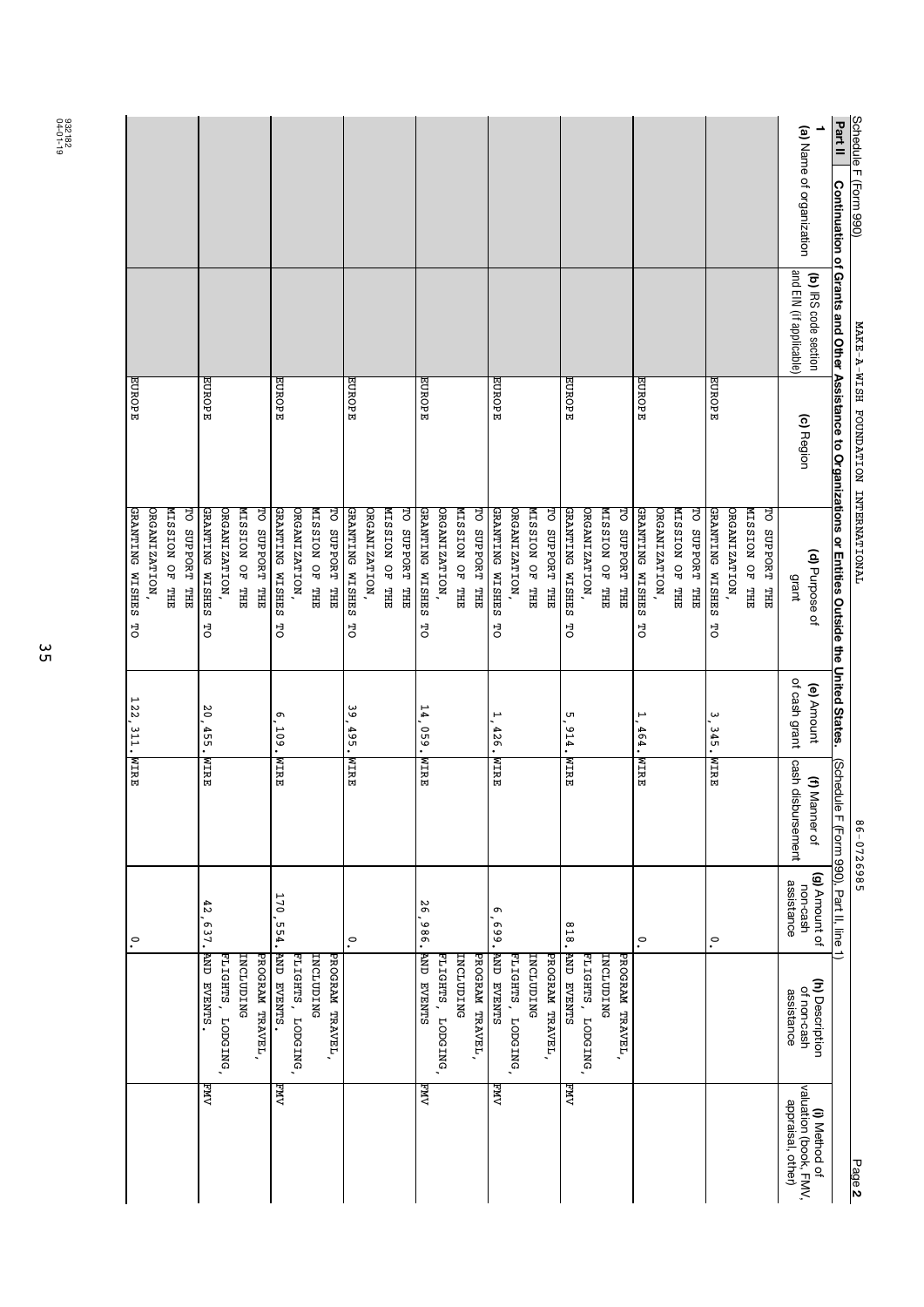| Schedule F (Form 990)    |                                                 | MAKE-A-WISH FOUNDATION INTERNATIONAL |                                                                                                     |                             | 86-0726985                         |                                         |                                              | Page 2                                                      |
|--------------------------|-------------------------------------------------|--------------------------------------|-----------------------------------------------------------------------------------------------------|-----------------------------|------------------------------------|-----------------------------------------|----------------------------------------------|-------------------------------------------------------------|
| Part II                  |                                                 |                                      | Continuation of Grants and Other Assistance to Organizations or Entities Outside the United States. |                             | Schedule                           | F (Form 990), Part II, line 1)          |                                              |                                                             |
| (a) Name of organization | and EIN (if applicable)<br>(b) IRS code section | (c) Region                           | (d) Purpose of<br>grant                                                                             | of cash grant<br>(e) Amount | cash disbursement<br>(f) Manner of | (g) Amount of<br>assistance<br>non-cash | (h) Description<br>of non-cash<br>assistance | valuation (book, FMV,<br>appraisal, other)<br>(i) Method of |
|                          |                                                 |                                      | THE THE THE                                                                                         |                             |                                    |                                         | PROGRAM TRAVEL,                              |                                                             |
|                          |                                                 |                                      | <b>ZHL JO NOISSIN</b>                                                                               |                             |                                    |                                         | INCLUDING                                    |                                                             |
|                          |                                                 |                                      | ORGANIZATION                                                                                        |                             |                                    |                                         | FLIGHTS, LODGING                             |                                                             |
|                          |                                                 | EUROPE                               | GRANTING WISHES<br>넝                                                                                | 97<br>310.                  | <b>NTRE</b>                        | 715<br>,847.                            | SLNEAR CNV                                   | <b>FMV</b>                                                  |
|                          |                                                 |                                      | TO SUPPORT<br>H                                                                                     |                             |                                    |                                         | PROGRAM TRAVEL,                              |                                                             |
|                          |                                                 |                                      | MISSION OF THE                                                                                      |                             |                                    |                                         | <b>INCLUDING</b>                             |                                                             |
|                          |                                                 | MIDDLE EAST &                        | ORGANIZATION,                                                                                       |                             |                                    |                                         | FLIGHTS, LODGING                             |                                                             |
|                          |                                                 | NORTH AFRICA                         | GRANTING WISHES<br>성                                                                                | 676.                        | <b>NIRE</b>                        | $\infty$<br>623.                        | <b>AND EVENTS.</b>                           | NМД                                                         |
|                          |                                                 |                                      | TO SUPPORT THE                                                                                      |                             |                                    |                                         | PROGRAM TRAVEL,                              |                                                             |
|                          |                                                 |                                      | MISSION OF THE                                                                                      |                             |                                    |                                         | <b>INCLUDING</b>                             |                                                             |
|                          |                                                 | <b>ELOCIM</b><br>EAST<br>ጽ           | ORGANIZATION                                                                                        |                             |                                    |                                         | <b>FLIGHTS, LODGING</b>                      |                                                             |
|                          |                                                 | NORTH AFRICA                         | <b>GRANTING WISHES</b><br><b>HO SCRADED LHE</b><br>성                                                | 312<br>.398.                | <b>NIRE</b>                        | œ<br>623.                               | <b>SLNEAE</b> GNV<br>PROGRAM TRAVEL,         | <b>EMV</b>                                                  |
|                          |                                                 |                                      | <b>ZHL JO NOISSIN</b>                                                                               |                             |                                    |                                         | INCLUDING                                    |                                                             |
|                          |                                                 |                                      | ORGANIZATION                                                                                        |                             |                                    |                                         | FLIGHTS, LODGING                             |                                                             |
|                          |                                                 | NORTH AMERICA                        | GRANTING WISHES<br>넝                                                                                | 137<br>524.                 | <b>NIRE</b>                        | 34<br>$-502$ .                          | <b>AND EVENTS.</b>                           | EMV                                                         |
|                          |                                                 |                                      | TO SUPPORT THE                                                                                      |                             |                                    |                                         | PROGRAM TRAVEL,                              |                                                             |
|                          |                                                 |                                      | MISSION OF THE                                                                                      |                             |                                    |                                         | INCLUDING                                    |                                                             |
|                          |                                                 |                                      | ORGANIZATION,                                                                                       |                             |                                    |                                         | FLIGHTS, LODGING                             |                                                             |
|                          |                                                 | NORTH AMERICA                        | GRANTING WISHES<br>넝                                                                                | 139<br>$-542.$              | <b>NIRE</b>                        | N<br>402,948.                           | AND EVENTS.                                  | NМЯ                                                         |
|                          |                                                 |                                      | PO SCRPORT FIER                                                                                     |                             |                                    |                                         | PROGRAM TRAVEL,                              |                                                             |
|                          |                                                 |                                      | <b>ZHL JO NOISSIN</b>                                                                               |                             |                                    |                                         | INCLUDING                                    |                                                             |
|                          |                                                 |                                      | ORGANIZATION                                                                                        |                             |                                    |                                         | FLIGHTS, LODGING                             |                                                             |
|                          |                                                 | <b>ACTER AMERICA</b>                 | GRANTING WISHES<br>성                                                                                | N<br>ō<br>41.               | <b>NIRE</b>                        | 27,015.                                 | <b>RINEAS CNV</b>                            | <b>FMV</b>                                                  |
|                          |                                                 |                                      | TO SUPPORT THE                                                                                      |                             |                                    |                                         | PROGRAM TRAVEL,                              |                                                             |
|                          |                                                 |                                      | <b>ZHL JO NOISSIN</b>                                                                               |                             |                                    |                                         | <b>LNCLUDING</b>                             |                                                             |
|                          |                                                 |                                      | ORGANIZATION,                                                                                       |                             |                                    |                                         | FLIGHTS, LODGING                             |                                                             |
|                          |                                                 | <b>SOUTH AMERICA</b>                 | <b>GRANTING WISHES</b><br>성                                                                         | UЛ<br>$-100 - 1$            | <b>NIRE</b>                        | 36,346.                                 | SLNEAR CNV                                   | NМЯ                                                         |
|                          |                                                 |                                      | THE LIFE ORD PORT                                                                                   |                             |                                    |                                         | PROGRAM TRAVEL,                              |                                                             |
|                          |                                                 |                                      | <b>MISSION OF THE</b>                                                                               |                             |                                    |                                         | INCLUDING                                    |                                                             |
|                          |                                                 |                                      | ORGANIZATION                                                                                        |                             |                                    |                                         | FLIGHTS, LODGING                             |                                                             |
|                          |                                                 | <b>SOUTH AMERICA</b>                 | GRANTING WISHES<br>넝                                                                                | ┙<br>387.                   | <b>NIRE</b>                        | 572.                                    | BLAZA CNEWS.                                 | <b>FMV</b>                                                  |
|                          |                                                 |                                      | TO SUPPORT THE                                                                                      |                             |                                    |                                         | PROGRAM TRAVEL,                              |                                                             |
|                          |                                                 |                                      | <b>NISSION OF</b><br>HH                                                                             |                             |                                    |                                         | INCLUDING                                    |                                                             |
|                          |                                                 |                                      | ORGANIZATION                                                                                        |                             |                                    |                                         | FLIGHTS,<br><b>LODGING</b>                   |                                                             |
|                          |                                                 | <b>SOUTH AMERICA</b>                 | GRANTING WISHES<br>đ                                                                                | 15.                         | <b>NTRE</b>                        | .<br>ა<br>.<br>.793.                    | AND EVENTS.                                  | NМЯ                                                         |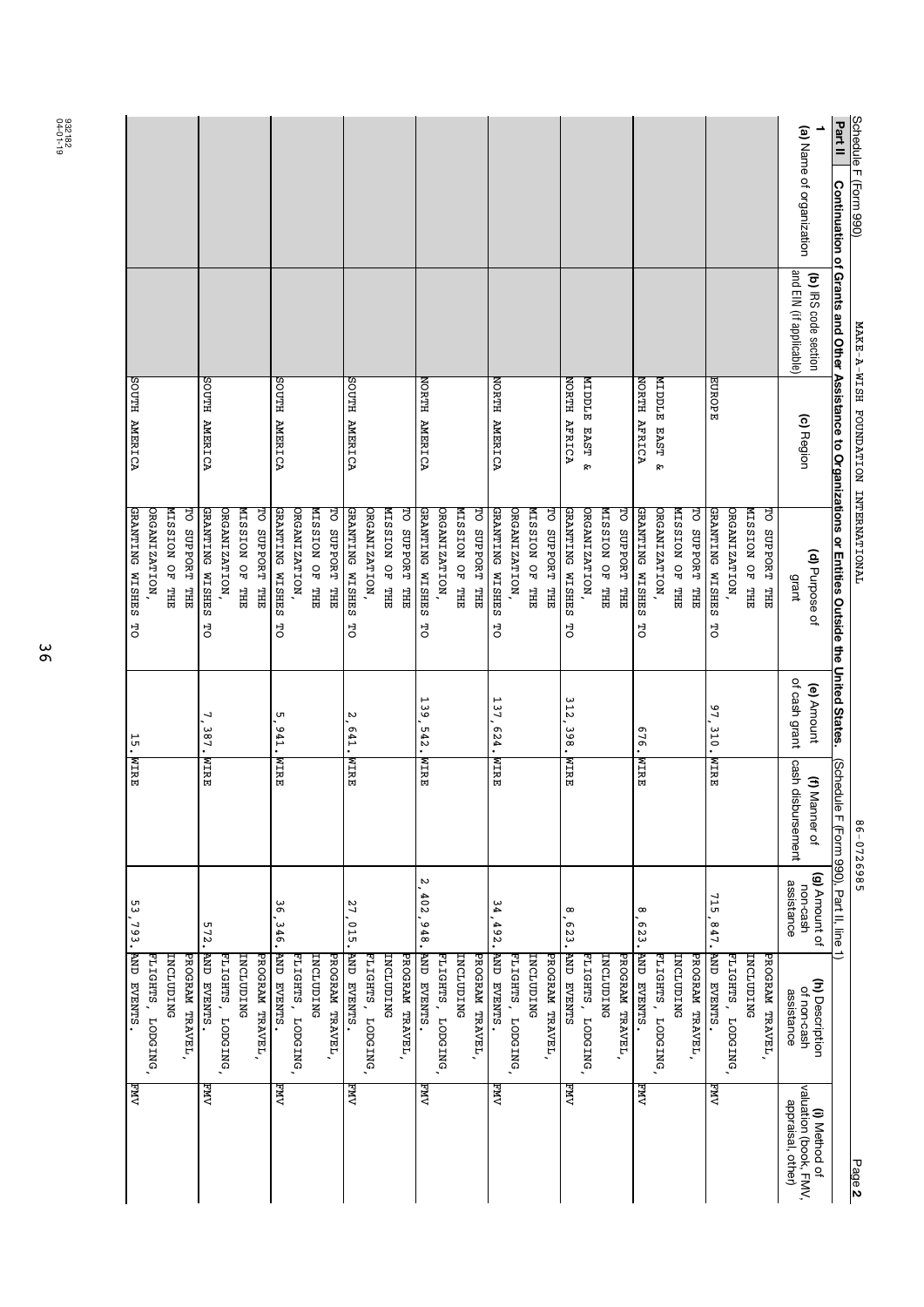|  |  |  |                           |               |                |                       |                      |               |                                         |                      |                   |                       |                 |                       |                   |                       |                       |                         |                                        | Part II                                                                                             |                                      |
|--|--|--|---------------------------|---------------|----------------|-----------------------|----------------------|---------------|-----------------------------------------|----------------------|-------------------|-----------------------|-----------------|-----------------------|-------------------|-----------------------|-----------------------|-------------------------|----------------------------------------|-----------------------------------------------------------------------------------------------------|--------------------------------------|
|  |  |  |                           |               |                |                       |                      |               |                                         |                      |                   |                       |                 |                       |                   |                       |                       |                         | (a) Name of organization               |                                                                                                     | Schedule F (Form 990)                |
|  |  |  |                           |               |                |                       |                      |               |                                         |                      |                   |                       |                 |                       |                   |                       |                       | and EIN (if applicable) | (b) IRS code section                   |                                                                                                     |                                      |
|  |  |  | <b>AISA HTUOS</b>         |               |                |                       | <b>AISA HTUOS</b>    |               |                                         | <b>ACTER AMERICA</b> |                   |                       |                 | <b>SOUTH AMERICA</b>  |                   |                       |                       |                         | (c) Region                             |                                                                                                     | MAKE-A-WISH FOUNDATION INTERNATIONAL |
|  |  |  | <b>GRANTING WISHES TO</b> | ORGANIZATION, | MISSION OF THE | <b>TO SUPPORT THE</b> | GRANTING WISHES<br>닝 | ORGANIZATION, | MISSION OF THE<br><b>HO SUPPORH LHE</b> | GRANTING WISHES<br>đ | ORGANIZATION,     | <b>NISSION OF THE</b> | TO SUPPORT THE  | GRANTING WISHES<br>5O | ORGANIZATION,     | <b>ZHL JO NOISSIN</b> | <b>HO SUPPORT THE</b> | grant                   | (d) Purpose of                         | Continuation of Grants and Other Assistance to Organizations or Entities Outside the United States. |                                      |
|  |  |  | 130,295.                  |               |                |                       | ω<br>$-585$          |               |                                         | H<br>$-593.$         |                   |                       |                 | 30,873.               |                   |                       |                       | of cash grant           | (e) Amount                             |                                                                                                     |                                      |
|  |  |  | <b>NTRE</b>               |               |                |                       | <b>NTRE</b>          |               |                                         | <b>NTRE</b>          |                   |                       |                 | <b>NIRE</b>           |                   |                       |                       | cash disbursement       | (f) Manner of                          | (Schedule F (Form 990), Part II, line 1)                                                            | 86-0726985                           |
|  |  |  | $\cdot$                   |               |                |                       | .°                   |               |                                         | $^{\circ}$<br>728.   |                   |                       |                 | 17,246.               |                   |                       |                       | assistance              | (g) Amount of<br>non-cash              |                                                                                                     |                                      |
|  |  |  |                           |               |                |                       |                      |               |                                         | AND EVENTS.          | FLIGHTS, LODGING, | INCLUDING             | PROGRAM TRAVEL, | <b>AND EVENTS.</b>    | FLIGHTS, LODGING, | INCLUDING             | PROGRAM TRAVEL,       | assistance              | (h) Description<br>of non-cash         |                                                                                                     |                                      |
|  |  |  |                           |               |                |                       |                      |               |                                         | FMY                  |                   |                       |                 | ЛWЧ<br>А              |                   |                       |                       | appraisal, other)       | valuation (book, FMV,<br>(i) Method of |                                                                                                     | Page 2                               |

04-01-19 932182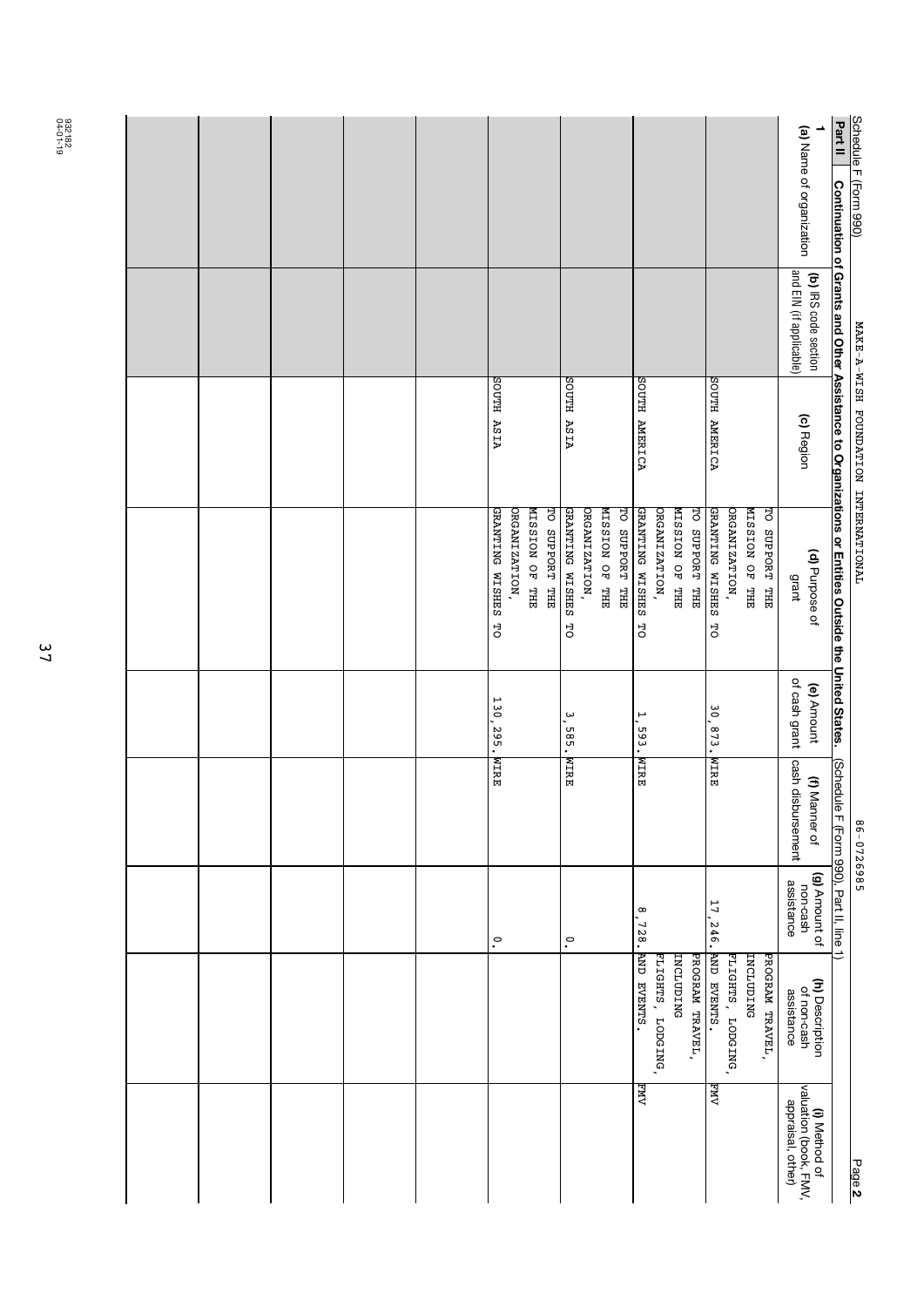|                            |  |  |  |  |                                                                       | Part III                                                                                                                                        |                                      |
|----------------------------|--|--|--|--|-----------------------------------------------------------------------|-------------------------------------------------------------------------------------------------------------------------------------------------|--------------------------------------|
|                            |  |  |  |  | (a) Type of grant or assistance                                       | Part III can be duplicated if additional space is needed.                                                                                       | Schedule F (Form 990) 2019           |
|                            |  |  |  |  | (b) Region                                                            |                                                                                                                                                 | MAKE-A-WISH FOUNDATION INTERNATIONAL |
|                            |  |  |  |  | (c) Number of<br>recipients                                           |                                                                                                                                                 |                                      |
|                            |  |  |  |  | (d) Amount of<br>cash grant                                           |                                                                                                                                                 |                                      |
|                            |  |  |  |  | <b>(e)</b> Manner of<br>cash disbursement                             | Grants and Other Assistance to Individuals Outside the United States. Complete if the organization answered "Yes" on Form 990, Pat IV, line 16. |                                      |
|                            |  |  |  |  | (f) Amount of<br>noncash<br>assistance                                |                                                                                                                                                 | 86-0726985                           |
|                            |  |  |  |  | (g) Description of<br>noncash assistance                              |                                                                                                                                                 |                                      |
| Schedule H (Form 990) 2019 |  |  |  |  | <b>(h)</b> Method of<br>valuation<br>(book, FMV,<br>appraisal, other) |                                                                                                                                                 | Page 3                               |

932073 10-12-19 932073 10-12-19

38

Į. Š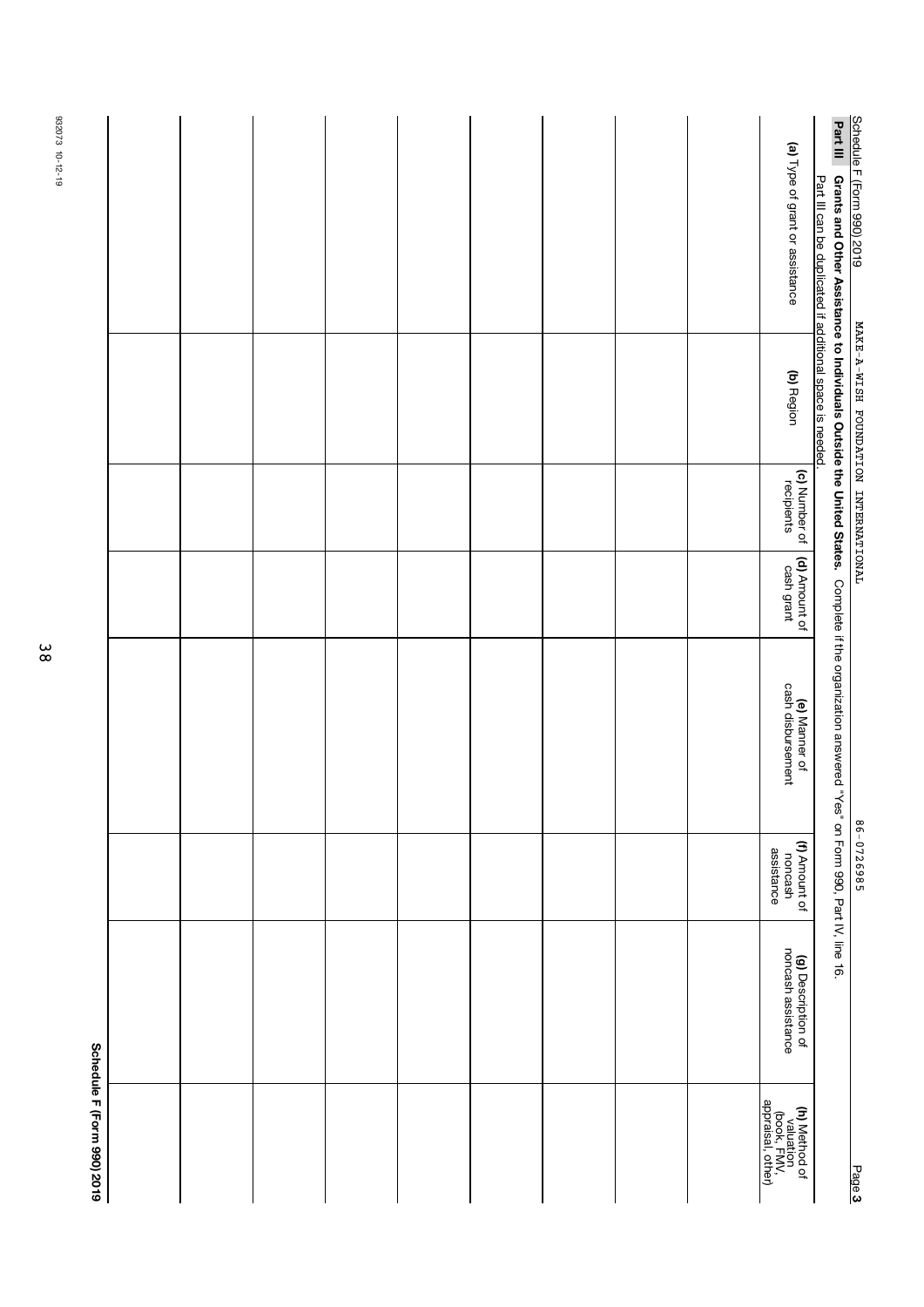|              | MAKE-A-WISH FOUNDATION INTERNATIONAL<br>Schedule F (Form 990) 2019                                                                                                                                                                                                                                                                                             | 86-0726985 | Page 4           |
|--------------|----------------------------------------------------------------------------------------------------------------------------------------------------------------------------------------------------------------------------------------------------------------------------------------------------------------------------------------------------------------|------------|------------------|
| Part IV      | <b>Foreign Forms</b>                                                                                                                                                                                                                                                                                                                                           |            |                  |
| 1            | Was the organization a U.S. transferor of property to a foreign corporation during the tax year? If "Yes." the<br>organization may be required to file Form 926, Return by a U.S. Transferor of Property to a Foreign<br>Corporation (see Instructions for Form 926) <i>manual content content content of the corporation</i> (see Instructions for Form 926)  | Yes        | X  <br><b>No</b> |
| $\mathbf{2}$ | Did the organization have an interest in a foreign trust during the tax year? If "Yes," the organization<br>may be required to separately file Form 3520, Annual Return To Report Transactions With Foreign<br>Trusts and Receipt of Certain Foreign Gifts, and/or Form 3520-A, Annual Information Return of Foreign                                           | Yes        | X  <br><b>No</b> |
| 3            | Did the organization have an ownership interest in a foreign corporation during the tax year? If "Yes."<br>the organization may be required to file Form 5471, Information Return of U.S. Persons With Respect to                                                                                                                                              | Yes        | x<br>Nο          |
| 4            | Was the organization a direct or indirect shareholder of a passive foreign investment company or a<br>qualified electing fund during the tax year? If "Yes," the organization may be required to file Form 8621.<br>Information Return by a Shareholder of a Passive Foreign Investment Company or Qualified Electing Fund<br>(see Instructions for Form 8621) | Yes        | x  <br><b>No</b> |
| 5            | Did the organization have an ownership interest in a foreign partnership during the tax year? If "Yes."<br>the organization may be required to file Form 8865, Return of U.S. Persons With Respect to Certain<br>Foreign Partnerships (see Instructions for Form 8865) manufactured content content content content content con                                | Yes        | x<br><b>No</b>   |
| 6            | Did the organization have any operations in or related to any boycotting countries during the tax year? If<br>"Yes," the organization may be required to separately file Form 5713, International Boycott Report (see                                                                                                                                          | X  <br>Yes | No               |

Schedule F (Form 990) 2019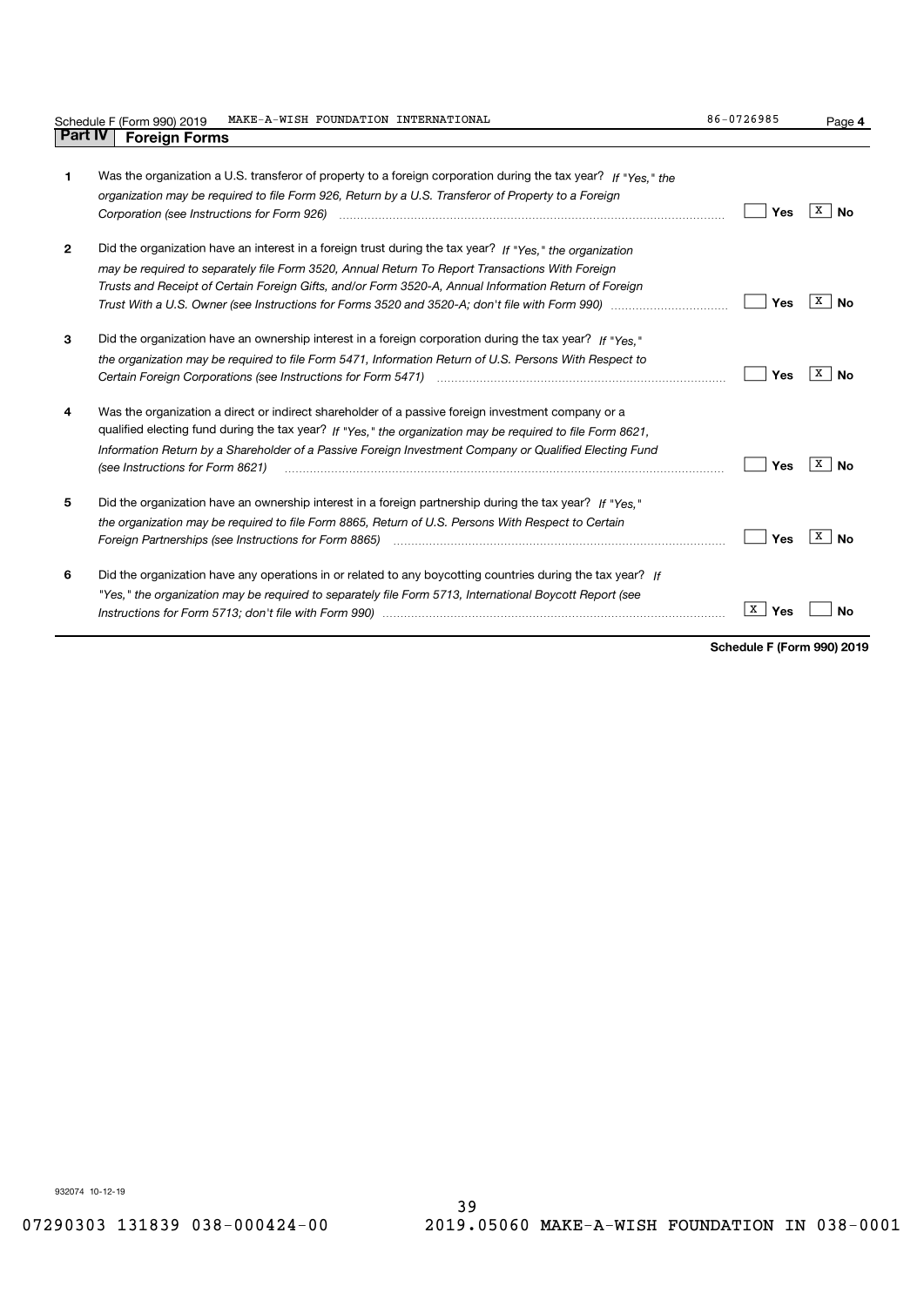| MAKE-A-WISH FOUNDATION INTERNATIONAL<br>Schedule F (Form 990) 2019                                                                    | 86-0726985 | Page 5 |
|---------------------------------------------------------------------------------------------------------------------------------------|------------|--------|
| <b>Part V</b><br><b>Supplemental Information</b>                                                                                      |            |        |
| Provide the information required by Part I, line 2 (monitoring of funds); Part I, line 3, column (f) (accounting method; amounts of   |            |        |
| investments vs. expenditures per region); Part II, line 1 (accounting method); Part III (accounting method); and Part III, column (c) |            |        |
| (estimated number of recipients), as applicable. Also complete this part to provide any additional information. See instructions.     |            |        |
|                                                                                                                                       |            |        |
| PART I, LINE 2:                                                                                                                       |            |        |
| MAKE-A-WISH FOUNDATION INTERNATIONAL (INTERNATIONAL) IS COMMITTED TO                                                                  |            |        |
| SUPPORTING AFFILIATES' DETERMINATION FOR LONG TERM SUSTAINABILITY.                                                                    |            |        |
|                                                                                                                                       |            |        |
| INTERNATIONAL ACCEPTS GRANT APPLICATIONS OR ASSISTANCE REQUESTS FROM                                                                  |            |        |
| AFFILIATES FOR FUNDING THAT HELPS TO BUILD CAPACITY INTO THEIR                                                                        |            |        |
| ORGANIZATION, SPECIFICALLY IN REGARD TO PROGRAM SERVICES.<br>THESE GRANT                                                              |            |        |
|                                                                                                                                       |            |        |
| AND ASSISTANCE OPPORTUNITIES ARE AVAILABLE FOR AFFILIATES WHO DEMONSTRATE                                                             |            |        |
| AN OPERATIONAL AND FINANCIAL NEED. A GRANT APPLICATION OR REQUEST IS                                                                  |            |        |
| SUBMITTED TO A COMMITTEE/GROUP FOR REVIEW AND POTENTIAL APPROVAL.                                                                     |            |        |
| PROPOSALS MUST DEMONSTRATE, QUANTITATIVELY AND QUALITATIVELY, A CLEAR                                                                 |            |        |
| NEED FOR RESOURCES TO ASSIST IN THE GROWTH AND SUSTAINABILITY OF PROGRAM                                                              |            |        |
| SERVICES.<br>ANNUAL REPORTS AND/OR REVIEW MEETINGS PROVIDE PROJECT UPDATES                                                            |            |        |
| CHALLENGES, SUCCESSES, AND FUNDING STATUS. RECORDS ARE MAINTAINED TO                                                                  |            |        |
| SUBSTANTIATE THE AMOUNT OF GRANT OR ASSISTANCE, ELIGIBILITY DETAILS,                                                                  |            |        |
| SELECTION PROCESS, AND REPORTING REQUIREMENTS.                                                                                        |            |        |
|                                                                                                                                       |            |        |
| PART I, LINE 3:                                                                                                                       |            |        |
| THE ORGANIZATION'S ACCRUAL METHOD OF ACCOUNTING USED FOR THEIR FINANCIAL                                                              |            |        |
| REPORTING HAS ALSO BEEN USED FOR THE PREPARATION OF THIS INFORMATION.                                                                 |            |        |

PART II, COLUMN (D):

REGION: EAST ASIA & THE PACIFIC

(D) PURPOSE OF GRANT: TO SUPPORT THE MISSION OF THE ORGANIZATION,

GRANTING WISHES TO CRITICALLY ILL CHILDREN.

### REGION: EAST ASIA & THE PACIFIC

(D) PURPOSE OF GRANT: TO SUPPORT THE MISSION OF THE ORGANIZATION,

932075 10-12-19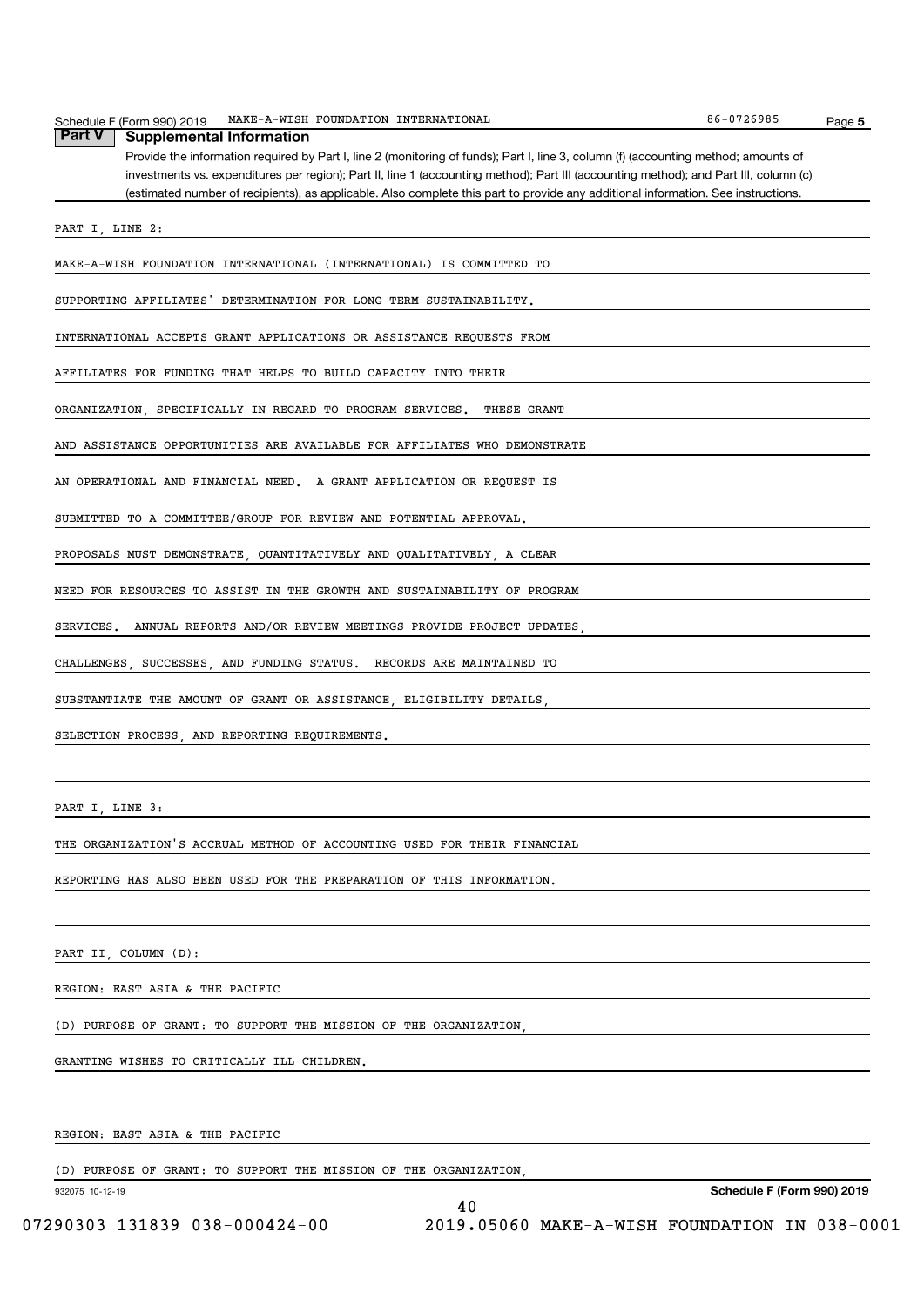Provide the information required by Part I, line 2 (monitoring of funds); Part I, line 3, column (f) (accounting method; amounts of investments vs. expenditures per region); Part II, line 1 (accounting method); Part III (accounting method); and Part III, column (c) (estimated number of recipients), as applicable. Also complete this part to provide any additional information. See instructions.

GRANTING WISHES TO CRITICALLY ILL CHILDREN.

REGION: EAST ASIA & THE PACIFIC

(D) PURPOSE OF GRANT: TO SUPPORT THE MISSION OF THE ORGANIZATION,

GRANTING WISHES TO CRITICALLY ILL CHILDREN.

REGION: EAST ASIA & THE PACIFIC

(D) PURPOSE OF GRANT: TO SUPPORT THE MISSION OF THE ORGANIZATION,

GRANTING WISHES TO CRITICALLY ILL CHILDREN.

REGION: EAST ASIA & THE PACIFIC

(D) PURPOSE OF GRANT: TO SUPPORT THE MISSION OF THE ORGANIZATION,

GRANTING WISHES TO CRITICALLY ILL CHILDREN.

REGION: EAST ASIA & THE PACIFIC

(D) PURPOSE OF GRANT: TO SUPPORT THE MISSION OF THE ORGANIZATION,

GRANTING WISHES TO CRITICALLY ILL CHILDREN.

REGION: EAST ASIA & THE PACIFIC

(D) PURPOSE OF GRANT: TO SUPPORT THE MISSION OF THE ORGANIZATION,

GRANTING WISHES TO CRITICALLY ILL CHILDREN.

REGION: EAST ASIA & THE PACIFIC

(D) PURPOSE OF GRANT: TO SUPPORT THE MISSION OF THE ORGANIZATION,

GRANTING WISHES TO CRITICALLY ILL CHILDREN.

REGION: EAST ASIA & THE PACIFIC

932075 10-12-19

Schedule F (Form 990) 2019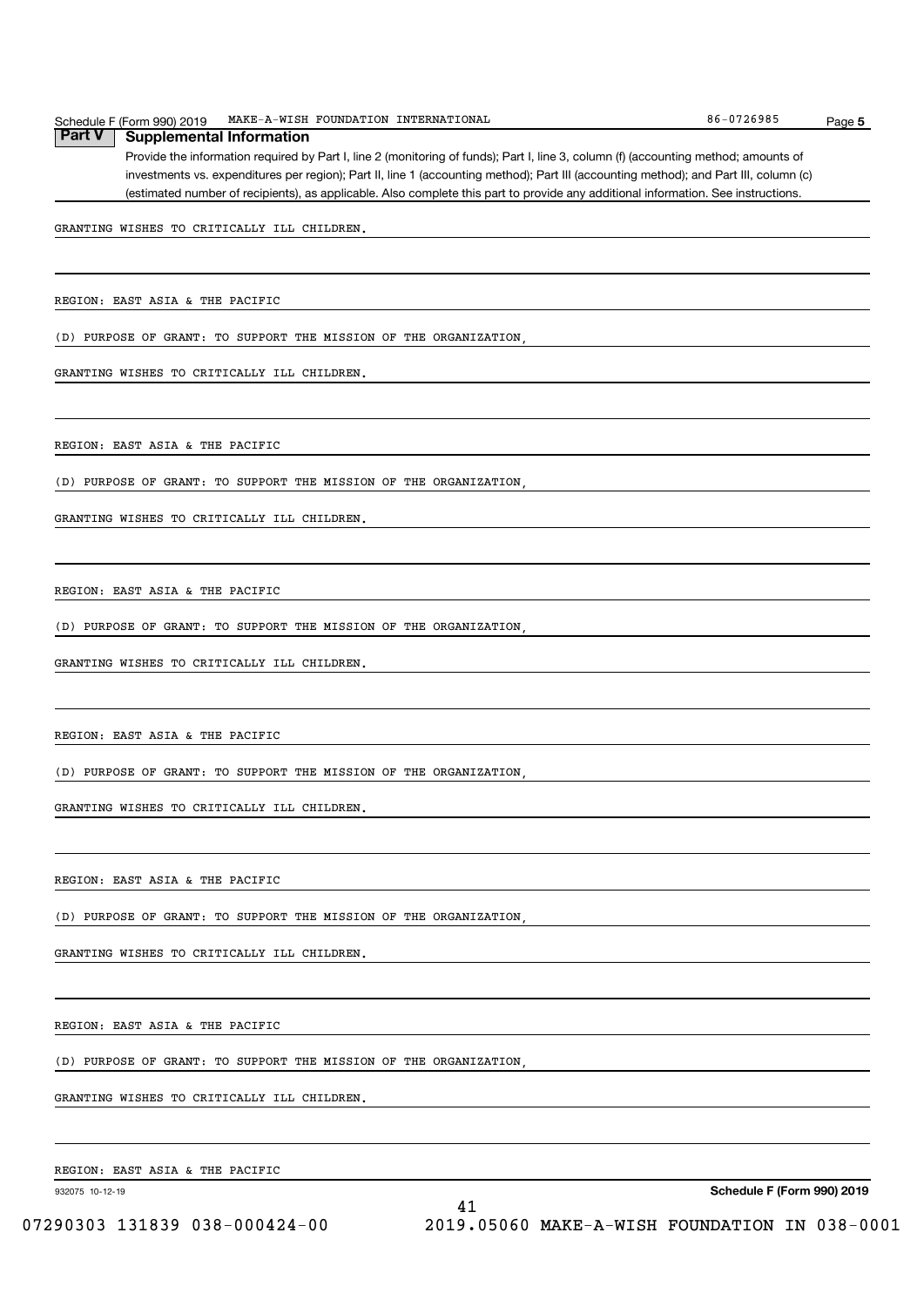#### Schedule F (Form 990) 2019 MAKE-A-WISH FOUNDATION INTERNATIONAL 86-0726985 Page **Part V** | Supplemental Information

Provide the information required by Part I, line 2 (monitoring of funds); Part I, line 3, column (f) (accounting method; amounts of investments vs. expenditures per region); Part II, line 1 (accounting method); Part III (accounting method); and Part III, column (c) (estimated number of recipients), as applicable. Also complete this part to provide any additional information. See instructions.

#### (D) PURPOSE OF GRANT: TO SUPPORT THE MISSION OF THE ORGANIZATION,

GRANTING WISHES TO CRITICALLY ILL CHILDREN.

REGION: EAST ASIA & THE PACIFIC

(D) PURPOSE OF GRANT: TO SUPPORT THE MISSION OF THE ORGANIZATION,

GRANTING WISHES TO CRITICALLY ILL CHILDREN.

REGION: EAST ASIA & THE PACIFIC

(D) PURPOSE OF GRANT: TO SUPPORT THE MISSION OF THE ORGANIZATION,

GRANTING WISHES TO CRITICALLY ILL CHILDREN.

REGION: EAST ASIA & THE PACIFIC

(D) PURPOSE OF GRANT: TO SUPPORT THE MISSION OF THE ORGANIZATION,

GRANTING WISHES TO CRITICALLY ILL CHILDREN.

REGION: EUROPE

(D) PURPOSE OF GRANT: TO SUPPORT THE MISSION OF THE ORGANIZATION,

GRANTING WISHES TO CRITICALLY ILL CHILDREN.

REGION: EUROPE

(D) PURPOSE OF GRANT: TO SUPPORT THE MISSION OF THE ORGANIZATION,

GRANTING WISHES TO CRITICALLY ILL CHILDREN.

REGION: EUROPE

(D) PURPOSE OF GRANT: TO SUPPORT THE MISSION OF THE ORGANIZATION,

GRANTING WISHES TO CRITICALLY ILL CHILDREN.

932075 10-12-19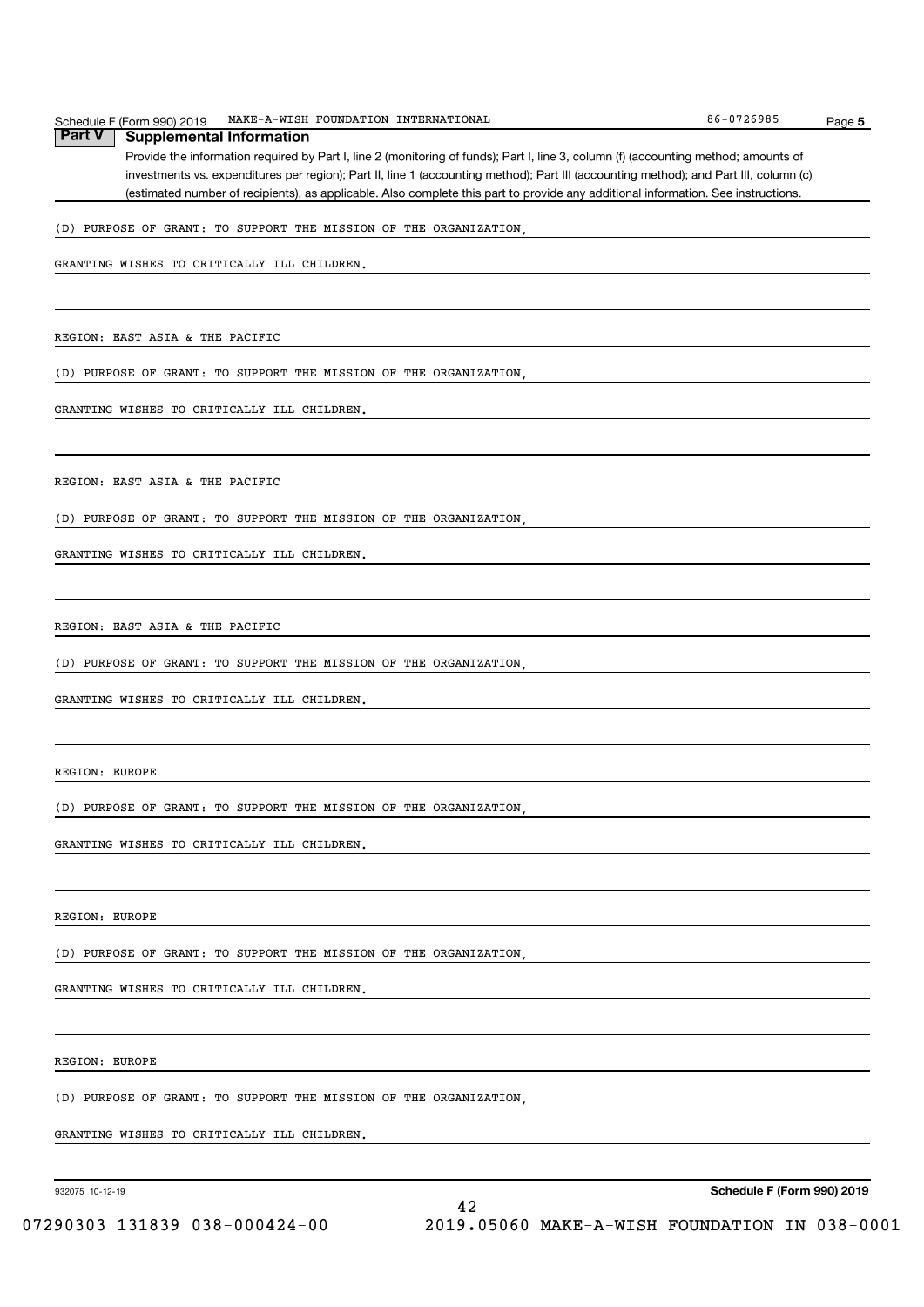|               | Schedule F (Form 990) 2019 | MAKE-A-WISH FOUNDATION INTERNATIONAL |  | 86-0726985 | Page 5 |
|---------------|----------------------------|--------------------------------------|--|------------|--------|
| <b>Part V</b> | ' Supplemental Information |                                      |  |            |        |

Provide the information required by Part I, line 2 (monitoring of funds); Part I, line 3, column (f) (accounting method; amounts of investments vs. expenditures per region); Part II, line 1 (accounting method); Part III (accounting method); and Part III, column (c) (estimated number of recipients), as applicable. Also complete this part to provide any additional information. See instructions.

REGION: EUROPE

(D) PURPOSE OF GRANT: TO SUPPORT THE MISSION OF THE ORGANIZATION,

GRANTING WISHES TO CRITICALLY ILL CHILDREN.

REGION: EUROPE

(D) PURPOSE OF GRANT: TO SUPPORT THE MISSION OF THE ORGANIZATION,

GRANTING WISHES TO CRITICALLY ILL CHILDREN.

REGION: EUROPE

(D) PURPOSE OF GRANT: TO SUPPORT THE MISSION OF THE ORGANIZATION,

GRANTING WISHES TO CRITICALLY ILL CHILDREN.

REGION: EUROPE

(D) PURPOSE OF GRANT: TO SUPPORT THE MISSION OF THE ORGANIZATION,

GRANTING WISHES TO CRITICALLY ILL CHILDREN.

REGION: EUROPE

(D) PURPOSE OF GRANT: TO SUPPORT THE MISSION OF THE ORGANIZATION,

GRANTING WISHES TO CRITICALLY ILL CHILDREN.

REGION: EUROPE

(D) PURPOSE OF GRANT: TO SUPPORT THE MISSION OF THE ORGANIZATION,

GRANTING WISHES TO CRITICALLY ILL CHILDREN.

REGION: EUROPE

(D) PURPOSE OF GRANT: TO SUPPORT THE MISSION OF THE ORGANIZATION,

GRANTING WISHES TO CRITICALLY ILL CHILDREN.

932075 10-12-19

Schedule F (Form 990) 2019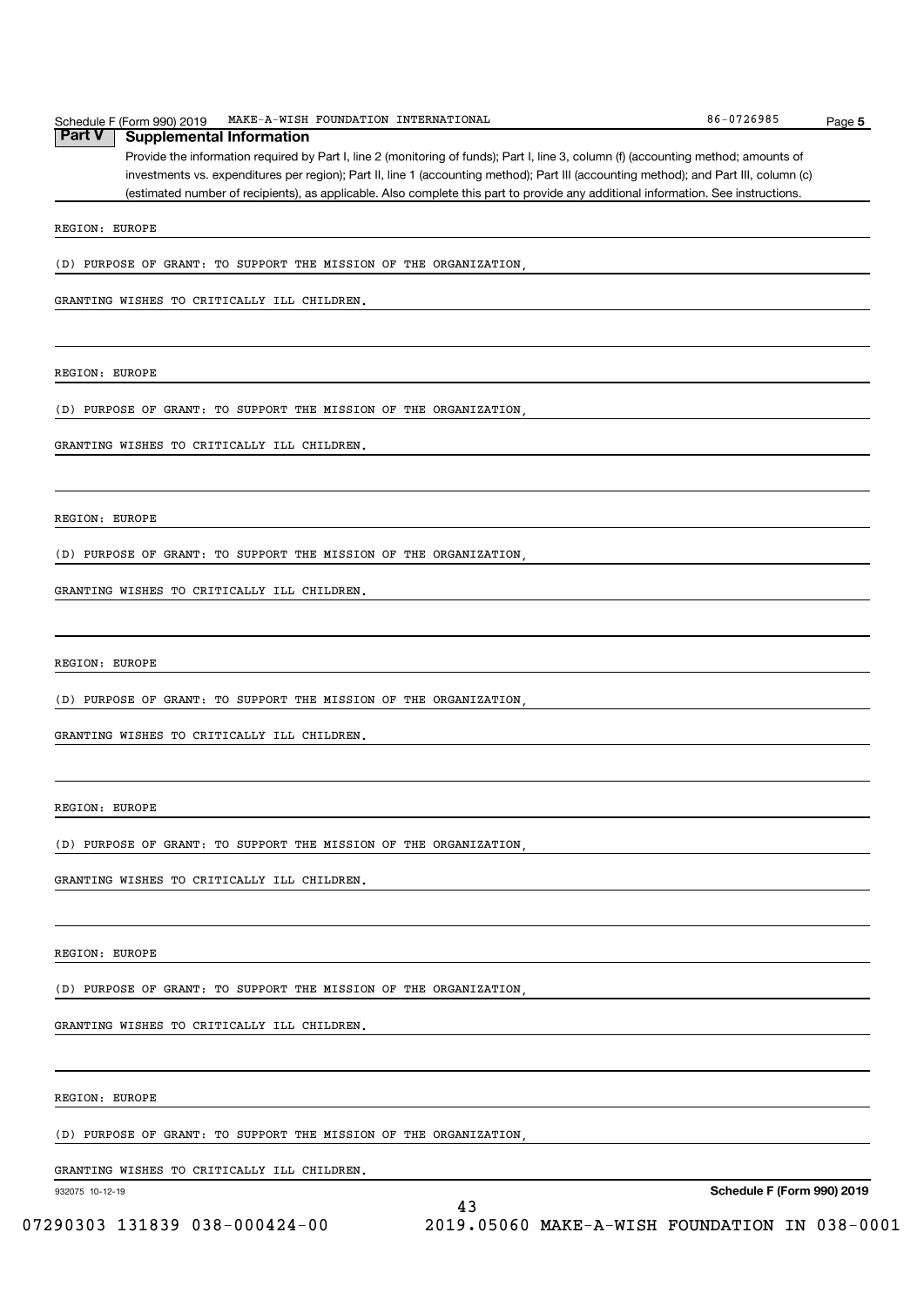| Schedule<br>(Form 990) | INTERNATIONAL<br>$MAKE-1$<br>FOUNDATION<br>-WISH<br>2019<br>. | 0726985<br>86.<br>Paqe |
|------------------------|---------------------------------------------------------------|------------------------|
|------------------------|---------------------------------------------------------------|------------------------|

Provide the information required by Part I, line 2 (monitoring of funds); Part I, line 3, column (f) (accounting method; amounts of investments vs. expenditures per region); Part II, line 1 (accounting method); Part III (accounting method); and Part III, column (c) (estimated number of recipients), as applicable. Also complete this part to provide any additional information. See instructions. **Part V | Supplemental Information** 

REGION: EUROPE

(D) PURPOSE OF GRANT: TO SUPPORT THE MISSION OF THE ORGANIZATION,

GRANTING WISHES TO CRITICALLY ILL CHILDREN.

REGION: EUROPE

(D) PURPOSE OF GRANT: TO SUPPORT THE MISSION OF THE ORGANIZATION,

GRANTING WISHES TO CRITICALLY ILL CHILDREN.

REGION: EUROPE

(D) PURPOSE OF GRANT: TO SUPPORT THE MISSION OF THE ORGANIZATION,

GRANTING WISHES TO CRITICALLY ILL CHILDREN.

REGION: EUROPE

(D) PURPOSE OF GRANT: TO SUPPORT THE MISSION OF THE ORGANIZATION,

GRANTING WISHES TO CRITICALLY ILL CHILDREN.

REGION: EUROPE

(D) PURPOSE OF GRANT: TO SUPPORT THE MISSION OF THE ORGANIZATION,

GRANTING WISHES TO CRITICALLY ILL CHILDREN

REGION: MIDDLE EAST & NORTH AFRICA

(D) PURPOSE OF GRANT: TO SUPPORT THE MISSION OF THE ORGANIZATION,

GRANTING WISHES TO CRITICALLY ILL CHILDREN.

REGION: MIDDLE EAST & NORTH AFRICA

(D) PURPOSE OF GRANT: TO SUPPORT THE MISSION OF THE ORGANIZATION,

932075 10-12-19

Schedule F (Form 990) 2019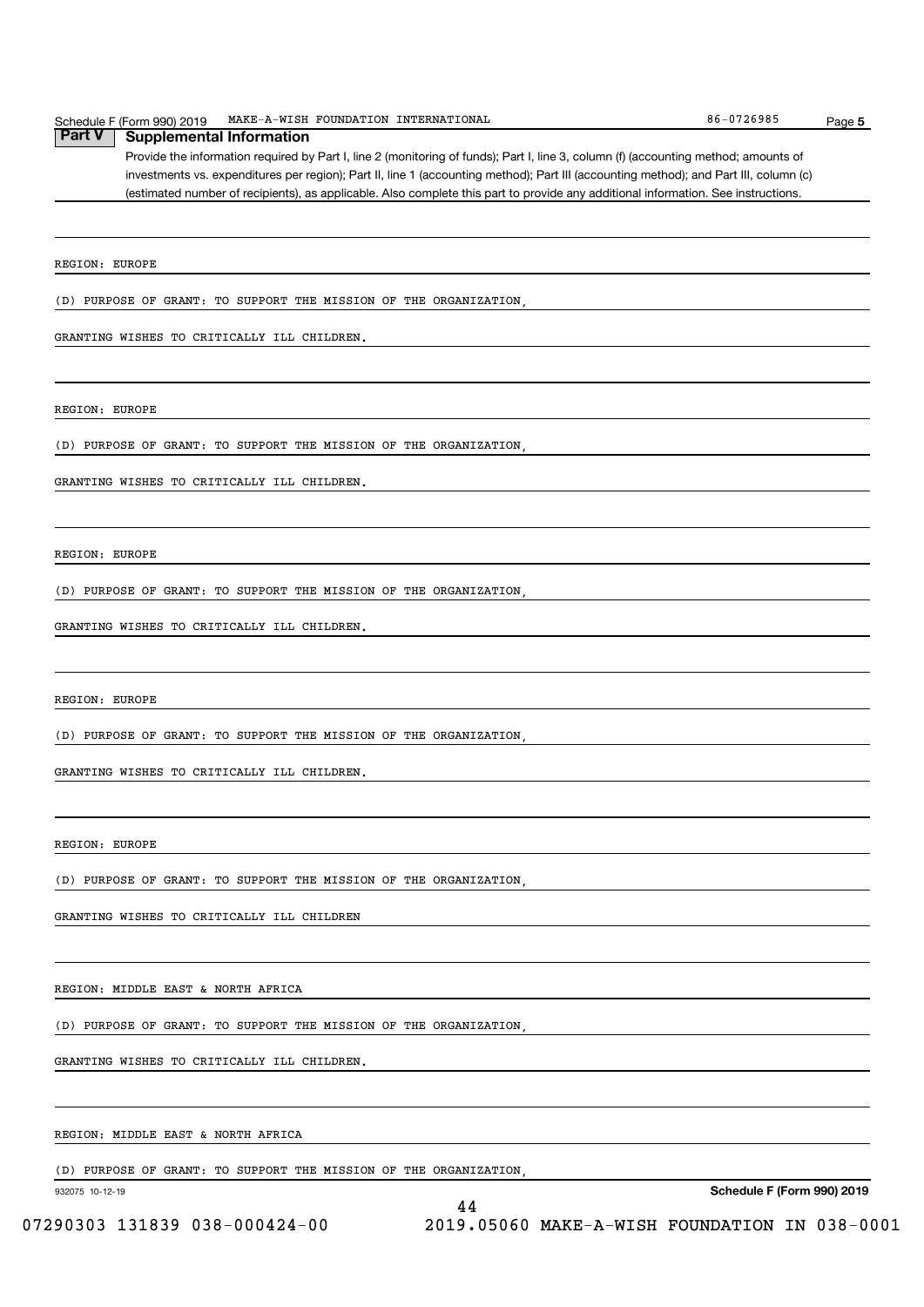GRANTING WISHES TO CRITICALLY ILL CHILDREN.

REGION: SOUTH AMERICA

(D) PURPOSE OF GRANT: TO SUPPORT THE MISSION OF THE ORGANIZATION,

GRANTING WISHES TO CRITICALLY ILL CHILDREN.

REGION: SOUTH AMERICA

(D) PURPOSE OF GRANT: TO SUPPORT THE MISSION OF THE ORGANIZATION,

GRANTING WISHES TO CRITICALLY ILL CHILDREN.

REGION: SOUTH AMERICA

(D) PURPOSE OF GRANT: TO SUPPORT THE MISSION OF THE ORGANIZATION,

GRANTING WISHES TO CRITICALLY ILL CHILDREN.

REGION: SOUTH AMERICA

(D) PURPOSE OF GRANT: TO SUPPORT THE MISSION OF THE ORGANIZATION,

GRANTING WISHES TO CRITICALLY ILL CHILDREN.

REGION: SOUTH AMERICA

932075 10-12-19

Schedule F (Form 990) 2019

#### Schedule F (Form 990) 2019 MAKE-A-WISH FOUNDATION INTERNATIONAL 86-0726985 Page **Part V | Supplemental Information**

Provide the information required by Part I, line 2 (monitoring of funds); Part I, line 3, column (f) (accounting method; amounts of investments vs. expenditures per region); Part II, line 1 (accounting method); Part III (accounting method); and Part III, column (c) (estimated number of recipients), as applicable. Also complete this part to provide any additional information. See instructions.

GRANTING WISHES TO CRITICALLY ILL CHILDREN.

REGION: NORTH AMERICA

REGION: NORTH AMERICA

(D) PURPOSE OF GRANT: TO SUPPORT THE MISSION OF THE ORGANIZATION,

GRANTING WISHES TO CRITICALLY ILL CHILDREN.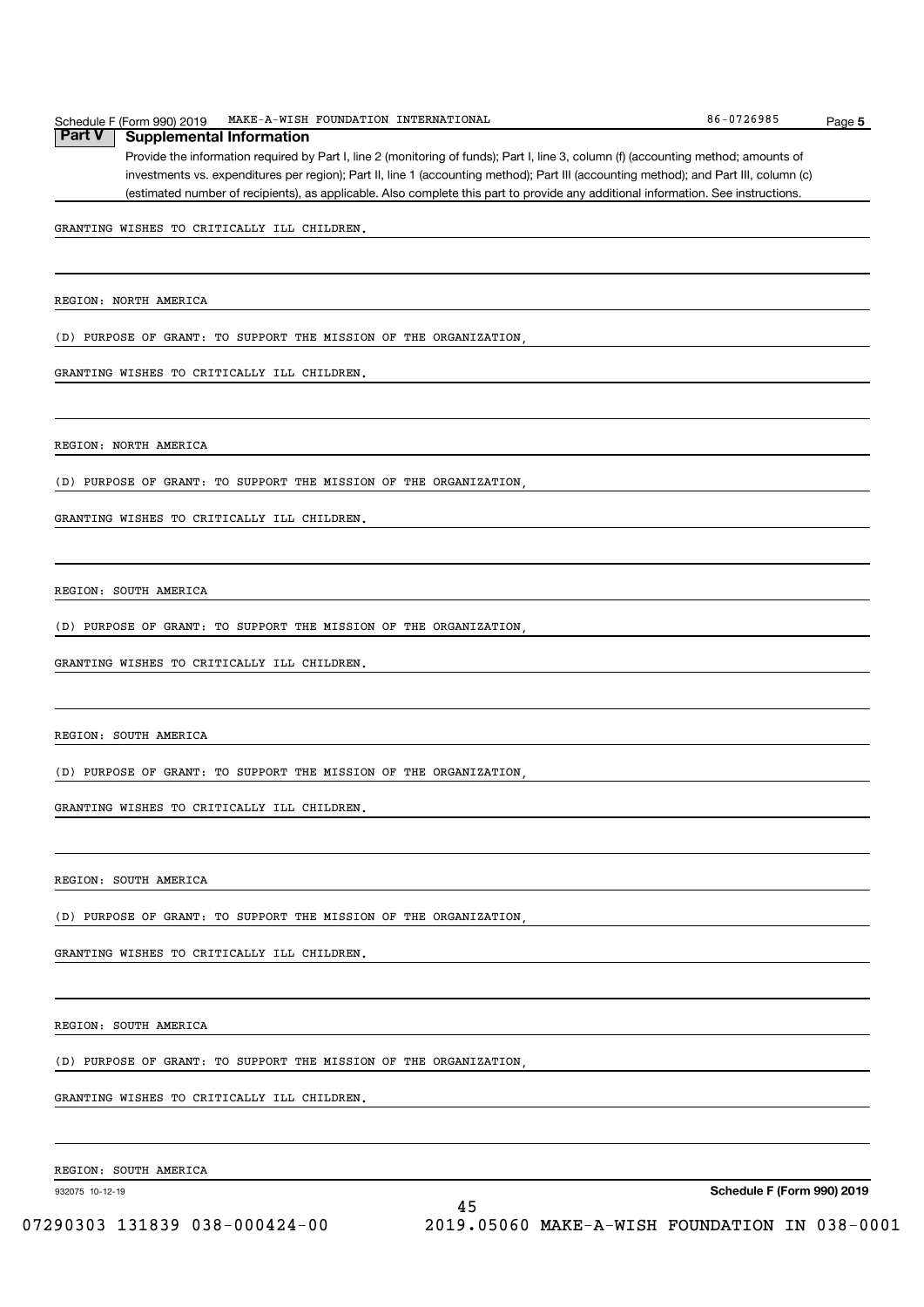|               | Schedule F (Form 990) 2019 | MAKE-A-WISH FOUNDATION INTERNATIONAL | 86-0726985 | Page |
|---------------|----------------------------|--------------------------------------|------------|------|
| <b>Part V</b> | Supplemental Information   |                                      |            |      |

Provide the information required by Part I, line 2 (monitoring of funds); Part I, line 3, column (f) (accounting method; amounts of investments vs. expenditures per region); Part II, line 1 (accounting method); Part III (accounting method); and Part III, column (c) (estimated number of recipients), as applicable. Also complete this part to provide any additional information. See instructions.

#### (D) PURPOSE OF GRANT: TO SUPPORT THE MISSION OF THE ORGANIZATION,

GRANTING WISHES TO CRITICALLY ILL CHILDREN.

REGION: SOUTH AMERICA

(D) PURPOSE OF GRANT: TO SUPPORT THE MISSION OF THE ORGANIZATION,

GRANTING WISHES TO CRITICALLY ILL CHILDREN.

REGION: SOUTH ASIA

(D) PURPOSE OF GRANT: TO SUPPORT THE MISSION OF THE ORGANIZATION,

GRANTING WISHES TO CRITICALLY ILL CHILDREN.

REGION: SOUTH ASIA

(D) PURPOSE OF GRANT: TO SUPPORT THE MISSION OF THE ORGANIZATION,

GRANTING WISHES TO CRITICALLY ILL CHILDREN.

Schedule F (Form 990) 2019

Page 5

932075 10-12-19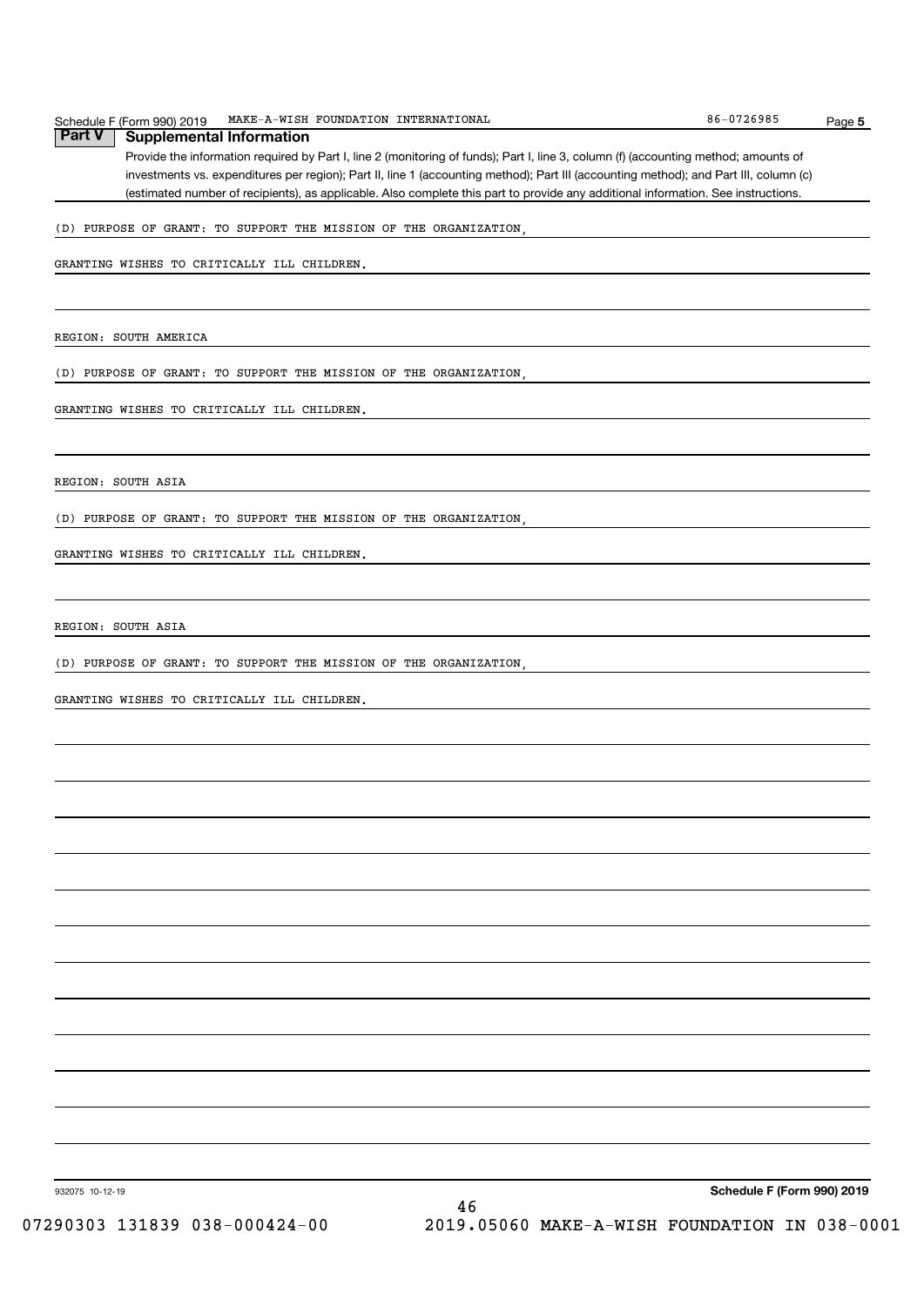| Schedule I (Form 990) (2019)                 |                                          |                                                                       |                                         |                                                                                |                                                                                                                                                                           |            | For Paperwork Reduction Act Notice, see the Instructions for Form 990.                                                                                                                                                                                                   | FF                                                            |
|----------------------------------------------|------------------------------------------|-----------------------------------------------------------------------|-----------------------------------------|--------------------------------------------------------------------------------|---------------------------------------------------------------------------------------------------------------------------------------------------------------------------|------------|--------------------------------------------------------------------------------------------------------------------------------------------------------------------------------------------------------------------------------------------------------------------------|---------------------------------------------------------------|
| $\cdot$                                      |                                          |                                                                       |                                         |                                                                                |                                                                                                                                                                           |            | Enter total number of other organizations listed in the line 1 table                                                                                                                                                                                                     | ω                                                             |
| $\mathbf{a}$                                 |                                          |                                                                       |                                         |                                                                                |                                                                                                                                                                           |            | Enter total number of section 501(c)(3) and government organizations listed in the line 1 table                                                                                                                                                                          | Z                                                             |
|                                              |                                          |                                                                       |                                         |                                                                                |                                                                                                                                                                           |            |                                                                                                                                                                                                                                                                          |                                                               |
|                                              |                                          |                                                                       |                                         |                                                                                |                                                                                                                                                                           |            |                                                                                                                                                                                                                                                                          |                                                               |
|                                              |                                          |                                                                       |                                         |                                                                                |                                                                                                                                                                           |            |                                                                                                                                                                                                                                                                          |                                                               |
|                                              |                                          |                                                                       |                                         |                                                                                |                                                                                                                                                                           |            |                                                                                                                                                                                                                                                                          |                                                               |
|                                              |                                          |                                                                       |                                         |                                                                                |                                                                                                                                                                           |            |                                                                                                                                                                                                                                                                          |                                                               |
| PROGRAM SERVICES                             | A /д                                     | A / Z                                                                 | $\rm ^{\circ}$                          | 241,<br>206.                                                                   | 501(C)(3)                                                                                                                                                                 | 86-0481941 | E HIGHLAND AVENUE, SUITE<br>400                                                                                                                                                                                                                                          | <b>MAKE</b><br>PHOENIX,<br>1702<br>A WISH AMERICA<br>91058 ZV |
| (h) Purpose of grant<br>or assistance        | noncash assistance<br>(g) Description of | <b>(f)</b> Method of<br>valuation (book,<br>FMV, appraisal,<br>other) | (e) Amount of<br>assistance<br>non-cash | (d) Amount of<br>cash grant                                                    | (c) IRC section<br>(if applicable)                                                                                                                                        | $(M)$ EIN  | 1 (a) Name and address of organization<br>or government                                                                                                                                                                                                                  |                                                               |
|                                              |                                          |                                                                       |                                         |                                                                                |                                                                                                                                                                           |            | Grants and Other Assistance to Domestic Organizations and Domestic Governments. Complete if the organization answered "Yes" on Form 990, Part IV, line 21, for any<br>recipient that received more than \$5,000. Part II can be duplicated if additional space is needed | Part II                                                       |
| $X$   Yes<br>종                               |                                          |                                                                       |                                         |                                                                                |                                                                                                                                                                           |            | Describe in Part IV the organization's procedures for monitoring the use of grant funds in the United States<br>criteria used to award the grants or assistance?                                                                                                         | N                                                             |
|                                              |                                          |                                                                       |                                         |                                                                                |                                                                                                                                                                           |            | Does the organization maintain records to substantiate the amount of the grants or assistance, the grantees' eligibility for the grants or assistance, the grants                                                                                                        | ∸                                                             |
|                                              |                                          |                                                                       |                                         |                                                                                |                                                                                                                                                                           |            | General Information on Grants and Assistance                                                                                                                                                                                                                             | Part I                                                        |
| Employer identification number<br>86-0726985 |                                          |                                                                       |                                         |                                                                                |                                                                                                                                                                           |            | MAKE-A-WISH FOUNDATION INTERNATIONAL                                                                                                                                                                                                                                     | Name of the organization                                      |
| Open to Public<br>Inspection                 |                                          |                                                                       |                                         | ▶ Go to www.irs.gov/Form990 for the latest information.<br>Mature to Form 990. |                                                                                                                                                                           |            |                                                                                                                                                                                                                                                                          | Department of the Treasury<br>Internal Revenue Service        |
| OMB No. 1545-0047<br>6107                    |                                          | <b>itions,</b><br><b>States</b>                                       |                                         |                                                                                | Complete if the organization answered "Yes" on Form 990, Part IV, line 21 or 22.<br>Governments, and Individuals in the Unitec<br>Grants and Other Assistance to Organiza |            |                                                                                                                                                                                                                                                                          | (Form 990)<br><b>SCHEDULE</b>                                 |

932101 10-26-19 932101 10-26-19

47

 $rac{c}{\hbar}$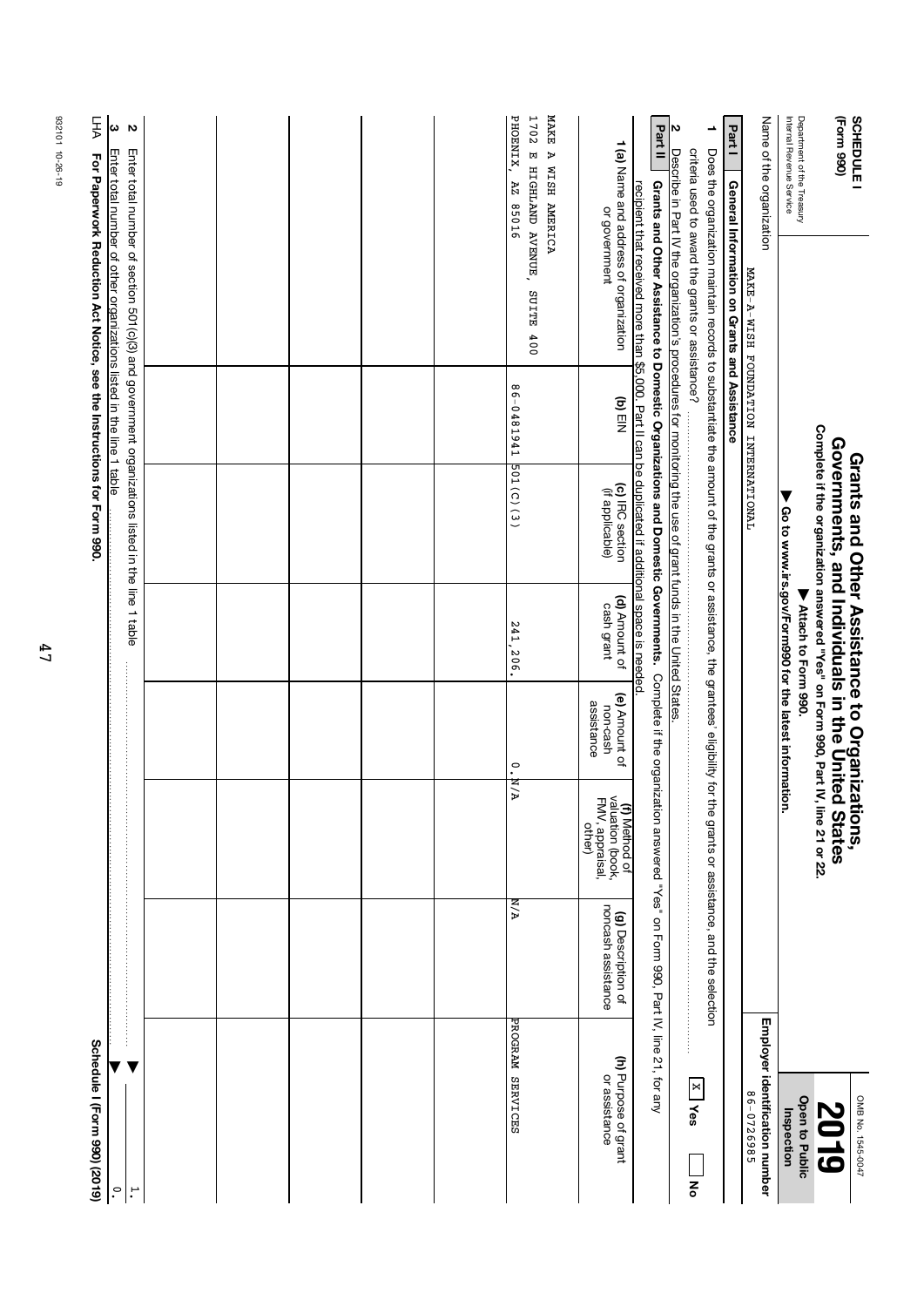| Schedule   (Form 990) (2019)<br>MAKE-A-WISH FOUNDATION INTERNATIONAL                                                                                          |                             |                             |                                                                           |                                                                | 86-0726985                            |
|---------------------------------------------------------------------------------------------------------------------------------------------------------------|-----------------------------|-----------------------------|---------------------------------------------------------------------------|----------------------------------------------------------------|---------------------------------------|
| <b>Part III</b><br>Grants and Other Assistance to Domestic Individuals.<br>Part III can be duplicated if additional space is needed.                          |                             |                             | Complete if the organization answered "Yes" on Form 990, Part IV, line 22 |                                                                | Page 2                                |
| (a) Type of grant or assistance                                                                                                                               | (b) Number of<br>recipients | (c) Amount of<br>cash grant | (d) Amount of non-<br>cash assistance                                     | <b>(e)</b> Method of valuation<br>book, FMV, appraisal, other) | (f) Description of noncash assistance |
|                                                                                                                                                               |                             |                             |                                                                           |                                                                |                                       |
|                                                                                                                                                               |                             |                             |                                                                           |                                                                |                                       |
|                                                                                                                                                               |                             |                             |                                                                           |                                                                |                                       |
|                                                                                                                                                               |                             |                             |                                                                           |                                                                |                                       |
|                                                                                                                                                               |                             |                             |                                                                           |                                                                |                                       |
| <b>Part IV</b><br>Supplemental Information. Provide the information required in Part I, line 2; Part III, column (b); and any other additional information.   |                             |                             |                                                                           |                                                                |                                       |
| MAKE-A-WISH FOUNDATION INTERNATIONAL<br>PART<br>$\overline{F}$<br><b>EXILE</b><br>$\ddot{5}$<br>(INTERNATIONAL)                                               | 1S<br><b>COMMITTED</b>      | 5p                          |                                                                           |                                                                |                                       |
| SUPPORTING AFFILIATES<br>DETERMINATION FOR LONG TERM SUSTAINABILITY                                                                                           |                             |                             |                                                                           |                                                                |                                       |
| INTERNATIONAL ACCEPTS GRANT APPLICATIONS OR                                                                                                                   | ASSISTANCE REQUESTS FROM    |                             |                                                                           |                                                                |                                       |
| ORGANIZATION,<br>AFFILIATES FOR FUNDING THAT HELPS TO BUILD CAPACITY INTO THEIR<br>SPECIFICALLY<br>$\overline{a}$<br><b>REGARD</b><br>5O<br>PROGRAM SERVICES. |                             | THESE GRANT AND             |                                                                           |                                                                |                                       |
| <b>ASSISTANCE OPPORTUNITIES ARE AVAILABLE</b><br>FOR AFFILIATES                                                                                               | <b>OHM</b>                  | DEMONSTRATE<br>ÄN           |                                                                           |                                                                |                                       |
| OPERATIONAL AND FINANCIAL NEED.<br>Þ<br>GRANT APPLICATION OR REQUEST                                                                                          |                             | 13                          |                                                                           |                                                                |                                       |
| <b>CELLINEDS</b><br>5O<br>$\triangleright$<br>COMMITTEE/GROUP FOR REVIEW AND POTENTIAL APPROVAL.                                                              |                             |                             |                                                                           |                                                                |                                       |
| 932102 10-26-19                                                                                                                                               |                             |                             |                                                                           |                                                                | Schedule I (Form 990) (2019)          |

48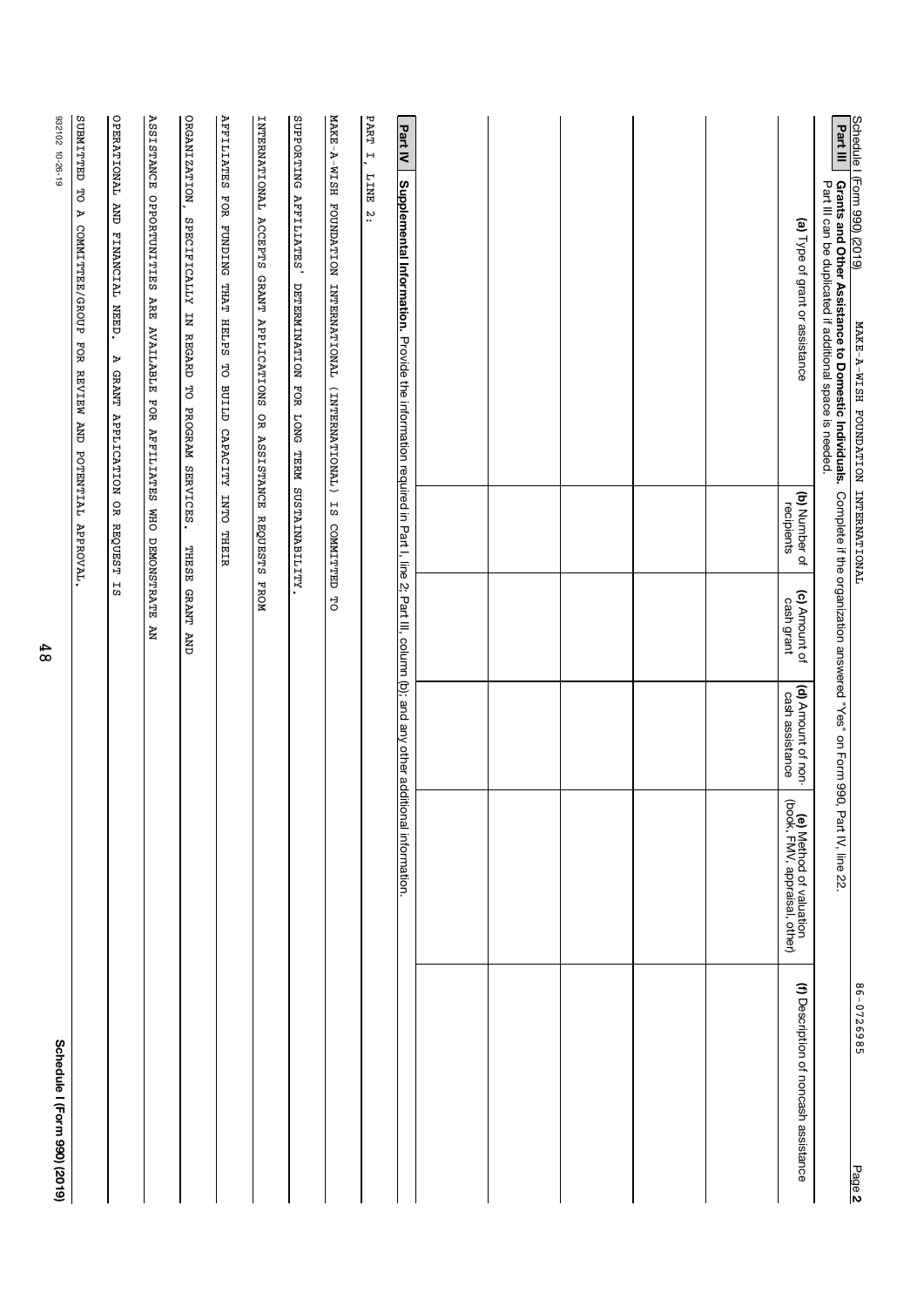| chedule I (Form 990) |  |
|----------------------|--|
|----------------------|--|

**Part IV | Supplemental Information** 

PROPOSALS MUST DEMONSTRATE, QUANTITATIVELY AND QUALITATIVELY, A CLEAR NEED

FOR RESOURCES TO ASSIST IN THE GROWTH AND SUSTAINABILITY OF PROGRAM

SERVICES. ANNUAL REPORTS AND/OR REVIEW MEETINGS PROVIDE PROJECT UPDATES,

CHALLENGES, SUCCESSES, AND FUNDING STATUS. RECORDS ARE MAINTAINED TO

SUBSTANTIATE THE AMOUNT OF GRANT OR ASSISTANCE, ELIGIBILITY DETAILS,

SELECTION PROCESS, AND REPORTING REQUIREMENTS.

Schedule I (Form 990)

932291 04-01-19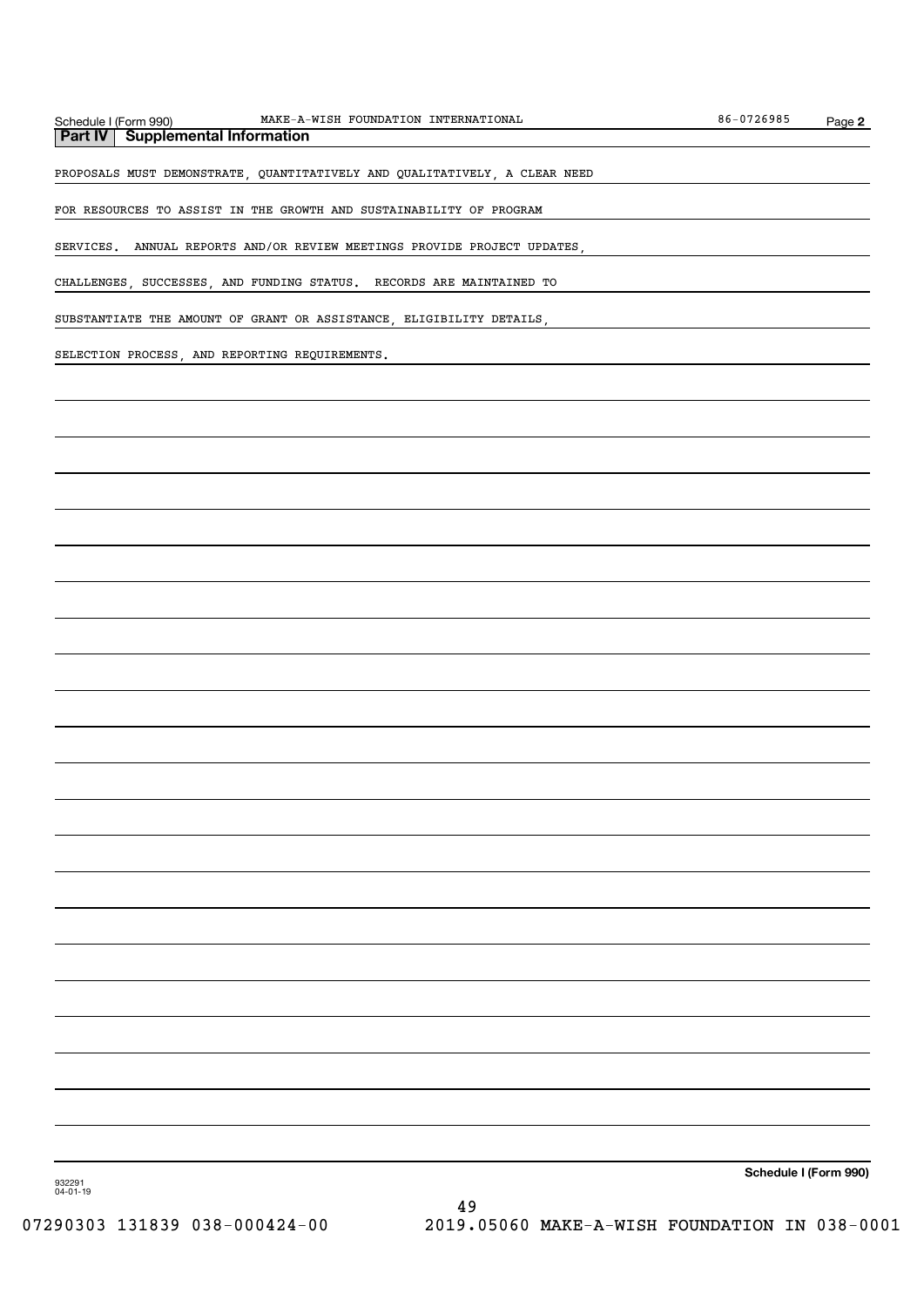|    | <b>SCHEDULE J</b>                                      | <b>Compensation Information</b>                                                                                                  |                                       | OMB No. 1545-0047          |     |    |
|----|--------------------------------------------------------|----------------------------------------------------------------------------------------------------------------------------------|---------------------------------------|----------------------------|-----|----|
|    | (Form 990)                                             | For certain Officers, Directors, Trustees, Key Employees, and Highest                                                            |                                       |                            |     |    |
|    |                                                        | <b>Compensated Employees</b>                                                                                                     |                                       | 2019                       |     |    |
|    |                                                        | > Complete if the organization answered "Yes" on Form 990, Part IV, line 23.<br>Attach to Form 990.                              |                                       | <b>Open to Public</b>      |     |    |
|    | Department of the Treasury<br>Internal Revenue Service | $\blacktriangleright$ Go to www.irs.gov/Form990 for instructions and the latest information.                                     |                                       | Inspection                 |     |    |
|    | Name of the organization                               |                                                                                                                                  | <b>Employer identification number</b> |                            |     |    |
|    |                                                        | MAKE-A-WISH FOUNDATION INTERNATIONAL                                                                                             |                                       | 86-0726985                 |     |    |
|    | Part I                                                 | <b>Questions Regarding Compensation</b>                                                                                          |                                       |                            |     |    |
|    |                                                        |                                                                                                                                  |                                       |                            | Yes | No |
|    |                                                        | <b>1a</b> Check the appropriate box(es) if the organization provided any of the following to or for a person listed on Form 990, |                                       |                            |     |    |
|    |                                                        | Part VII, Section A, line 1a. Complete Part III to provide any relevant information regarding these items.                       |                                       |                            |     |    |
|    | First-class or charter travel                          | Housing allowance or residence for personal use                                                                                  |                                       |                            |     |    |
|    | Travel for companions                                  | Payments for business use of personal residence                                                                                  |                                       |                            |     |    |
|    |                                                        | Tax indemnification and gross-up payments<br>Health or social club dues or initiation fees                                       |                                       |                            |     |    |
|    |                                                        | Discretionary spending account<br>Personal services (such as maid, chauffeur, chef)                                              |                                       |                            |     |    |
|    |                                                        |                                                                                                                                  |                                       |                            |     |    |
|    |                                                        | <b>b</b> If any of the boxes on line 1a are checked, did the organization follow a written policy regarding payment or           |                                       |                            |     |    |
|    |                                                        | reimbursement or provision of all of the expenses described above? If "No," complete Part III to explain manu-                   |                                       | 1b                         |     |    |
| 2  |                                                        | Did the organization require substantiation prior to reimbursing or allowing expenses incurred by all directors,                 |                                       |                            |     |    |
|    |                                                        | trustees, and officers, including the CEO/Executive Director, regarding the items checked on line 1a?                            |                                       | $\mathbf{2}$               |     |    |
|    |                                                        |                                                                                                                                  |                                       |                            |     |    |
| 3  |                                                        | Indicate which, if any, of the following the organization used to establish the compensation of the organization's               |                                       |                            |     |    |
|    |                                                        | CEO/Executive Director. Check all that apply. Do not check any boxes for methods used by a related organization to               |                                       |                            |     |    |
|    |                                                        | establish compensation of the CEO/Executive Director, but explain in Part III.                                                   |                                       |                            |     |    |
|    | x<br>Compensation committee                            | Written employment contract                                                                                                      |                                       |                            |     |    |
|    |                                                        | x<br>Compensation survey or study<br>Independent compensation consultant                                                         |                                       |                            |     |    |
|    | X                                                      | Form 990 of other organizations<br>х<br>Approval by the board or compensation committee                                          |                                       |                            |     |    |
|    |                                                        |                                                                                                                                  |                                       |                            |     |    |
| 4  |                                                        | During the year, did any person listed on Form 990, Part VII, Section A, line 1a, with respect to the filing                     |                                       |                            |     |    |
|    | organization or a related organization:                |                                                                                                                                  |                                       |                            |     |    |
| а  |                                                        | Receive a severance payment or change-of-control payment?                                                                        |                                       | 4a                         |     | х  |
|    |                                                        |                                                                                                                                  |                                       | 4b                         |     | X  |
| c  |                                                        |                                                                                                                                  |                                       | 4c                         |     | Х  |
|    |                                                        | If "Yes" to any of lines 4a-c, list the persons and provide the applicable amounts for each item in Part III.                    |                                       |                            |     |    |
|    |                                                        |                                                                                                                                  |                                       |                            |     |    |
|    |                                                        | Only section 501(c)(3), 501(c)(4), and 501(c)(29) organizations must complete lines 5-9.                                         |                                       |                            |     |    |
| 5  |                                                        | For persons listed on Form 990, Part VII, Section A, line 1a, did the organization pay or accrue any compensation                |                                       |                            |     |    |
|    | contingent on the revenues of:                         |                                                                                                                                  |                                       |                            |     | х  |
| а  | The organization?                                      |                                                                                                                                  |                                       | 5a                         |     | х  |
|    |                                                        | If "Yes" on line 5a or 5b, describe in Part III.                                                                                 |                                       | 5b                         |     |    |
|    |                                                        |                                                                                                                                  |                                       |                            |     |    |
| 6. | contingent on the net earnings of:                     | For persons listed on Form 990, Part VII, Section A, line 1a, did the organization pay or accrue any compensation                |                                       |                            |     |    |
|    |                                                        |                                                                                                                                  |                                       |                            |     | х  |
|    |                                                        |                                                                                                                                  |                                       | 6a<br>6b                   |     | X  |
|    |                                                        | If "Yes" on line 6a or 6b, describe in Part III.                                                                                 |                                       |                            |     |    |
|    |                                                        | 7 For persons listed on Form 990, Part VII, Section A, line 1a, did the organization provide any nonfixed payments               |                                       |                            |     |    |
|    |                                                        |                                                                                                                                  |                                       | 7                          |     | х  |
| 8  |                                                        | Were any amounts reported on Form 990, Part VII, paid or accrued pursuant to a contract that was subject to the                  |                                       |                            |     |    |
|    |                                                        | initial contract exception described in Regulations section 53.4958-4(a)(3)? If "Yes," describe in Part III                      |                                       | 8                          |     | х  |
| 9  |                                                        | If "Yes" on line 8, did the organization also follow the rebuttable presumption procedure described in                           |                                       |                            |     |    |
|    |                                                        |                                                                                                                                  |                                       | 9                          |     |    |
|    |                                                        | LHA For Paperwork Reduction Act Notice, see the Instructions for Form 990.                                                       |                                       | Schedule J (Form 990) 2019 |     |    |

932111 10-21-19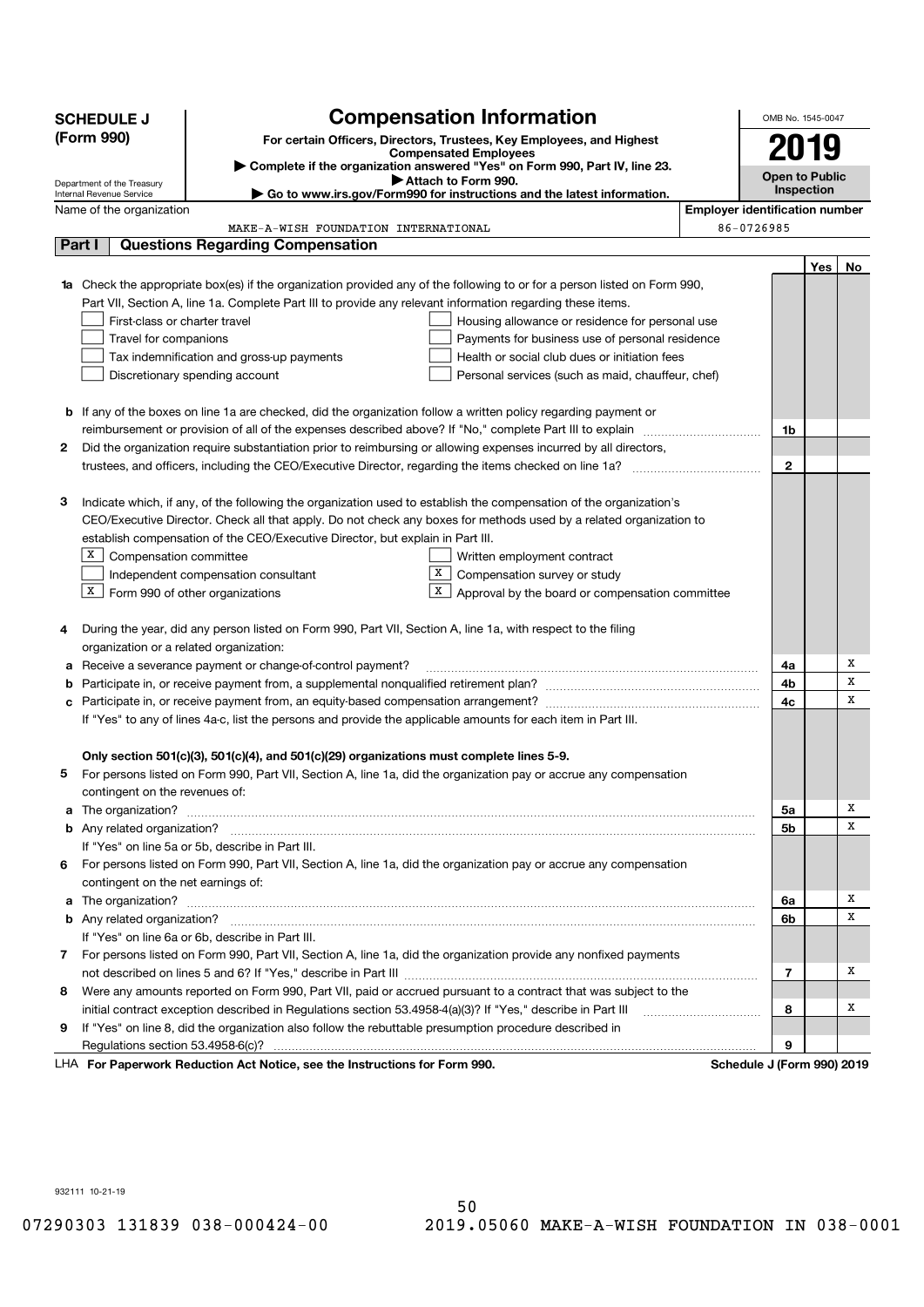| Schedule J (Form 990) 2019                |                                                                   |                            |                                      |                                           |                                                    |                                      |                                                                                                                                                                                                                                                                                  |
|-------------------------------------------|-------------------------------------------------------------------|----------------------------|--------------------------------------|-------------------------------------------|----------------------------------------------------|--------------------------------------|----------------------------------------------------------------------------------------------------------------------------------------------------------------------------------------------------------------------------------------------------------------------------------|
|                                           |                                                                   |                            |                                      |                                           |                                                    |                                      | Ξ                                                                                                                                                                                                                                                                                |
|                                           |                                                                   |                            |                                      |                                           |                                                    |                                      | $\widehat{=}$                                                                                                                                                                                                                                                                    |
|                                           |                                                                   |                            |                                      |                                           |                                                    |                                      | ≋                                                                                                                                                                                                                                                                                |
|                                           |                                                                   |                            |                                      |                                           |                                                    |                                      | $\widehat{\phantom{a}}$                                                                                                                                                                                                                                                          |
|                                           |                                                                   |                            |                                      |                                           |                                                    |                                      | ⊜                                                                                                                                                                                                                                                                                |
|                                           |                                                                   |                            |                                      |                                           |                                                    |                                      | $\widehat{=}$                                                                                                                                                                                                                                                                    |
|                                           |                                                                   |                            |                                      |                                           |                                                    |                                      | ι≣                                                                                                                                                                                                                                                                               |
|                                           |                                                                   |                            |                                      |                                           |                                                    |                                      | $\widehat{=}$                                                                                                                                                                                                                                                                    |
|                                           |                                                                   |                            |                                      |                                           |                                                    |                                      | ≋                                                                                                                                                                                                                                                                                |
|                                           |                                                                   |                            |                                      |                                           |                                                    |                                      | $\widehat{=}$                                                                                                                                                                                                                                                                    |
|                                           |                                                                   |                            |                                      |                                           |                                                    |                                      | ι≣                                                                                                                                                                                                                                                                               |
|                                           |                                                                   |                            |                                      |                                           |                                                    |                                      | $\widehat{\mathbf{z}}$                                                                                                                                                                                                                                                           |
|                                           |                                                                   |                            |                                      |                                           |                                                    |                                      | ε                                                                                                                                                                                                                                                                                |
|                                           |                                                                   |                            |                                      |                                           |                                                    |                                      | $\widehat{=}$                                                                                                                                                                                                                                                                    |
|                                           |                                                                   |                            |                                      |                                           |                                                    |                                      | ≋                                                                                                                                                                                                                                                                                |
|                                           |                                                                   |                            |                                      |                                           |                                                    |                                      | $\widehat{\phantom{a}}$                                                                                                                                                                                                                                                          |
|                                           |                                                                   |                            |                                      |                                           |                                                    |                                      | ι≣                                                                                                                                                                                                                                                                               |
|                                           |                                                                   |                            |                                      |                                           |                                                    |                                      | $\mathrel{\widehat{=}}$                                                                                                                                                                                                                                                          |
|                                           |                                                                   |                            |                                      |                                           |                                                    |                                      | ι≣                                                                                                                                                                                                                                                                               |
|                                           |                                                                   |                            |                                      |                                           |                                                    |                                      | $\widehat{\phantom{a}}$                                                                                                                                                                                                                                                          |
|                                           |                                                                   |                            |                                      |                                           |                                                    |                                      | ι≣                                                                                                                                                                                                                                                                               |
|                                           |                                                                   |                            |                                      |                                           |                                                    |                                      | $\widehat{\phantom{a}}$                                                                                                                                                                                                                                                          |
|                                           |                                                                   |                            |                                      |                                           |                                                    |                                      | ⊜                                                                                                                                                                                                                                                                                |
|                                           |                                                                   |                            |                                      |                                           |                                                    |                                      | $\widehat{\phantom{a}}$                                                                                                                                                                                                                                                          |
|                                           |                                                                   |                            |                                      |                                           |                                                    |                                      | ι≣                                                                                                                                                                                                                                                                               |
|                                           |                                                                   |                            |                                      |                                           |                                                    |                                      | $\quad \  \  \equiv$                                                                                                                                                                                                                                                             |
|                                           |                                                                   |                            |                                      |                                           |                                                    |                                      | ε                                                                                                                                                                                                                                                                                |
|                                           |                                                                   |                            |                                      |                                           |                                                    |                                      | $\mathrel{\widehat{=}}$                                                                                                                                                                                                                                                          |
|                                           |                                                                   |                            |                                      |                                           |                                                    |                                      | ≋                                                                                                                                                                                                                                                                                |
|                                           |                                                                   |                            |                                      |                                           |                                                    |                                      | $\widehat{\phantom{a}}$                                                                                                                                                                                                                                                          |
| $\cdot$                                   | $\cdot^{\circ}$                                                   | $\cdot^{\circ}$            | $\circ$                              | $\tilde{\cdot}$                           | $\tilde{\cdot}$                                    | $\cdot^{\circ}$                      | PRESIDENT & CEO (LEFT 02/20)<br>≋                                                                                                                                                                                                                                                |
| $\cdot^{\circ}$                           | 165,134.                                                          | $\cdot^{\circ}$            | 887.                                 | $\tilde{\cdot}$                           | $\tilde{\cdot}$                                    | 161, 247.                            | (1) MICHEL RUDOLPHIE<br>$\widehat{=}$                                                                                                                                                                                                                                            |
| reported as deferred<br>on prior Form 990 |                                                                   |                            | compensation                         | compensation<br>reportable<br>(iii) Other | compensation<br>(ii) Bonus &<br>incentive          | compensation<br>(i) Base             | (A) Name and Title                                                                                                                                                                                                                                                               |
| (F) Compensation<br>in column (B)         | (E) Total of columns<br>$\left(\Box\right)\cdot\left(\Box\right)$ | (D) Nontaxable<br>benefits | (C) Retirement and<br>other deferred |                                           | (B) Breakdown of W-2 and/or 1099-MISC compensation |                                      |                                                                                                                                                                                                                                                                                  |
|                                           |                                                                   |                            |                                      |                                           |                                                    |                                      | Note: The sum of columns (B)(i) (for each listed individual must equal the total amount of Form 990, Part VII, Section A, line 1a, applicable column (D) and (E) amounts for that individual                                                                                     |
|                                           |                                                                   |                            |                                      |                                           |                                                    |                                      | Do not list any individuals that aren't listed on Form 990, Part VII.<br>For each individual whose compensation must be reported on Schedule J, report compensation from the organization on row (i) and from related organizations, described in the instructions, on row (ii). |
|                                           |                                                                   |                            |                                      |                                           |                                                    |                                      | Part II<br>Officers, Directors, Trustees, Key Employees, and Highest Compensated Employees. Use duplicate copies if additional space is needed.                                                                                                                                  |
| Page 2                                    |                                                                   |                            | 86-0726985                           |                                           |                                                    | MAKE-A-WISH FOUNDATION INTERNATIONAL | Schedule J (Form 990) 2019                                                                                                                                                                                                                                                       |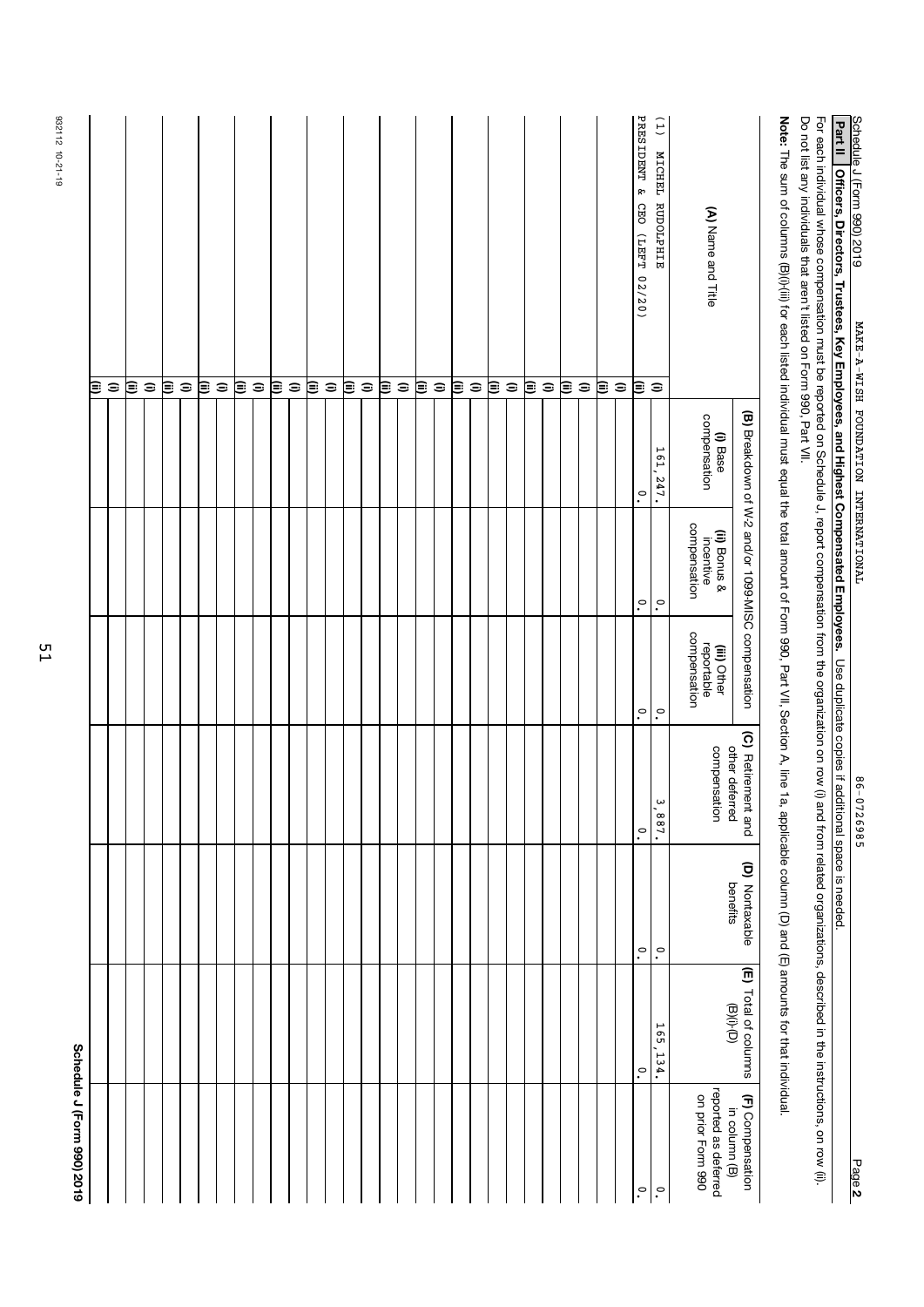|        | Schedule J (Form 990) 2019                                                                                                                                                                                                  |                                                                   |
|--------|-----------------------------------------------------------------------------------------------------------------------------------------------------------------------------------------------------------------------------|-------------------------------------------------------------------|
|        |                                                                                                                                                                                                                             |                                                                   |
|        |                                                                                                                                                                                                                             |                                                                   |
|        |                                                                                                                                                                                                                             |                                                                   |
|        |                                                                                                                                                                                                                             |                                                                   |
|        |                                                                                                                                                                                                                             |                                                                   |
|        |                                                                                                                                                                                                                             |                                                                   |
|        |                                                                                                                                                                                                                             |                                                                   |
|        |                                                                                                                                                                                                                             |                                                                   |
|        |                                                                                                                                                                                                                             |                                                                   |
|        |                                                                                                                                                                                                                             |                                                                   |
|        |                                                                                                                                                                                                                             |                                                                   |
|        |                                                                                                                                                                                                                             |                                                                   |
|        |                                                                                                                                                                                                                             |                                                                   |
|        |                                                                                                                                                                                                                             |                                                                   |
|        |                                                                                                                                                                                                                             |                                                                   |
|        |                                                                                                                                                                                                                             |                                                                   |
|        |                                                                                                                                                                                                                             |                                                                   |
|        |                                                                                                                                                                                                                             |                                                                   |
|        |                                                                                                                                                                                                                             |                                                                   |
|        | Provide the information, explanation, or descriptions required for Part I, lines 1a, 1b, 3, 4a, 4b, 4c, 5a, 5b, 6a, 6b, 7, and 8, and 6, 7, and 8, and 10r Part II. Also complete this part for any additional information. |                                                                   |
|        |                                                                                                                                                                                                                             | Schedule J (Form 990) 2019<br>Part III   Supplemental Information |
| Page 3 | $\textbf{MART-}\textbf{A-WISEH}\quad \textbf{FOUNDATTON} \quad \textbf{INTERNART I ONAL}$<br>86-0726985                                                                                                                     |                                                                   |

932113 10-21-19

932113 10-21-19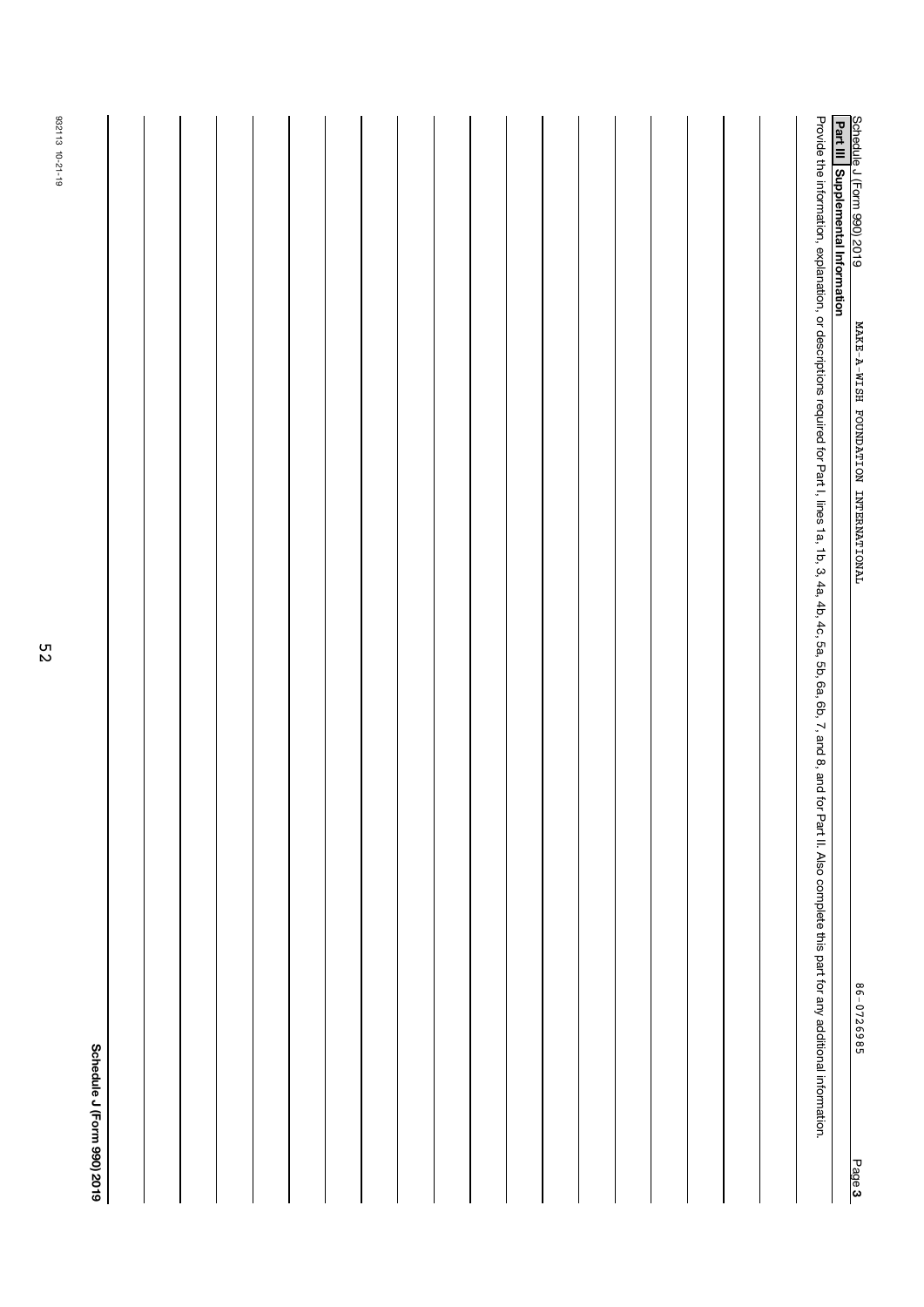## SCHEDULE M (Form 990)

## Noncash Contributions

OMB No. 1545-0047

Department of the Treasury Internal Revenue Service Name of the organization Complete if the organizations answered "Yes" on Form 990, Part IV, lines 29 or 30. 2019

Attach to Form 990.

Go to www.irs.gov/Form990 for instructions and the latest information. J

Open to Public Inspection Employer identification number

86-0726985

**Part I** Types of Property MAKE-A-WISH FOUNDATION INTERNATIONAL

| .   | ני וטקט די דע טטקע ז                                                                                                                                                      |                               |                                      |                                                                                                       |    |                                                              |            |                  |    |
|-----|---------------------------------------------------------------------------------------------------------------------------------------------------------------------------|-------------------------------|--------------------------------------|-------------------------------------------------------------------------------------------------------|----|--------------------------------------------------------------|------------|------------------|----|
|     |                                                                                                                                                                           | (a)<br>Check if<br>applicable | (b)<br>Number of<br>contributions or | (c)<br>Noncash contribution<br>amounts reported on<br>litems contributed Form 990, Part VIII, line 1g |    | (d)<br>Method of determining<br>noncash contribution amounts |            |                  |    |
| 1   |                                                                                                                                                                           |                               |                                      |                                                                                                       |    |                                                              |            |                  |    |
| 2   | Art - Historical treasures                                                                                                                                                |                               |                                      |                                                                                                       |    |                                                              |            |                  |    |
| З   | Art - Fractional interests                                                                                                                                                |                               |                                      |                                                                                                       |    |                                                              |            |                  |    |
| 4   | Books and publications                                                                                                                                                    |                               |                                      |                                                                                                       |    |                                                              |            |                  |    |
| 5   | Clothing and household goods                                                                                                                                              |                               |                                      |                                                                                                       |    |                                                              |            |                  |    |
| 6   |                                                                                                                                                                           |                               |                                      |                                                                                                       |    |                                                              |            |                  |    |
|     |                                                                                                                                                                           |                               |                                      |                                                                                                       |    |                                                              |            |                  |    |
| 7   |                                                                                                                                                                           |                               |                                      |                                                                                                       |    |                                                              |            |                  |    |
| 8   |                                                                                                                                                                           |                               |                                      |                                                                                                       |    |                                                              |            |                  |    |
| 9   | Securities - Publicly traded                                                                                                                                              |                               |                                      |                                                                                                       |    |                                                              |            |                  |    |
| 10  | Securities - Closely held stock                                                                                                                                           |                               |                                      |                                                                                                       |    |                                                              |            |                  |    |
| 11  | Securities - Partnership, LLC, or                                                                                                                                         |                               |                                      |                                                                                                       |    |                                                              |            |                  |    |
|     | trust interests                                                                                                                                                           |                               |                                      |                                                                                                       |    |                                                              |            |                  |    |
| 12  | Securities - Miscellaneous                                                                                                                                                |                               |                                      |                                                                                                       |    |                                                              |            |                  |    |
| 13  | Qualified conservation contribution -                                                                                                                                     |                               |                                      |                                                                                                       |    |                                                              |            |                  |    |
|     | Historic structures                                                                                                                                                       |                               |                                      |                                                                                                       |    |                                                              |            |                  |    |
| 14  | Qualified conservation contribution - Other                                                                                                                               |                               |                                      |                                                                                                       |    |                                                              |            |                  |    |
| 15  | Real estate - Residential                                                                                                                                                 |                               |                                      |                                                                                                       |    |                                                              |            |                  |    |
| 16  | Real estate - Commercial                                                                                                                                                  |                               |                                      |                                                                                                       |    |                                                              |            |                  |    |
| 17  |                                                                                                                                                                           |                               |                                      |                                                                                                       |    |                                                              |            |                  |    |
| 18  |                                                                                                                                                                           |                               |                                      |                                                                                                       |    |                                                              |            |                  |    |
| 19  |                                                                                                                                                                           |                               |                                      |                                                                                                       |    |                                                              |            |                  |    |
| 20  | Drugs and medical supplies                                                                                                                                                |                               |                                      |                                                                                                       |    |                                                              |            |                  |    |
| 21  |                                                                                                                                                                           |                               |                                      |                                                                                                       |    |                                                              |            |                  |    |
| 22  |                                                                                                                                                                           |                               |                                      |                                                                                                       |    |                                                              |            |                  |    |
| 23  |                                                                                                                                                                           |                               |                                      |                                                                                                       |    |                                                              |            |                  |    |
| 24  |                                                                                                                                                                           |                               |                                      |                                                                                                       |    |                                                              |            |                  |    |
| 25  | ACCOMODATIONS<br>Other $\blacktriangleright$                                                                                                                              | Х                             | 744                                  |                                                                                                       |    | 3,748,913. FAIR MARKET VALUE                                 |            |                  |    |
| 26  | AIRLINE MILES<br>Other<br>▸                                                                                                                                               | X                             | 9                                    |                                                                                                       |    | 46.197. FAIR MARKET VALUE                                    |            |                  |    |
| 27  | Other<br>▶                                                                                                                                                                |                               |                                      |                                                                                                       |    |                                                              |            |                  |    |
| 28  | Other<br>▶                                                                                                                                                                |                               |                                      |                                                                                                       |    |                                                              |            |                  |    |
| 29  | Number of Forms 8283 received by the organization during the tax year for contributions                                                                                   |                               |                                      |                                                                                                       |    |                                                              |            |                  |    |
|     | for which the organization completed Form 8283, Part IV, Donee Acknowledgement                                                                                            |                               |                                      | $\overline{\phantom{a}}$                                                                              | 29 |                                                              |            | 0                |    |
|     |                                                                                                                                                                           |                               |                                      |                                                                                                       |    |                                                              |            | Yes <sub>1</sub> | No |
|     | 30a During the year, did the organization receive by contribution any property reported in Part I, lines 1 through 28, that it                                            |                               |                                      |                                                                                                       |    |                                                              |            |                  |    |
|     | must hold for at least three years from the date of the initial contribution, and which isn't required to be used for                                                     |                               |                                      |                                                                                                       |    |                                                              |            |                  |    |
|     | exempt purposes for the entire holding period?                                                                                                                            |                               |                                      |                                                                                                       |    |                                                              | <b>30a</b> |                  | х  |
|     |                                                                                                                                                                           |                               |                                      |                                                                                                       |    |                                                              |            |                  |    |
|     | <b>b</b> If "Yes," describe the arrangement in Part II.<br>Does the organization have a gift acceptance policy that requires the review of any nonstandard contributions? |                               |                                      |                                                                                                       |    |                                                              |            | x                |    |
| 31  |                                                                                                                                                                           |                               |                                      |                                                                                                       |    | .                                                            | 31         |                  |    |
|     | 32a Does the organization hire or use third parties or related organizations to solicit, process, or sell noncash                                                         |                               |                                      |                                                                                                       |    |                                                              |            |                  |    |
|     | contributions?                                                                                                                                                            |                               |                                      |                                                                                                       |    |                                                              | 32a        |                  | х  |
|     | <b>b</b> If "Yes," describe in Part II.                                                                                                                                   |                               |                                      |                                                                                                       |    |                                                              |            |                  |    |
| 33  | If the organization didn't report an amount in column (c) for a type of property for which column (a) is checked,                                                         |                               |                                      |                                                                                                       |    |                                                              |            |                  |    |
|     | describe in Part II.                                                                                                                                                      |                               |                                      |                                                                                                       |    |                                                              |            |                  |    |
| LHA | For Paperwork Reduction Act Notice, see the Instructions for Form 990.                                                                                                    |                               |                                      |                                                                                                       |    | Schedule M (Form 990) 2019                                   |            |                  |    |

932141 09-27-19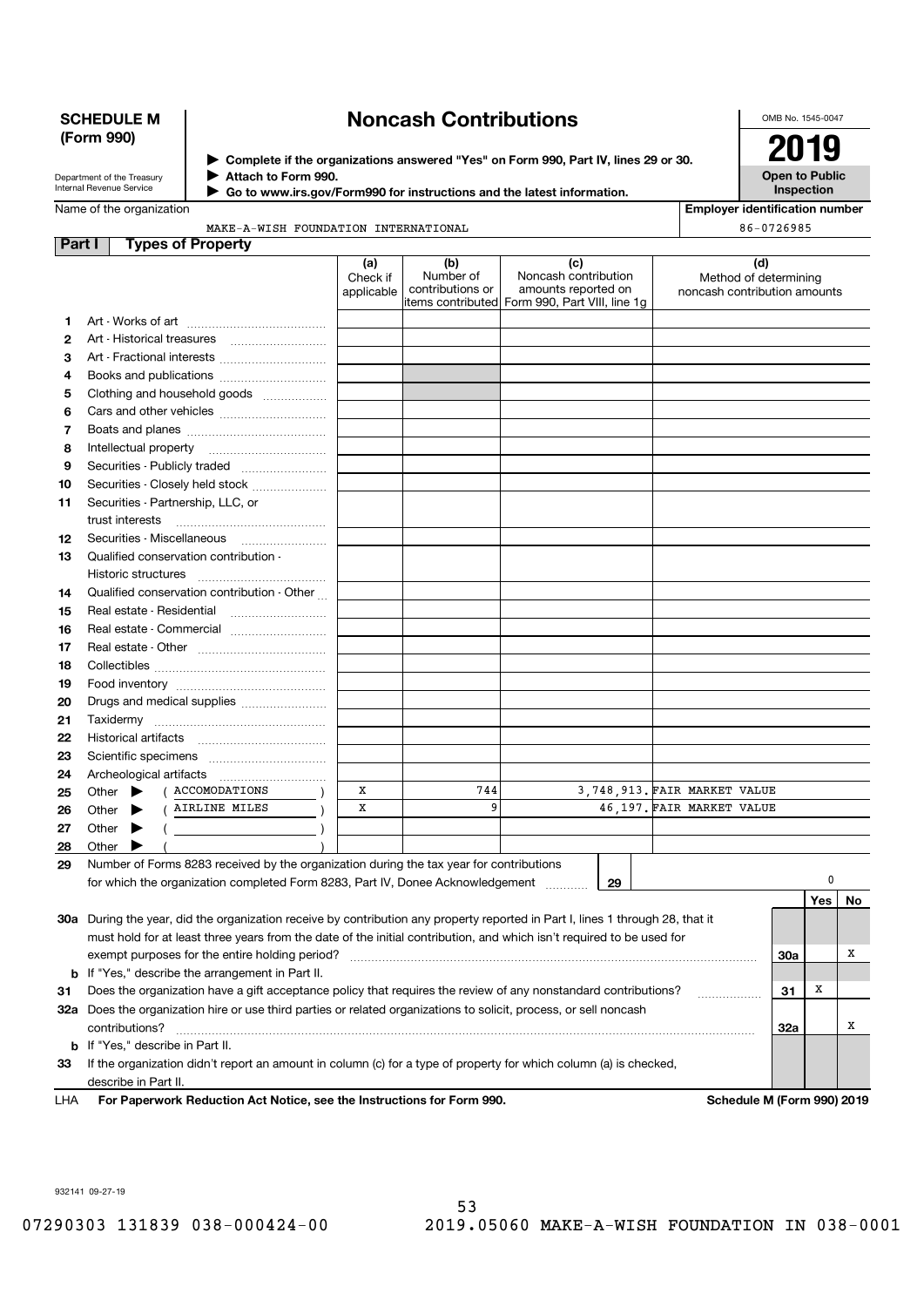|                 | SCHEDULE M, PART I, COLUMN (B):                  |    |                            |  |
|-----------------|--------------------------------------------------|----|----------------------------|--|
|                 | COLUMN B REPRESENTS THE NUMBER OF CONTRIBUTIONS. |    |                            |  |
|                 |                                                  |    |                            |  |
|                 |                                                  |    |                            |  |
|                 |                                                  |    |                            |  |
|                 |                                                  |    |                            |  |
|                 |                                                  |    |                            |  |
|                 |                                                  |    |                            |  |
|                 |                                                  |    |                            |  |
|                 |                                                  |    |                            |  |
|                 |                                                  |    |                            |  |
|                 |                                                  |    |                            |  |
|                 |                                                  |    |                            |  |
|                 |                                                  |    |                            |  |
|                 |                                                  |    |                            |  |
|                 |                                                  |    |                            |  |
|                 |                                                  |    |                            |  |
|                 |                                                  |    |                            |  |
|                 |                                                  |    |                            |  |
|                 |                                                  |    |                            |  |
|                 |                                                  |    |                            |  |
|                 |                                                  |    |                            |  |
|                 |                                                  |    |                            |  |
|                 |                                                  |    |                            |  |
|                 |                                                  |    |                            |  |
|                 |                                                  |    |                            |  |
|                 |                                                  |    |                            |  |
|                 |                                                  |    |                            |  |
|                 |                                                  |    |                            |  |
|                 |                                                  |    |                            |  |
|                 |                                                  |    |                            |  |
|                 |                                                  |    |                            |  |
|                 |                                                  |    |                            |  |
|                 |                                                  |    |                            |  |
|                 |                                                  |    |                            |  |
|                 |                                                  |    |                            |  |
| 932142 09-27-19 |                                                  |    | Schedule M (Form 990) 2019 |  |
|                 |                                                  | 54 |                            |  |

Part II Supplemental Information. Provide the information required by Part I, lines 30b, 32b, and 33, and whether the organization

MAKE-A-WISH FOUNDATION INTERNATIONAL **Example 186-0726985** 

Schedule M (Form 990) 2019 MAKE-A-WISH FOUNDATION INTERNATIONAL 86-0726985 Page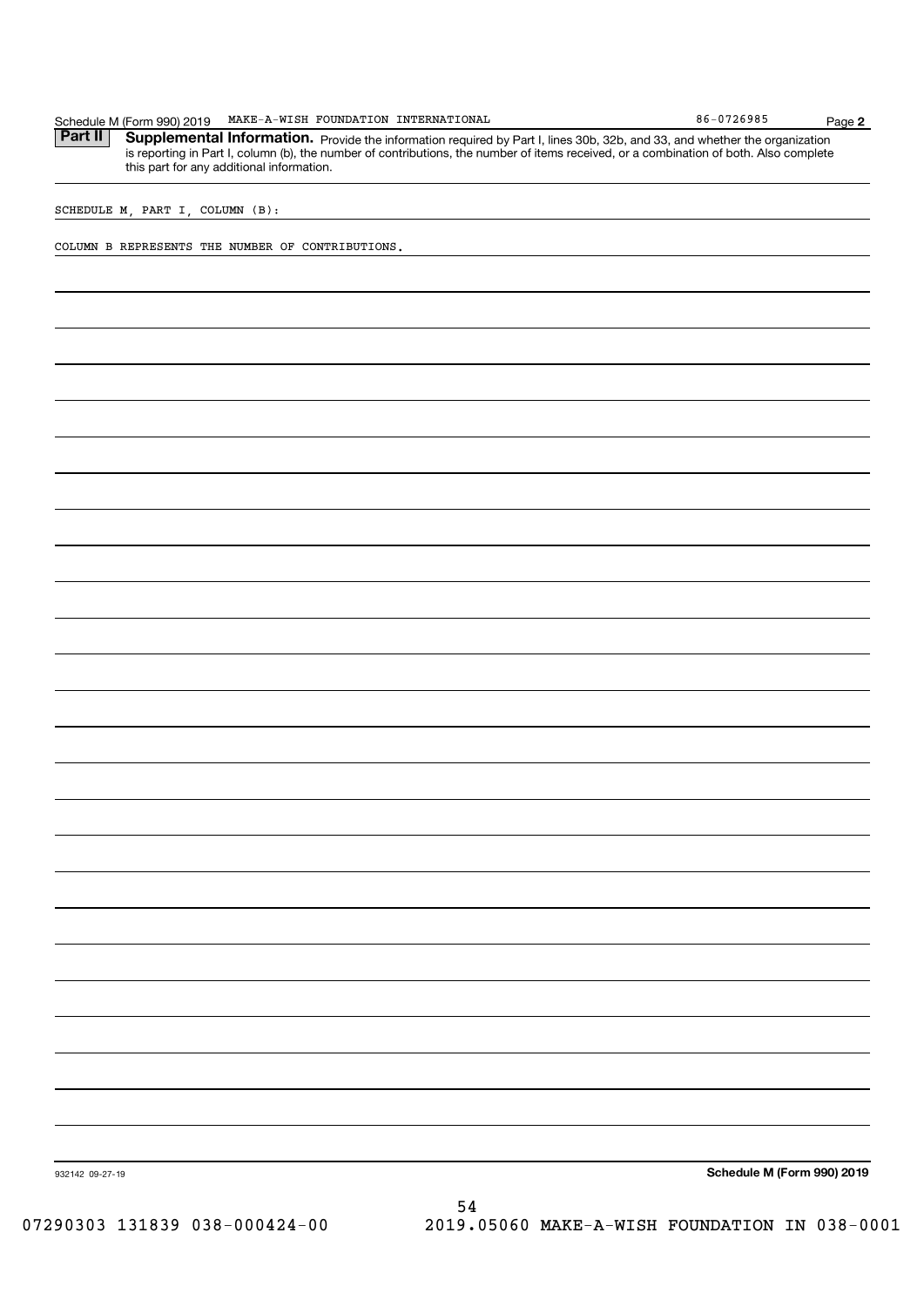| <b>SCHEDULE O</b><br>(Form 990 or 990-EZ)<br>Department of the Treasury<br><b>Internal Revenue Service</b> | Supplemental Information to Form 990 or 990-EZ<br>Complete to provide information for responses to specific questions on<br>Form 990 or 990-EZ or to provide any additional information.<br>Attach to Form 990 or 990-EZ.<br>Go to www.irs.gov/Form990 for the latest information. | OMB No. 1545-0047<br><b>Open to Public</b><br><b>Inspection</b> |  |  |  |  |
|------------------------------------------------------------------------------------------------------------|------------------------------------------------------------------------------------------------------------------------------------------------------------------------------------------------------------------------------------------------------------------------------------|-----------------------------------------------------------------|--|--|--|--|
| Name of the organization                                                                                   | MAKE-A-WISH FOUNDATION INTERNATIONAL                                                                                                                                                                                                                                               | <b>Employer identification number</b><br>86-0726985             |  |  |  |  |
|                                                                                                            | FORM 990, PART VI, SECTION A, LINE 1:                                                                                                                                                                                                                                              |                                                                 |  |  |  |  |
|                                                                                                            | THE EXECUTIVE COMMITTEE INCLUDES THE VOTING OFFICERS OF THE ORGANIZATION                                                                                                                                                                                                           |                                                                 |  |  |  |  |
| AND THE CHIEF EXECUTIVE OFFICER. THE COMMITTEE'S SCOPE IS TO ASSIST THE                                    |                                                                                                                                                                                                                                                                                    |                                                                 |  |  |  |  |
| INTERNATIONAL BOARD IN FULFILLING ITS STRATEGIC RESPONSIBILITIES AND TO                                    |                                                                                                                                                                                                                                                                                    |                                                                 |  |  |  |  |
|                                                                                                            | ADDRESS AND DEVELOP DISCUSSION ON STRATEGIC ISSUES. THE COMMITTEE ALSO                                                                                                                                                                                                             |                                                                 |  |  |  |  |
|                                                                                                            | DISCUSSES AND DEVELOPS STRATEGY FOR THE BOARD AND GLOBAL ORGANIZATION WITH                                                                                                                                                                                                         |                                                                 |  |  |  |  |
|                                                                                                            | THE INTENT OF MAKING RECOMMENDATIONS TO THE BOARD, REVIEW AND PLAN BOARD                                                                                                                                                                                                           |                                                                 |  |  |  |  |
|                                                                                                            | MEETING AGENDAS, EVALUATES AND RECOMMENDS TERMINATION OF INDIVIDUAL BOARD                                                                                                                                                                                                          |                                                                 |  |  |  |  |

DIRECTORS (FOR CAUSE OR OTHER APPROPRIATE REASONS) IN ACCORDANCE WITH THE

BOARD'S GOVERNANCE PRINCIPLES, DISCUSSES THE CEO'S OBJECTIVE-SETTING

PROCESS AND CONDUCT AN ANNUAL CEO PERFORMANCE ASSESSMENT FOR REVIEW AND

DISCUSSION WITH THE BOARD, AND REVIEWS WITH THE BOARD ANY RELEVANT MATTERS

OF MATERIAL IMPORTANCE DISCUSSED BY THE COMMITTEE, TOGETHER WITH ANY

RECOMMENDATIONS.

FORM 990, PART VI, SECTION A, LINE 6:

THE FOUNDATION HAS AFFILIATE MEMBERS. AN AFFILIATE IS AN "ELIGIBLE

AFFILIATE" IF SUCH AFFILIATE (I) IS NOT A PROVISIONAL AFFILIATE, (II) IS

NOT ON AFFILIATE RESTRUCTURING STATUS (AS DEFINED IN THE AFFILIATION AND

LICENSING AGREEMENT) AND, (III) HAS NOT FAILED TO CURE AN AFFILIATE BREACH

(AS DEFINED IN THE AFFILIATION AND LICENSING AGREEMENT) UPON WRITTEN NOTICE

THEREOF FROM THE FOUNDATION.

FORM 990, PART VI, SECTION A, LINE 7A:

AFFILIATE COUNCIL IS COMPRISED OF AFFILIATE MEMBERS. AN ACTION OF THE

#### AFFILIATE COUNCIL SHALL BE DETERMINED BY A MAJORITY OF THE VOTES OF

932211 09-06-19 LHA For Paperwork Reduction Act Notice, see the Instructions for Form 990 or 990-EZ. Schedule O (Form 990 or 990-EZ) (2019) L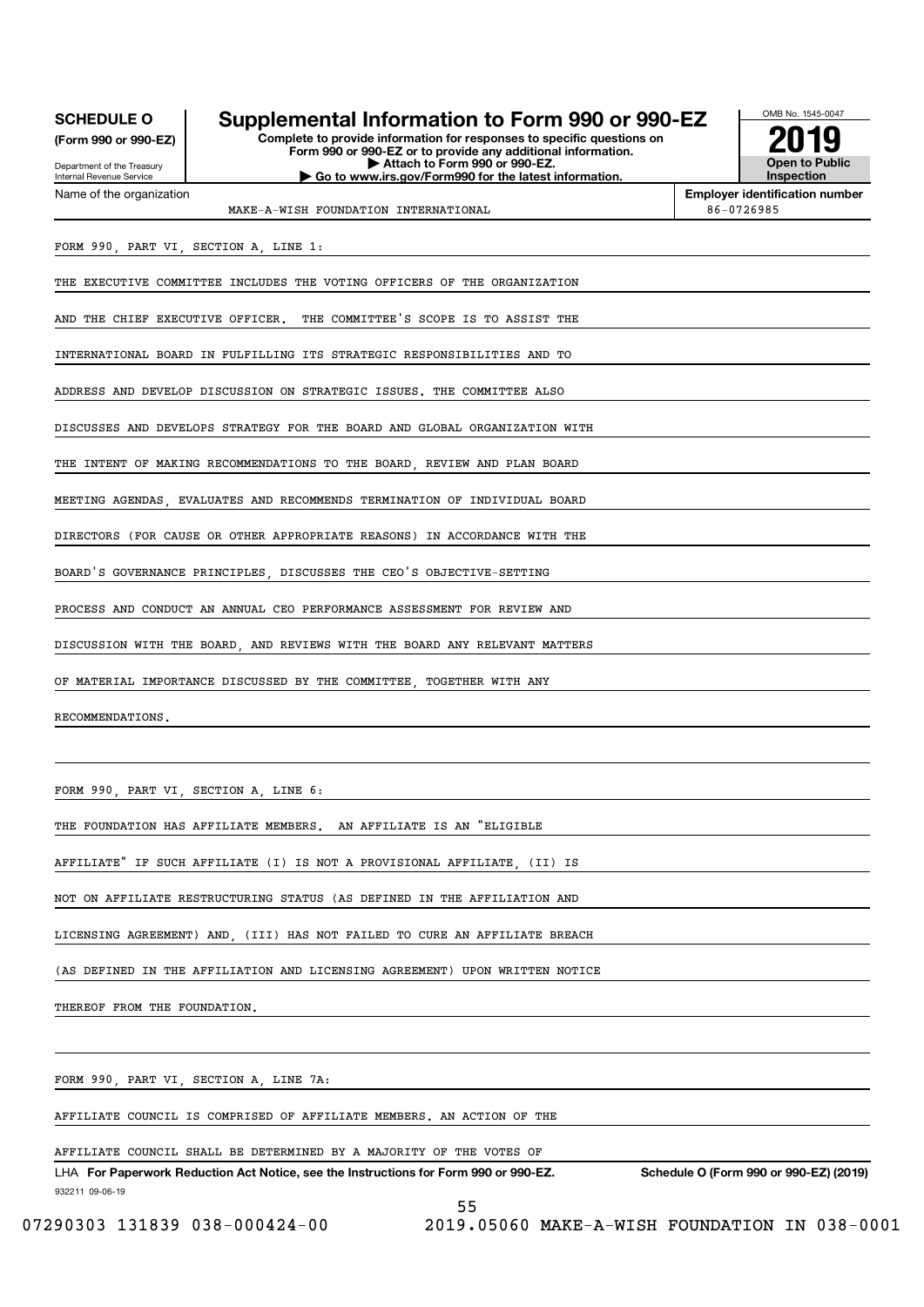| Schedule O (Form 990 or 990-EZ) (2019) | Page 2                                |
|----------------------------------------|---------------------------------------|
| Name of the organization               | <b>Employer identification number</b> |
| MAKE-A-WISH FOUNDATION INTERNATIONAL   | 86-0726985                            |

DELEGATES OF ELIGIBLE AFFILIATES VOTING AT A MEETING OF THE AFFILIATE

COUNCIL AT WHICH A QUORUM IS PRESENT, EXCEPT AS IS OTHERWISE PROVIDED IN

THE ARTICLES OF INCORPORATION OR IN THE FOUNDATION'S BYLAWS.

A MINIMUM OF 7 AND A MAXIMUM OF 13 GOVERNING BODY MEMBERS (BOARD OF

DIRECTORS) ARE REQUIRED TO BE MEMBERS OF THE AFFILIATE COUNCIL. THESE

MEMBERS ARE RESPONSIBLE FOR APPOINTING ONE OR MORE MEMBERS OF THE GOVERNING

BODY (UP TO 13 BOARD OF DIRECTORS).

FORM 990, PART VI, SECTION A, LINE 7B:

THE AFFILIATE COUNCIL HAS THE FOLLOWING RIGHTS:

- APPROVE THE FOUNDATION'S FINANCIAL STATEMENTS, INCLUDING THE RIGHT TO

REVIEW THE FOUNDATION'S BUDGET AT THE ANNUAL MEETING;

- DETERMINE, APPROVE, AND LEVY UPON AFFILAITES FEES AND ASSESSMENTS;

- ELECT AFFILIATE MEMBERS OF THE NOMINATING COMMITTEE;

- AMEND THE ARTICLES OF INCORPORATION AND BYLAWS OF THE FOUNDATION AND THE

RIGHT TO AMEND THE AFFILIATION AND LICENSING AGREEMENT OF ALL EXISTING AND

FUTURE AFFILIATES, SUBJECT TO SPECIFIC APPROVAL.

FORM 990, PART VI, SECTION B, LINE 11B:

THE AUDIT, FINANCE AND INVESTMENT COMMITTEE ASSISTS THE INTERNATIONAL BOARD

OF DIRECTORS IN FULFILLING ITS RESPONSIBILITIES RELATING TO OVERSIGHT OF

THE FOUNDATION'S FINANCIAL STATEMENTS, FINANCIAL REPORTING PROCESS, SYSTEMS

OF INTERNAL ACCOUNTING AND FINANCIAL CONTROLS, ANNUAL INDEPENDENT AUDIT,

AND RISK MANAGEMENT PROCESSES. THE BOARD OF DIRECTORS RECEIVES A COPY OF

THE 990 PRIOR TO FILING WITH THE IRS, AND REVIEWS AND APPROVES THE FORM 990

TAX RETURN AFTER THE AUDIT, FINANCE, AND INVESTMENT COMMITTEE HAS COMPLETED

932212 09-06-19

Schedule O (Form 990 or 990-EZ) (2019)

56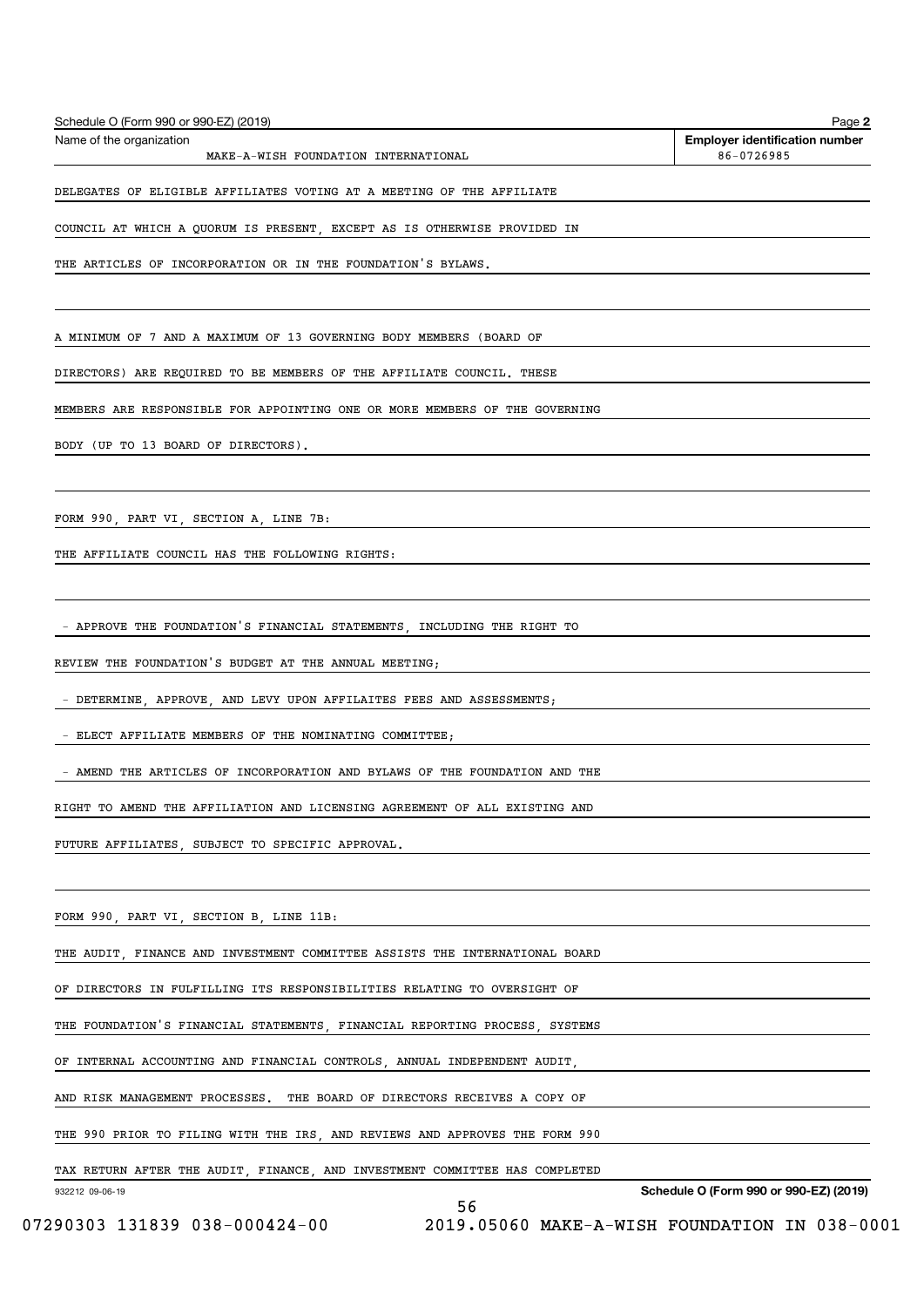| Schedule O (Form 990 or 990-EZ) (2019) | Page 2                                |
|----------------------------------------|---------------------------------------|
| Name of the organization               | <b>Emplover identification number</b> |
| MAKE-A-WISH FOUNDATION INTERNATIONAL   | 86-0726985                            |

THEIR REVIEW PROCESS.

FORM 990, PART VI, SECTION B, LINE 12C:

ALL EMPLOYEES AND VOLUNTEERS ARE REQUIRED TO COMPLY WITH OUR CONFLICT OF

INTEREST AND ETHICS STATEMENT, WHICH IS REVIEWED AS NEW RELATIONSHIPS ARE

ESTABLISHED.

ANNUALLY THE BOARD OF DIRECTORS REVIEW THE CONFLICT OF INTEREST POLICY AND

SIGN A CONFLICT OF INTEREST AND ETHICS STATEMENT IN WHICH THEY AGREE TO BE

BOUND BY ITS PROVISIONS. IF ANY COVERED PERSON DISCLOSES A POTENTIAL OF

ACTUAL CONFLICT, THE FOLLOWING PROCEDURE IS FOLLOWED; THE CONFLICTING

INTEREST IS FULLY DISCLOSED TO THE BOARD, THE COVERED PERSON RESPONDS TO

ANY FACTUAL QUESTIONS FROM THE BOARD RELATED TO THE DISCLOSED CONFLICT, AND

THE BOARD, WITHOUT THE COVERED PERSON PRESENT, DISCUSSES THE CONFLICT AND

APPROVES OR DISAPPROVES THE PROPOSED TRANSACTION. BOARD REVIEW AND

DISCUSSION IS DOCUMENTED IN THE MEETING MINUTES.

FORM 990, PART VI, SECTION B, LINE 15:

THE BOARD OF DIRECTORS CONDUCTS AN ANNUAL PERFORMANCE AND DEVELOPMENT

REVIEW OF THE CEO. THE PURPOSE OF THE PERFORMANCE AND DEVELOPMENT REVIEW IS

TO PROVIDE A COMMUNICATION TOOL FOR BOARD MEMBERS AND CEO TO MUTUALLY

DEFINE JOB EXPECTATIONS (GOALS & OUTCOMES), EVALUATE AND RECOGNIZE

PERFORMANCE, AND HELP DEVELOP PARTICIPANTS TO THEIR FULLEST POTENTIAL.

COMPENSATION IS ALSO REVIEWED AND COMPARED TO SIMILAR ORGANIZATIONS USING

SALARY AND BENEFITS SURVEYS. THE REVIEW IS INTENDED TO SUPPORT THE MISSION,

57

VALUES AND GOALS OF MAKE-A-WISH FOUNDATION INTERNATIONAL.

THE PROCESS UTILIZING REVIEW AND APPROVAL BY INDEPENDENT PERSONS,

932212 09-06-19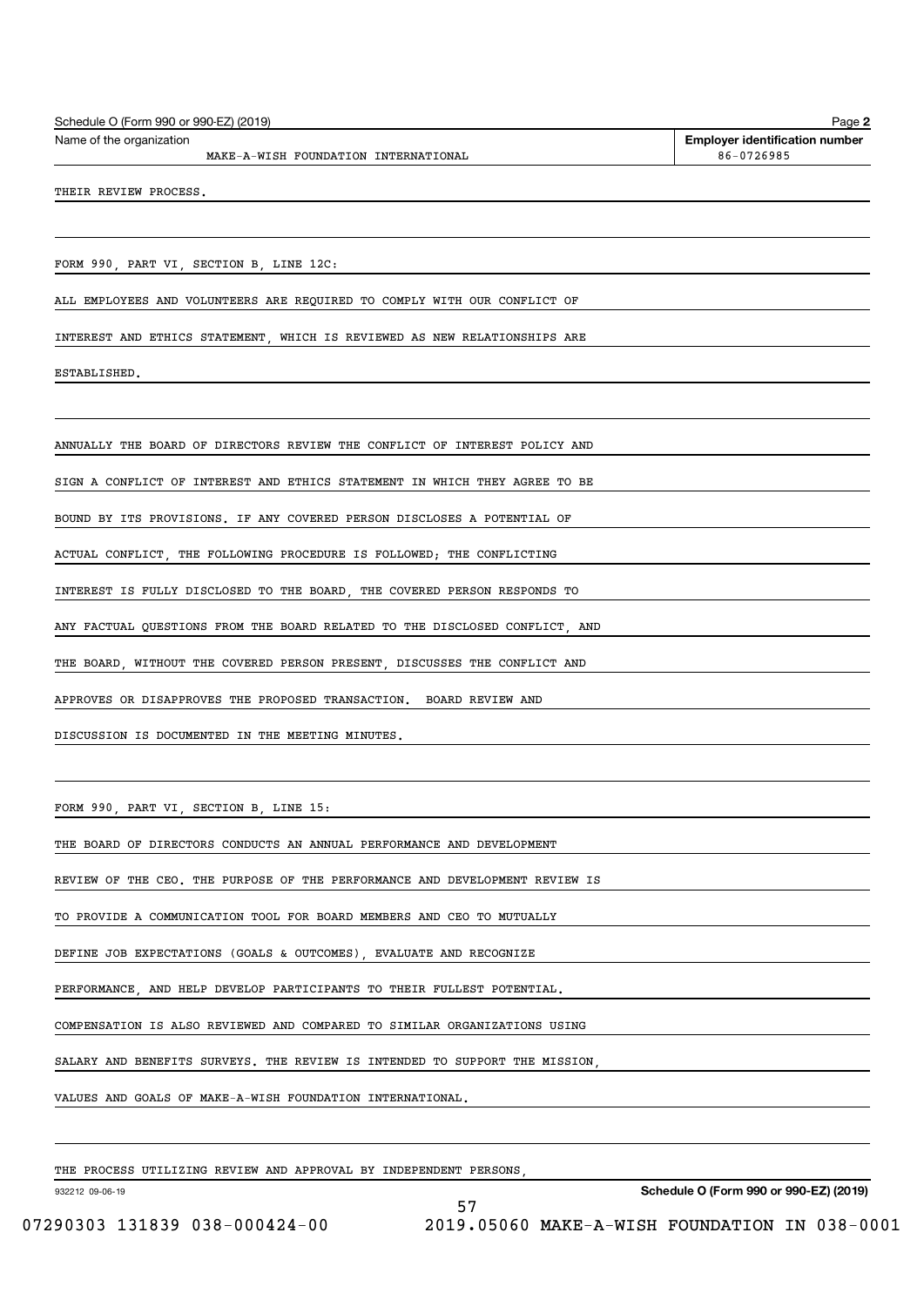| Schedule O (Form 990 or 990-EZ) (2019) | Page 2                                |
|----------------------------------------|---------------------------------------|
| Name of the organization               | <b>Employer identification number</b> |
| MAKE-A-WISH FOUNDATION INTERNATIONAL   | 86-0726985                            |

COMPARABILITY DATA, AND CONTEMPORANEOUS SUBSTANTIATION WAS LAST UTILIZED IN

2020 FOR HIRING OF THE CEO.

THE CEO CONDUCTS AN ANNUAL PERFORMANCE AND DEVELOPMENT REVIEW OF THE OTHER

OFFICERS AND KEY EMPLOYEES. THE PURPOSE OF THE PERFORMANCE AND DEVELOPMENT

REVIEW IS TO PROVIDE A COMMUNICATION TOOL FOR EMPLOYEE AND CEO TO MUTUALLY

DEFINE JOB EXPECTATIONS (GOALS & OUTCOMES), EVALUATE AND RECOGNIZE

PERFORMANCE, AND HELP DEVELOP PARTICIPANTS TO THEIR FULLEST POTENTIAL.

COMPENSATION IS ALSO REVIEWED AND COMPARED TO SIMILAR ORGANIZATIONS USING

SALARY AND BENEFITS SURVEYS. THE REVIEW IS INTENDED TO SUPPORT THE MISSION,

VALUES AND GOALS OF MAKE-A-WISH FOUNDATION INTERNATIONAL.

THE PROCESS UTILIZING COMPARABILITY DATA AND CONTEMPORANEOUS SUBSTANTIATION

WAS LAST UTILIZED IN 2020 FOR HIRING OF OFFICERS.

FORM 990, PART VI, SECTION C, LINE 19:

THE FOUNDATION'S FINANCIAL STATEMENTS, GOVERNING DOCUMENTS, AND CONFLICT OF

INTEREST POLICY ARE AVAILABLE TO THE PUBLIC UPON REQUEST.

FORM 990, PART XI, LINE 9, CHANGES IN NET ASSETS:

WRITE OFF OF GRANTS 40,012.

932212 09-06-19

Schedule O (Form 990 or 990-EZ) (2019)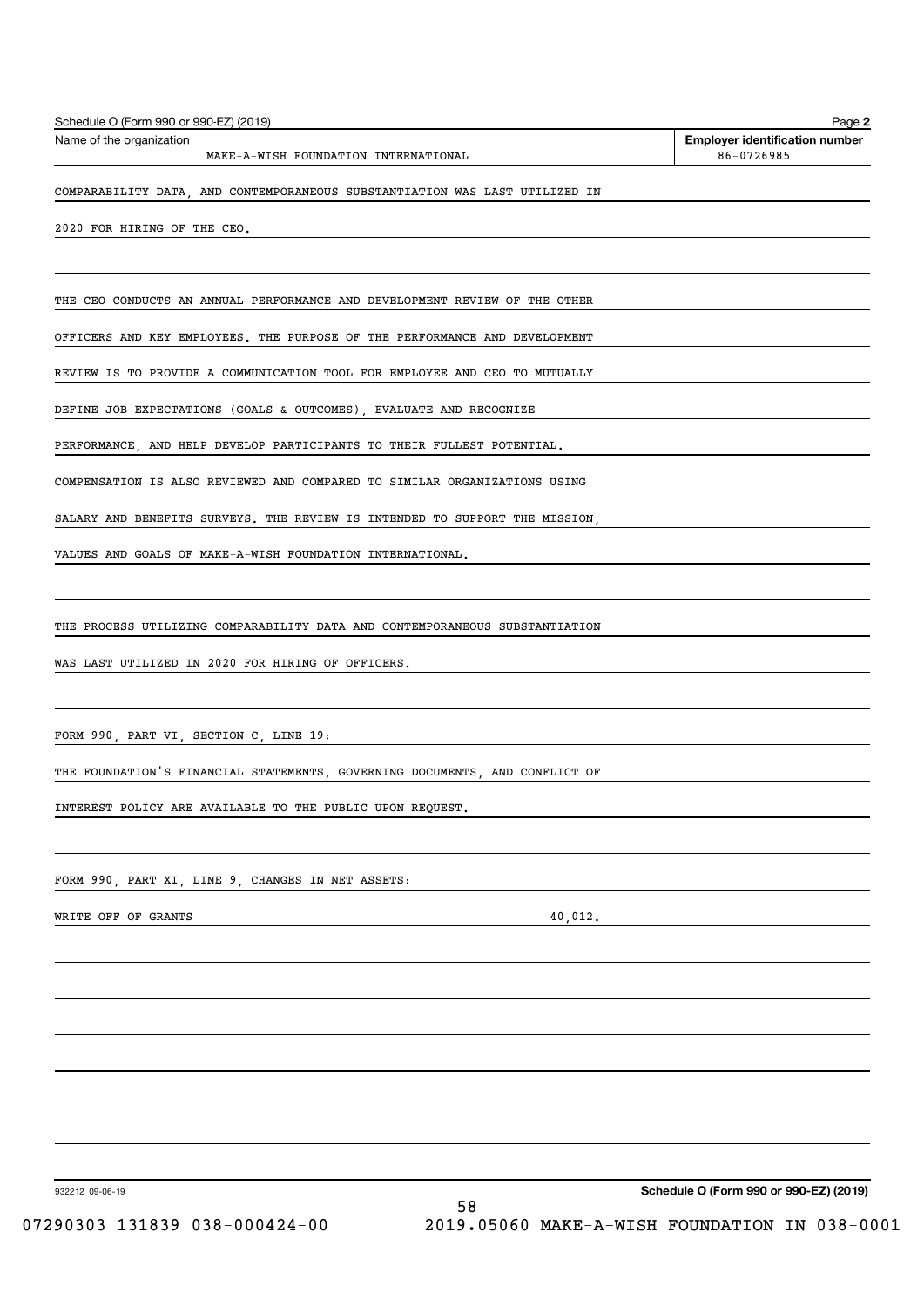# (Rev. January 2020)  $\begin{array}{|c|c|c|c|c|}\n \hline\n & \textbf{Exempt Organization Return} & \textbf{C} & \textbf{S} & \textbf{S} & \textbf{S} & \textbf{S} & \textbf{S} & \textbf{S} & \textbf{S} & \textbf{S} & \textbf{S} & \textbf{S} & \textbf{S} & \textbf{S} & \textbf{S} & \textbf{S} & \textbf{S} & \textbf{S} & \textbf{S} & \textbf{S} & \textbf{S} & \textbf{S} & \textbf{S} & \textbf{S} & \textbf{S}$ Application for Automatic Extension of Time To File an

Department of the Treasury Internal Revenue Service

#### | File a separate application for each return.

| Go to www.irs.gov/Form8868 for the latest information.

Electronic filing (e-file). You can electronically file Form 8868 to request a 6-month automatic extension of time to file any of the forms listed below with the exception of Form 8870, Information Return for Transfers Associated With Certain Personal Benefit Contracts, for which an extension request must be sent to the IRS in paper format (see instructions). For more details on the electronic

filing of this form, visit www.irs.gov/e-file-providers/e-file-for-charities-and-non-profits.

## Automatic 6-Month Extension of Time. Only submit original (no copies needed).

All corporations required to file an income tax return other than Form 990-T (including 1120-C filers), partnerships, REMICs, and trusts must use Form 7004 to request an extension of time to file income tax returns.

| Type or                                                   | Name of exempt organization or other filer, see instructions.                                                                                                                                       |            |                                                                                |              | Taxpayer identification number (TIN)         |                         |  |
|-----------------------------------------------------------|-----------------------------------------------------------------------------------------------------------------------------------------------------------------------------------------------------|------------|--------------------------------------------------------------------------------|--------------|----------------------------------------------|-------------------------|--|
| print                                                     | MAKE-A-WISH FOUNDATION INTERNATIONAL                                                                                                                                                                | 86-0726985 |                                                                                |              |                                              |                         |  |
| File by the<br>due date for<br>filing your<br>return. See | Number, street, and room or suite no. If a P.O. box, see instructions.<br>1702 E HIGHLAND AVENUE, NO. 305                                                                                           |            |                                                                                |              |                                              |                         |  |
| instructions.                                             | City, town or post office, state, and ZIP code. For a foreign address, see instructions.<br>PHOENIX, AZ 85016                                                                                       |            |                                                                                |              |                                              |                         |  |
|                                                           | Enter the Return Code for the return that this application is for (file a separate application for each return)                                                                                     |            |                                                                                |              |                                              | 0<br>$\mathbf{1}$       |  |
| <b>Application</b>                                        |                                                                                                                                                                                                     | Return     | Application                                                                    |              |                                              | Return                  |  |
| Is For                                                    |                                                                                                                                                                                                     | Code       | Is For                                                                         | Code         |                                              |                         |  |
|                                                           | Form 990 or Form 990-EZ                                                                                                                                                                             | 01         | Form 990-T (corporation)                                                       |              |                                              | 07                      |  |
| Form 990-BL                                               |                                                                                                                                                                                                     | 02         | Form 1041-A                                                                    |              |                                              | 08                      |  |
|                                                           | Form 4720 (individual)                                                                                                                                                                              | 03         | Form 4720 (other than individual)                                              |              |                                              | 09                      |  |
| Form 990-PF                                               |                                                                                                                                                                                                     | 04         | Form 5227                                                                      |              |                                              | 10                      |  |
|                                                           | Form 990-T (sec. 401(a) or 408(a) trust)                                                                                                                                                            | 05         | Form 6069                                                                      |              |                                              | 11                      |  |
|                                                           | Form 990-T (trust other than above)                                                                                                                                                                 | 06         | Form 8870                                                                      |              |                                              | 12                      |  |
|                                                           | LUCIANO MANZO                                                                                                                                                                                       |            |                                                                                |              |                                              |                         |  |
|                                                           | • The books are in the care of $\triangleright$ 1702 E HIGHLAND AVENUE, SUITE 305 - PHOENIX, AZ 85016                                                                                               |            |                                                                                |              |                                              |                         |  |
|                                                           | Telephone No. > 602-230-9900                                                                                                                                                                        |            | Fax No. $\blacktriangleright$                                                  |              |                                              |                         |  |
|                                                           |                                                                                                                                                                                                     |            |                                                                                |              |                                              |                         |  |
|                                                           | If this is for a Group Return, enter the organization's four digit Group Exemption Number (GEN) [f this is for the whole group, check this                                                          |            |                                                                                |              |                                              |                         |  |
| $box \blacktriangleright$                                 | . If it is for part of the group, check this box $\blacktriangleright$                                                                                                                              |            | and attach a list with the names and TINs of all members the extension is for. |              |                                              |                         |  |
|                                                           |                                                                                                                                                                                                     |            |                                                                                |              |                                              |                         |  |
| 1                                                         | I request an automatic 6-month extension of time until                                                                                                                                              |            | JULY 15, 2021                                                                  |              | , to file the exempt organization return for |                         |  |
|                                                           | the organization named above. The extension is for the organization's return for:                                                                                                                   |            |                                                                                |              |                                              |                         |  |
|                                                           | calendar year _______ or<br>$\blacktriangleright$   X   tax year beginning SEP 1, 2019                                                                                                              |            | , and ending AUG 31, 2020                                                      |              |                                              |                         |  |
|                                                           |                                                                                                                                                                                                     |            |                                                                                |              |                                              |                         |  |
| $\mathbf{2}$                                              | If the tax year entered in line 1 is for less than 12 months, check reason:                                                                                                                         |            | Initial return                                                                 | Final return |                                              |                         |  |
|                                                           |                                                                                                                                                                                                     |            |                                                                                |              |                                              |                         |  |
|                                                           | Change in accounting period                                                                                                                                                                         |            |                                                                                |              |                                              |                         |  |
| За                                                        | If this application is for Forms 990-BL, 990-PF, 990-T, 4720, or 6069, enter the tentative tax, less                                                                                                |            |                                                                                |              |                                              |                         |  |
|                                                           | any nonrefundable credits. See instructions.                                                                                                                                                        |            |                                                                                | За           | \$                                           | 0.                      |  |
| b                                                         |                                                                                                                                                                                                     |            |                                                                                |              |                                              |                         |  |
|                                                           | If this application is for Forms 990-PF, 990-T, 4720, or 6069, enter any refundable credits and<br>3b<br>estimated tax payments made. Include any prior year overpayment allowed as a credit.<br>\$ |            |                                                                                |              |                                              |                         |  |
| c                                                         | <b>Balance due.</b> Subtract line 3b from line 3a. Include your payment with this form, if required, by                                                                                             |            |                                                                                |              |                                              |                         |  |
|                                                           | 3c<br>using EFTPS (Electronic Federal Tax Payment System). See instructions.                                                                                                                        |            |                                                                                |              |                                              | 0.                      |  |
|                                                           | Caution: If you are going to make an electronic funds withdrawal (direct debit) with this Form 8868, see Form 8453-EO and Form 8879-EO for payment                                                  |            |                                                                                |              |                                              |                         |  |
| instructions.                                             |                                                                                                                                                                                                     |            |                                                                                |              |                                              |                         |  |
| LHA                                                       | For Privacy Act and Paperwork Reduction Act Notice, see instructions.                                                                                                                               |            |                                                                                |              |                                              | Form 8868 (Rev. 1-2020) |  |
|                                                           |                                                                                                                                                                                                     |            |                                                                                |              |                                              |                         |  |

923841 12-30-19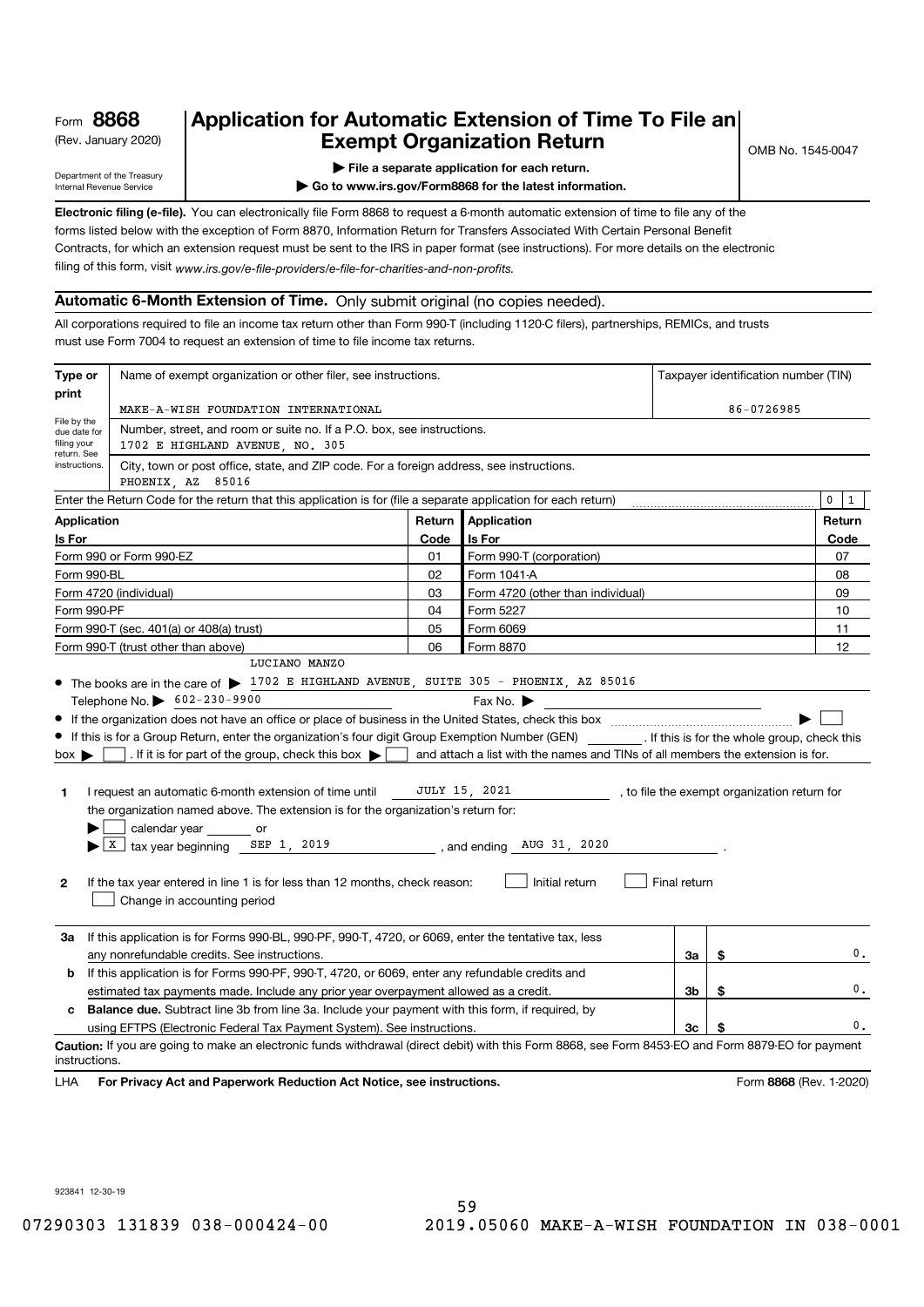Electronic Filing PDF Attachment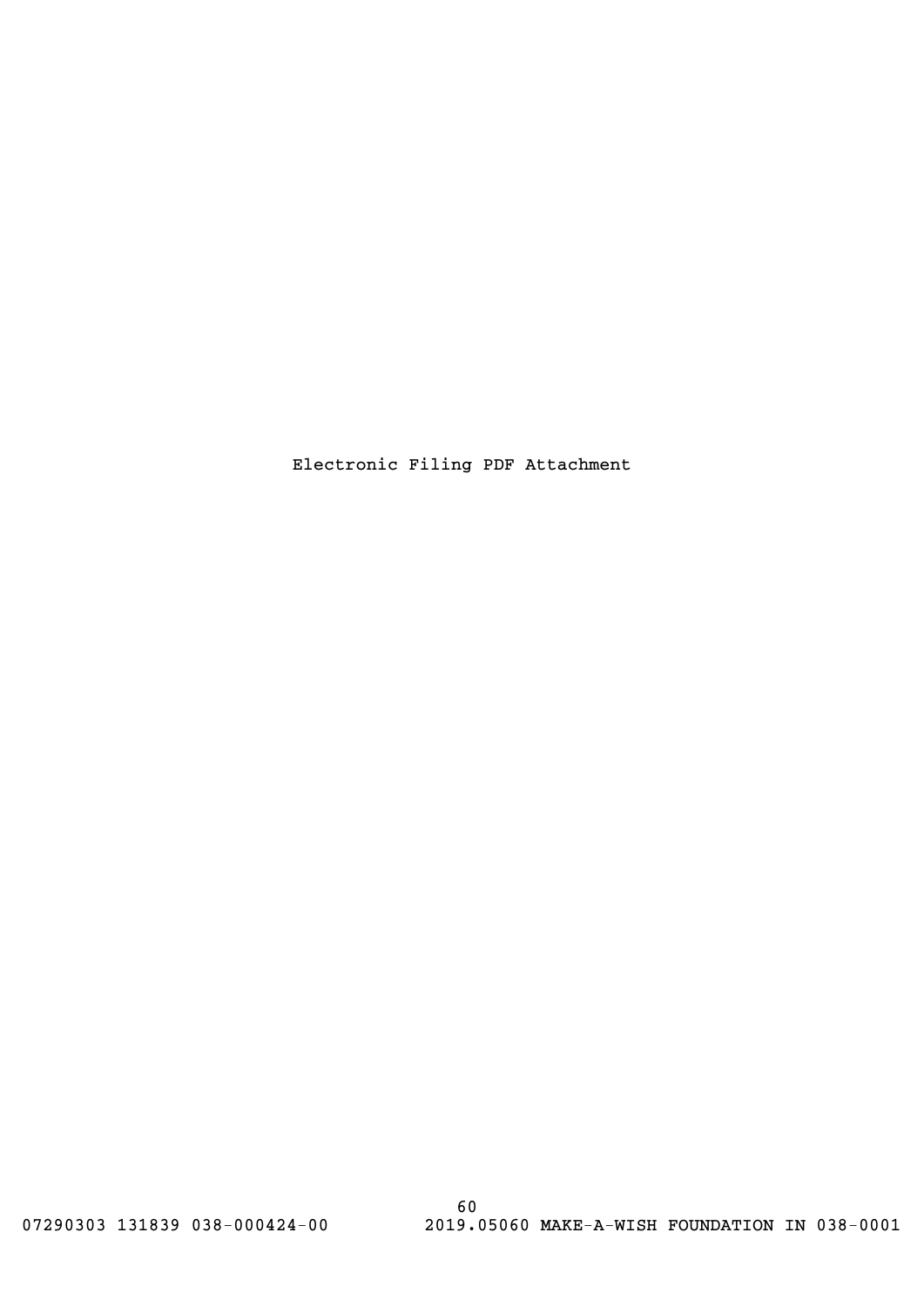|                                                        | Form $5713$              |                                   |                                                                                                                                                | <b>International Boycott Report</b>                     |                 |                 | OMB No. 1545-0216                                             |
|--------------------------------------------------------|--------------------------|-----------------------------------|------------------------------------------------------------------------------------------------------------------------------------------------|---------------------------------------------------------|-----------------|-----------------|---------------------------------------------------------------|
|                                                        |                          |                                   | September 1                                                                                                                                    |                                                         |                 |                 | <b>Attachment</b><br>Sequence No. 123                         |
|                                                        | (Rev. December 2010)     |                                   | For tax year beginning ______                                                                                                                  | <b>August 31</b>                                        | , 20            | 19<br>20        | Paper filers must file in                                     |
| Department of the Treasury<br>Internal Revenue Service |                          |                                   | and ending                                                                                                                                     | Controlled groups, see instructions.                    | , 20            |                 | duplicate (see When and Where<br>to File in the instructions) |
| Name                                                   |                          |                                   |                                                                                                                                                |                                                         |                 |                 | <b>Identifying number</b>                                     |
|                                                        |                          |                                   | <b>MAKE-A-WISH FOUNDATION INTERNATIONAL</b>                                                                                                    |                                                         |                 |                 | 86-0726985                                                    |
|                                                        |                          |                                   | Number, street, and room or suite no. If a P.O. box, see instructions.                                                                         |                                                         |                 |                 |                                                               |
|                                                        |                          | <b>1702 E HIGHLAND AVE #305</b>   |                                                                                                                                                |                                                         |                 |                 |                                                               |
|                                                        |                          | City or town, state, and ZIP code |                                                                                                                                                |                                                         |                 |                 |                                                               |
|                                                        | <b>PHOENIX, AZ 85016</b> |                                   | Address of service center where your tax return is filed                                                                                       |                                                         |                 |                 |                                                               |
| <b>E-FILE</b>                                          |                          |                                   |                                                                                                                                                |                                                         |                 |                 |                                                               |
|                                                        |                          | Type of filer (check one):        |                                                                                                                                                |                                                         |                 |                 |                                                               |
|                                                        | Individual               |                                   | Partnership                                                                                                                                    | $\triangleright$ Corporation<br>Trust                   |                 | Estate          | Other                                                         |
| 1                                                      |                          |                                   | Individuals-Enter adjusted gross income from your tax return (see instructions)                                                                |                                                         |                 |                 |                                                               |
| $\mathbf{2}$                                           |                          |                                   | Partnerships and corporations:                                                                                                                 |                                                         |                 |                 |                                                               |
| a                                                      |                          |                                   | Partnerships-Enter each partner's name and identifying number.                                                                                 |                                                         |                 |                 |                                                               |
| b                                                      |                          |                                   | Corporations-Enter the name and employer identification number of each member of the controlled group (as defined in                           |                                                         |                 |                 |                                                               |
|                                                        |                          |                                   | section 993(a)(3)). Do not list members included in the consolidated return; instead, attach a copy of Form 851. List all other                |                                                         |                 |                 |                                                               |
|                                                        |                          |                                   | members of the controlled group not included in the consolidated return.                                                                       |                                                         |                 |                 |                                                               |
|                                                        |                          |                                   | If you list any corporations below or if you attach Form 851, you must designate a common tax year. Enter on line 4b                           |                                                         |                 |                 |                                                               |
|                                                        |                          |                                   | the name and employer identification number of the corporation whose tax year is designated.                                                   |                                                         |                 |                 |                                                               |
|                                                        |                          |                                   | Name                                                                                                                                           |                                                         |                 |                 | Identifying number                                            |
|                                                        |                          |                                   |                                                                                                                                                |                                                         |                 |                 |                                                               |
|                                                        |                          |                                   |                                                                                                                                                |                                                         |                 |                 |                                                               |
|                                                        |                          |                                   |                                                                                                                                                |                                                         |                 |                 |                                                               |
|                                                        |                          |                                   |                                                                                                                                                |                                                         |                 |                 |                                                               |
|                                                        |                          |                                   |                                                                                                                                                |                                                         |                 |                 |                                                               |
|                                                        |                          |                                   |                                                                                                                                                |                                                         |                 |                 |                                                               |
|                                                        |                          |                                   | If more space is needed, attach additional sheets and check this box.                                                                          |                                                         |                 |                 |                                                               |
|                                                        |                          |                                   |                                                                                                                                                |                                                         | Code            |                 | <b>Description</b>                                            |
| с                                                      |                          |                                   | Enter principal business activity code and description (see instructions)                                                                      |                                                         | 813000          |                 | <b>GRANTMAKING</b>                                            |
| d                                                      |                          |                                   | IC-DISCs-Enter principal product or service code and description (see instructions)                                                            |                                                         |                 |                 |                                                               |
| 3.                                                     |                          |                                   | <b>Partnerships</b> —Each partnership filing Form 5713 must give the following information:                                                    |                                                         |                 |                 |                                                               |
| а                                                      |                          |                                   | Partnership's total assets (see instructions).<br>$\mathbf{r}$                                                                                 | the contract of the con-                                |                 |                 |                                                               |
| b                                                      |                          |                                   | Partnership's ordinary income (see instructions)                                                                                               |                                                         |                 |                 |                                                               |
| 4                                                      |                          |                                   | Corporations-Each corporation filing Form 5713 must give the following information:                                                            |                                                         |                 | <b>FORM 990</b> |                                                               |
| а<br>b                                                 |                          |                                   | Type of form filed (Form 1120, 1120-FSC, 1120-IC-DISC, 1120-L, 1120-PC, etc.)<br>Common tax year election (see instructions)                   |                                                         |                 |                 |                                                               |
|                                                        |                          |                                   | (1) Name of corporation $\blacktriangleright$                                                                                                  |                                                         |                 |                 |                                                               |
|                                                        |                          |                                   | (2) Employer identification number (2) Employer identification number (2)                                                                      |                                                         |                 |                 |                                                               |
|                                                        |                          |                                   |                                                                                                                                                |                                                         |                 |                 |                                                               |
| С                                                      |                          |                                   | Corporations filing this form enter:                                                                                                           |                                                         |                 |                 |                                                               |
|                                                        |                          |                                   | (1) Total assets (see instructions).                                                                                                           | and the contract of the contract of the contract of the |                 |                 | 4,031,827                                                     |
|                                                        |                          |                                   | (2) Taxable income before net operating loss and special deductions (see instructions)                                                         |                                                         |                 |                 | <b>NONE</b>                                                   |
|                                                        |                          |                                   |                                                                                                                                                |                                                         |                 |                 |                                                               |
| 5                                                      |                          |                                   | <b>Estates or trusts</b> —Enter total income (Form 1041, page 1)                                                                               |                                                         |                 |                 |                                                               |
| 6                                                      |                          |                                   | Enter the total amount (before reduction for boycott participation or cooperation) of the following tax benefits (see instructions):           |                                                         |                 |                 |                                                               |
| a                                                      |                          | Foreign tax credit                | and a complete that a complete a complete the complete that<br>Deferral of earnings of controlled foreign corporations                         |                                                         |                 |                 |                                                               |
| $\mathbf b$<br>c                                       |                          |                                   |                                                                                                                                                |                                                         |                 |                 |                                                               |
| d                                                      |                          |                                   |                                                                                                                                                |                                                         |                 |                 |                                                               |
| е                                                      |                          |                                   | Foreign trade income qualifying for the extraterritorial income exclusion                                                                      |                                                         |                 |                 |                                                               |
| <b>Please</b>                                          |                          |                                   | Under penalties of perjury, I declare that I have examined this report, including accompanying schedules and statements, and to the best of my |                                                         |                 |                 |                                                               |
| Sign                                                   |                          |                                   | knowledge and belief, it is true, correct, and complete.                                                                                       |                                                         |                 |                 |                                                               |
|                                                        |                          |                                   |                                                                                                                                                |                                                         |                 |                 |                                                               |
| Here                                                   |                          |                                   | <b>Signature</b>                                                                                                                               | <b>Date</b>                                             |                 | <b>Title</b>    |                                                               |
|                                                        |                          |                                   | For Paperwork Reduction Act Notice, see separate instructions.                                                                                 |                                                         | Cat. No. 12030E |                 | Form 5713 (Rev. 12-2010)                                      |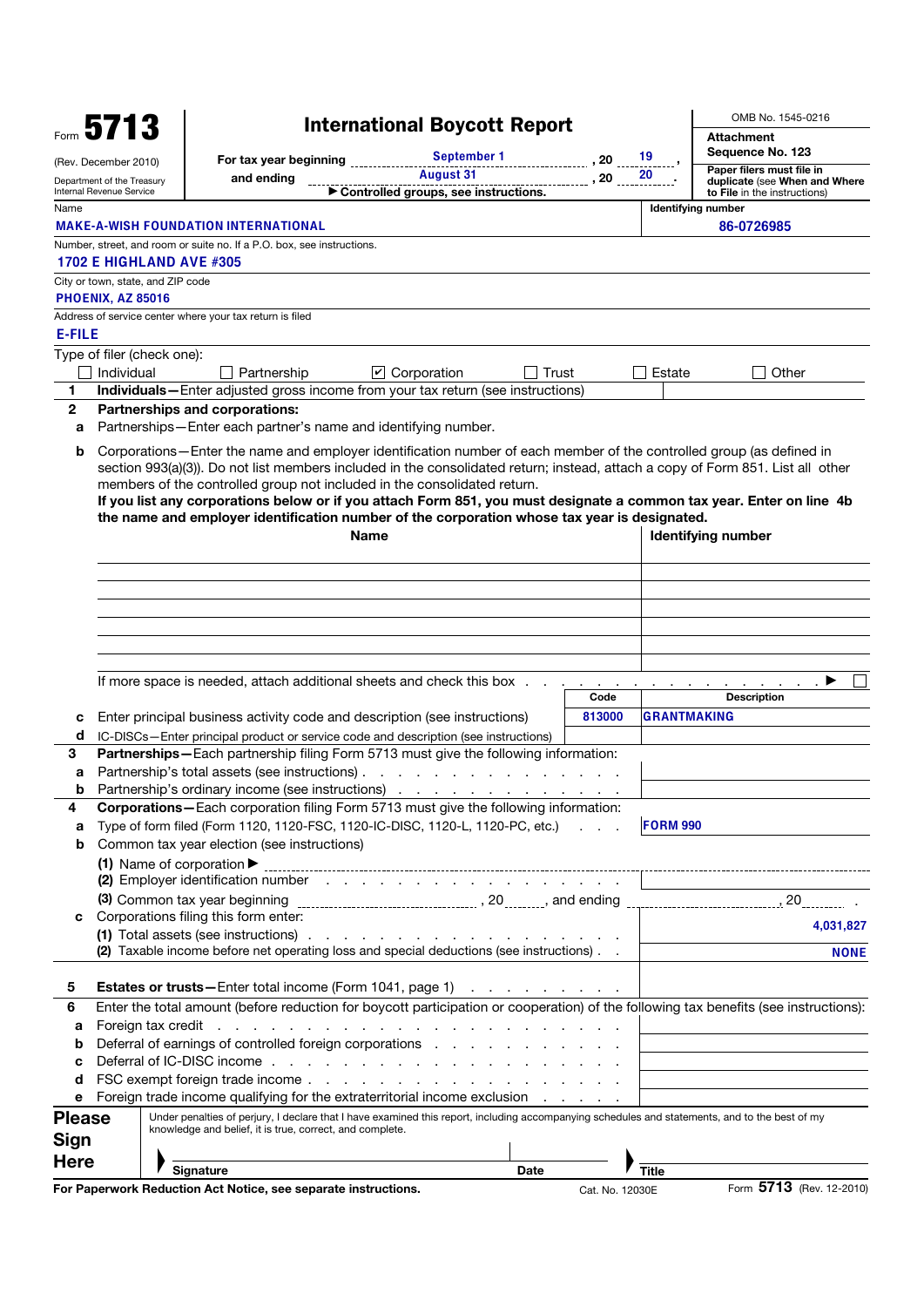|   | Form 5713 (Rev. 12-2010)                                                                                                                                                                                                                                                  |          | Page 2 |
|---|---------------------------------------------------------------------------------------------------------------------------------------------------------------------------------------------------------------------------------------------------------------------------|----------|--------|
|   | 7a Are you a U.S. shareholder (as defined in section 951(b)) of any foreign corporation (including a FSC that does not<br>use the administrative pricing rules) that had operations reportable under section 999(a)?                                                      | Yes   No |        |
|   | If the answer to question 7a is "Yes," is any foreign corporation a controlled foreign corporation (as defined in                                                                                                                                                         |          |        |
| c |                                                                                                                                                                                                                                                                           |          |        |
| d |                                                                                                                                                                                                                                                                           |          |        |
| е | Do you control (within the meaning of section 304(c)) any corporation (other than a corporation included in this                                                                                                                                                          |          |        |
|   | If "Yes," did that corporation participate in or cooperate with an international boycott at any time during its tax                                                                                                                                                       |          |        |
|   | Are you controlled (within the meaning of section 304(c)) by any person (other than a person included in this                                                                                                                                                             |          |        |
|   | If "Yes," did that person participate in or cooperate with an international boycott at any time during its tax year                                                                                                                                                       |          |        |
| a | Are you treated under section 671 as the owner of a trust that has reportable operations under section 999(a)?                                                                                                                                                            |          |        |
|   | Are you a partner in a partnership that has reportable operations under section 999(a)?                                                                                                                                                                                   |          |        |
|   | Are you a foreign sales corporation (FSC) (as defined in section 922(a), as in effect before its repeal)?<br>$\mathbf{r}$ and $\mathbf{r}$ and $\mathbf{r}$<br>Are you excluding extraterritorial income (defined in section 114(e), as in effect before its repeal) from |          |        |
|   | gross income?<br>the contract of the contract of the contract of the contract of the                                                                                                                                                                                      |          |        |

### Part **Operations in or Related to a Boycotting Country** (see instructions)

8 Boycott of Israel—Did you have any operations in or related to any country (or with the government, a company, Yes No or a national of that country) associated in carrying out the boycott of Israel which is on the list maintained by the Secretary of the Treasury under section 999(a)(3)? (See **Boycotting Countries** in the instructions.) . . . . . If "Yes," complete the following table. If more space is needed, attach additional sheets using the exact format and check this box . . . . . . . . . . . . . . . . . . . . . . . . . . . . . . . . . . . . . a

| Name of country                  | Identifying number of           |             | ىسا<br><b>IC-DISCs</b> |                                   |
|----------------------------------|---------------------------------|-------------|------------------------|-----------------------------------|
| (1)                              | person having operations<br>(2) | Code<br>(3) | Description<br>(4)     | only-Enter<br>product code<br>(5) |
| <b>UNITED ARAB EMIRATES</b><br>a | 86-0726985                      | 813000      | <b>GRANTMAKING</b>     |                                   |
| $\mathbf b$                      |                                 |             |                        |                                   |
| $\mathbf c$                      |                                 |             |                        |                                   |
| $\mathbf d$                      |                                 |             |                        |                                   |
| $\mathbf e$                      |                                 |             |                        |                                   |
| f                                |                                 |             |                        |                                   |
| g                                |                                 |             |                        |                                   |
| $\mathbf h$                      |                                 |             |                        |                                   |
| Î.                               |                                 |             |                        |                                   |
|                                  |                                 |             |                        |                                   |
| $\mathbf k$                      |                                 |             |                        |                                   |
| п                                |                                 |             |                        |                                   |
| m                                |                                 |             |                        |                                   |
| n                                |                                 |             |                        |                                   |
| $\mathbf{o}$                     |                                 |             |                        |                                   |

 $\Box$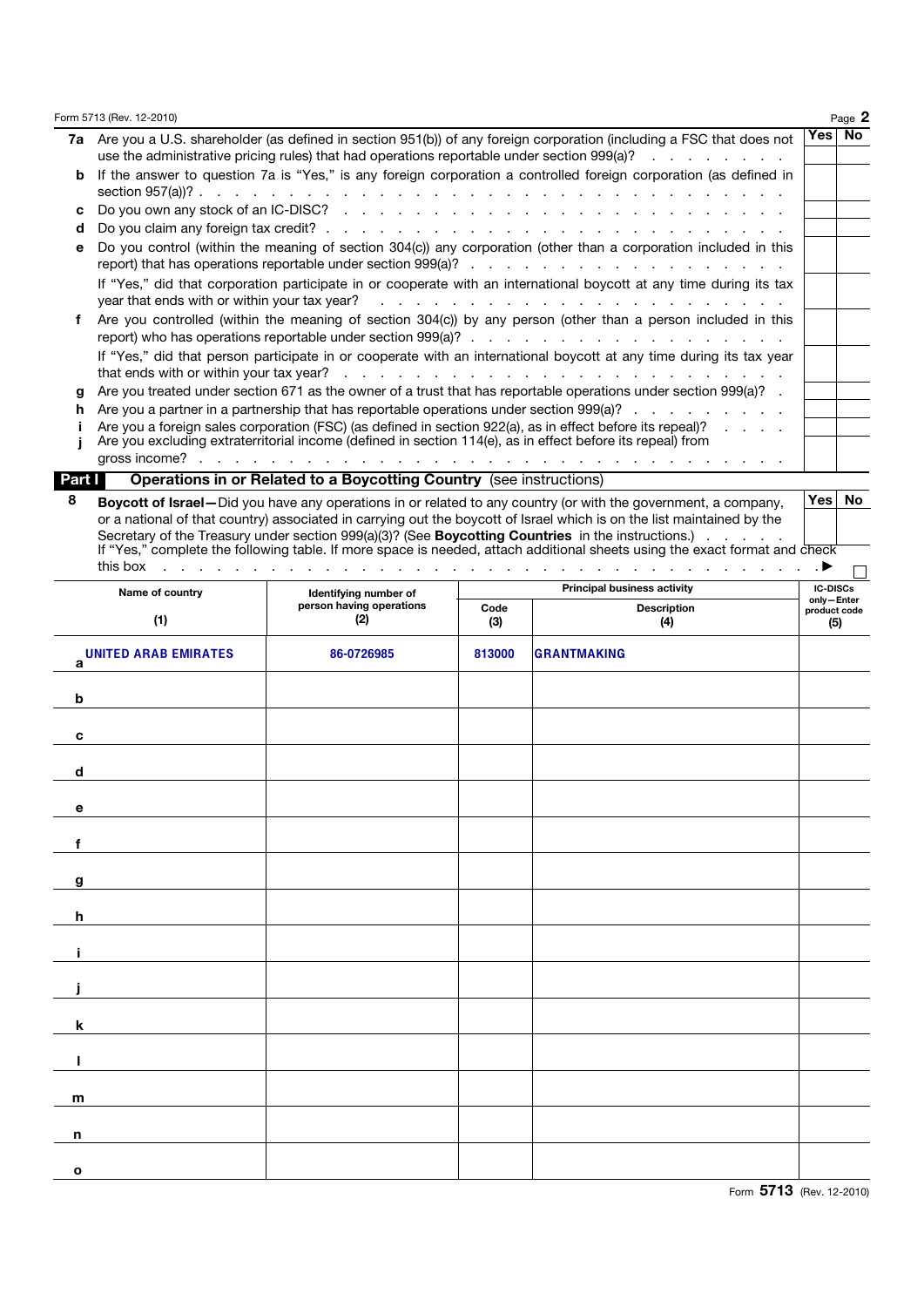|          |                               |                                 |             |                                                                                                                                                                                                                                                                                                                               | Page $3$                      |     |
|----------|-------------------------------|---------------------------------|-------------|-------------------------------------------------------------------------------------------------------------------------------------------------------------------------------------------------------------------------------------------------------------------------------------------------------------------------------|-------------------------------|-----|
| 9        |                               |                                 |             | Nonlisted countries boycotting Israel- Did you have operations in any nonlisted country which you know or<br>have reason to know requires participation in or cooperation with an international boycott directed against Israel?                                                                                              | Yes   No                      |     |
|          |                               |                                 |             | If "Yes," complete the following table. If more space is needed, attach additional sheets using the exact format and check                                                                                                                                                                                                    |                               |     |
|          | Name of country               | Identifying number of           |             | <b>Principal business activity</b>                                                                                                                                                                                                                                                                                            | <b>IC-DISCs</b>               |     |
|          |                               | person having operations        | Code        | <b>Description</b>                                                                                                                                                                                                                                                                                                            | only-Enter<br>product code    |     |
|          | (1)                           | (2)                             | (3)         | (4)                                                                                                                                                                                                                                                                                                                           |                               | (5) |
| a        |                               |                                 |             |                                                                                                                                                                                                                                                                                                                               |                               |     |
| b        |                               |                                 |             |                                                                                                                                                                                                                                                                                                                               |                               |     |
| c        |                               |                                 |             |                                                                                                                                                                                                                                                                                                                               |                               |     |
| d        |                               |                                 |             |                                                                                                                                                                                                                                                                                                                               |                               |     |
| е        |                               |                                 |             |                                                                                                                                                                                                                                                                                                                               |                               |     |
|          |                               |                                 |             |                                                                                                                                                                                                                                                                                                                               |                               |     |
| g        |                               |                                 |             |                                                                                                                                                                                                                                                                                                                               |                               |     |
| h        |                               |                                 |             |                                                                                                                                                                                                                                                                                                                               |                               |     |
|          |                               |                                 |             |                                                                                                                                                                                                                                                                                                                               | <b>Yes</b>                    | No  |
|          |                               |                                 |             | If "Yes," complete the following table. If more space is needed, attach additional sheets using the exact format and check                                                                                                                                                                                                    |                               |     |
|          | this box<br>Name of country   | Identifying number of           |             | and a constitution of the constitution of the constitution of the constitution of the constitution of the constitution of the constitution of the constitution of the constitution of the constitution of the constitution of<br><b>Principal business activity</b>                                                           | <b>IC-DISCs</b><br>only-Enter |     |
|          | (1)                           | person having operations<br>(2) | Code<br>(3) | <b>Description</b><br>(4)                                                                                                                                                                                                                                                                                                     | product code                  | (5) |
| a        |                               |                                 |             |                                                                                                                                                                                                                                                                                                                               |                               |     |
| b        |                               |                                 |             |                                                                                                                                                                                                                                                                                                                               |                               |     |
|          |                               |                                 |             |                                                                                                                                                                                                                                                                                                                               |                               |     |
|          |                               |                                 |             |                                                                                                                                                                                                                                                                                                                               |                               |     |
| d        |                               |                                 |             |                                                                                                                                                                                                                                                                                                                               |                               |     |
| е        |                               |                                 |             |                                                                                                                                                                                                                                                                                                                               |                               |     |
| f        |                               |                                 |             |                                                                                                                                                                                                                                                                                                                               |                               |     |
| g        |                               |                                 |             |                                                                                                                                                                                                                                                                                                                               |                               |     |
| h        |                               |                                 |             |                                                                                                                                                                                                                                                                                                                               | Yes                           |     |
|          | requests. (See instructions.) |                                 |             | Were you requested to participate in or cooperate with an international boycott?<br>If "Yes," attach a copy (in English) of any and all such requests received during your tax year. If the request was in<br>a form other than a written request, attach a separate sheet explaining the nature and form of any and all such |                               |     |
| 11<br>12 |                               |                                 |             | Did you participate in or cooperate with an international boycott?                                                                                                                                                                                                                                                            |                               | No  |